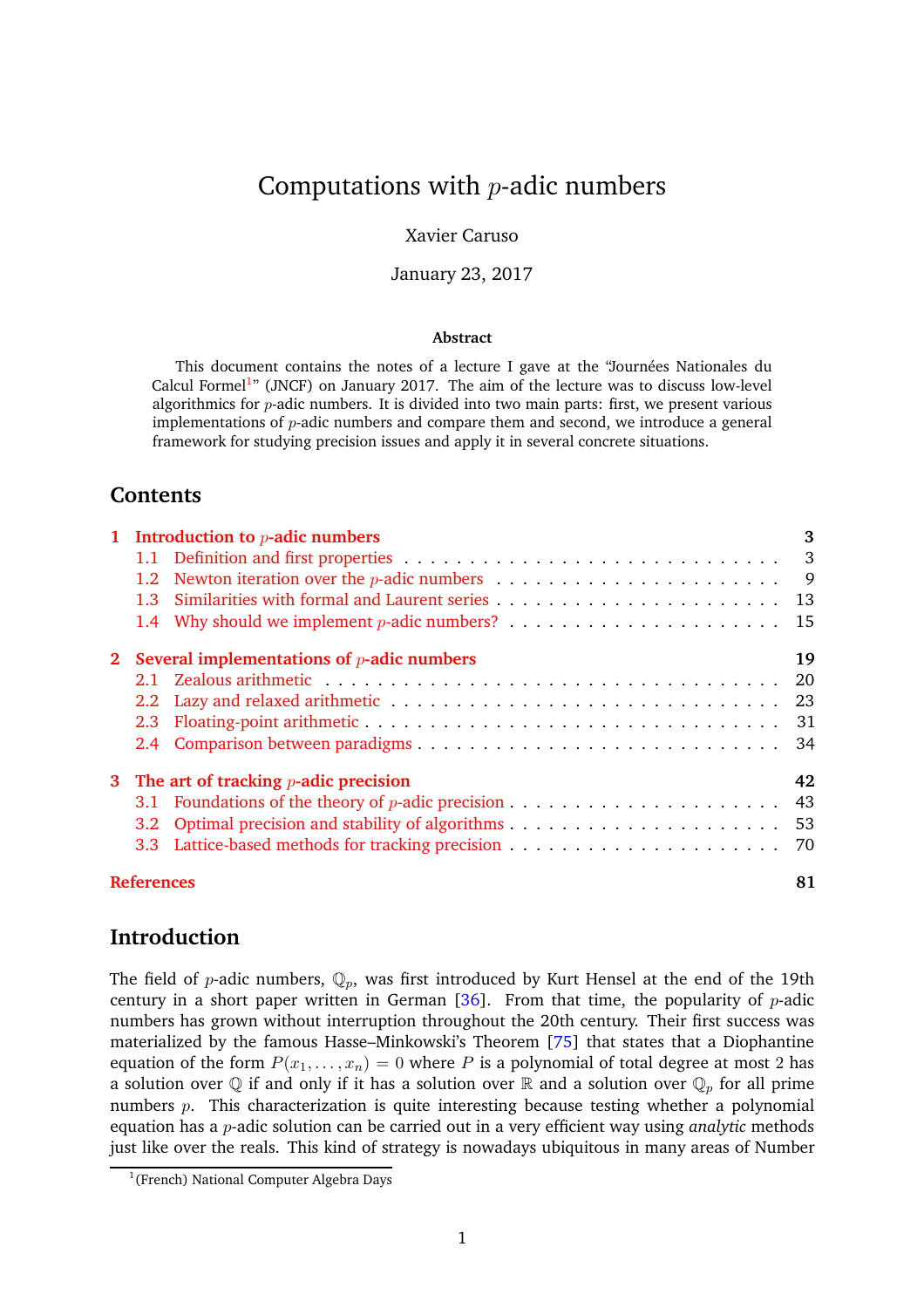Theory and Arithmetic Geometry. After Diophantine equations, other typical examples come from the study of number fields: we hope deriving interesting information about a number field K by studying carefully all its p-adic incarnations  $K \otimes_{\mathbb{Q}} \mathbb{Q}_p$ . The ramification of K, its Galois properties, *etc.* can be — and are very often — studied in this manner [\[69,](#page-83-1) [65\]](#page-83-2). The class field theory, which provides a precise description of all Abelian extensions<sup>[2](#page-1-0)</sup> of a given number field, is also formulated in this language  $[66]$ . The importance of *p*-adic numbers is so prominent today that there is still nowadays very active research on theories which are dedicated to purely *p*-adic objects: one can mention for instance the study of *p*-adic geometry and *p*-adic cohomologies [\[6,](#page-81-0) [58\]](#page-82-1), the theory of p-adic differential equations [\[50\]](#page-82-2), Coleman's theory of p-adic integration [\[24\]](#page-81-1), the *p*-adic Hodge theory [\[14\]](#page-81-2), the *p*-adic Langlands correspondence [\[5\]](#page-81-3), the study of p-adic modular forms [\[34\]](#page-82-3), p-adic ζ-functions [\[52\]](#page-82-4) and L-functions [\[22\]](#page-81-4), *etc.* The proof of Fermat's last Theorem by Wiles and Taylor [\[81,](#page-83-4) [78\]](#page-83-5) is stamped with many of these ideas and developments.

Over the last decades, p-adic methods have taken some importance in Symbolic Computation as well. For a long time, p-adic methods have been used for factoring polynomials over  $\mathbb{Q}$  [\[56\]](#page-82-5). More recently, there has been a wide diversification of the use of *p*-adic numbers for effective computations: Bostan et al. [\[13\]](#page-81-5) used Newton sums for polynomials over  $\mathbb{Z}_p$  to compute composed products for polynomials over  $\mathbb{F}_p$ ; Gaudry et al. [\[32\]](#page-82-6) used p-adic lifting methods to generate genus 2 CM hyperelliptic curves; Kedlaya [\[49\]](#page-82-7), Lauder [\[54\]](#page-82-8) and many followers used *p*-adic cohomology to count points on hyperelliptic curves over finite fields; Lercier and Sirvent  $[57]$  computed isogenies between elliptic curves over finite fields using *p*-adic differential equations.

The need to build solid foundations to the algorithmics of  $p$ -adic numbers has then emerged. This is however not straightforward because a single *p*-adic number encompasses an infinite amount of information (the infinite sequence of its digits) and then necessarily needs to be truncated in order to fit in the memory of a computer. From this point of view,  $p$ -adic numbers behave very similarly to real numbers and the questions that emerge when we are trying to implement  $p$ -adic numbers are often the same as the questions arising when dealing with rounding errors in the real setting  $[62, 26, 63]$  $[62, 26, 63]$  $[62, 26, 63]$  $[62, 26, 63]$  $[62, 26, 63]$ . The algorithmic study of p-adic numbers is then located at the frontier between Symbolic Computation and Numerical Analysis and imports ideas and results coming from both of these domains.

*Content and organization of this course.* This course focuses on the low-level implementation of  $p$ -adic numbers (and then voluntarily omits high-level algorithms making use of  $p$ -adic numbers) and pursues two main objectives. The first one is to introduce and discuss the most standard strategies for implementing  $p$ -adic numbers on computers. We shall detail three of them, each of them having its own spirit: (1) the *zealous arithmetic* which is inspired by interval arithmetic in the real setting, (2) the *lazy arithmetic* with its *relaxed* improvement and (3) the p*-adic floatingpoint arithmetic*, the last two being inspired by the eponym approaches in the real setting.

The second aim of this course is to develop a general theory giving quite powerful tools to study the propagation of accuracy in the  $p$ -adic world. The basic underlying idea is to linearize the situation (and then model the propagation of accuracy using differentials); it is once again inspired from classical methods in the real case. However, it turns out that the non-archimedean nature of  $\mathbb{Q}_p$  (*i.e.* the fact that  $\mathbb{Z}$  is bounded in  $\mathbb{Q}_p$ ) is the source of many simplifications which will allow us to state much more accurate results and to go much further in the  $p$ -adic setting. As an example, we shall see that the theory of  $p$ -adic precision yields a general strategy for increasing the numerical stability of any given algorithm (assuming that the problem it solves is well-conditioned).

This course is organized as follows.  $\S1$  $\S1$  is devoted to the introduction of *p*-adic numbers: we define them, prove their main properties and discuss in more details their place in Num-

<span id="page-1-0"></span> $2An$  abelian extension is a Galois extension whose Galois group is abelian.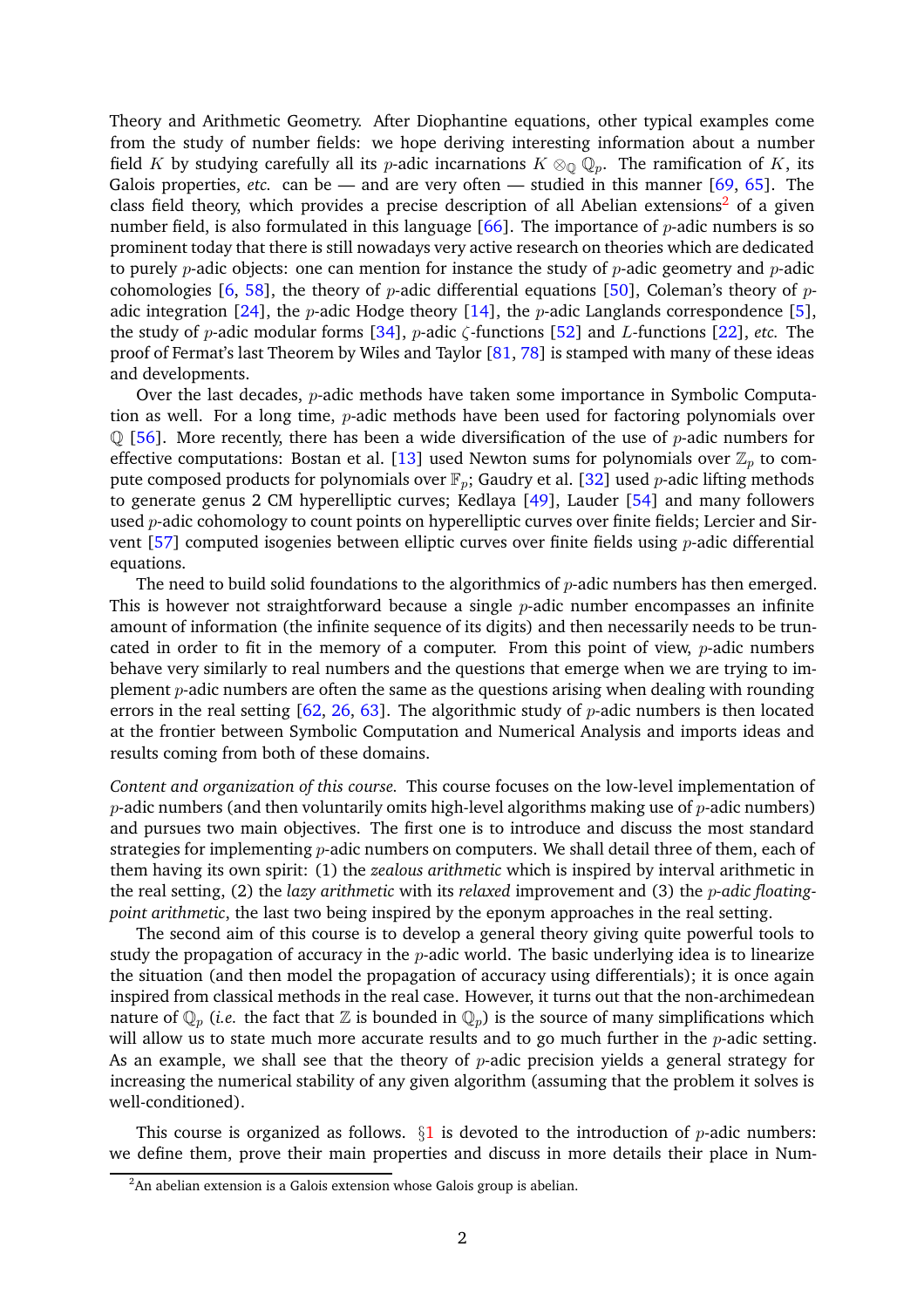ber Theory, Arithmetic Geometry and Symbolic Computation. The presentation of the standard implementations of *p*-adic numbers mentioned above is achieved in §[2.](#page-18-0) A careful comparison between them is moreover proposed and supported by many examples coming from linear algebra and commutative algebra. Finally, in  $\S3$ , we expose the aforementioned theory of *p*-adic precision. We then detail its applications: we will notably examine many very concrete situations and, for each of them, we will explain how the theory of p-adic precision helps us either in quantifying the qualities of a given algorithm regarding to numerical stability or, even better, in improving them.

*Acknowledgments.* This document contains the (augmented) notes of a lecture I gave at the "Journées Nationales du Calcul Formel<sup>[3](#page-2-2)</sup>" (JNCF) on January 2017. I heartily thank the organizers and the scientific committee of the JNCF for giving me the opportunity to give these lectures and for encouraging me to write down these notes. I am very grateful to Delphine Boucher, Nicolas Brisebarre, Claude-Pierre Jeannerod, Marc Mezzarobba and Tristan Vaccon for their careful reading and their helpful comments on an earlier version of these notes.

*Notation.* We use standard notation for the set of numbers:  $\mathbb N$  is the set of natural integers (*including* 0),  $\mathbb Z$  is the set of relative integers,  $\mathbb Q$  is the set of rational numbers and  $\mathbb R$  is the set of real numbers. We will sometimes use the soft-O notation  $\tilde{O}(-)$  for writing complexities; we recall that, given a sequence of positive real numbers  $(u_n)$ ,  $\tilde{O}(u_n)$  is defined as the union of the sets  $O(u_n \log^k u_n)$  for k varying in N.

Throughout this course, the letter  $p$  always refers to a fixed prime number.

# <span id="page-2-0"></span>**1 Introduction to** p**-adic numbers**

In this first section, we define  $p$ -adic numbers, discuss their basic properties and try to explain, by selecting a few relevant examples, their place in Number Theory, Algebraic Geometry and Symbolic Computation. The presentation below is voluntarily very summarized; we refer the interested reader to  $\lceil 2, 35 \rceil$  for a more complete exposition of the theory of *p*-adic numbers.

# <span id="page-2-1"></span>**1.1 Definition and first properties**

 $p$ -adic numbers are very ambivalent objects which can be thought of under many different angles: computational, algebraic, analytic. It turns out that each point of view leads to its own definition of *p*-adic numbers: computer scientists often prefer viewing a *p*-adic number as a sequence of digits while algebraists prefer speaking of projective limits and analysts are more comfortable with Banach spaces and completions. Of course all these approaches have their own interest and understanding the intersections between them is often the key behind the most important advances.

In this subsection, we briefly survey all the standard definitions of  $p$ -adic numbers and provide several mental representations in order to try as much as possible to help the reader to develop a good  $p$ -adic intuition.

# <span id="page-2-3"></span>**1.1.1 Down-to-earth definition**

Recall that each positive integer n can be written in *base* p, that is as a finite sum:

$$
n = a_0 + a_1p + a_2p^2 + \cdots + a_\ell p^\ell
$$

where the  $a_i$ 's are integers between 0 and  $p-1$ , the so-called *digits*. This writing is moreover unique assuming that the most significant digit  $a_\ell$  does not vanish. A possible strategy to compute the expansion in base  $p$  goes as follows. We first compute  $a_0$  by noting that it is necessarily

<span id="page-2-2"></span><sup>3</sup> (French) National Computer Algebra Days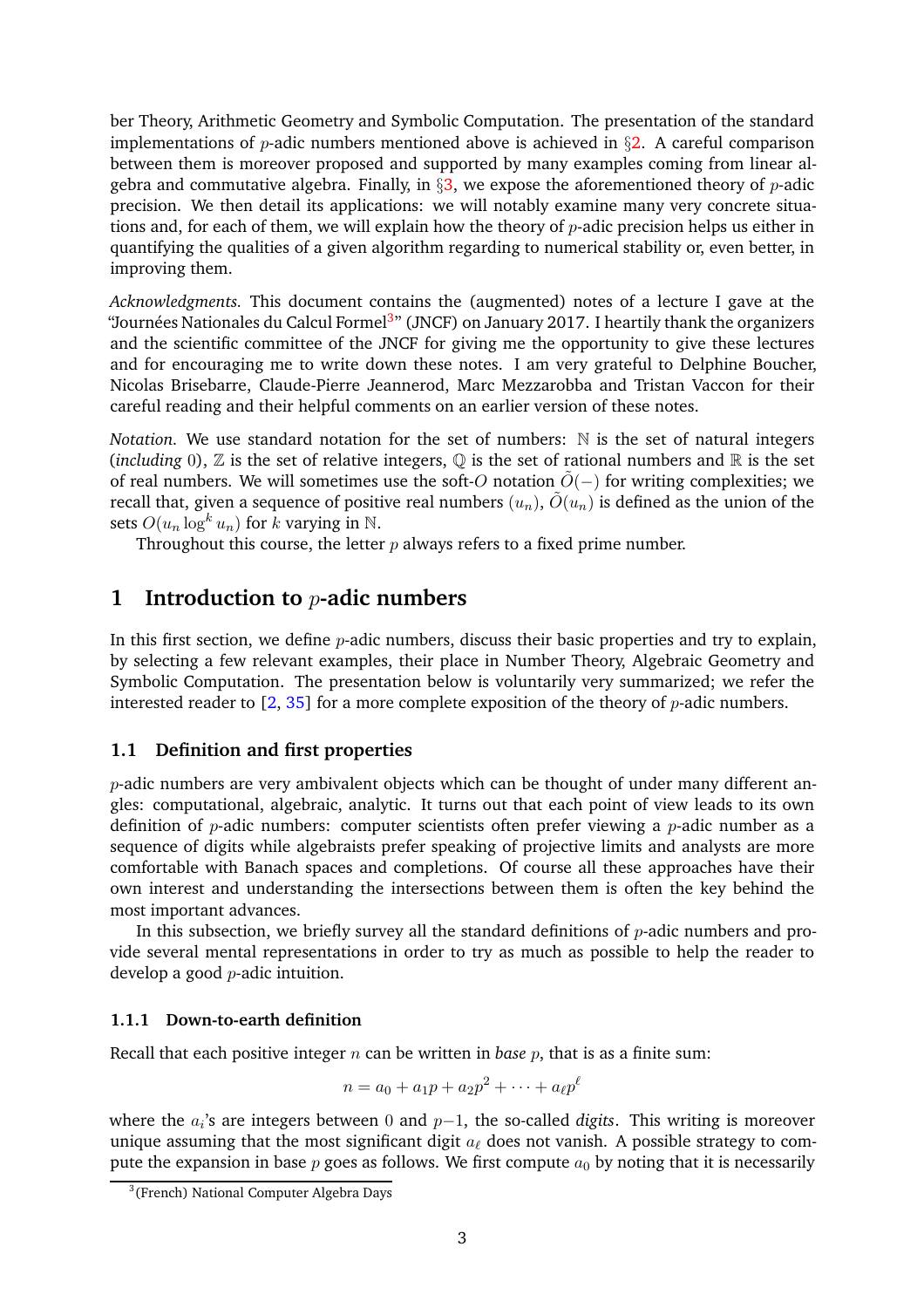| $a_0$ : | $1742 = 248 \times 7 + 6$             |                      |  |  |
|---------|---------------------------------------|----------------------|--|--|
| $a_1$ : | $248 = 35 \times 7 + 3$               |                      |  |  |
| $a_2$ : | $35 = 5 \times 7 + 0$                 |                      |  |  |
| $a_3$ : |                                       | $5 = 0 \times 7 + 5$ |  |  |
|         | $\implies$ 1742 = $\overline{5036}^7$ |                      |  |  |

<span id="page-3-0"></span>Figure 1.1: Expansion of 1742 in base 7

| $\ldots$ 2 3 0 6 2 4 4 | $\ldots$ 2 3 0 6 2 4 4 |
|------------------------|------------------------|
| $+$ 1 6 5 2 3 3 2      | $\times$ 1 6 5 2 3 3 2 |
| $\ldots$ 4 2 6 1 6 0 6 | $\ldots$ 4 6 1 5 5 2 1 |
|                        | $\ldots$ 2 2 5 0 6 5   |
|                        | $\ldots$ 2 5 0 6 5     |
|                        | $\ldots$ 5 5 2 1       |
|                        | $\ldots$ 6 1 6         |
|                        | $\ldots$ 6 3           |
|                        | $\ldots$ 4             |
|                        | $\ldots$ 43203         |

Figure 1.2: Addition and multiplication in  $\mathbb{Z}_7$ 

the remainder in the Euclidean division of  $n$  by  $p$ : indeed it is congruent to  $n$  modulo  $p$  and lies in the range  $[0, p-1]$  by definition. Once  $a_0$  is known, we compute  $n_1 = \frac{n-a_0}{p}$ , which is also the quotient in the Euclidean division of  $n$  by  $p$ . Clearly  $n_1 = a_1 + a_2p + \cdots + a_\ell p^{\ell-1}$  and we can now compute  $a_1$  repeating the same strategy. Figure [1.1](#page-3-0) shows a simple execution of this algorithm. By definition, a p*-adic integer* is an infinite formal sum of the shape:

$$
x = a_0 + a_1p + a_2p^2 + \dots + a_ip^i + \dots
$$

where the  $a_i$ 's are integers between 0 and  $p-1$ . In other words, a p-adic integer is an integer written in base  $p$  with an infinite number of digits. We will sometimes alternatively write  $x$  as follows:

$$
x = \overline{\ldots a_i \ldots a_3 a_2 a_1 a_0}^p
$$

or simply

$$
x=\ldots a_i\ldots a_3a_2a_1a_0
$$

when no confusion can arise. The set of *p*-adic integers is denoted by  $\mathbb{Z}_p$ . It is endowed with a natural structure of commutative ring. Indeed, we can add, subtract and multiply  $p$ -adic integers using the schoolbook method; note that handling carries is possible since they propagate on the left. The ring of natural integers N appears naturally as a subring of  $\mathbb{Z}_p$ : it consists of p-adic integers  $\ldots a_i \ldots a_3 a_2 a_1 a_0$  for which  $a_i=0$  when  $i$  is large enough. Note in particular that the integer  $p$  writes . . . 0010 in  $\mathbb{Z}_p$  and more generally  $p^n$  writes . . . 0010 . . . 0 with  $n$  ending zeros. As a consequence, a  $p$ -adic integer is a multiple of  $p^n$  if and only if it ends with (at least)  $n$  zeros. Remark that negative integers are  $p$ -adic integers as well: the opposite of  $n$  is, by definition, the result of the subtraction  $0-n$ .

Similarly, we define a p*-adic number* as a formal infinite sum of the shape:

$$
x = a_{-n}p^{-n} + a_{-n+1}p^{-n+1} + \dots + a_i p^i + \dots
$$

where  $n$  is an integer which may depend on  $x$ . Alternatively, we will write:

$$
x = \overline{\ldots a_i \ldots a_2 a_1 a_0 \ldots a_{-1} a_{-2} \ldots a_{-n}}^p
$$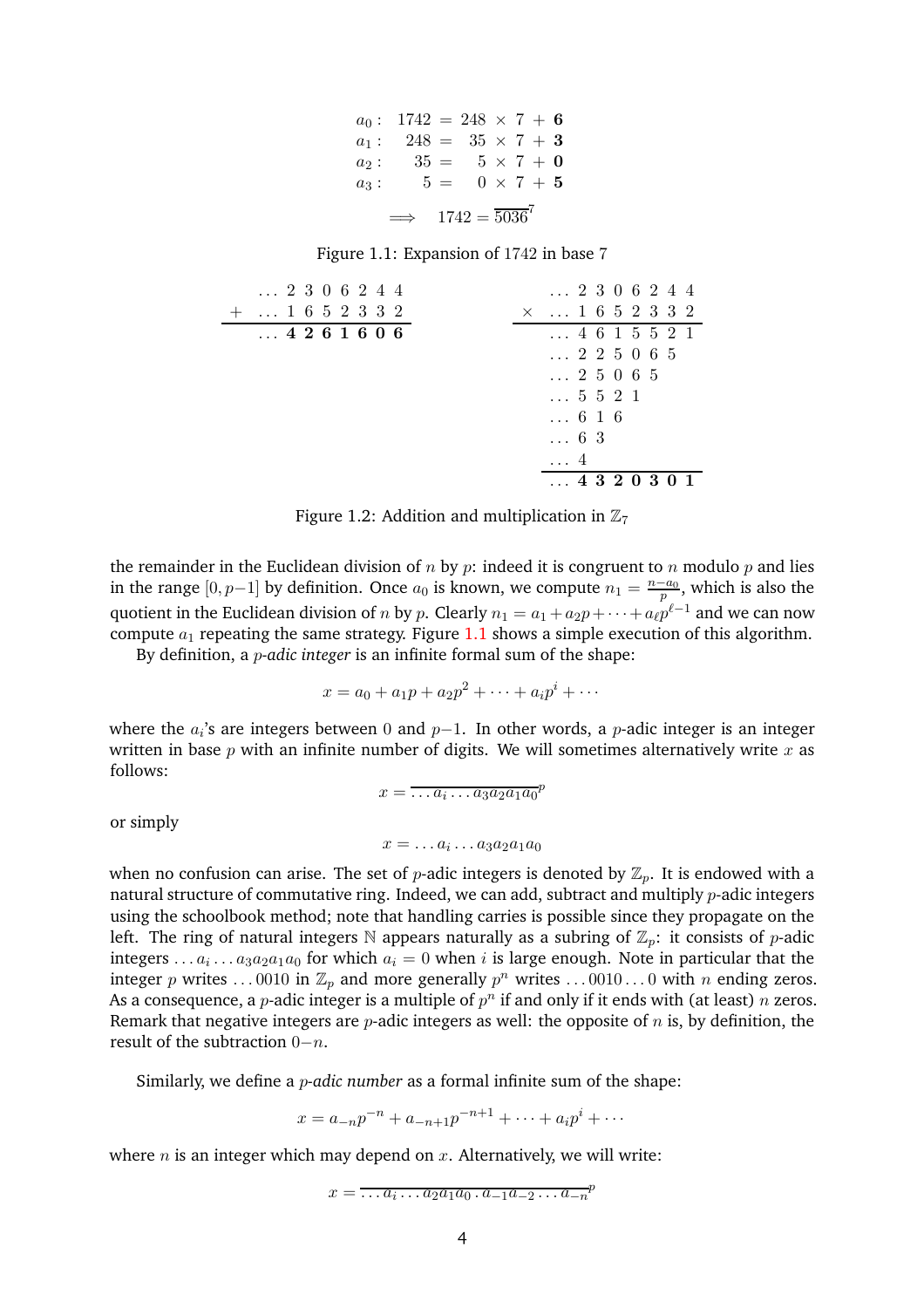and, when no confusion may arise, we will freely remove the bar and the trailing p. A p-adic number is then nothing but a "decimal" number written in base  $p$  with an infinite number of digits before the decimal mark and a finite amount of digits after the decimal mark. Addition and multiplication extend to  $p$ -adic numbers as well.

The set of *p*-adic numbers is denoted by  $\mathbb{Q}_p$ . Clearly  $\mathbb{Q}_p = \mathbb{Z}_p[\frac{1}{p}]$ . We shall see later (*cf* Proposition [1.1,](#page-4-0) page [5\)](#page-4-0) that  $\mathbb{Q}_p$  is actually the fraction field of  $\mathbb{Z}_p$ ; in particular it is a field and  $\mathbb Q$ , which is the fraction field of  $\mathbb Z$ , naturally embeds into  $\mathbb Q_p$ .

#### **1.1.2 Second definition: projective limits**

From the point of view of addition and multiplication, the last digit of a  $p$ -adic integer behaves like an integer modulo p, that is an element of the finite field  $\mathbb{F}_p = \mathbb{Z}/p\mathbb{Z}$ . In other words, the application  $\pi_1: \mathbb{Z}_p \to \mathbb{Z}/p\mathbb{Z}$  taking a  $p$ -adic integer  $x=a_0+a_1p+a_2p^2+\cdots$  to the class of  $a_0$ modulo  $p$  is a ring homomorphism. More generally, given a positive integer  $n$ , the map:

$$
\pi_n: \mathbb{Z}_p \to \mathbb{Z}/p^n\mathbb{Z}
$$
  

$$
a_0 + a_1 p + a_2 p^2 + \cdots \mapsto (a_0 + a_1 p + \cdots + a_{n-1} p^{n-1}) \bmod p^n
$$

is a ring homomorphism. These morphisms are compatible in the following sense: for all  $x \in \mathbb{Z}_p$ , we have  $\pi_{n+1}(x) \equiv \pi_n(x) \pmod{p^n}$  (and more generally  $\pi_m(x) \equiv \pi_n(x) \pmod{p^n}$ ) provided that  $m \geq n$ ). Putting the  $\pi_n$ 's all together, we end up with a ring homomorphism:

$$
\pi: \quad \mathbb{Z}_p \quad \to \quad \varprojlim_n \mathbb{Z}/p^n\mathbb{Z}
$$
\n
$$
x \quad \mapsto \quad (\pi_1(x), \pi_2(x), \ldots)
$$

where  $\varprojlim_n \mathbb{Z}/p^n\mathbb{Z}$  is by definition the subring of  $\prod_{n=1}^\infty \mathbb{Z}/p^n\mathbb{Z}$  consisting of sequences  $(x_1, x_2, \ldots)$ for which  $x_{n+1} \equiv x_n \pmod{p^n}$  for all n: it is called the *projective limit* of the  $\mathbb{Z}/p^n\mathbb{Z}$ 's.

Conversely, consider a sequence  $(x_1, x_2, ...) \in \varprojlim_n \mathbb{Z}/p^n\mathbb{Z}$ . In a slight abuse of notation, continue to write  $x_n$  for the unique integer of the range  $[0, p^n-1]$  which is congruent to  $x_n$ modulo  $p^n$  and write it in base  $p$ :

$$
x_n = a_{n,0} + a_{n,1}p + \dots + a_{n,n-1}p^{n-1}
$$

(the expansion stops at  $(n-1)$  since  $x_n < p^n$  by construction). The condition  $x_{n+1} \equiv x_n$ (mod  $p^n$ ) implies that  $a_{n+1,i} = a_{n,i}$  for all  $i \in [0, n-1]$ . In other words, when i remains fixed, the sequence  $(a_{n,i})_{n>i}$  is constant and thus converges to some  $a_i$ . Set:

$$
\psi(x_1,x_2,\ldots)=\ldots a_i\ldots a_2a_1a_0\in\mathbb{Z}_p.
$$

We define this way an application  $\psi$  :  $\varprojlim_n \mathbb{Z}/p^n\mathbb{Z} \to \mathbb{Z}_p$  which is by construction a left and a right inverse of  $\pi$ . In other words  $\pi$  and  $\psi$  are isomorphisms which are inverses of each other right inverse of  $\pi$ . In other words,  $\pi$  and  $\psi$  are isomorphisms which are inverses of each other.

The above discussion allows us to give an alternative definition of  $\mathbb{Z}_p$ , which is:

$$
\mathbb{Z}_p = \varprojlim_n \mathbb{Z}/p^n\mathbb{Z}.
$$

The map  $\pi_n$  then corresponds to the projection onto the *n*-th factor. This definition is more abstract and it seems more difficult to handle as well. However it has the enormous advantage of making the ring structure appear clearly and, for this reason, it is often much more useful and powerful than the down-to-earth definition of  $\S1.1.1$ . As a typical example, let us prove the following proposition.

<span id="page-4-0"></span>**Proposition 1.1.** *(a)* An element  $x \in \mathbb{Z}_p$  *is invertible in*  $\mathbb{Z}_p$  *if and only if*  $\pi_1(x)$  *does not vanish. (b)* The ring  $\mathbb{Q}_p$  *is the fraction field of*  $\mathbb{Z}_p$ *; in particular, it is a field.*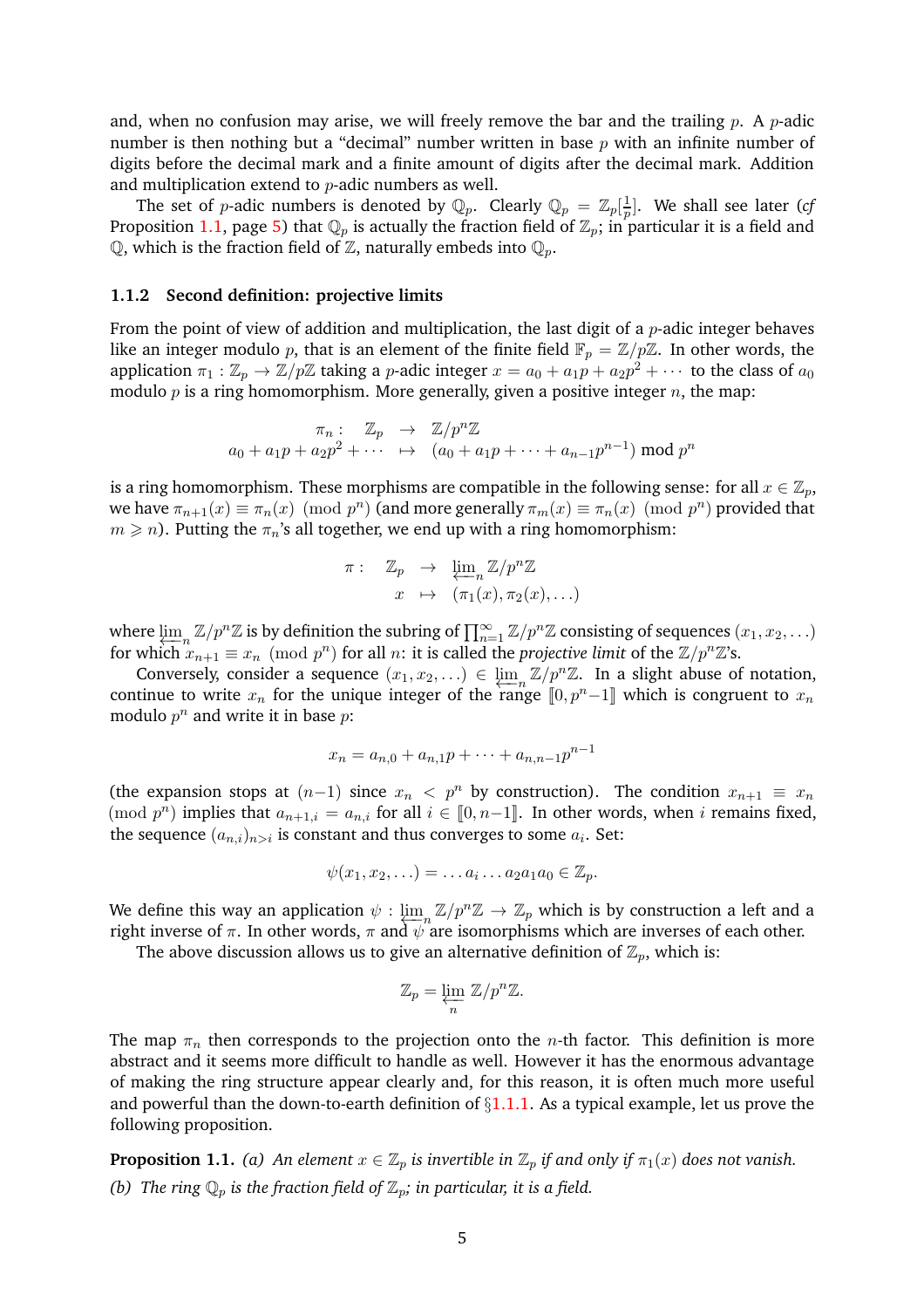*Proof.* (a) Let  $x \in \mathbb{Z}_p$ . Viewing  $\mathbb{Z}_p$  as  $\varprojlim_n \mathbb{Z}/p^n\mathbb{Z}$ , we find that  $x$  is invertible in  $\mathbb{Z}_p$  if and only if  $\pi$  (x) is invertible in  $\mathbb{Z}/p^n\mathbb{Z}$  for all  $p$ . The latest condition is equival  $\pi_n(x)$  is invertible in  $\mathbb{Z}/p^n\mathbb{Z}$  for all n. The latest condition is equivalent to requiring that  $\pi_n(x)$ and  $p^n$  are coprime for all n. Noting that p is prime, this is further equivalent to the fact that  $\pi_n(x)$  mod  $p = \pi_1(x)$  does not vanish in  $\mathbb{Z}/p\mathbb{Z}$ .

(b) By definition  $\mathbb{Q}_p = \mathbb{Z}_p[\frac{1}{p}]$ . It is then enough to prove that any nonzero *p*-adic integer *x* can be written as a product  $x = p^n u$  where n is a nonnegative integer and u is a unit in  $\mathbb{Z}_p$ . Let  $n$  be the number of zeros at the end of the  $p$ -adic expansion of  $x$  (or, equivalently, the largest integer  $n$  such that  $\pi_n(x) = 0$ ). Then  $x$  can be written  $p^n u$  where  $u$  is a  $p$ -adic integer whose last digit does not vanish. By the first part of the proposition,  $u$  is then invertible in  $\mathbb{Z}_p$  and we are done.  $\Box$ 

We note that the first statement of Proposition [1.1](#page-4-0) shows that the subset of non-invertible elements of  $\mathbb{Z}_p$  is exactly the kernel of  $\pi_1$ . We deduce from this that  $\mathbb{Z}_p$  is a local ring with maximal ideal ker  $\pi_1$ .

#### **1.1.3 Valuation and norm**

We define the p*-adic valuation* of the nonzero p-adic number

$$
x=\ldots a_i\ldots a_2a_1a_0\ldots a_{-1}a_{-2}\ldots a_{-n}
$$

as the smallest (possibly negative) integer v for which  $a_v$  does not vanish. We denote it val<sub>p</sub> $(x)$ or simply val(x) if no confusion may arise. Alternatively val(x) can be defined as the largest integer v such that  $x \in p^v \mathbb{Z}_p$ . When  $x = 0$ , we put val $(0) = +\infty$ . We define this way a function val :  $\mathbb{Q}_p \to \mathbb{Z} \cup \{+\infty\}$ . Writing down the computations (and remembering that p is prime), we immediately check the following compatibility properties for all  $x, y \in \mathbb{Q}_p$ :

(1)  $\operatorname{val}(x+y) \geqslant \min(\operatorname{val}(x), \operatorname{val}(y)),$ 

(2) 
$$
val(xy) = val(x) + val(y)
$$
.

Note moreover that the equality  $\text{val}(x+y) = \min(\text{val}(x), \text{val}(y))$  does hold as soon as  $\text{val}(x) \neq \emptyset$ val(y). As we shall see later, this property reflects the tree structure of  $\mathbb{Z}_p$  (see §[1.1.5\)](#page-7-0).

The *p*-adic norm  $|\cdot|_p$  is defined by  $|x|_p = p^{-\text{val}(x)}$  for  $x \in \mathbb{Q}_p$ . In the sequel, when no confusion can arise, we shall often write  $|\cdot|$  instead of  $|\cdot|_p$ . The properties (1) and (2) above immediately translate as follows:

(1')  $|x + y| \le \max(|x|, |y|)$  and equality holds if  $|x| \ne |y|$ , (2')  $|xy| = |x| \cdot |y|$ .

Remark that (1) implies that | · | satisfies the triangular inequality, that is  $|x + y| \le |x| + |y|$ for all  $x, y \in \mathbb{Q}_p$ . It is however much stronger: we say that the *p*-adic norm is *ultrametric* or *non Archimedean*. We will see later that ultrametricity has strong consequences on the topology of  $\mathbb{Q}_p$  (see for example Corollary [1.3](#page-6-0) below) and strongly influences the calculus with p-adic (univariate and multivariate) functions as well (see  $\S 3.1.4$ ). This is far from being anecdotic; on the contrary, this will be the starting point of the theory of  $p$ -adic precision we will develop in §[3.](#page-41-0)

The *p*-adic norm defines a natural distance d on  $\mathbb{Q}_p$  as follows: we agree that the distance between two *p*-adic numbers x and y is  $|x-y|_p$ . Again this distance is ultrametric in the sense that:

$$
d(x, z) \le \max(d(x, y), d(y, z)).
$$

Moreover the equality holds as soon as  $d(x, y) \neq d(y, z)$ : all triangles in  $\mathbb{Q}_p$  are isosceles! Observe also that  $d$  takes its values in a proper subset of  $\mathbb{R}^+$  (namely  $\{0\} \cup \{p^n : n \in \mathbb{Z}\}$ ) whose unique accumulation point is 0. This property has surprising consequences; for example, closed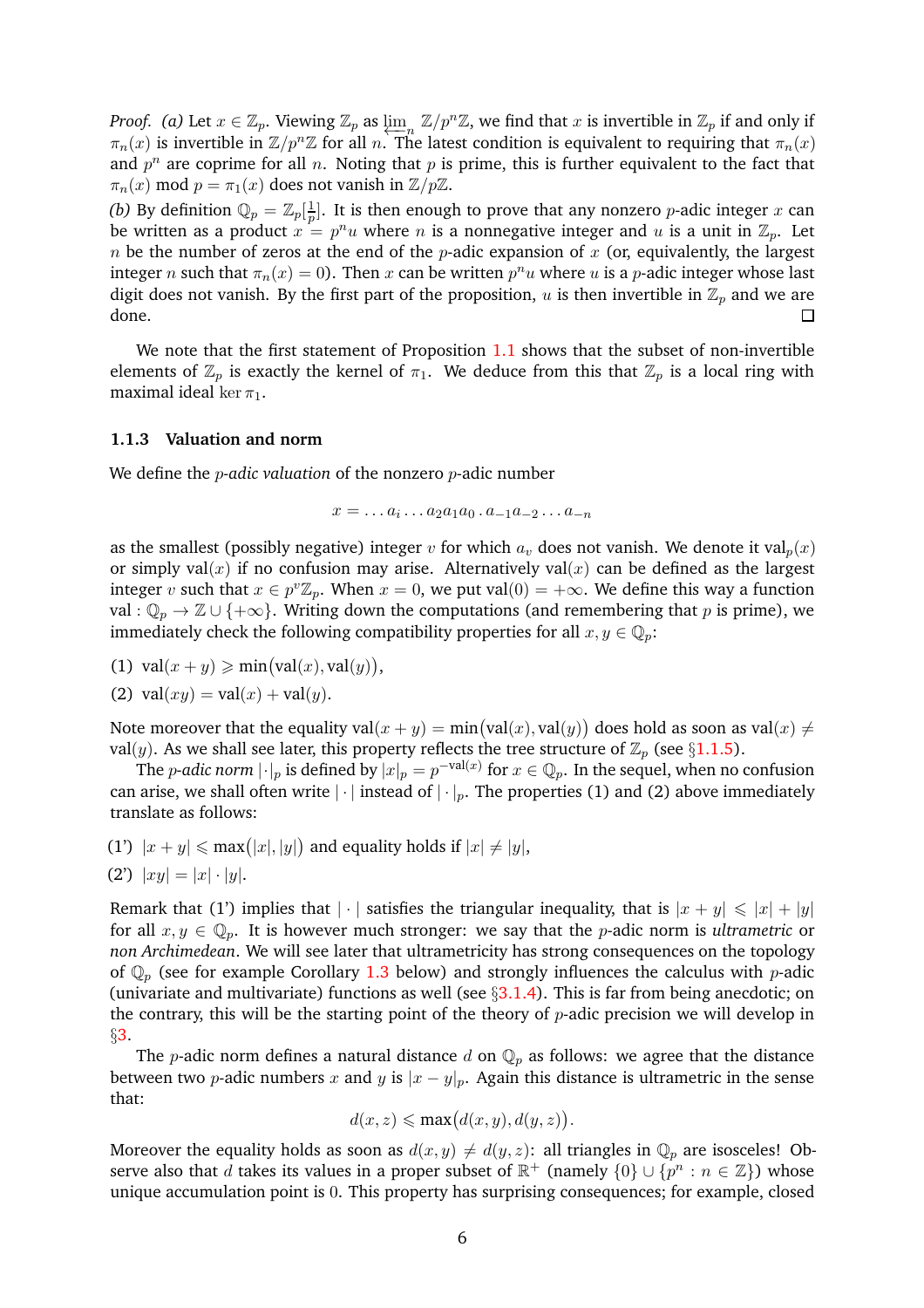balls of positive radius are also open balls and *vice et versa*. In particular  $\mathbb{Z}_p$  is open (in  $\mathbb{Q}_p$ ) and compact according to the topology defined by the distance. From now on, we endow  $\mathbb{Q}_p$  with this topology.

Clearly, a *p*-adic number lies in  $\mathbb{Z}_p$  if and only if its *p*-adic valuation is nonnegative, that is if and only if its *p*-adic norm is at most 1. In other words,  $\mathbb{Z}_p$  appears as the closed unit ball in  $\mathbb{Q}_p$ . Viewed this way, it is remarkable that it is stable under addition (compare with  $\mathbb{R}$ ); it is however a direct consequence of the ultrametricity. Similarly, by Proposition [1.1,](#page-4-0) a  $p$ -adic integer is invertible in  $\mathbb{Z}_p$  if and only if it has norm 1, meaning that the group of units of  $\mathbb{Z}_p$  is then the unit sphere in  $\mathbb{Q}_p$ . As for the maximal ideal of  $\mathbb{Z}_p$ , it consists of elements of positive valuation and then appears as the open unit ball in  $\mathbb{Q}_p$  (which is also the closed ball of radius  $p^{-1}$ ).

#### **1.1.4 Completeness**

The following important proposition shows that  $\mathbb{Q}_p$  is nothing but the completion of  $\mathbb Q$  according to the *p*-adic distance. In that sense,  $\mathbb{Q}_p$  arises in a very natural way... just as does  $\mathbb{R}$ .

**Proposition 1.2.** *The space*  $\mathbb{Q}_p$  *equipped with its natural distance is complete (in the sense that every Cauchy sequence converges). Moreover*  $\mathbb Q$  *is dense in*  $\mathbb Q_p$ *.* 

*Proof.* We first prove that  $\mathbb{Q}_p$  is complete. Let  $(u_n)_{n\geq 0}$  be a  $\mathbb{Q}_p$ -valued Cauchy sequence. It is then bounded and rescaling the  $u_n$ 's by a uniform scalar, we may assume that  $|u_n| \leq 1$  (*i.e.*  $u_n \in \mathbb{Z}_p$ ) for all *n*. For each *n*, write :

$$
u_n = \sum_{i=0}^{\infty} a_{n,i} p^i
$$

with  $a_{n,i} \in \{0, 1, \ldots, p-1\}$ . Fix an integer  $i_0$  and set  $\varepsilon = p^{-i_0}$ . Since  $(u_n)$  is a Cauchy sequence, there exists a rank N with the property that  $|u_n - u_m| \le \varepsilon$  for all  $n, m \ge N$ . Coming back to the definition of the *p*-adic norm, we find that  $u_n - u_m$  is divisible by  $p^{i_0}$ . Writing  $u_n = u_m + (u_n - u_m)$ and computing the sum, we get  $a_{n,i}=a_{m,i}$  for all  $i\leqslant i_0.$  In particular the sequence  $(a_{n,i_0})_{n\geqslant 0}$ is ultimately constant. Let  $a_{i_0}\in\{0,1,\ldots,p-1\}$  denote its limit. Now define  $\ell=\sum_{i=0}^\infty a_ip^i\in\mathbb{Z}_p$ and consider again  $\varepsilon > 0.$  Let  $i_0$  be an integer such that  $p^{-i_0} \leqslant \varepsilon.$  By construction, there exists a rank N for which  $a_{n,i} = a_i$  whenever  $n \ge N$  and  $i \le i_0$ . For  $n \ge N$ , the difference  $u_n - \ell$  is then divisible by  $p^{i_0}$  and hence has norm at most  $\varepsilon.$  Hence  $(u_n)$  converges to  $\ell.$ 

We now prove that  $\mathbb Q$  is dense in  $\mathbb Q_p$ . Since  $\mathbb Q_p = \mathbb Z_p[\frac{1}{n}]$  $\frac{1}{p}],$  it is enough to prove that  $\mathbb Z$  is dense in  $\mathbb{Z}_p$ . Pick  $a \in \mathbb{Z}_p$  and write  $a = \sum_{i \geq 0} a_i p^i$ . For a nonnegative integer n, set  $b_n = \sum_{i=0}^{n-1} a_i p^i$ . Clearly  $b_n$  is an integer and the sequence  $(b_n)_{n\geq 0}$  converges to a. The density follows.

<span id="page-6-0"></span>**Corollary 1.3.** Let  $(u_n)_{n\geqslant 0}$  be a sequence of  $p$ -adic numbers. The series  $\sum_{n\geqslant 0}u_n$  converges in  $\mathbb{Q}_p$ *if and only if its general term* u<sup>n</sup> *converges to* 0*.*

*Proof.* Set  $s_n = \sum_{i=0}^{n-1} u_i$ . Clearly  $u_n = s_{n+1} - s_n$  for all n. If  $(s_n)$  converges to a limit  $s \in \mathbb{Q}_p$ , then  $u_n$  converges to  $s - s = 0$ . We now assume that  $(u_n)$  goes to 0. We claim that  $(s_n)$  is a Cauchy sequence (and therefore converges). Indeed, let  $\varepsilon > 0$  and pick an integer N for which  $|u_i| \leq \varepsilon$  for all  $i \geq N$ . Given two integers m and n with  $m > n \geq N$ , we have:

$$
|s_m - s_n| = \left| \sum_{i=n}^{m-1} u_i \right| \le \max(|u_n|, |u_{n+1}|, \dots, |u_{m-1}|)
$$

thanks to ultrametricity. Therefore  $|s_m - s_n| \leq \varepsilon$  and we are done.

 $\Box$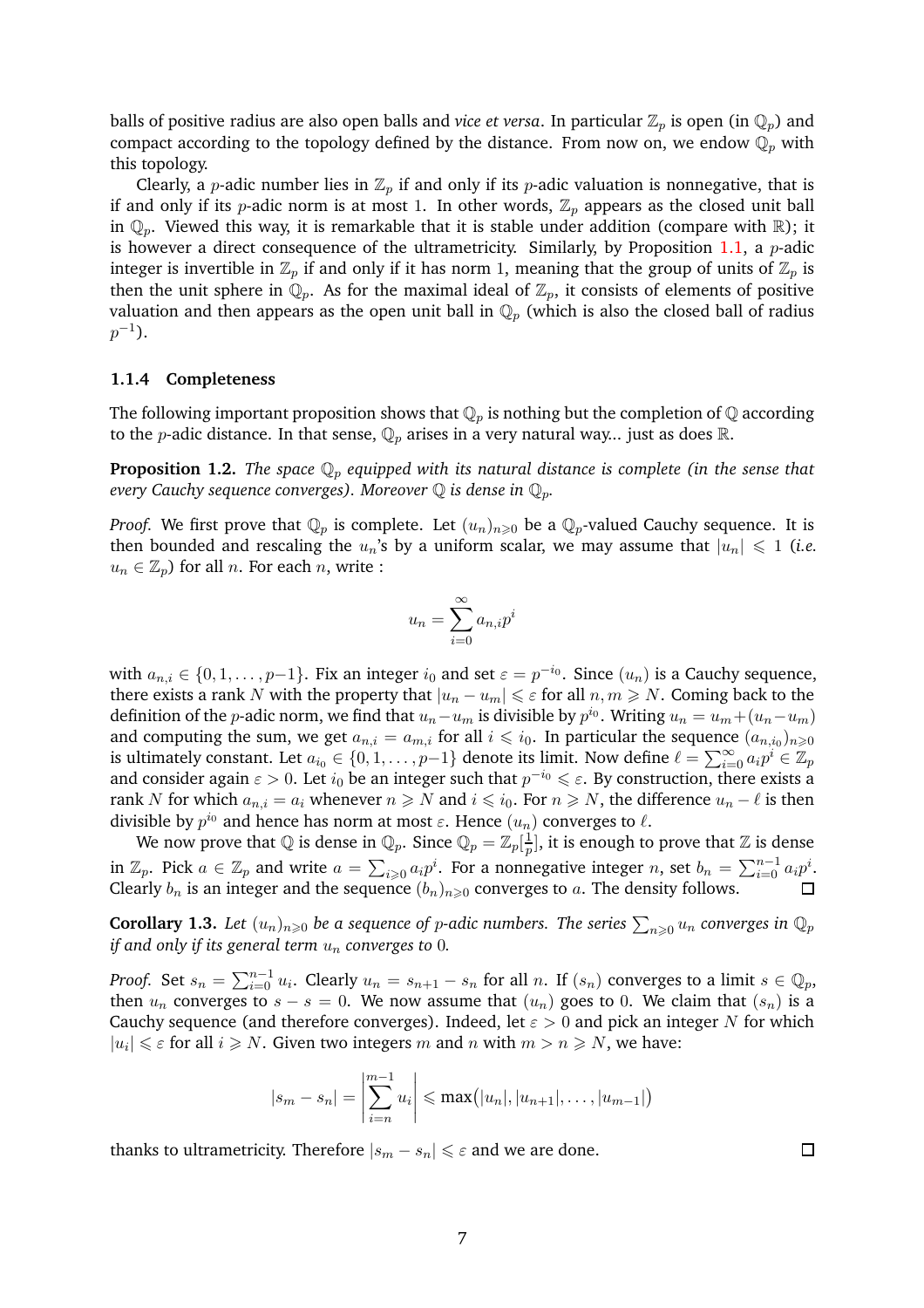

<span id="page-7-1"></span>Figure 1.3: Tree representation of  $\mathbb{Z}_2$ 

#### <span id="page-7-0"></span>**1.1.5 Tree representation**

<span id="page-7-2"></span>Geometrically, it is often convenient and meaningful to represent  $\mathbb{Z}_p$  as the infinite full p-ary tree. In order to explain this representation, we need a definition.

**Definition 1.4.** For  $h \in \mathbb{N}$  and  $a \in \mathbb{Z}_p$ , we set:

$$
I_{h,a} = \left\{ x \in \mathbb{Z}_p \quad \text{s.t.} \quad x \equiv a \pmod{p^h} \right\}
$$

.

An *interval* of  $\mathbb{Z}_p$  is a subset of  $\mathbb{Z}_p$  of the form  $I_{h,a}$  for some h and a.

If  $a$  decomposes in base  $p$  as  $a=a_0+a_1p+a_2p^2+\cdots+a_{h-1}p^{h-1}+\cdots$  , the interval  $I_{h,a}$  consists exactly of the *p*-adic integers whose last digits are  $a_{h-1} \ldots a_1 a_0$  in this order. On the other hand, from the analytic point of view, the condition  $x \equiv a \pmod{p^h}$  is equivalent to  $|x - a| \leq p^{-h}$ . Thus the interval  $I_{h,a}$  is nothing but the closed ball of centre  $a$  and radius  $p^{-h}$ . Even better, the intervals of  $\mathbb{Z}_p$  are exactly the closed balls of  $\mathbb{Z}_p$ .

Clearly  $I_{h,a} = I_{h,a'}$  if and only if  $a \equiv a' \pmod{p^h}$ . In particular, given an interval I of  $\mathbb{Z}_p$ , there is exactly one integer h such that  $I = I_{h,a}$ . We will denote it by  $h(I)$  and call it the height of *I*. We note that there exist exactly  $p^h$  intervals of  $\mathbb{Z}_p$  of height  $h$  since these intervals are indexed by the classes modulo  $p^h$  (or equivalently by the sequences of  $h$  digits between  $0$  and  $p-1$ ).

From the topological point of view, intervals behave like  $\mathbb{Z}_p$ : they are at the same time open and compact.

We now define the *tree* of  $\mathbb{Z}_p$ , denoted by  $\mathcal{T}(\mathbb{Z}_p)$ , as follows: its vertices are the intervals of  $\mathbb{Z}_p$  and we put an edge  $I \to J$  whenever  $h(J) = h(I) + 1$  and  $J \subset I$ . A picture of  $\mathcal{T}(\mathbb{Z}_2)$  is represented on Figure [1.3.](#page-7-1) The labels indicated on the vertices are the last  $h$  digits of  $a$ . Coming back to a general  $p$ , we observe that the height of an interval  $I$  corresponds to the usual height function in the tree  $\mathcal{T}(\mathbb{Z}_p)$ . Moreover, given two intervals I and J, the inclusion  $J \subset I$  holds if and only if there exists a path from  $I$  to  $J$ .

Elements of  $\mathbb{Z}_p$  bijectively correspond to infinite paths of  $\mathcal{T}(\mathbb{Z}_p)$  starting from the root through the following correspondence: an element  $x \in \mathbb{Z}_p$  is encoded by the path

$$
I_{0,x} \to I_{1,x} \to I_{2,x} \to \cdots \to I_{h,x} \to \cdots
$$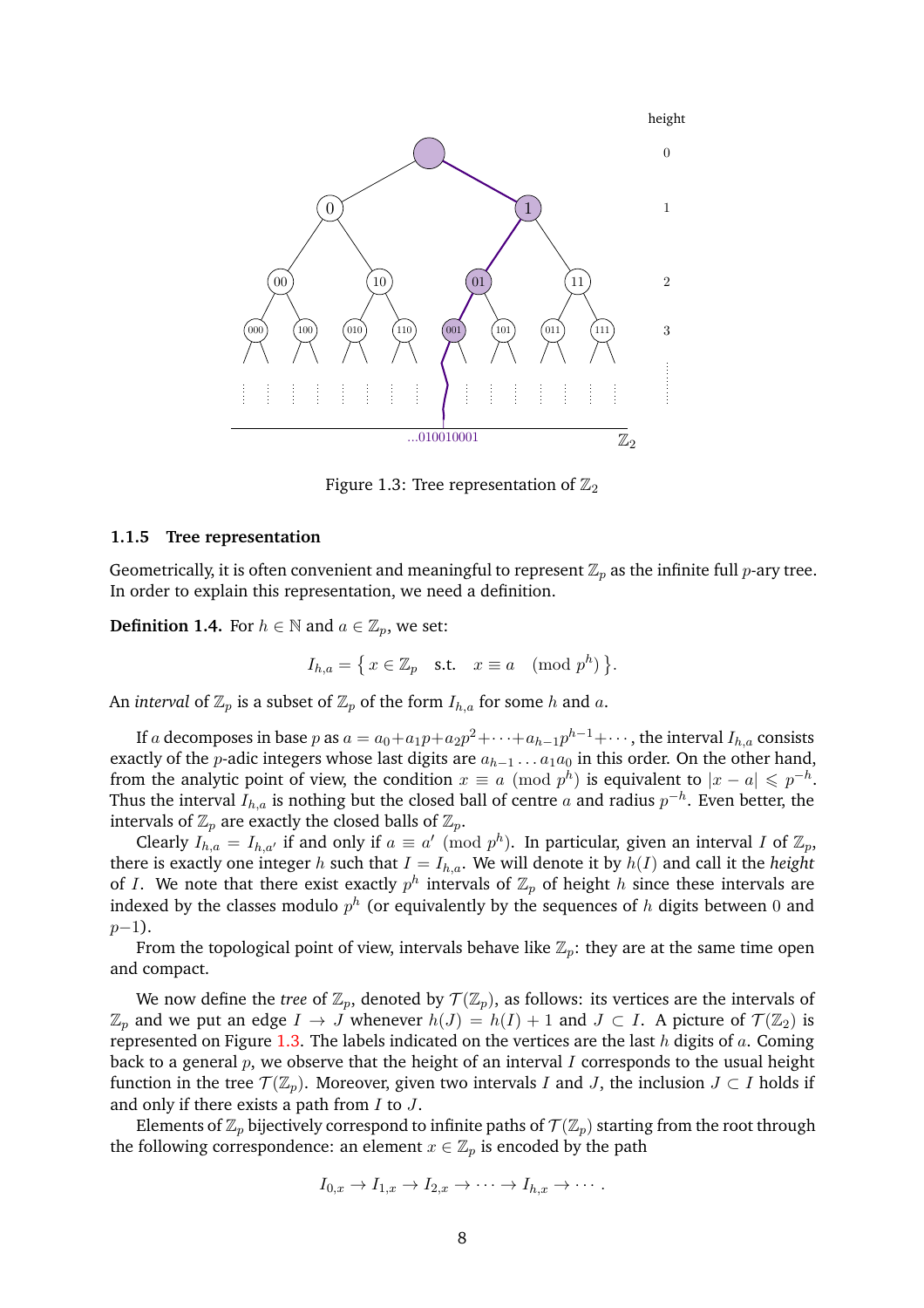Under this encoding, an infinite path of  $\mathcal{T}(\mathbb{Z}_p)$  starting from the root

$$
I_0 \to I_1 \to I_2 \to \cdots \to I_h \to \cdots
$$

corresponds to a uniquely determined  $p$ -adic integer, which is the unique element lying in the decreasing intersection  $\bigcap_{h\in\mathbb{N}}I_h.$  Concretely each new  $I_h$  determines a new digit of  $x;$  the whole collection of the  $I_h$ 's then defines x entirely. The distance on  $\mathbb{Z}_p$  can be visualized on  $\mathcal{T}(\mathbb{Z}_p)$  as well: given  $x, y \in \mathbb{Z}_p$ , we have  $|x - y| = p^{-h}$  where  $h$  is the height where the paths attached to x and  $\psi$  separate.

<span id="page-8-2"></span>The above construction easily extends to  $\mathbb{Q}_p$ .

**Definition 1.5.** For  $h \in \mathbb{Z}$  and  $a \in \mathbb{Q}_p$ , we set:

$$
I_{h,a} = \{ x \in \mathbb{Q}_p \quad \text{s.t.} \quad |x - a| \leqslant p^{-h} \}.
$$

A *bounded interval* of  $\mathbb{Q}_p$  is a subset of  $\mathbb{Q}_p$  of the form  $I_{h,a}$  for some h and a.

Similarly to the case of  $\mathbb{Z}_p$ , a bounded interval of  $\mathbb{Q}_p$  of height h is a subset of  $\mathbb{Q}_p$  consisting of p-adic numbers whose digits at the positions  $\lt h$  are fixed (they have to agree with the digits of  $a$  at the same positions).

The graph  $\mathcal{T}(\mathbb{Q}_p)$  is defined as follows: its vertices are the intervals of  $\mathbb{Q}_p$  while there is an edge  $I \rightarrow J$  if  $h(J) = h(I) + 1$  and  $J \subset I$ . We draw the attention of the reader to the fact that  $\mathcal{T}(\mathbb{Q}_p)$  is a tree but it is not rooted: there does not exist a largest bounded interval in  $\mathbb{Q}_p$ . To understand better the structure of  $\mathcal{T}(\mathbb{Q}_p)$ , let us define, for any integer  $v$ , the subgraph  $\mathcal{T}(p^{-v}\mathbb{Z}_p)$ of  $\mathcal{T}(\mathbb{Q}_p)$  consisting of intervals which are contained in  $p^{-v}\mathbb{Z}_p$ . From the fact that  $\mathbb{Q}_p$  is the union of all  $p^{-v}\mathbb{Z}_p$ , we derive that  $\mathcal{T}(\mathbb{Q}_p) = \bigcup_{v\geqslant 0} \mathcal{T}(p^{-v}\mathbb{Z}_p)$ . Moreover, for all  $v, \mathcal{T}(p^{-v}\mathbb{Z}_p)$  is a rooted tree (with root  $p^{-v}\mathbb{Z}_p$ ) which is isomorphic to  $\mathcal{T}(\mathbb{Z}_p)$  except that the height function is shifted by  $-v$ . The tree  $\mathcal{T}(p^{-v-1}\mathbb{Z}_p)$  is thus obtained by juxtaposing p copies of  $\mathcal{T}(p^{-v}\mathbb{Z}_p)$  and linking the roots of them to a common parent  $p^{-v}\mathbb{Z}_p$  (which then becomes the new root).

#### <span id="page-8-0"></span>**1.2 Newton iteration over the** p**-adic numbers**

Newton iteration is a well-known tool in Numerical Analysis for approximating a zero of a "nice" function defined on a real interval. More precisely, given a differentiable function  $f : [a, b] \to \mathbb{R}$ , we define a recursive sequence  $(x_i)_{i\geq 0}$  by:

<span id="page-8-1"></span>
$$
x_0 \in [a, b] \quad ; \quad x_{i+1} = x_i - \frac{f(x_i)}{f'(x_i)}, \, i = 0, 1, 2, \dots \tag{1.1}
$$

Under some assumptions, one can prove that the sequence  $(x_i)$  converges to a zero of f, namely  $x_{\infty}$ . Moreover the convergence is very rapid since, assuming that f is twice differentiable, we usually have an inequality of the shape  $|x_{\infty} - x_i| \leqslant \rho^{2^i}$  for some  $\rho \in (0, 1)$ . In other words, the number of correct digits roughly doubles at each iteration. The Newton recurrence [\(1.1\)](#page-8-1) has a nice geometrical interpretation as well: the value  $x_{i+1}$  is the x-coordinate of the intersection point of the x-axis with the tangent to the curve  $y = f(x)$  at the point  $x_i$  (see Figure [1.4\)](#page-9-0).

#### **1.2.1 Hensel's Lemma**

It is quite remarkable that the above discussion extends almost *verbatim* when R is replaced by  $\mathbb{Q}_p$ . Actually, extending the notion of differentiability to p-adic functions is quite subtle and probably the most difficult part. This will be achieved in  $\S3.1.3$  $\S3.1.3$  (for functions of class  $C^1$ ) and  $\S 3.2.3$  $\S 3.2.3$  (for functions of class  $C^2$ ). For now, we prefer avoiding these technicalities and restricting ourselves to the simpler (but still interesting) case of polynomials. For this particular case, the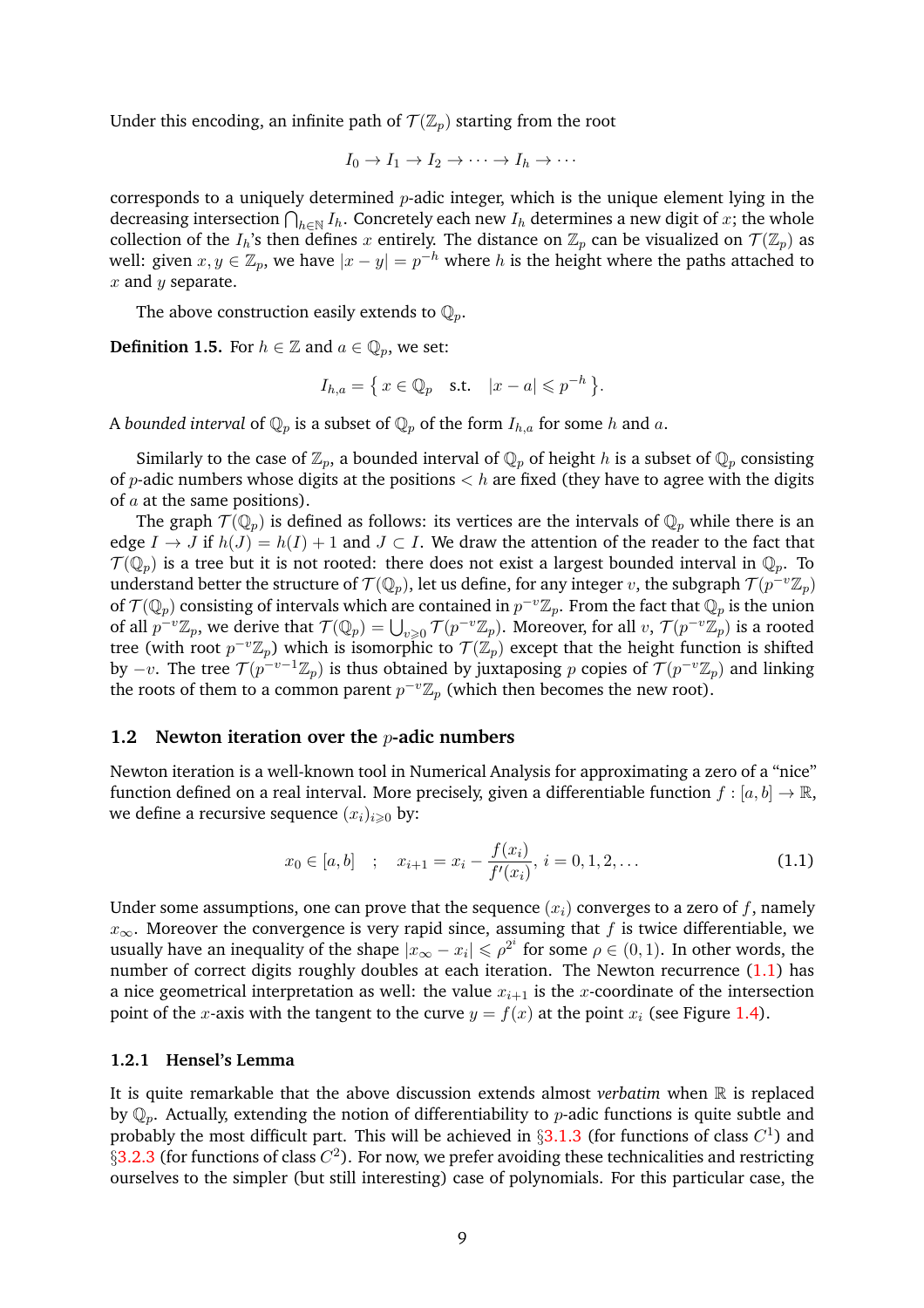

<span id="page-9-0"></span>Figure 1.4: Newton iteration over the reals

Newton iteration is known as *Hensel's Lemma* and already appears in Hensel's seminal paper [\[36\]](#page-82-0) in which  $p$ -adic numbers are introduced.

Let  $f(X) = a_0 + a_1X + \cdots + a_nX^n$  be a polynomial in the variable X with coefficients in  $\mathbb{Q}_p$ . Recall that the derivative of f can be defined in a purely algebraic way as  $f'(X) =$  $a_1 + 2a_2X + \cdots + na_nX^{n-1}.$ 

<span id="page-9-2"></span>**Theorem 1.6** (Hensel's Lemma). Let  $f \in \mathbb{Z}_p[X]$  be a polynomial with coefficients in  $\mathbb{Z}_p$ . We  $suppose$  that we are given some  $a \in \mathbb{Z}_p$  with the property that  $|f(a)| < |f'(a)|^2.$  Then the sequence  $(x_i)_{i\geq 0}$  *defined by the recurrence:* 

$$
x_0 = a
$$
 ;  $x_{i+1} = x_i - \frac{f(x_i)}{f'(x_i)}$ 

*is well defined and converges to*  $x_{\infty} \in \mathbb{Z}_p$  *with*  $f(x_{\infty}) = 0$ *. The rate of convergence is given by:* 

$$
|x_{\infty} - x_i| \leq |f'(a)| \cdot \left(\frac{|f(a)|}{|f'(a)|^2}\right)^{2^i}.
$$

 $M$ oreover  $x_{\infty}$  is the unique root of  $f$  in the open ball of centre  $a$  and radius  $|f'(a)|.$ 

<span id="page-9-3"></span>The proof of the above theorem is based on the next lemma:

**Lemma 1.7.** *Given*  $f \in \mathbb{Z}_p[X]$  *and*  $x, h \in \mathbb{Z}_p$ *, we have:* 

- *(i)*  $|f(x+h) f(x)| \leq h$ .
- (*ii*)  $|f(x+h) f(x) hf'(x)| \leq |h|^2$ .

*Proof.* For any nonnegative integer  $i$ , define  $f^{[i]} = \frac{1}{i!} f^{(i)}$  where  $f^{(i)}$  stands for the  $i$ -th derivative of f. Taylor's formula then reads:

<span id="page-9-1"></span>
$$
f(x+h) - f(x) = hf'(x) + h^2 f^{[2]}(x) + \dots + h^n f^{[n]}(x).
$$
 (1.2)

Moreover, a direct computation shows that the coefficients of  $f^{[i]}$  are obtained from that of  $f$  by multiplying by binomial coefficients. Therefore  $f^{[i]}$  has coefficients in  $\mathbb{Z}_p$ . Hence  $f^{[i]}(x) \in \mathbb{Z}_p$ , *i.e.*  $|f^{[i]}(x)| \leq 1$ , for all i. We deduce that each summand of the right hand side of [\(1.2\)](#page-9-1) has norm at most  $|h|$ . The first assertion follows while the second is proved similarly.

*Proof of Theorem [1.6.](#page-9-2)* Define  $\rho = \frac{|f(a)|}{|f'(a)|}$  $\frac{|f(a)|}{|f'(a)|^2}$ . We first prove by induction on *i* the following conjunction:

$$
(H_i):
$$
  $|f'(x_i)| = |f'(a)|$  and  $|f(x_i)| \leq |f'(a)|^2 \cdot \rho^{2^i}$ .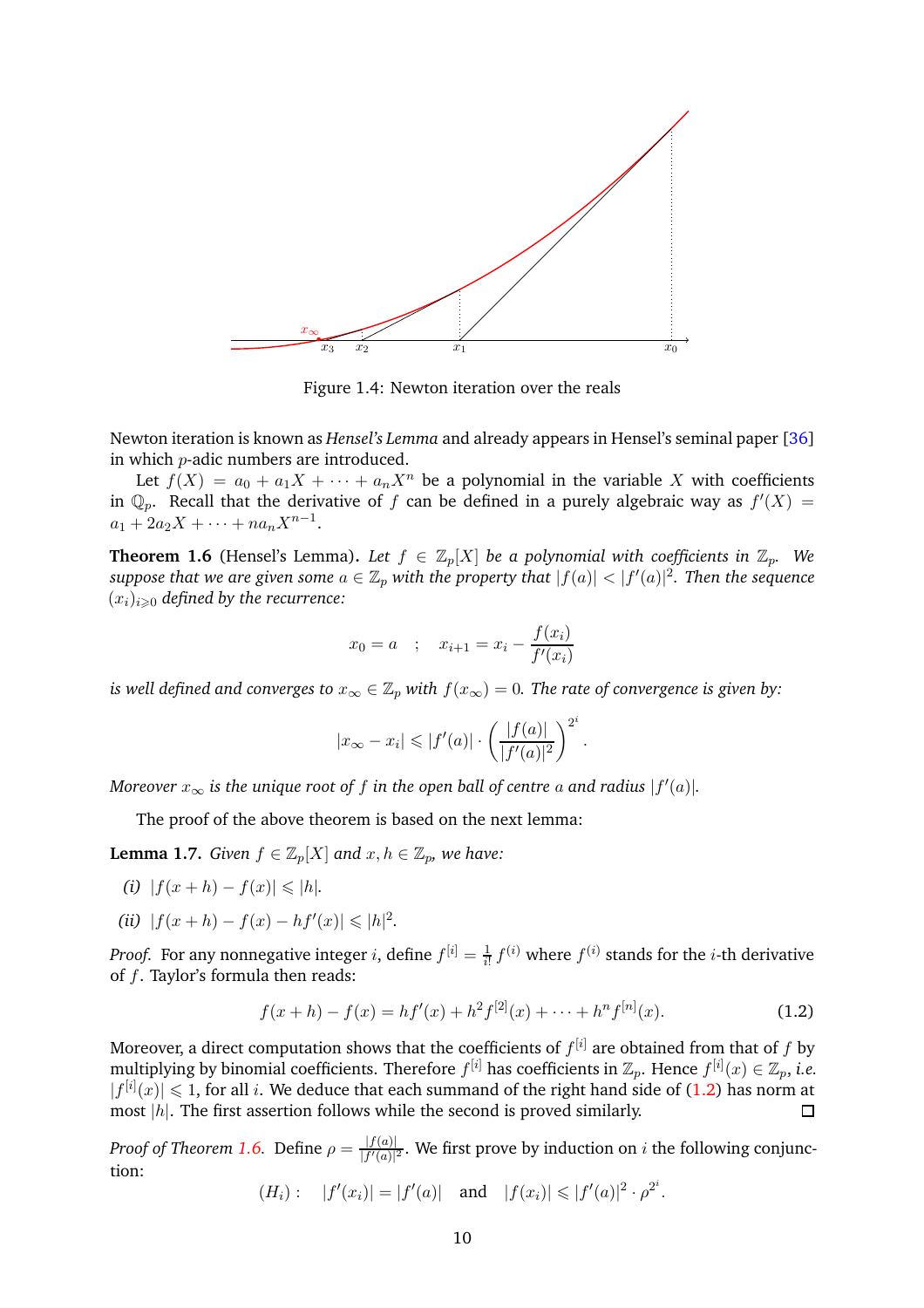Clearly  $(H_0)$  holds. We assume now that  $(H_i)$  holds for some  $i \geq 0$ . We put  $h = -\frac{f(x_i)}{f'(x_i)}$  $f'(x_i)$ so that  $x_{i+1} = x_i + h$ . We write  $f'(x_{i+1}) = (f'(x_{i+1}) - f'(x_i)) + f'(x_i)$ . Observe that the first summand  $f'(x_{i+1}) - f'(x_i)$  has norm at most |h| by the first assertion of Lemma [1.7,](#page-9-3) while  $|f'(x_i)| \geq |h| \cdot \rho^{-2^i} > |h|$  by the induction hypothesis. The norm of  $f'(x_{i+1})$  is then the maximum of the norms of the two summands, which is  $|f'(x_i)| = |f'(a)|$ . Now, applying again Lemma [1.7,](#page-9-3) we get  $|f(x_{i+1})| \leq |h|^2 \leq |f'(a)|^2 \cdot \rho^{2^i}$  and the induction goes.

Coming back to the recurrence defining the  $x_i$ 's, we get:

<span id="page-10-0"></span>
$$
|x_{i+1} - x_i| = \frac{|f(x_i)|}{|f'(x_i)|} \leq |f'(a)| \cdot \rho^{2^i}.
$$
 (1.3)

By Corollary [1.3,](#page-6-0) this implies the convergence of the sequence  $(x_i)_{i\geq 0}$ . Its limit  $x_\infty$  is a solution to the equation  $x_{\infty} = x_{\infty} + \frac{f(x_{\infty})}{f'(x_{\infty})}$  $\frac{f(x\infty)}{f'(x\infty)}$ . Thus  $f(x_{\infty})$  has to vanish. The announced rate of convergence follows from Eq.  $(1.3)$  thanks to ultrametricity.

It remains to prove uniqueness. For this, consider  $y \in \mathbb{Z}_p$  with  $f(y) = 0$  and  $|y - x_0| < |f'(a)|$ . Since  $|x_{\infty}-x_0| \leq |f'(a)| \cdot \rho < |f'(a)|$ , we deduce  $|x_{\infty}-y| < |f'(a)|$  as well. Applying Lemma [1.7](#page-9-3) with  $x = x_\infty$  and  $h = y - x_\infty$ , we find  $|hf'(x_\infty)| \leqslant |h|^2$ . Since  $|h| < |f'(a)| = |f'(x_\infty)|$ , this implies  $|h| = 0$ , *i.e.*  $x = x_{\infty}$ . Uniqueness is proved.

<span id="page-10-3"></span>**Remark 1.8.** All conclusions of Theorem [1.6](#page-9-2) are still valid for any sequence  $(x_i)$  satisfying the weaker assumption:

$$
\left| x_{i+1} - x_i + \frac{f(x_i)}{f'(x_i)} \right| \leq |f'(a)| \cdot \rho^{2^{i+1}}
$$

(the proof is entirely similar). Roughly speaking, this stronger version allows us to work with approximations at *each* iteration. It will play a quite important role for algorithmic purpose (notably in  $\S2.1.3$ ) since computers cannot handle exact p-adic numbers but always need to work with truncations.

#### <span id="page-10-2"></span>**1.2.2 Computation of the inverse**

A classical application of Newton iteration is the computation of the inverse: for computing the inverse of a real number c, we introduce the function  $x \mapsto \frac{1}{x} - c$  and the associated Newton scheme. This leads to the recurrence  $x_{i+1} = 2x_i - cx_i^2$  with initial value  $x_0 = a$  where a is sufficiently close to  $\frac{1}{c}$ .

In the  $p$ -adic setting, the same strategy applies (although it does not appear as a direct consequence of Hensel's Lemma since the mapping  $x \mapsto \frac{1}{x} - c$  is *not* polynomial). Anyway, let us pick an invertible element  $c \in \mathbb{Z}_p$ , *i.e.*  $|c| = 1$ , and define the sequence  $(x_i)_{i \geq 0}$  by:

$$
x_0 = a
$$
 ;  $x_{i+1} = 2x_i - cx_i^2$ ,  $i = 0, 1, 2, ...$ 

where a is any p-adic number whose last digit is the inverse modulo p of the last digit of c. Computing such an element  $\alpha$  reduces to computing a modular inverse and thus is efficiently feasible.

<span id="page-10-1"></span>**Proposition 1.9.** The sequence  $(x_i)_{i\geqslant 0}$  defined above converges to  $\frac{1}{c}\in \mathbb{Z}_p.$  More precisely, we have  $|cx_i - 1| \leqslant p^{-2^i}$  for all *i*.

*Proof.* We prove the last statement of the proposition by induction on i. By construction of  $a$ , it holds for  $i = 0$ . Now observe that  $cx_{i+1} - 1 = 2cx_i - c^2x_i^2 - 1 = -(cx_i - 1)^2$ . Taking norms on both sides, we get  $|cx_{i+1} - 1| = |cx_i - 1|^2$  and the induction goes this way.

Quite interestingly, this method extends readily to the non-commutative case. Let us illustrate this by showing how it can be used to compute inverses of matrices with coefficients in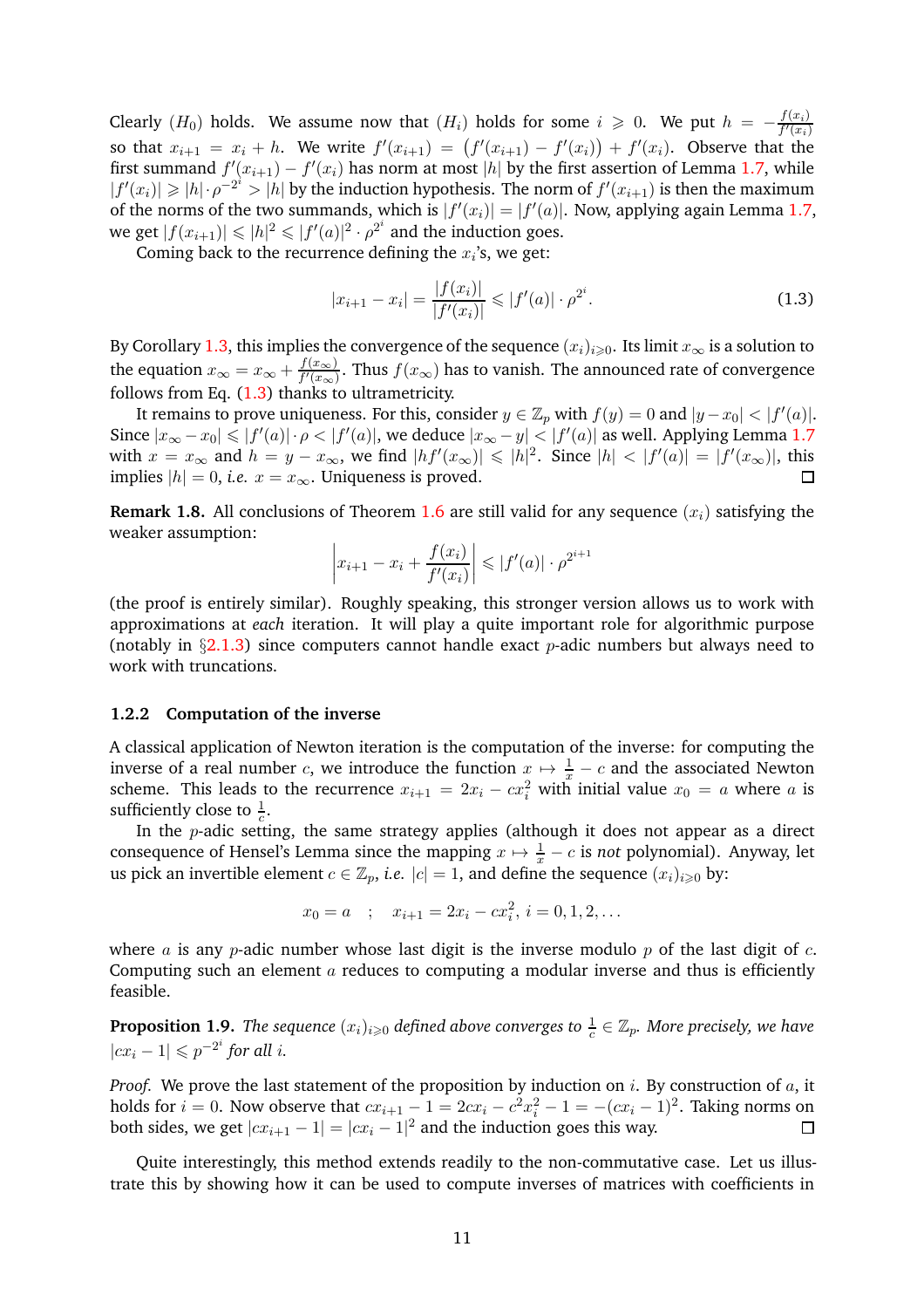$\mathbb{Z}_p$ . Assume then that we are starting with a matrix  $C \in M_n(\mathbb{Z}_p)$  whose reduction modulo p is invertible, *i.e.* there exists a matrix A such that  $AC \equiv I_n \pmod{p}$  where  $I_n$  is the identity matrix of size *n*. Note that the computation of A reduces to the inversion of an  $n \times n$  matrix over the finite field  $\mathbb{F}_p$  and so can be done efficiently. We now define the sequence  $(X_i)_{i\geqslant0}$  by the recurrence:

$$
X_0 = A \quad ; \quad X_{i+1} = 2X_i - X_i C X_i
$$

(be careful with the order in the last term). Mimicking the proof of Proposition [1.9,](#page-10-1) we write:

$$
CX_{i+1} - I_n = 2CX_i - CX_i CX_i - I_n = -(CX_i - I_n)^2
$$

and obtain this way that each entry of  $CX_i - 1$  has norm at most  $p^{2^i}$ . Therefore  $X_i$  converges to a matrix  $X_\infty$  satisfying  $CX_\infty\,=\,I_n,\ i.e.\;\;X_\infty\,=\,C^{-1}$  (which in particular implies that  $C$ is invertible). A similar argument works for  $p$ -adic skew polynomials and  $p$ -adic differential operators as well.

#### <span id="page-11-0"></span>**1.2.3** Square roots in  $\mathbb{Q}_p$

Another important application of Newton iteration is the computation of square roots. Again, the classical scheme over  $\mathbb R$  applies without (substantial) modification over  $\mathbb Q_p$ .

Let c be a p-adic number. If the p-adic valuation of c is odd, then c is clearly not a square in  $\mathbb{Q}_p$  and it does not make sense to compute its square root. On the contrary, if the *p*-adic valuation of  $c$  is even, then we can write  $c = p^{2v}c'$  where  $v$  is an integer and  $c'$  is a unit in  $\mathbb{Z}_p$ . Computing a square root then reduces to computing a square root of  $c'$ ; in other words, we may assume that *c* is invertible in  $\mathbb{Z}_p$ , *i.e.*  $|c| = 1$ .

We now introduce the polynomial function  $f(x) = x^2 - c$ . In order to apply Hensel's Lemma (Theorem [1.6\)](#page-9-2), we need a first rough approximation a of  $\sqrt{c}$ . Precisely, we need to find some  $a \in \mathbb{Z}_p$  with the property that  $|f(a)| < |f'(a)|^2 = |2a|^2$ . From  $|c| = 1$ , the above inequality implies  $|a| = 1$  as well and therefore can be rewritten as  $a^2 \equiv c \pmod{q}$  where  $q = 8$  if  $p = 2$ and  $q = p$  otherwise. We then first need to compute a square root of c modulo q. If  $p = 2$ , this can be achieved simply by looking at the table of squares modulo 8:

|  |  |       |                | 1   2   3   4   5   6   7 |  |
|--|--|-------|----------------|---------------------------|--|
|  |  | 4 1 1 | $\overline{1}$ |                           |  |

Observe moreover that c is necessarily odd (since it is assumed to be invertible in  $\mathbb{Z}_2$ ). If it is congruent to 1 modulo 8,  $a = 1$ ; otherwise, there is no solution and c has no square root in  $\mathbb{Q}_2$ . When  $p > 2$ , we have to compute a square root in the finite field  $\mathbb{F}_p$  for which efficient algorithms are known [\[23,](#page-81-7) §1.5]. If c mod p is not a square in  $\mathbb{F}_p$ , then c does not admit a square root in  $\mathbb{Q}_n$  either.

Once we have computed the initial value a, we consider the recursive sequence  $(x_i)_{i\geq 0}$  defined by  $x_0 = a$  and

$$
x_{i+1} = x_i - \frac{f(x_i)}{f'(x_i)} = \frac{1}{2} \left( x_i + \frac{c}{x_i} \right), i = 0, 1, 2, \dots
$$

By Hensel's Lemma, it converges to a limit  $x_{\infty}$  which is a square root of c. Moreover the rate of convergence is given by:

$$
|x_{\infty} - x_i| \leqslant p^{-2^i} \quad \text{if } p > 2
$$
  

$$
|x_{\infty} - x_i| \leqslant 2^{-(2^i + 1)} \quad \text{if } p = 2
$$

meaning that the number of correct digits of  $x_i$  is at least  $2^i$  (resp.  $2^i + 1$ ) when  $p > 2$  (resp.  $p = 2$ ).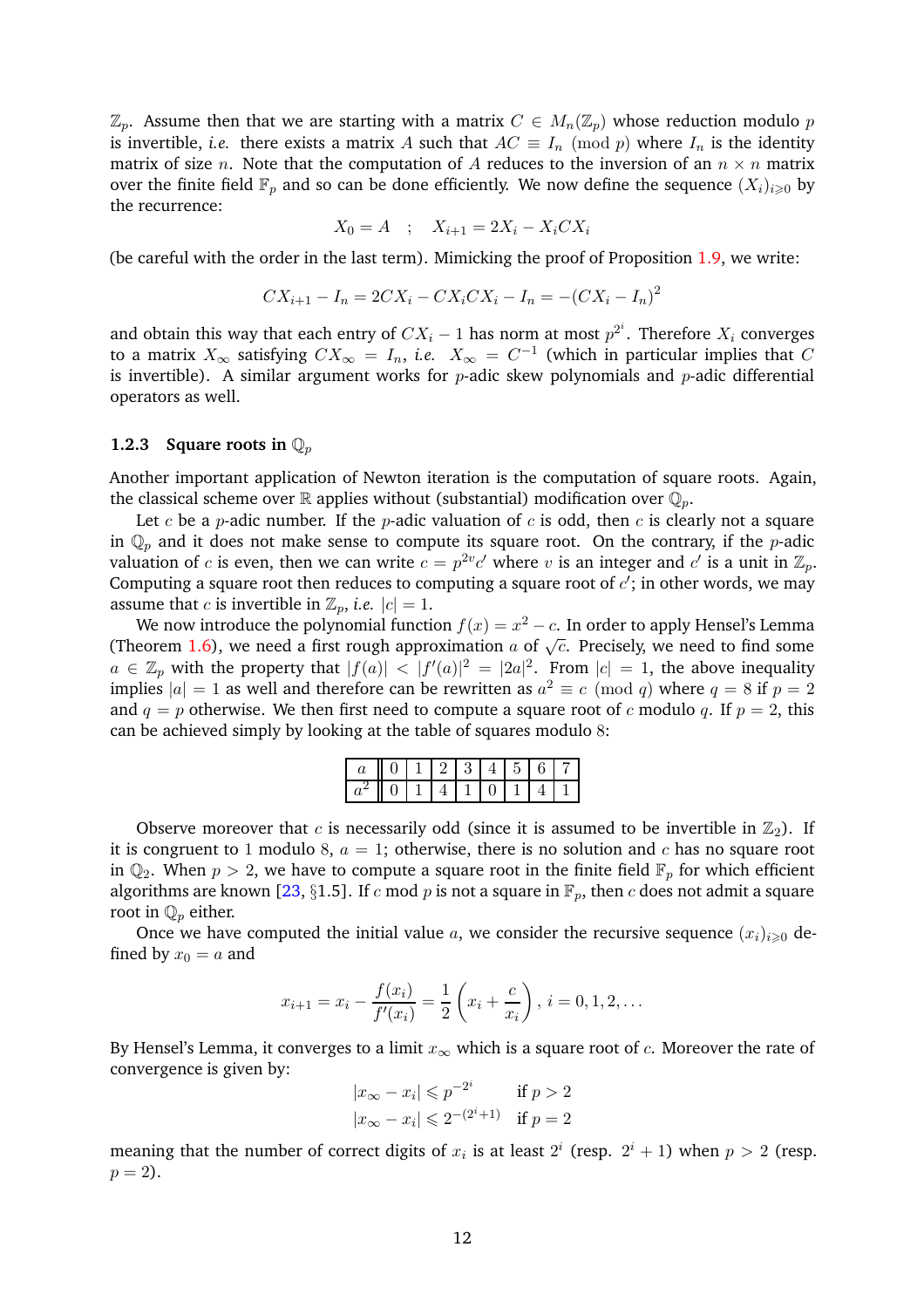| char. 0        |                       | char. $p$               |
|----------------|-----------------------|-------------------------|
| 77,            | $\longleftrightarrow$ | $\mathbb{F}_p[t]$       |
| $\mathbb O$    | $\longleftrightarrow$ | $\mathbb{F}_p(t)$       |
| $\mathbb{Z}_p$ | $\longleftrightarrow$ | $\mathbb{F}_p[[t]]$     |
|                | $\longleftrightarrow$ | $\mathbb{F}_p(\!(t)\!)$ |

<span id="page-12-2"></span>Figure 1.5: Similarities between characteristic  $\theta$  and characteristic  $p$ 

#### <span id="page-12-0"></span>**1.3 Similarities with formal and Laurent series**

According to the very first definition of  $\mathbb{Z}_p$  we have given (see §[1.1.1\)](#page-2-3), *p*-adic integers have formal similitudes with formal series over  $\mathbb{F}_p$ : they are both described as infinite series with coefficients between 0 and  $p-1$ , the main difference being that additions and multiplications involve carries in the p-adic case while they do not for formal series. From a more abstract point of view, the parallel between  $\mathbb{Z}_p$  and  $\mathbb{F}_p[[t]]$  is also apparent. For example  $\mathbb{F}_p[[t]]$  is also endowed with a valuation; this valuation defines a distance on  $\mathbb{F}_p[[t]]$  for which  $\mathbb{F}_p[[t]]$  is complete and Hensel's Lemma (together with Newton iteration) extends *verbatim* to formal series. In the same fashion, the analogue of  $\mathbb{Q}_p$  is the field of Laurent series  $\mathbb{F}_p(\!(t)\!)$ . Noticing further that  $\mathbb{F}_p[t]$  is dense in  $\mathbb{F}_p[\![t]\!]$  and similarly that  $\mathbb{F}_p(t)$  is dense in  $\mathbb{F}_p(\!(t)\!)$   $\frac{4}{2}$  $\frac{4}{2}$  $\frac{4}{2}$ , we can even supplement the correspondence between the characteristic  $\theta$  and the characteristic  $p$ , ending up with the "dictionary" of Figure [1.5.](#page-12-2)

Algebraists have actually managed to capture the essence of there resemblances in the notion of *discrete valuation rings/fields* and *completion* of those [\[74\]](#page-83-8). Recently, Scholze defined the notion of *perfectoid* which allows us (under several additional assumptions) to build an actual bridge between the characteristic  $\theta$  and the characteristic  $p$ . It is not the purpose of this lecture to go further in this direction; we nevertheless refer interested people to [\[71,](#page-83-9) [72,](#page-83-10) [9\]](#page-81-8) for the exposition of the theory.

#### **1.3.1 The point of view of algebraic geometry**

Algebraic Geometry has an original and interesting point of view on the various rings and fields introduced before, showing in particular how  $p$ -adic numbers can arise in many natural problems in arithmetics. The underlying ubiquitous idea in algebraic geometry is to associate to any ring  $A$ a geometrical space Spec A — its so-called *spectrum* — on which the functions are the elements of A. We will not detail here the general construction of Spec A but just try to explain informally what it looks like when  $A$  is one of the rings appearing in Figure [1.5.](#page-12-2)

Let us start with  $k[t]$  where k is a field (of any characteristic). For the simplicity of the exposition, let us assume further that k is algebraically closed. One thinks of elements of  $k[t]$ as (polynomial) functions over  $k$ , meaning that this spectrum should be thought of as  $k$  itself. Spec k[t] is called the affine line over k and is usually drawn as a straight line. The spectrum of  $k(t)$  can be understood in similar terms: a rational fraction  $f \in k(t)$  defines a function on k as well, except that it can be undefined at some points. Therefore Spec  $k(t)$  might be thought as the affine line over k with a "moving" finite set of points removed. It is called the *generic point* of the affine line.

What about  $k[[t]]$ ? If k has characteristic 0 (which we assume for the simplicity of the discussion), the datum of  $f \in k[[t]]$  is equivalent to the datum of the values of the  $f^{(n)}(0)$ 's (for n varying in N); we sometimes say that f defines a function on a *formal neighborhood* of 0. This formal neighborhood is the spectrum of  $k[[t]]$ ; it should then be thought as a kind of thickening of the point  $0 \in \text{Spec } k[t]$  which does not include any other point (since a formal series  $f \in k[[t]]$ cannot be evaluated in general at any other point than 0). Finally Spec  $k((t))$  is the *punctured* 

<span id="page-12-1"></span><sup>&</sup>lt;sup>4</sup>The natural embedding  $\mathbb{F}_p(t) \to \mathbb{F}_p(\mathfrak{t})$  takes a rational function to its Taylor expansion at 0.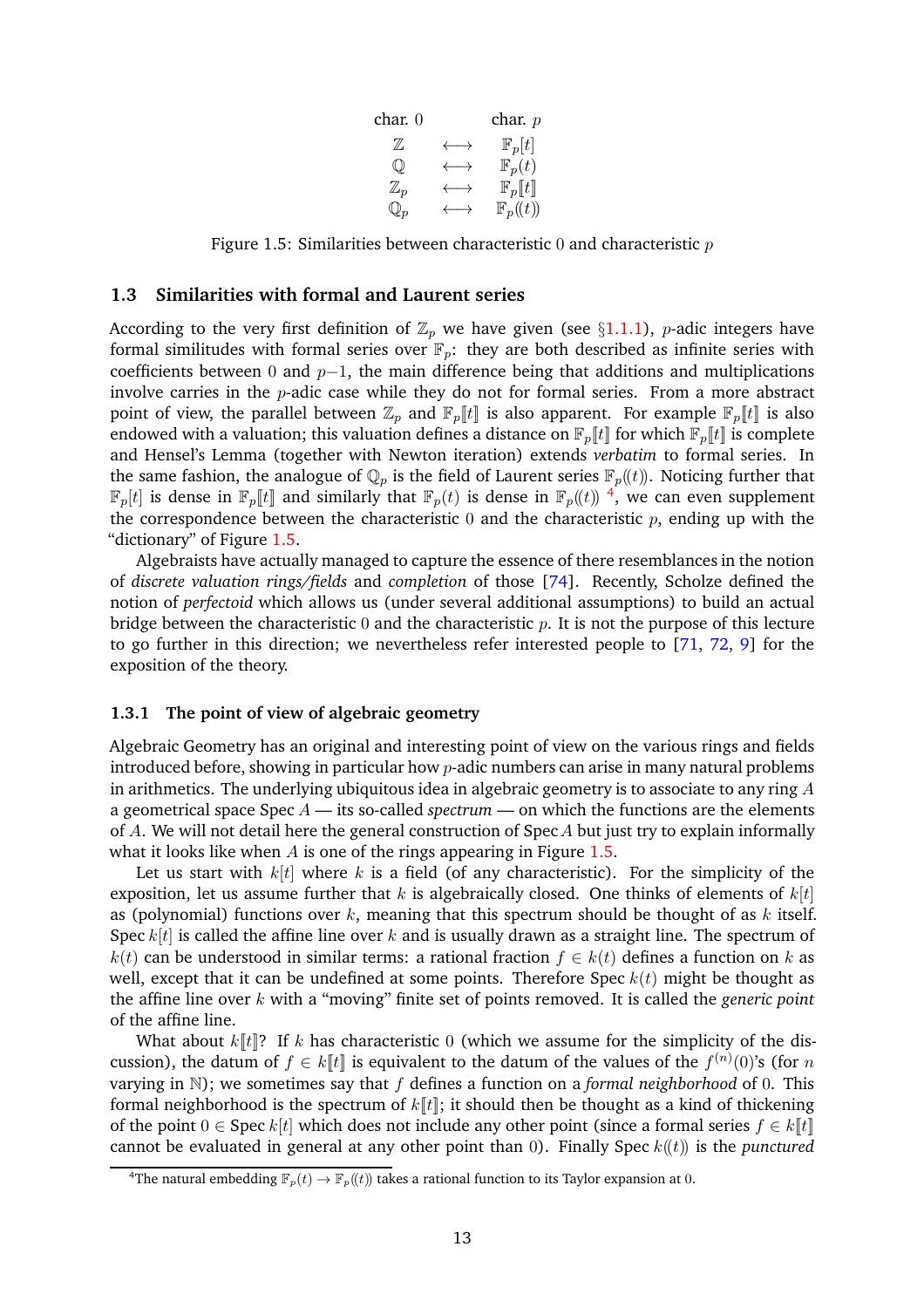

<span id="page-13-0"></span>Figure 1.6: The point of view of algebraic geometry

*formal neighborhood* of 0; it is obtained from Spec  $k[[t]]$  by removing the point 0 but not its neighborhood!

The embedding  $k[t] \to k[[t]]$  (resp.  $k(t) \to k((t))$ ) given by Taylor expansion at 0 corresponds to the restriction of a function  $f$  defined on the affine line (resp. the generic point of the affine line) to the formal neighborhood (resp. the punctured formal neighborhood) of 0.

Of course, one can define similarly formal neighborhoods and punctured formal neighborhoods around other points: for  $a \in k$ , the corresponding rings are respectively  $k[[h_a]]$  and  $k([h_a])$ where  $h_a$  is a formal variable which plays the role  $t-a$ . The algebraic incarnation of the restrictions to Spec  $k[[h_a]]$  and  $k([h_a])$  are the Taylor expansions at a.

The above discussion is illustrated by the drawing at the top of Figure [1.6;](#page-13-0) it represents more precisely the rational fraction  $f(t) = \frac{t^2}{1-t^2}$  $\frac{t^2}{1-t}$  viewed as a function defined on Spec  $k(t)$  (with 1 as point of indeterminacy) together its Taylor expansion around 0 (in blue) and 2 (in purple) which are defined on formal neighborhoods.

We now move to the arithmetical rings ( $\mathbb{Z}, \mathbb{Q}, \mathbb{Z}_p$  and  $\mathbb{Q}_p$ ) for which the picture is surprisingly very similar. In order to explain what is the spectrum of  $\mathbb{Z}$ , we first need to reinterpret Spec  $k[t]$ in a more algebraic way. Given  $f \in k[t]$ , its evaluation at a, namely  $f(a)$ , can alternatively be defined as the remainder in the Euclidean division of a by  $t-a$ . The affine line over k then appears more intrinsically as the set of monic polynomials of degree 1 over  $k$  or, even better, as the set of irreducible monic polynomials (recall that we had assumed that  $k$  is algebraically closed).

Translating this to the arithmetical world, we are inclined to think at the spectrum of  $\mathbb Z$  as the set of prime numbers. Moreover, the evaluation of an integer  $a \in \mathbb{Z}$  at the prime p should be nothing but the remainder in the Euclidean division of  $a$  by  $p$ . The integer  $a$  defines this way a function over the spectrum of  $\mathbb{Z}$ .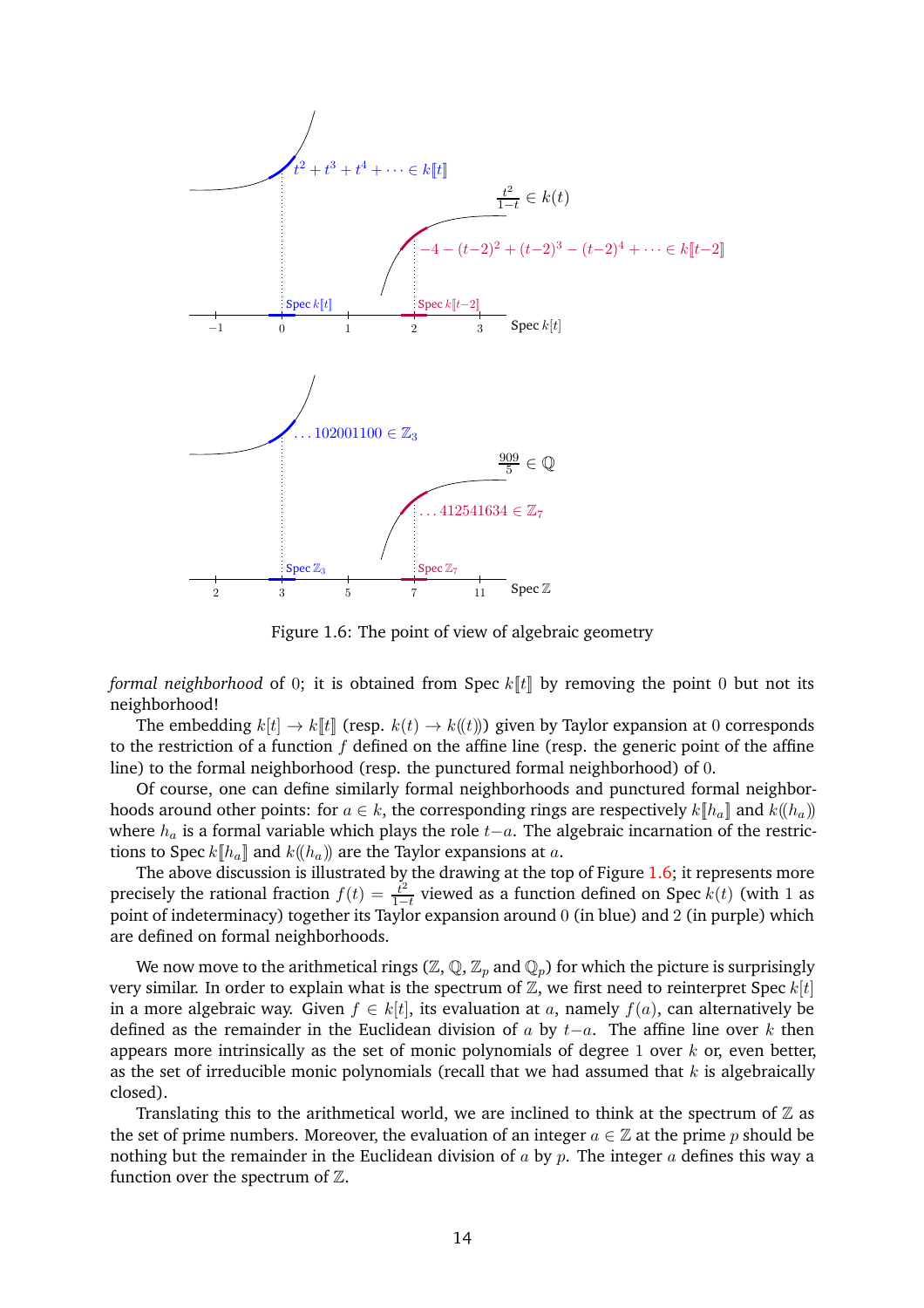A rational number  $\frac{a}{b}$  can be reduced modulo  $p$  for all prime  $p$  not dividing  $b$ . It then defines a function on the spectrum of  $\mathbb Z$  except that there are points of indeterminacy. Spec $\mathbb Q$  then appears as the generic point of Spec  $\mathbb Z$  exactly as Spec  $k(t)$  appeared as the generic point of Spec  $k[t]$ .

Now sending an integer or a rational number to  $\mathbb{Q}_p$  is the exact algebraic analogue of writing the Taylor expansion of a polynomial or a rational fraction. That is the reason why Spec  $\mathbb{Z}_p$ should be thought of as a formal neighborhood of the point  $p \in \text{Spec } \mathbb{Z}$ . Similarly Spec  $\mathbb{Q}_p$  is the punctured formal neighborhood around p.

The second drawing of Figure [1.6](#page-13-0) (which really looks like the first one) displays the rational number  $\frac{909}{5}$  viewed as a function over Spec  $\mathbb Z$  (with 5 as point of indeterminacy) together with its local *p*-adic/Taylor expansion at  $p = 3$  and  $p = 7$ .

#### <span id="page-14-3"></span>**1.3.2 Local-global principle**

When studying equations where the unknown is a function, it is often interesting to look at local properties of a potential solution. Typically, if we have to solve a differential equation:

$$
a_d(t)y^{(d)}(t) + a_{d-1}(t)y^{(d-1)}(t) + \dots + a_1(t)y'(t) + a_0y(t) = b(t)
$$

a standard strategy consists in looking for analytic solutions of the shape  $y(t) = \sum_n c_n(t-a)^n$ for some  $a$  lying in the base field. The differential equation then rewrites as a recurrence on the coefficients  $c_n$  which sometimes can be solved. This reasoning yields local solutions which have to be glued afterwards.

Keeping in mind the analogy between functions and integers/rationals, we would like to use a similar strategy for studying Diophantine equations over Q. Consider then a Diophantine equation of the shape:

<span id="page-14-1"></span>
$$
P(x_1,\ldots,x_n)=0\tag{1.4}
$$

where P is a polynomial with rational coefficients and the  $x_i$ 's are the unknowns. If Eq. [\(1.4\)](#page-14-1) has a global solution, *i.e.* a solution in  $\mathbb{Q}^n$ , then it must have local solutions everywhere, *i.e.* a solution in  $\mathbb{Q}_p^n$  for each prime number  $p.$  Indeed  $\mathbb Q$  embeds into each  $\mathbb Q_p.$  We are interested in the converse: assuming that Eq. [\(1.4\)](#page-14-1) has local solutions everywhere, can we glue them in order to build a global solution? Unfortunately, the answer is negative in general. There is nevertheless one remarkable case for which this principle works well.

**Theorem 1.10** (Hasse–Minkowski). Let  $P(x_1, \ldots, x_n)$  be a multivariate polynomial. We assume *that* P *is quadratic,* i.e. *that the total degree of* P *is* 2*. Then, the equation* [\(1.4\)](#page-14-1) *has a solution in*  $\mathbb{Q}^n$  if and only if it has a solution in  $\mathbb{R}^n$  and in  $\mathbb{Q}_p^n$  for all prime numbers  $p$ .

We refer to [\[75\]](#page-83-0) for the proof of this theorem (which is not really the purpose of this course). Understanding the local-global principle beyond the case of quadratic polynomials has motivated a lot of research for more than 50 years. In 1970, at the International Congress of Mathematicians in Nice, Manin highlighted a new obstruction of cohomological nature to the possibility of glueing local solutions [\[61\]](#page-83-11). This obstruction is called nowadays the *Brauer–Manin obstruction*[5](#page-14-2) . Exhibiting situations where it can explain, on its own, the non-existence of rational solutions is still an active domain of research today, in which very recent breakthrough progresses have been done [\[39,](#page-82-11) [38\]](#page-82-12).

## <span id="page-14-0"></span>**1.4 Why should we implement** p**-adic numbers?**

We have seen that  $p$ -adic numbers are a wonderful mathematical object which might be quite useful for arithmeticians. However it is still not clear that it is worth implementing them in mathematical software. The aim of this subsection is to convince the reader that it is definitely worth it. Here are three strong arguments supporting this thesis:

<span id="page-14-2"></span> $5$ The naming comes from the fact this obstruction is written in the language of Brauer groups... the latter being defined by Grothendieck in the context we are interested in.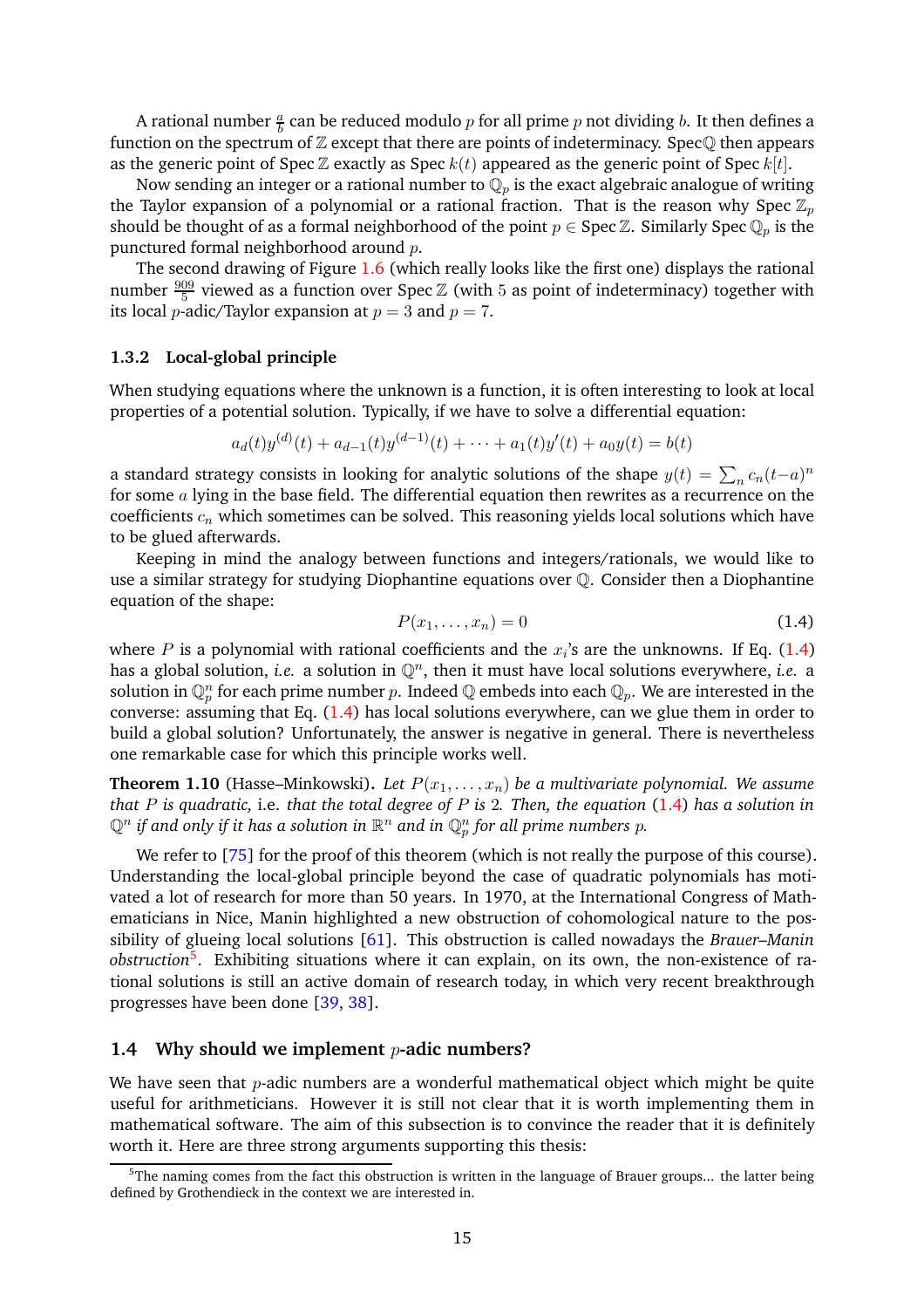- (A) p*-adic numbers provide sometimes better numerical stability;*
- (B) *p*-adic numbers provide a solution for "allowing for division by *p* in  $\mathbb{F}_p$ ";
- (C) p*-adic numbers really appear in nature.*

In the next paragraphs  $(\S_{\S}1.4.1-1.4.3)$  $(\S_{\S}1.4.1-1.4.3)$  $(\S_{\S}1.4.1-1.4.3)$ , we detail several examples illustrating the above arguments and showing that  $p$ -adic numbers appear as an essential tool in many questions of algorithmic nature.

# <span id="page-15-0"></span>**1.4.1 The Hilbert matrix**

The first aforementioned argument, namely the possibility using  $p$ -adic numbers to have better numerical stability, is used in several contexts as factorization of polynomials over Q or computation of Galois groups of number fields. In order to avoid having to introduce too advanced concepts here, we have chosen to focus on a simpler example which was pointed out in Vaccon's PhD thesis [\[79,](#page-83-12) §1.3.4]: the computation of the inverse of the Hilbert matrix. Although this example is not directly related to the most concrete concerns of arithmeticians, it already very well highlights the potential of  $p$ -adic numbers when we are willing to apply numerical methods to a problem which is initially stated over the rationals.

We recall that the Hilbert matrix of size  $n$  is the square matrix  $H_n$  whose  $(i,j)$  entry is  $\frac{1}{i+j-1}$  $(1 \leq i, j \leq n)$ . For example:

<span id="page-15-1"></span>
$$
H_4 = \begin{pmatrix} 1 & 1/2 & 1/3 & 1/4 \\ 1/2 & 1/3 & 1/4 & 1/5 \\ 1/3 & 1/4 & 1/5 & 1/6 \\ 1/4 & 1/5 & 1/6 & 1/7 \end{pmatrix}.
$$

Hilbert matrices are famous for many reasons. One of them is that they are very ill-conditioned, meaning that numerical computations involving Hilbert matrices may lead to important numerical errors. A typical example is the computation of the inverse of  $H_n$ . Let us first mention that an exact formula giving the entries of  $H_n^{-1}$  is known:

$$
(H_n^{-1})_{i,j} = (-1)^{i+j} \cdot (i+j-1) \cdot \binom{n+i-1}{n-j} \cdot \binom{n+j-1}{n-i} \cdot \binom{i+j-2}{i-1}^2.
$$
 (1.5)

(see for example [\[21\]](#page-81-9)). We observe in particular than  $H_n^{-1}$  has integral coefficients.

We now move to the numerical approach: we consider  $H_n$  as a matrix with real coefficients and compute its inverse using standard Gaussian elimination (with choice of pivot) and IEEE floating-point arithmetics (with 53 bits of precision) [\[47\]](#page-82-13). Here is the result we get with SAGE-MATH [\[77\]](#page-83-13) for  $n = 4$ :

We observe that the accuracy of the computed result is acceptable but not so high: the number of correct binary digits is about 45 (on average on each entry of the matrix), meaning then that the number of incorrect digits is about 8. Let us now increase the size of the matrix and observe how the accuracy behaves:

| size of<br>the matrix       |    |  |  |  |  |
|-----------------------------|----|--|--|--|--|
| number of<br>correct digits | 4U |  |  |  |  |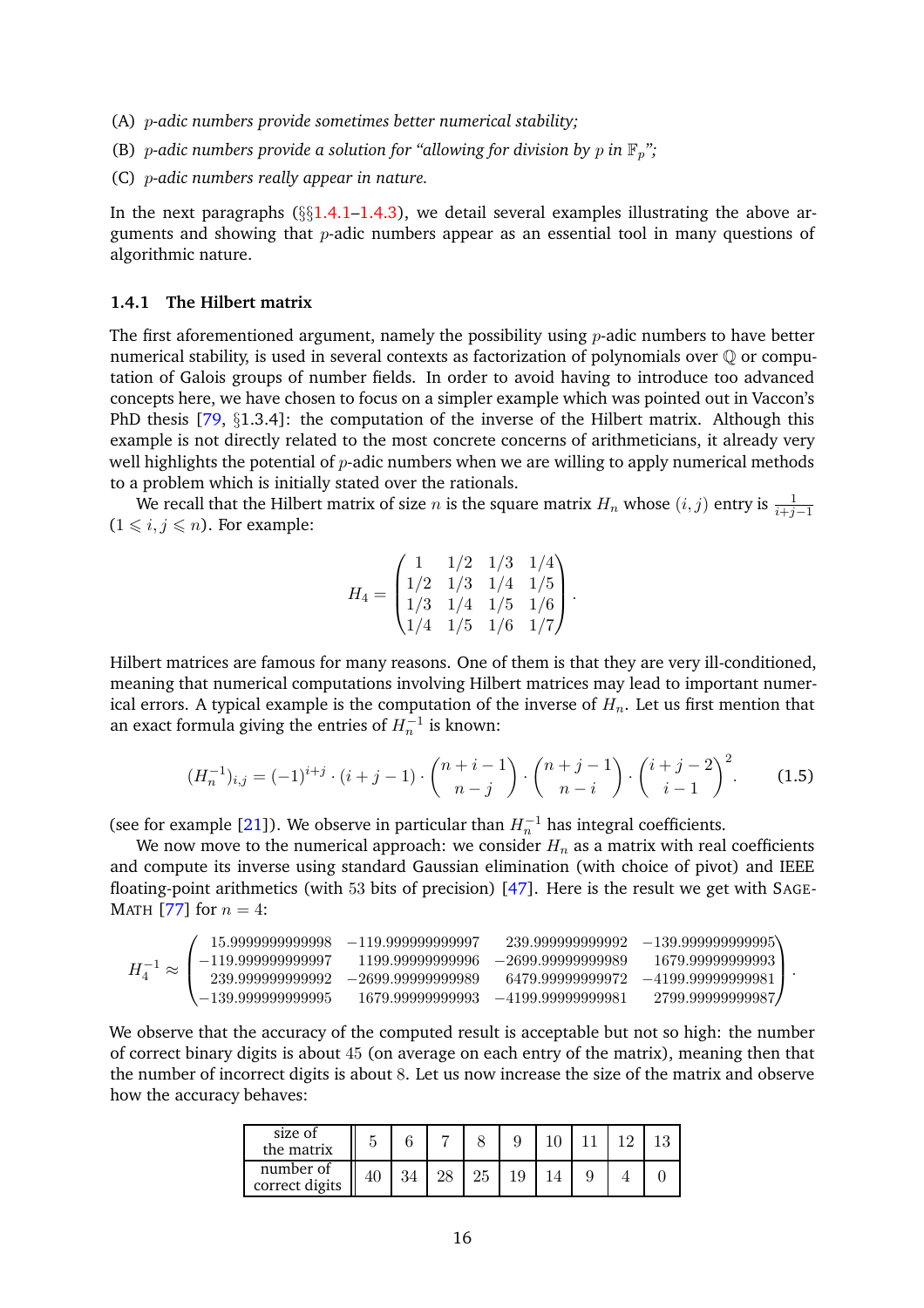We see that the losses of accuracy are enormous.

On the other hand, let us examine now the computation goes when  $H_n^{-1}$  is viewed as a matrix over  $\mathbb{Q}_2$ . Making experimentations in SAGEMATH using again Gaussian elimination and the straightforward analogue of floating-point arithmetic (see  $\S$ [2.3\)](#page-30-0) with 53 bits of precision, we observe the following behavior:

| size of<br>the matrix       |    |              |  |  |  | 50 |  |
|-----------------------------|----|--------------|--|--|--|----|--|
| number of<br>correct digits | 52 | $\mathbf{r}$ |  |  |  |    |  |

The computation of  $H_n^{-1}$  seems quite accurate over  $\mathbb{Q}_2$  whereas it was on the contrary highly inaccurate over R. As a consequence, if we want to use numerical methods to compute the exact inverse of  $H_n$  over  $\mathbb{Q}$ , it is much more interesting to go through the 2-adic numbers. Of course this approach does not make any sense if we want a *real* approximation of the entries of  $H_n^{-1};$ in particular, if we are only interesting in the size of the entries of  $H_n^{-1}$  (but not in their exact values) passing through the  $p$ -adics is absurd since two integers of different sizes might be very close in the p-adic world.

The phenomena occurring here are actually easy to analyze. The accuracy of the inversion of a real matrix is governed by the condition number which is defined by:

$$
\text{cond}_{\mathbb{R}}(H_n) = \|H_n\|_{\mathbb{R}} \cdot \|H_n^{-1}\|_{\mathbb{R}}
$$

where  $\|\cdot\|_{\mathbb{R}}$  is some norm on  $M_n(\mathbb{R})$ . According to Eq. [\(1.5\)](#page-15-1), the entries of  $H_n$  are large: as an example, the bottom right entry of  $H_n$  is equal to  $(2n-1) \cdot {2n-2 \choose n-1}$  $\binom{2n-2}{n-1}^2$  and thus grows exponentially fast with respect to  $n.$  As a consequence the condition number  $\mathsf{cond}_\mathbb{R}(H_n)$  is quite large as well; this is the source of the loss of accuracy observed for the computation of  $H_n^{-1}$  over  $\mathbb R.$ 

Over  $\mathbb{Q}_p$ , one can argue similarly and consider the *p*-adic condition number:

$$
\text{cond}_{\mathbb{Q}_p}(H_n) = ||H_n||_{\mathbb{Q}_p} \cdot ||H_n^{-1}||_{\mathbb{Q}_p}
$$

where  $\|\cdot\|_{\mathbb{Q}_p}$  is the infinite norm over  $M_n(\mathbb{Q}_p)$  (other norms do not make sense over  $\mathbb{Q}_p$  because of the ultrametricity). Since  $H_n^{-1}$  has integral coefficients, all its entries have their  $p$ -adic norm bounded by 1. Thus  $\|H_n^{-1}\|_{\mathbb{Q}_p}\leqslant 1$ . As for the Hilbert matrix  $H_n$  itself, its norm is equal to  $p^v$ where v is the highest power of p appearing in a denominator of an entry of  $H_n$ , *i.e.* v is the unique integer such that  $p^v \leqslant 2n-1 < p^{v+1}$ . Therefore  $||H_n||_{\mathbb{Q}_p} \leqslant 2n$  and  $\text{cond}_{\mathbb{Q}_p}(H_n) = O(n)$ . The growth of the  $p$ -adic condition number in then rather slow, explaining why the computation of  $H_n^{-1}$  is accurate over  $\mathbb{Q}_p.$ 

#### **1.4.2 Lifting the positive characteristic**

In this paragraph, we give more details about the mysterious sentence: p*-adic numbers provide a solution for "allowing for divisions by p in*  $\mathbb{F}_p$ ". Let us assume that we are working on a problem that makes sense over any field and always admits a unique solution (we will give examples later). To fix ideas, let us agree that our problem consists in designing a fast algorithm for computing the aforementioned unique solution. Assume further that such an algorithm is available when  $k$  has characteristic  $0$  but does not extend to the positive characteristic (because it involves a division by p at some point). In this situation, one can sometimes take advantage of  $p$ -adic numbers to attack the problem over the finite field  $\mathbb{F}_p$ , proceeding concretely in three steps as follows:

- 1. we lift our problem over  $\mathbb{Q}_p$  (meaning that we introduce a *p*-adic instance of our problem whose reduction modulo  $p$  is the problem we have started with),
- 2. we solve the problem over  $\mathbb{Q}_p$  (which has characteristic 0),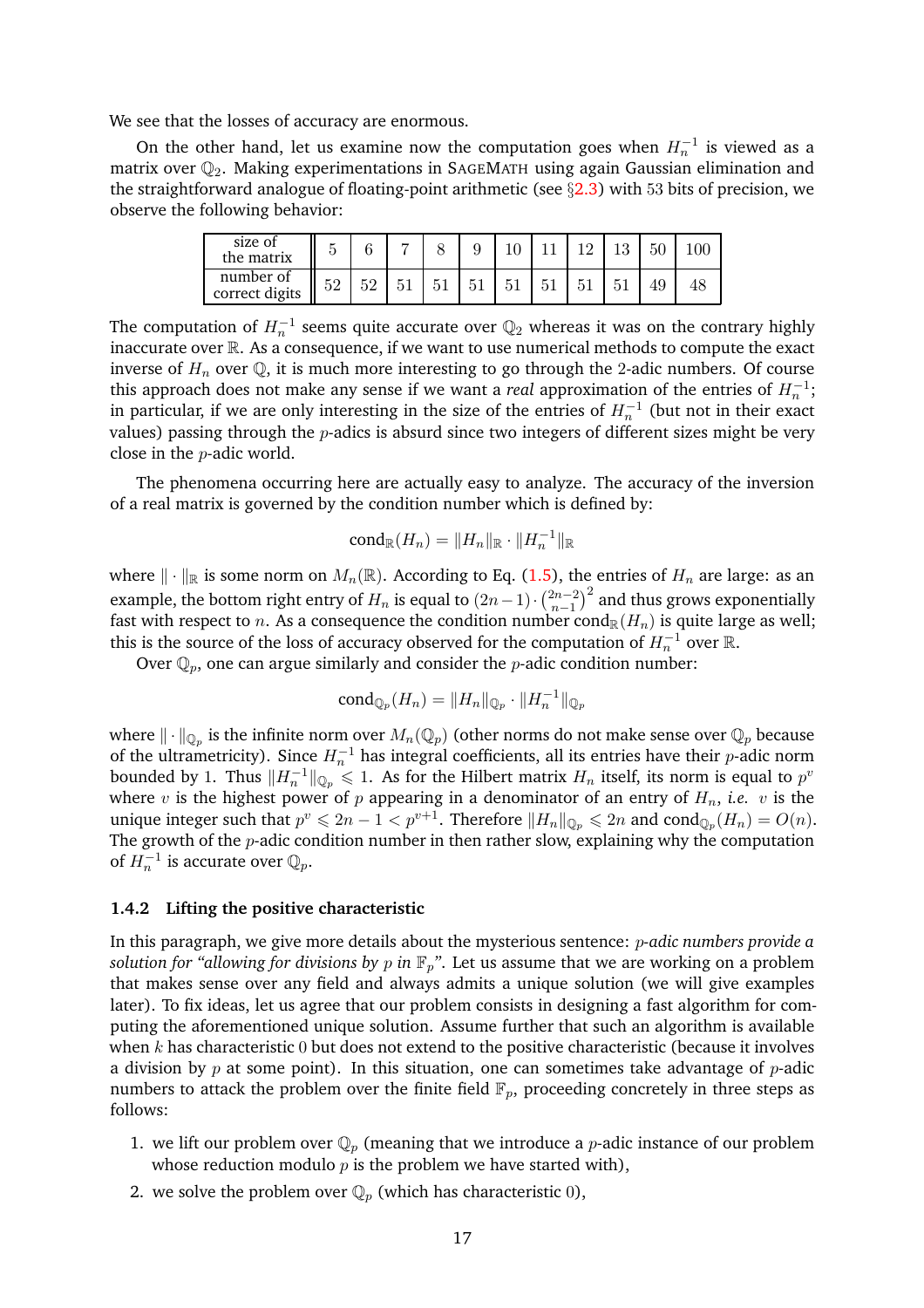#### 3. we finally reduce the solution modulo  $p$ .

The existence and uniqueness of the solution together ensure that the solution of the  $p$ -adic problem is defined over  $\mathbb{Z}_p$  and reduces modulo  $p$  to the correct answer. Concretely, here are two significant examples where the above strategy was used with success: the fast computation of composed products [\[13\]](#page-81-5) and the fast computation of isogenies in positive characteristic [\[57,](#page-82-9) [53\]](#page-82-14).

In order to give more substance to our thesis, we briefly detail the example of composed products. Let k be a field. Given two monic polynomials P and Q with coefficients in  $k$ , we recall that the composed product of  $P$  and  $Q$  is defined by:

$$
P \otimes Q = \sum_{\alpha} \sum_{\beta} (X - \alpha \beta)
$$

where  $\alpha$  (resp.  $\beta$ ) runs over the roots of P (resp. of Q) in an algebraic closure of k, with the convention that a root is repeated a number of times equal to its multiplicity. Note that  $P \otimes Q$ is always defined over k since all its coefficients are written as symmetric expressions in the  $\alpha$ 's and the  $\beta$ 's. We address the question of the fast multiplication of composed products.

If k has characteristic 0, Dvornicich and Traverso  $[27]$  proposed a solution based on Newton sums. Indeed, letting  $S_{P,n}$  and  $S_{Q,n}$  be the Newton sums of P and Q respectively:

$$
S_{P,n} = \sum_{\alpha} \alpha^n \quad and \quad S_{Q,n} = \sum_{\beta} \beta^n.
$$

It is obvious that the product  $S_{P,n} \cdot S_{Q,n}$  is the *n*-th Newton sum of  $P \otimes Q$ . Therefore, if we design fast algorithms for going back and forth between the coefficients of a polynomial and its Newton sums, the problem of fast computation of the composed product will be solved.

Schönhage [\[73\]](#page-83-14) proposed a nice solution to the latter problem. It relies on a remarkable differential equation relating a polynomial and the generating function of the sequence of its Newton sums. Precisely, let A be a monic polynomial of degree  $d$  over  $k$ . We define the formal series:

$$
S_A(t) = \sum_{n=0}^{\infty} S_{A,n+1} t^n.
$$

A straightforward computation then leads to the following remarkable relation:

$$
(E): \quad A'_{\rm rec}(t) = -S_A(t) \cdot A_{\rm rec}(t)
$$

where  $A_{\text{rec}}$  is the reciprocal polynomial of A defined by  $A_{\text{rec}}(X) = X^d \cdot A(\frac{1}{X})$ . If the polynomial A is known, then one can compute  $S_A(t)$  by performing a simple division in  $k[[t]]$ . Using fast multiplication and Newton iteration for computing the inverse (see  $\S1.2.2$ ), this method leads to an algorithm that computes  $S_1, S_2, \ldots, S_N$  for a cost of  $\tilde{O}(N)$  operations in k.

Going in the other direction reduces to solving the differential equation  $(E)$  where the unknown is now the polynomial  $A_{\text{rec}}$ . When k has characteristic 0, Newton iteration can be used in this context (see for instance  $[12]$ ). This leads to the following recurrence:

$$
B_1(t) = 1 \quad ; \quad B_{i+1}(t) = B_i(t) - B_i(t) \int \left( \frac{B_i'(t)}{B_i(t)} + S_A(t) \right) dt
$$

where the integral sign stands for the linear operator acting on  $k[[t]]$  by  $t^n \mapsto \frac{t^{n+1}}{n+1}$ . One proves that  $B_i(t) \equiv A_{\text{rec}}(t) \pmod{t^{2^i}}$  for all i. Since  $A_{\text{rec}}(t)$  is a polynomial of degree d, it is then enough to compute it modulo  $t^{d+1}.$  Hence after  $\log_2(d+1)$  iterations of the Newton scheme, we have computed all the relevant coefficients. Moreover all the computations can be carried by omitting all terms of degree  $> d$ . This leads to an algorithm that computes  $A_{\text{rec}}$  (and hence A) for a cost of  $\tilde{O}(d)$  operations in k.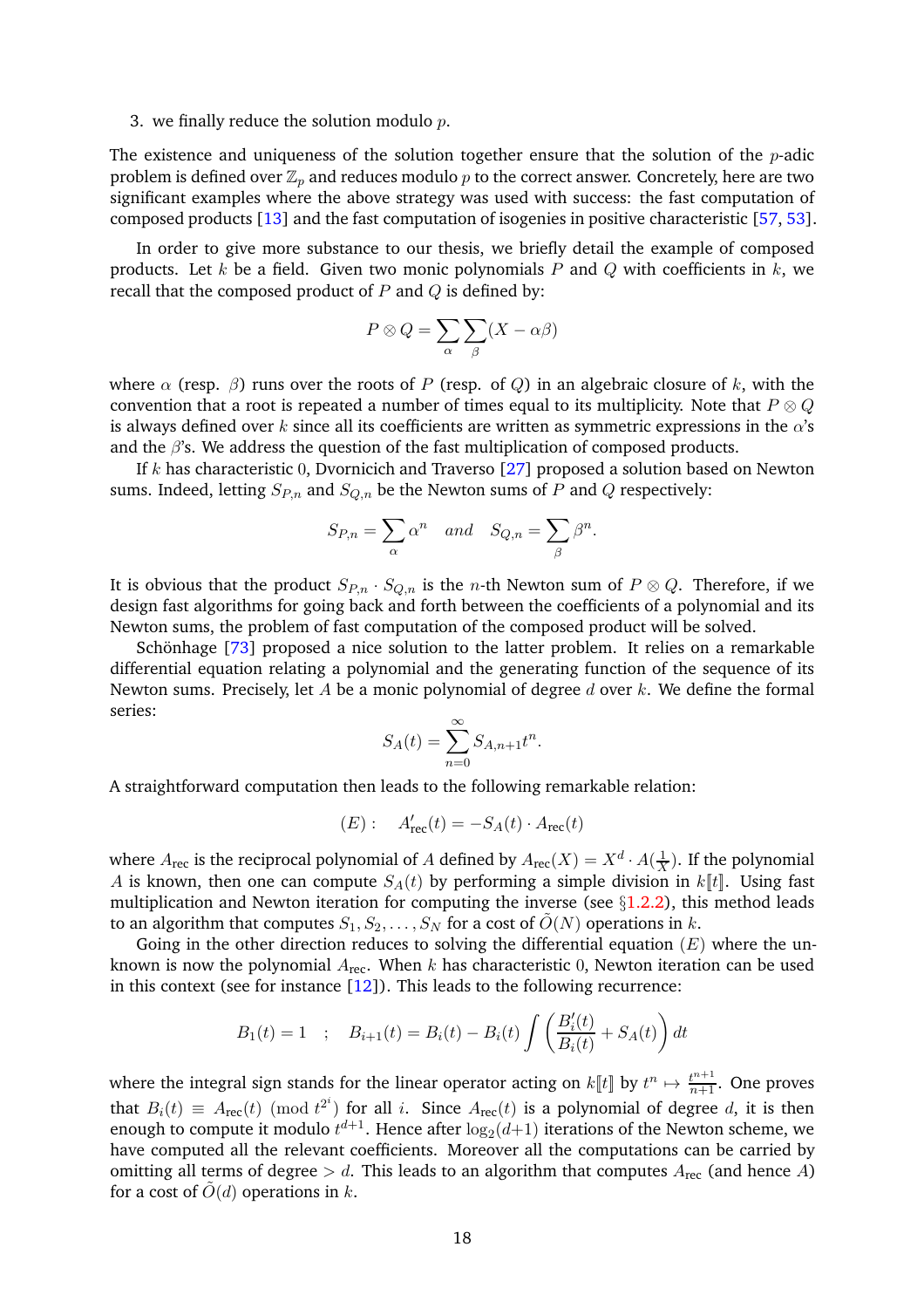In positive characteristic, this strategy no longer works because the integration involves divisions by integers. When  $k$  is the finite field with  $p$  elements<sup>[6](#page-18-2)</sup>, one can tackle this issue by lifting the problem over  $\mathbb{Z}_p$ , following the general strategy discussed here. First, we choose two polynomials  $\hat{P}$  and  $\hat{Q}$  with coefficients in  $\mathbb{Z}_p$  with the property that  $\hat{P}$  (resp.  $\hat{Q}$ ) reduces to  $P$ (resp. Q) modulo p. Second, applying the characteristic 0 method to  $\hat{P}$  and  $\hat{Q}$ , we compute  $P\otimes Q$ . Third, we reduce the obtained polynomial modulo p, thus recovering  $P\otimes Q$ . This strategy was concretized by the work of Bostan, Gonzalez-Vega, Perdry and Schost [\[13\]](#page-81-5). The main difficulty in their work is to keep control on the p-adic precision we need in order to carry out the computation and be sure to get the correct result at the end; this analysis is quite subtle and was done by hand in [\[13\]](#page-81-5). Very general and powerful tools are now available for dealing with such questions; they will be presented in  $\S 3$ .

#### <span id="page-18-1"></span>**1.4.3** p**-adic numbers in nature**

We have already seen in the introduction of this course that  $p$ -adic numbers are involved in many recent developments in Number Theory and Arithmetic Geometry (see also  $\S1.3.2$ ). Throughout the 20th century, many  $p$ -adic objects have been defined and studied as well:  $p$ -adic modular/automorphic forms, p-adic differential equations, p-adic cohomologies, p-adic Galois representations, *etc.* It turns out that mathematicians, more and more often, feel the need to make "numerical" experimentations on these objects for which having a nice implementation of  $p$ -adic numbers is of course a prerequisite.

Moreover  $p$ -adic theories sometimes have direct consequences in other areas of mathematics. A good example in this direction is the famous problem of counting points on algebraic curves defined over finite fields (*i.e.* roughly speaking counting the number of solutions in finite fields of equations of the shape  $P(X, Y) = 0$  where P is bivariate polynomial). This question has received much attention during the last decade because of its applications to cryptography (it serves as a primitive in the selection of secure elliptic curves). Since the brilliant intuition of Weil [\[80\]](#page-83-15) followed by the revolution of Algebraic Geometry conducted by Grothendieck in the 20th century [\[31\]](#page-82-15), the approach to counting problems is now often cohomological. Roughly speaking, if  $C$  is an algebraic variety (with some additional assumptions) defined over a finite field  $\mathbb{F}_q$ , then the number of points of C is related to the traces of the Frobenius map acting on the cohomology of  $C$ . Counting points on  $C$  then "reduces" to computing the Frobenius map on the cohomology. Now it turns out that traditional algebraic cohomology theory yields vector spaces over  $\mathbb{Q}_\ell$  (for an auxiliary prime number  $\ell$  which does not need to be equal to the characteristic of the finite field we are working with). This is the way  $\ell$ -adic numbers enter naturally into the scene.

# <span id="page-18-0"></span>**2 Several implementations of** p**-adic numbers**

Now we are all convinced that it is worth implementing  $p$ -adic numbers, we need to discuss the details of the implementation. The main problem arising when we are trying to put  $p$ -adic numbers on computers is the precision. Indeed, remember that a  $p$ -adic number is defined as an infinite sequence of digits, so that it *a priori* cannot be stored entirely in the memory of a computer. From this point of view,  $p$ -adic numbers really behave like real numbers; the reader should therefore not be surprised if he/she often detects similarities between the solutions we are going to propose for the implementation of  $p$ -adic numbers and the usual implementation of reals.

In this section, we design and discuss three totally different paradigms: zealous arithmetic (§[2.1\)](#page-19-0), lazy arithmetic together with the relaxed improvement (§[2.2\)](#page-22-0) and p-adic floating-point

<span id="page-18-2"></span> $6$ The same strategy actually extends to all finite fields.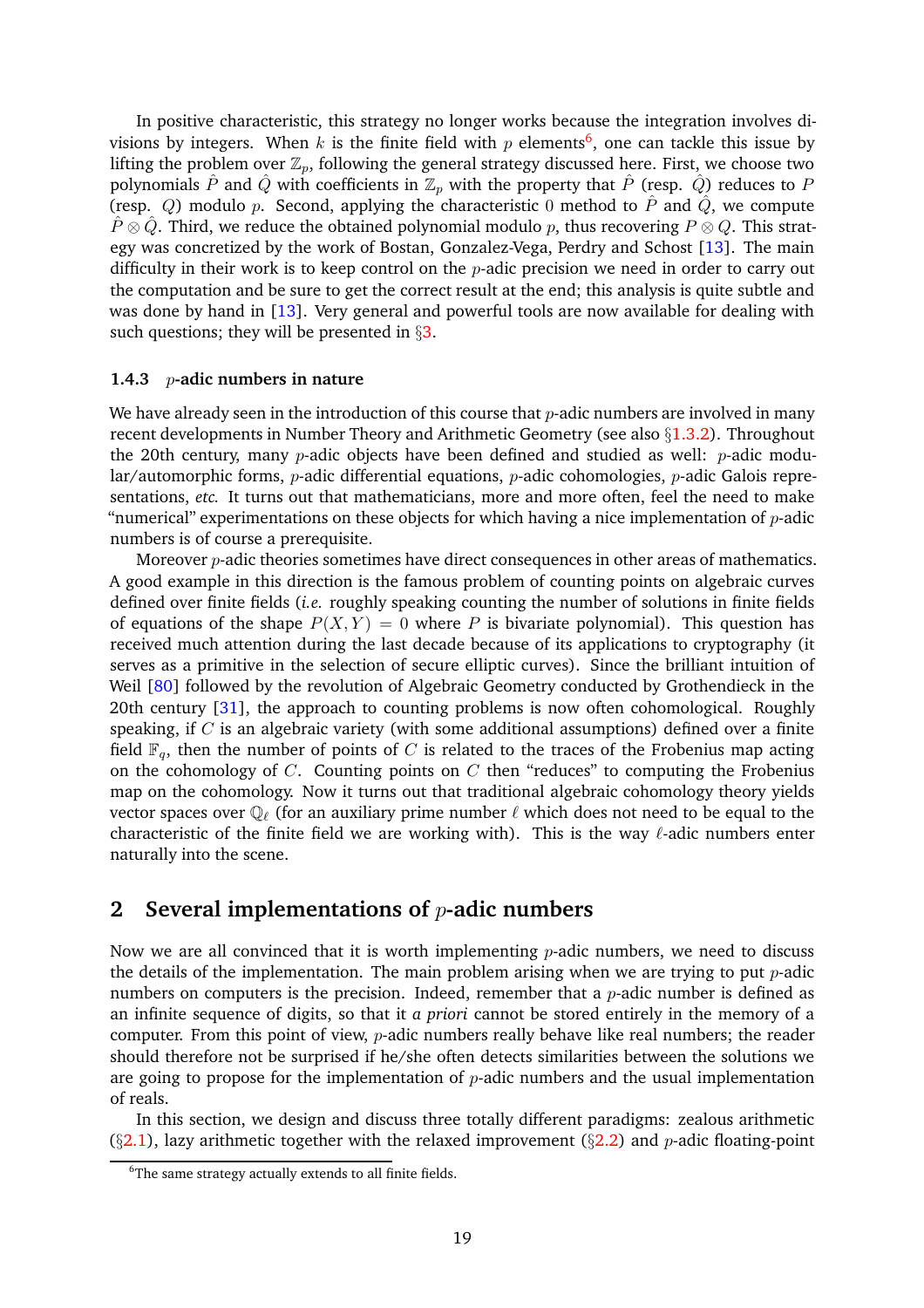arithmetic  $(\S2.3)$  $(\S2.3)$ . Each of these ways of thinking has of course its own advantages and disadvantages; we will try to compare them fairly in §[2.4.](#page-33-0)

### <span id="page-19-0"></span>**2.1 Zealous arithmetic**

Zealous arithmetic is by far the most common implementation of  $p$ -adic numbers in usual mathematical software: MAGMA [\[11\]](#page-81-12), SAGEMATH [\[77\]](#page-83-13) and PARI [\[4\]](#page-81-13) use it for instance. It appears as the exact analogue of the interval arithmetic of the real setting: we replace  $p$ -adic numbers by intervals. The benefit is of course that intervals can be represented without errors by finite objects and then can be stored and manipulated by computers.

#### **2.1.1 Intervals and the big-**O **notation**

Recall that we have defined in  $\S1.1.5$  $\S1.1.5$  (see Definitions [1.4](#page-7-2) and [1.5\)](#page-8-2) the notion of interval: a bounded interval of  $\mathbb{Q}_p$  is by definition a closed ball lying inside  $\mathbb{Q}_p$ , *i.e.* a subset of the form:

$$
I_{N,a} = \{ x \in \mathbb{Q}_p \quad \text{s.t.} \quad |x - a| \leqslant p^{-N} \}.
$$

The condition  $|x - a| \leqslant p^{-N}$  can be rephrased in a more algebraic way since it is equivalent to the condition  $x \equiv a \pmod{p^N \mathbb{Z}_p}$ , *i.e.*  $x \in a + p^N \mathbb{Z}_p$ . In short  $I_{N,a} = a + p^N \mathbb{Z}_p$ . In symbolic computation, we generally prefer using the big- $O$  notation and write:

$$
I_{N,a} = a + O(p^N).
$$

<span id="page-19-1"></span>The following result is easy but fundamental for our propose.

**Proposition 2.1.** *Each bounded interval I of*  $\mathbb{Q}_p$  *may be written as:* 

$$
I = p^v s + O(p^N)
$$

*where*  $(N, v, s)$  *is either of the form*  $(N, N, 0)$  *or a triple of relative integers with*  $v \lt N$ ,  $s \in$  $[0, p^{N-v})$  and  $gcd(s, p) = 1$ . Moreover this writing is unique.

*In particular, bounded intervals of*  $\mathbb{Q}_p$  *are representable by exact values on computers.* 

*Proof.* It is a direct consequence of the fact that  $I_{N,a}$  depends only on the class of a modulo  $p^N.$  $\Box$ 

The interval  $a+O(p^N)$  has a very suggestive interpretation if we are thinking at  $p\text{-}\mathrm{adic}$ numbers in terms of infinite sequences of digits. Indeed, write

$$
a = a_v p^v + a_{v+1} p^{v+1} + \dots + a_{N-1} p^{N-1} + \dots
$$

with  $0 \leqslant a_i < p$  and agree to define  $a_i = 0$  for  $i < v$ . A  $p$ -adic number  $x$  then lies in  $a + O(p^N)$ if its  $i$ -th digit is  $a_i$  for all  $i < N.$  Therefore one may think of the notation  $a + O(p^N)$  as a  $p\text{-}\mathrm{adic}$ number of the shape:

$$
a_v p^v + a_{v+1} p^{v+1} + \dots + a_{N-1} p^{N-1} + ? p^N + ? p^{N+1} + \dots
$$

where the digits at all positions  $\geq N$  are unspecified. This description enlightens Proposition [2.1](#page-19-1) which should become absolutely obvious now.

We conclude this paragraph by introducing some additional vocabulary.

**Definition 2.2.** Let  $I = a + O(p^N)$  be an interval. We define:

- the *absolute precision* of *I*:  $abs(I) = N$ ;<br>• the *valuation* of *I*:  $val(I) = val$
- $val(I) = val(a)$  if  $0 \notin I$ ,<br>val $(I) = N$  otherwise:
- $val(I) = N$
- the *relative precision* of  $I:$   $rel(I) = abs(I) val(I)$ .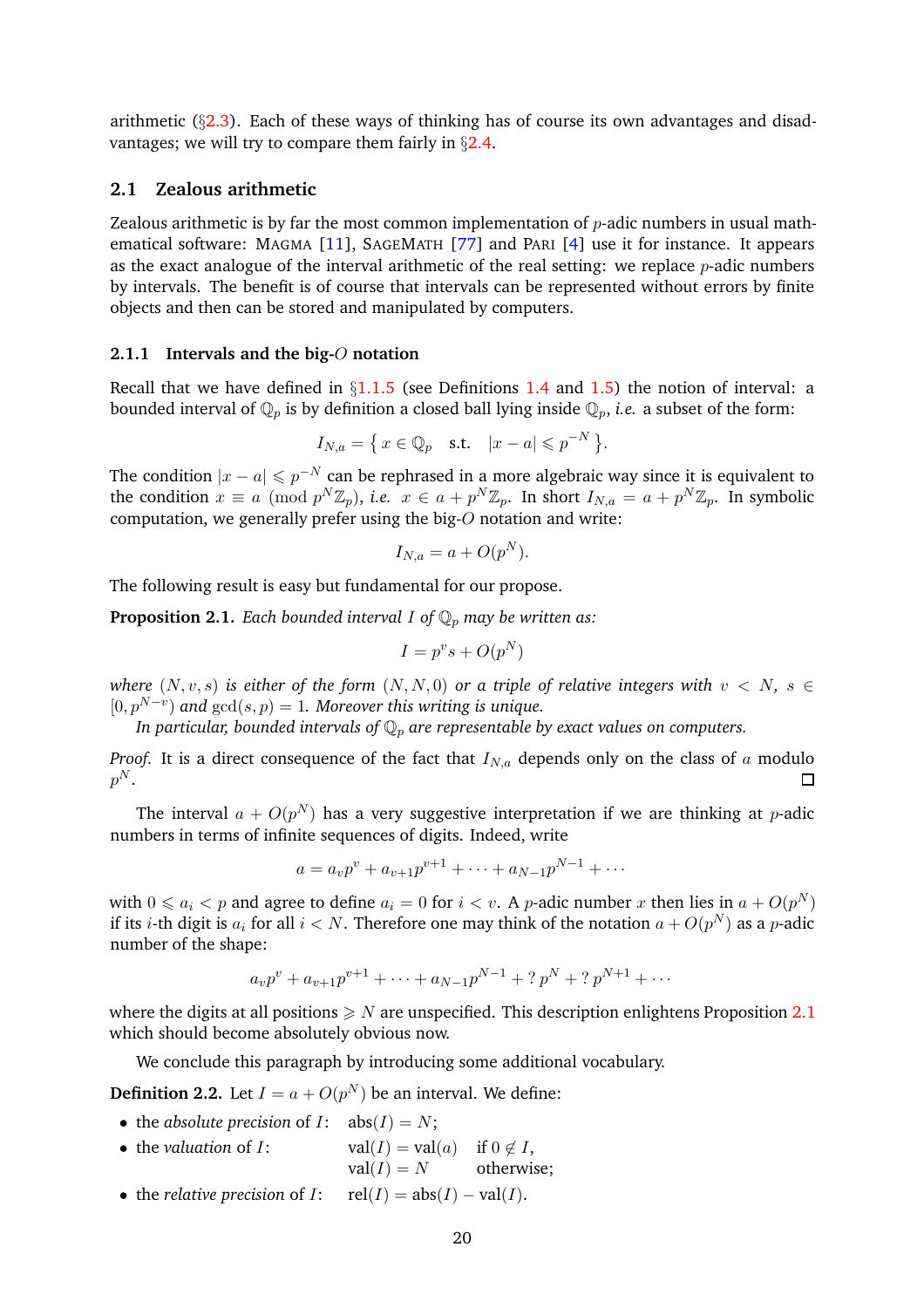We remark that the valuation of I is the integer  $v$  of Proposition [2.1.](#page-19-1) It is also always the smallest valuation of an element of I. Moreover, coming back to the interpretation of  $p$ -adic numbers as infinite sequences of digits, we observe that the relative precision of  $a+O(p^N)$  is the number of known digits (with rightmost zeroes omitted) of the family of  $p$ -adic numbers it represents.

#### **2.1.2 The arithmetics of intervals**

Since intervals are defined as subsets of  $\mathbb{Q}_p$ , basic arithmetic operations on them are defined in a straightforward way. For example, the sum of the intervals I and J is the subset of  $\mathbb{Q}_p$  consisting of all the elements of the form  $a + b$  with  $a \in I$  and  $b \in J$ . As with real intervals, it is easy to write down explicit formulas giving the results of the basic operations performed on  $p$ -adic intervals.

<span id="page-20-0"></span>**Proposition 2.3.** Let  $I = a + O(p^N)$  and  $I' = a' + O(p^{N'})$  be two bounded intervals of  $\mathbb{Q}_p$ . Set  $v = val(I)$  and  $v' = val(I')$ . We have:

<span id="page-20-1"></span>
$$
I + I' = a + a' + O(p^{\min(N, N')})
$$
\n(2.1)

<span id="page-20-3"></span><span id="page-20-2"></span>
$$
I - I' = a - a' + O(p^{\min(N, N')})
$$
\n(2.2)

$$
I \times I' = aa' + O(p^{\min(v + N', N + v')})
$$
\n(2.3)

<span id="page-20-4"></span>
$$
I \div I' = \frac{a}{a'} + O(p^{\min(v + N' - 2v', N - v')})
$$
\n(2.4)

where in the last equality, we have further assumed that  $0 \notin I'.$ 

**Remark 2.4.** Focusing on the precision, we observe that the two first formulae stated in Propo-sition [2.3](#page-20-0) immediately imply  $abs(I + I') = abs(I - I') = min(abs(I), abs(I'))$ . Concerning multiplication and division, the results look ugly at first glance. They are however much more pretty if we translate them in terms of relative precision; indeed, they become simply  $rel(I \times I') = rel(I \div I') = min(rel(I), rel(I'))$  which is parallel to the case of addition and subtraction and certainly easier to remember.

*Proof of Proposition [2.3.](#page-20-0)* The proofs of Eq. [\(2.1\)](#page-20-1) and Eq. [\(2.2\)](#page-20-2) are easy and left as an exercise to the reader. We then move directly to multiplication. Let  $x \in I \times I'$ . By definition, there exist  $h \in p^N \mathbb{Z}_p$  and  $h' \in p^{N'} \mathbb{Z}_p$  such that:

$$
x = (a + h)(a' + h') = aa' + ah' + a'h + hh'.
$$

Moreover, coming back to the definition of the valuation of an interval, we find  $v \leq \text{val}(a)$ . The term ah' is then divisible by  $p^{v+N'}$ . Similarly a'h is divisible by  $p^{N+v'}$ . Finally hh' is divisible by  $p^{v+v'}$ ; it is then *a fortiori* also divisible by  $p^{v+N'}$  because  $v \le N$ . Thus  $ah' + a'h + hh'$  is divisible by  $p^{\min(v+N',N+v')}$  and we have proved one inclusion:

$$
I \times I' \subset aa' + O(p^{\min(v+N',N+v')}).
$$

Conversely, up to swapping I and I', we may assume that  $min(v + N', N + v') = v + N'$ . Up to changing a, we may further suppose that  $val(a) = v$ . Pick now  $y \in aa' + O(p^{v+N'})$ , *i.e.*  $y = aa' + h$  for some h divisible by  $p^{v+N'}$ . Thanks to our assumption on a, we have val $(\frac{h}{a})$  $\frac{h}{a}$ ) = val(h) – val(a)  $\geq v + N' - v = N'$ , *i.e.*  $p^{N'}$  divides  $\frac{h}{a}$ . Writing  $y = a \times (a' + \frac{h}{a})$  $\frac{h}{a}$ ) then shows that  $y \in I \times I'$ . The converse inclusion follows and Eq. [\(2.3\)](#page-20-3) is established.

We now assume that  $0 \notin I'$  and start the proof of Eq. [\(2.4\)](#page-20-4). We define  $1 \div I'$  as the set of inverses of elements of  $I'$ . We claim that:

<span id="page-20-5"></span>
$$
1 \div I' = \frac{1}{a'} + O(p^{N'-2v'}).
$$
 (2.5)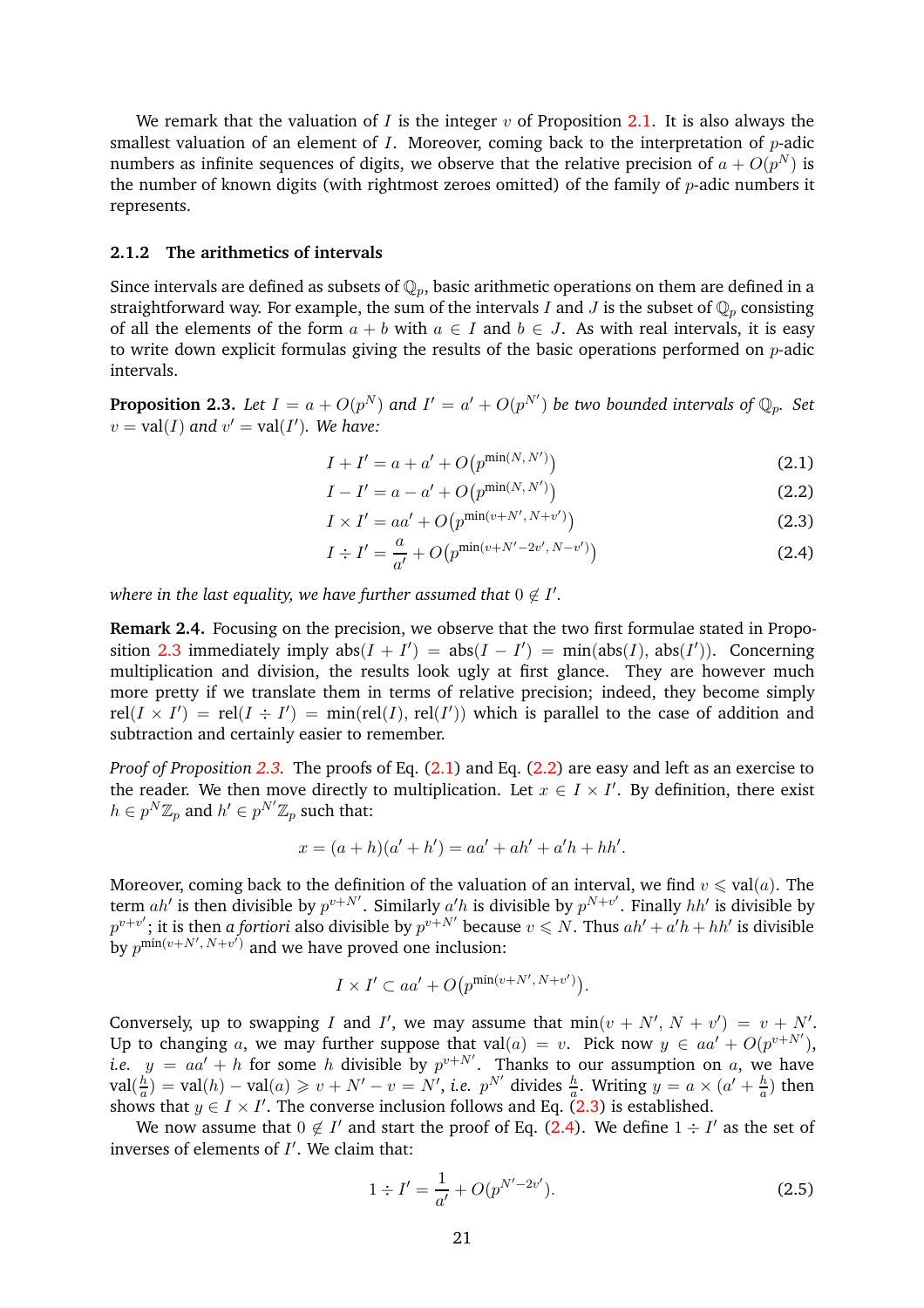In other to prove the latter relation, we write  $I' = a' \times (1 + O(p^{N-v'}))$ . We then notice that the function  $x \mapsto x^{-1}$  induces a involution from  $1 + O(p^{N-v'})$  to itself; in particular  $1 \div (1 +$  $O(p^{N-v'})) = 1 + O(p^{N-v'})$ . Dividing both sides by a', we get [\(2.5\)](#page-20-5). We finally derive that  $I \div I' = I \times (\frac{1}{a'} + O(p^{N'-2v'}))$ . Eq. [\(2.4\)](#page-20-4) then follows from Eq. [\(2.3\)](#page-20-3).

Using Proposition [2.3,](#page-20-0) it is more or less straightforward to implement addition, subtraction, multiplication and division on intervals when they are represented as triples  $(N, v, s)$  as in Proposition [2.1](#page-19-1) (be careful however at the conditions on v and s). This yields the basis of the *zealous arithmetic*.

#### <span id="page-21-0"></span>**2.1.3 Newton iteration**

A tricky point when dealing with zealous arithmetic concerns Newton iteration. To illustrate it, let us examine the example of the computation of a square root of  $c$  over  $\mathbb{Q}_2$  for

$$
c = 1 + 23 + 24 + 25 + 210 + 213 + 216 + 217 + 218 + 219 + O(220).
$$

We observe that  $c \equiv 1 \pmod{8}$ . By Hensel's Lemma, c has then a unique square root in  $\mathbb{Q}_2$ which is congruent to 1 modulo 4. Let us denote it by  $\sqrt{c}$ . Following §[1.2.3,](#page-11-0) we compute  $\sqrt{c}$ using Newton iteration: if  $(x_i)_{i\geq 0}$  is the recursive sequence defined by

$$
x_0 = 1
$$
 ;  $x_{i+1} = \frac{1}{2} \cdot \left( x_i + \frac{c}{x_i} \right), i = 0, 1, 2, ...$ 

we know that  $x_i$  and  $\sqrt{c}$  share the same  $(2^i + 1)$  final digits. Here is the result we get if we compute the first  $x_i$ 's using zealous arithmetic:

| $\ldots$ 1111001001000011101 |
|------------------------------|
| $\ldots 001110100011110101$  |
| $\ldots$ 10111010001010101   |
| $\ldots$ 0111010001010101    |
| $\dots$ 111010001010101      |
| $\dots$ 11010001010101       |
|                              |

Here the  $2^i+1$  rightmost digits of  $x_i$  (which are the correct digits of  $\sqrt{c}$ ) are colored in purple and the dots represent the unknown digits, that is the digits which are absorbed by the  $O(-)$ . We observe that the precision decreases by 1 digit at each iteration; this is of course due to the division by 2 in the recurrence defining the  $x_i$ 's. The maximal number of correct digits is obtained for  $x_4$  with 16 correct digits. After this step, the result stabilizes but the precision continues to decrease. Combining naively zealous arithmetic and Newton iteration, we have then managed to compute  $\sqrt{c}$  at precision  $O(2^{16})$ .

It turns out that the losses of precision we have just highlighted has no intrinsic meaning but is just a consequence of zealous arithmetic. We will now explain that it is possible to slightly modify Newton iteration in order to completely eliminate this unpleasant phenomenon. The starting point of your argument is Remark [1.8](#page-10-3) which tells us that Newton iteration still converges at the same rate to  $\sqrt{c}$  as soon as the sequence  $(x_i)$  satisfies the weaker condition:

$$
\left| x_{i+1} - \frac{1}{2} \cdot \left( x_i + \frac{c}{x_i} \right) \right| \leq 2^{2^{i+1}+1}.
$$

In other words, we have a complete freedom on the choice of the "non-purple" digits of  $x_{i+1}$ . In particular, if some digit of  $x_{i+1}$  was not computed because the precision on  $x_i$  was too poor, we can just assign freely our favorite value (*e.g.* 0) to this digit without having to fear unpleasant consequences. Even better, we can assign 0 to each "non-purple" digit of  $x_i$  as well; this will not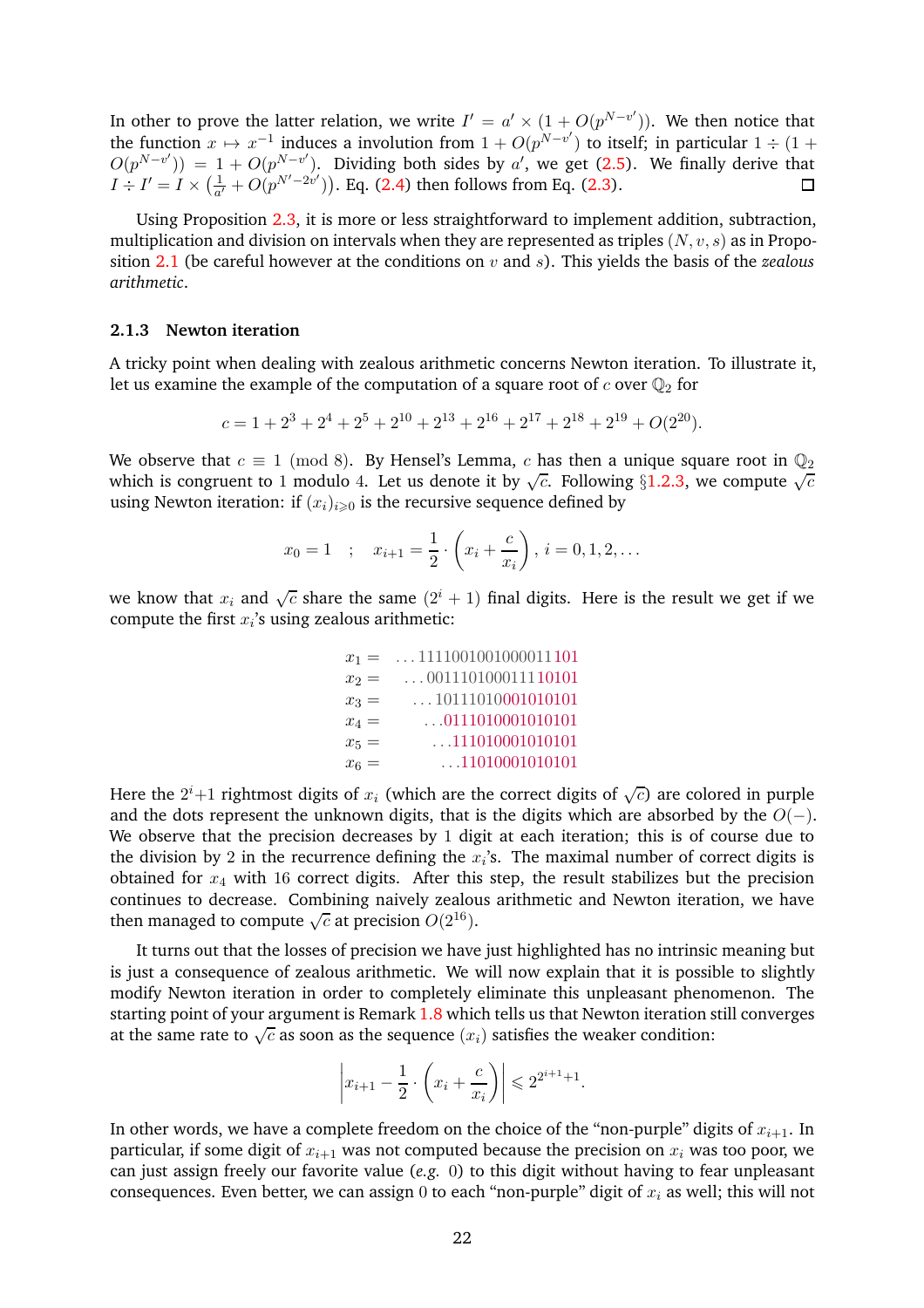affect the final result and leads to computation with smaller integers. Proceeding this way, we obtain the following sequence:

| $x_1$ : | $\ldots 00000000000000000101$  |
|---------|--------------------------------|
| $x_2$ : | $\ldots 00000000000000010101$  |
| $x_3$ : | $\ldots 000000000000001010101$ |
| $x_4$ : | $\ldots 00010111010001010101$  |
| $x_5$ : | $\dots$ 1010111010001010101    |

and we obtain the final result with 19 correct digits instead of 16. Be very careful: we cannot assign arbitrarily the 20-th digit of  $x_5$  because it is a "purple" digit and not a "non-purple" one. More precisely if we do it, we have to write it in black (of course, we cannot decide randomly what are the correct digits of  $\sqrt{c}$ ) and a new iteration of the Newton scheme again loses this 20-th digit because of the division by 2. In that case, one may wonder why we did not try to assign a 21-st digit to  $x_4$  in order to get one more correct digit in  $x_5$ . This sounds like a good idea but does not work because the input  $c$  — on which we do not have any freedom — appears in the recurrence formula defining the  $x_i$ 's and is given at precision  $O(2^{20}).$  For this reason, each  $x_i$  cannot be computed with a better precision than  $O(2^{19})$ .

In fact, we can easily convince ourselves that  $O(2^{19})$  is the optimal precision for  $\sqrt{c}$ . Indeed c can be lifted at precision  $O(2^{21})$  either to:

$$
c_1 = 1 + 2^3 + 2^4 + 2^5 + 2^{10} + 2^{13} + 2^{16} + 2^{17} + 2^{18} + 2^{19} + O(2^{21})
$$
  
or 
$$
c_2 = 1 + 2^3 + 2^4 + 2^5 + 2^{10} + 2^{13} + 2^{16} + 2^{17} + 2^{18} + 2^{19} + 2^{20} + O(2^{21}).
$$

The square roots of these liftings are:

$$
\begin{aligned} \sqrt{c_1} & = 1 + 2^2 + 2^4 + 2^6 + 2^{10} + 2^{12} + 2^{13} + 2^{14} + 2^{16} + 2^{18} + O(2^{20}) \\ \sqrt{c_2} & = 1 + 2^2 + 2^4 + 2^6 + 2^{10} + 2^{12} + 2^{13} + 2^{14} + 2^{16} + 2^{18} + 2^{19} + O(2^{20}) \end{aligned}
$$

and we now see clearly that the 19-th digit of  $\sqrt{c}$  is affected by the 20-th digit of  $c.$ 

# <span id="page-22-0"></span>**2.2 Lazy and relaxed arithmetic**

The very basic idea behind lazy arithmetic is the following: in every day life, we are not working with all *p*-adic numbers but only with *computable p*-adic numbers, *i.e. p*-adic numbers for which there exists a program that outputs the sequence of its digits. A very natural idea is then to use these programs to represent  $p$ -adic numbers. By operating on programs, one should then be able to perform additions, multiplications, *etc*. of p-adic numbers.

In this subsection, we examine further this idea. In  $\S 2.2.1$ , we adopt a very naive point of view, insisting on ideas and not taking care of doability/performances. We hope that this will help the reader to understand more quickly the mechanisms behind the notion of lazy  $p$ -adic numbers. We will then move to complexity questions and will focus on the problem of designing a framework allowing our algorithms to take advantage of fast multiplication algorithms for integers (as Karatsuba's algorithm, Schönhage–Strassen's algorithm  $[33, §8]$  $[33, §8]$  or Fürer's algorithm and its improvements [\[30,](#page-81-14) [40\]](#page-82-17)). This will lead us to report on the theory of *relaxed algorithms* introduced recently by Van der Hoeven and his followers [\[42,](#page-82-18) [43,](#page-82-19) [44,](#page-82-20) [7,](#page-81-15) [8,](#page-81-16) [55\]](#page-82-21).

Lazy  $p$ -adic numbers have been implemented in the software MATHEMAGIX [\[45\]](#page-82-22).

#### <span id="page-22-1"></span>**2.2.1 Lazy** p**-adic numbers**

**Definition 2.5.** A *lazy* p*-adic number* is a program x that takes as input an integer N and outputs a *rational number*  $x(N)$  with the property that:

$$
\left|\mathbf{x}(N+1)-\mathbf{x}(N)\right|_p \leqslant p^{-N}
$$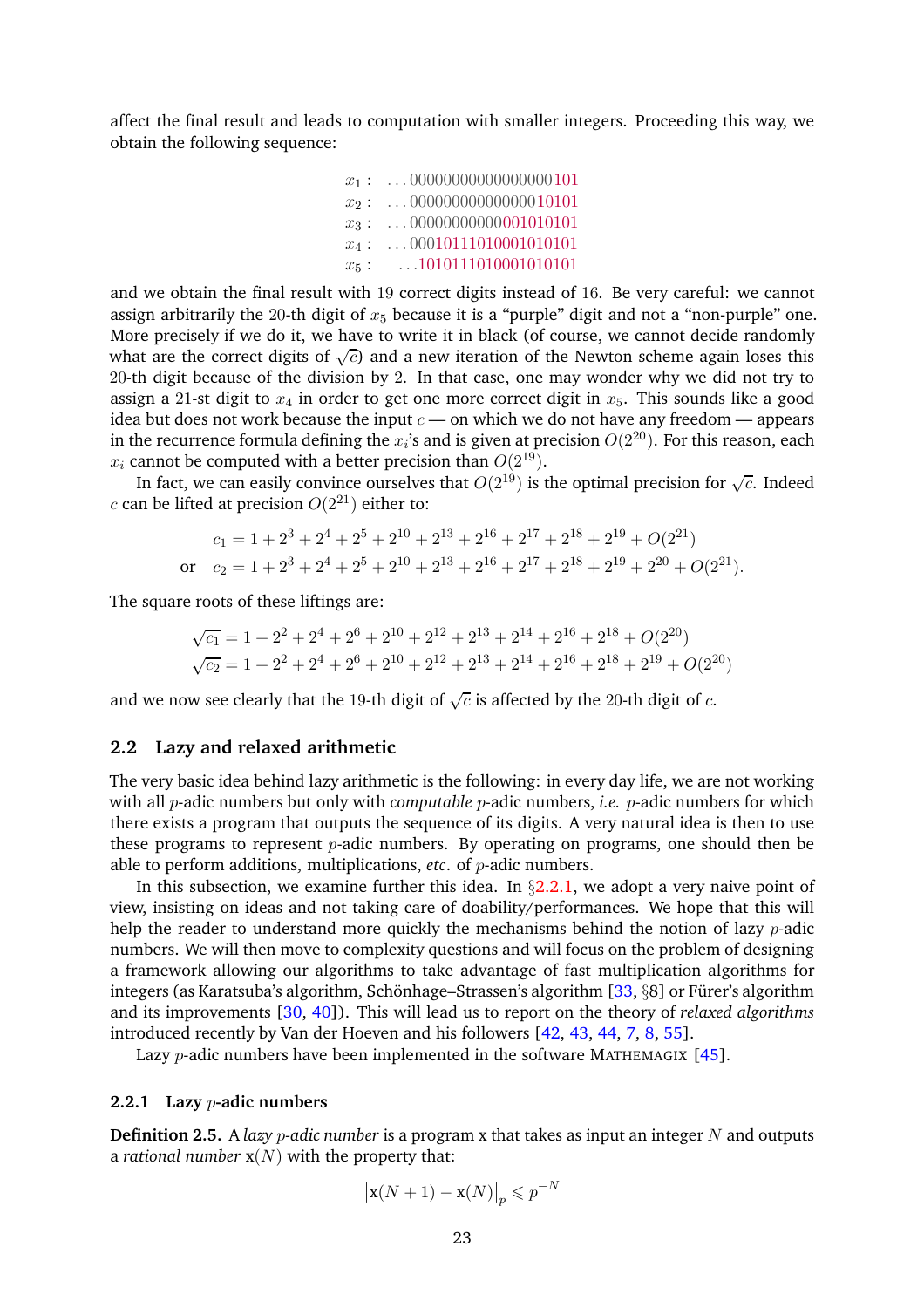for all N.

The above condition implies that the sequence  $x(N)$  is a Cauchy sequence in  $\mathbb{Q}_p$  and therefore converges. We call its limit the *value* of x and denote it by value(x). Thanks to ultrametricity, we obtain  $|value(x) - x(N)| \leq p^{-N}$  for all N. In other words,  $x(N)$  is nothing but an approximation of value(x) at precision  $O(p^N)$ .

The p-adic numbers that arise as values of lazy p-adic numbers are called *computable*. We observe that there are only countably many lazy  $p$ -adic numbers; the values they take in  $\mathbb{Q}_p$  then form a countable set as well. Since  $\mathbb{Q}_p$  is uncountable (it is equipotent to the set of functions  $\mathbb{N} \to \{0, 1, \ldots, p-1\}$ , it then exists many uncomputable *p*-adic numbers.

Our aim is to use lazy  $p$ -adic numbers to implement actual (computable)  $p$ -adic numbers. In order to do so, we need (at least) to answer the following two questions:

- Given (the source code of) two lazy  $p$ -adic numbers x and y, can we decide algorithmically whether value(x) = value(y) or not?
- Can we lift standard operations on  $p$ -adic numbers at the level of lazy  $p$ -adic numbers?

Unfortunately, the first question admits a negative answer; it is yet another consequence of Turing's halting problem. For our purpose, this means that it is impossible to implement equality at the level of lazy  $p$ -adic numbers. Inequalities however can always be detected. In order to explain this, we need a lemma.

<span id="page-23-0"></span>**Lemma 2.6.** Let x be a lazy *p*-adic number and set  $x =$  value(x). For all integers N, we have:

$$
\text{val}_p(x) = \text{val}_p(\textbf{x}(N)) \quad \text{if } \text{val}_p(\textbf{x}(N)) < N
$$
\n
$$
\text{val}_p(x) \ge N \qquad \text{otherwise.}
$$

*Proof.* Recall that the norm is related to the valuation through the formula  $|a| = p^{-val_p(a)}$  for all  $a \in \mathbb{Q}_p$ . Moreover by definition, we know that  $|x - \mathbf{x}(N)| \leqslant p^{-N}$ . If  $\text{val}_p(\mathbf{x}(N)) \geqslant N$ , we derive  $|x(N)| \leq p^{-N}$  and thus  $|x| \leq p^{-N}$  by the ultrametric inequality. On the contrary if val<sub>p</sub>(x(N)) < N, write  $x = (x - x(N)) + x(N)$  and observe that the two summands have different norms. Hence  $|x| = \min(|x - x(N)| |x(N)|) = x(N)$  and we are done norms. Hence  $|x| = \min(|x - \mathbf{x}(N)|, |\mathbf{x}(N)|) = \mathbf{x}(N)$  and we are done.

Lemma [2.6](#page-23-0) implies that value(x) = value(y) if and only if val<sub>p</sub>(x(N)−y(N))  $\geq N$  for all integers N. Thus, assuming that we have access to a routine val<sub>p</sub> computing the p-adic valuation of a rational number, we can write down the function <code>is\_equal</code> as follows (Python style $^7$  $^7$ ):

```
def is_equal(x,y):
    for N in N:
        v = val_n(x(N) - y(N))if v < N: return False
    return True
```
We observe that this function stops if and only if it answers False, *i.e.* inequalities are detectable but equalities are not.

We now move to the second question and try to define standard operations at the level of lazy *p*-adic numbers. Let us start with addition. Given two computable *p*-adic numbers x and  $y$  represented by the programs x and y respectively, it is actually easy to build a third program x\_plus\_y representing the sum  $x + y$ . Here it is:

```
def x_plus_y(N):return x(N) + y(N)
```
<span id="page-23-1"></span><sup>7</sup>We emphasize that all the procedures we are going to write are written in pseudo-code in Python *style* but certainly not in pure Python: they definitely do not "compile" in Python.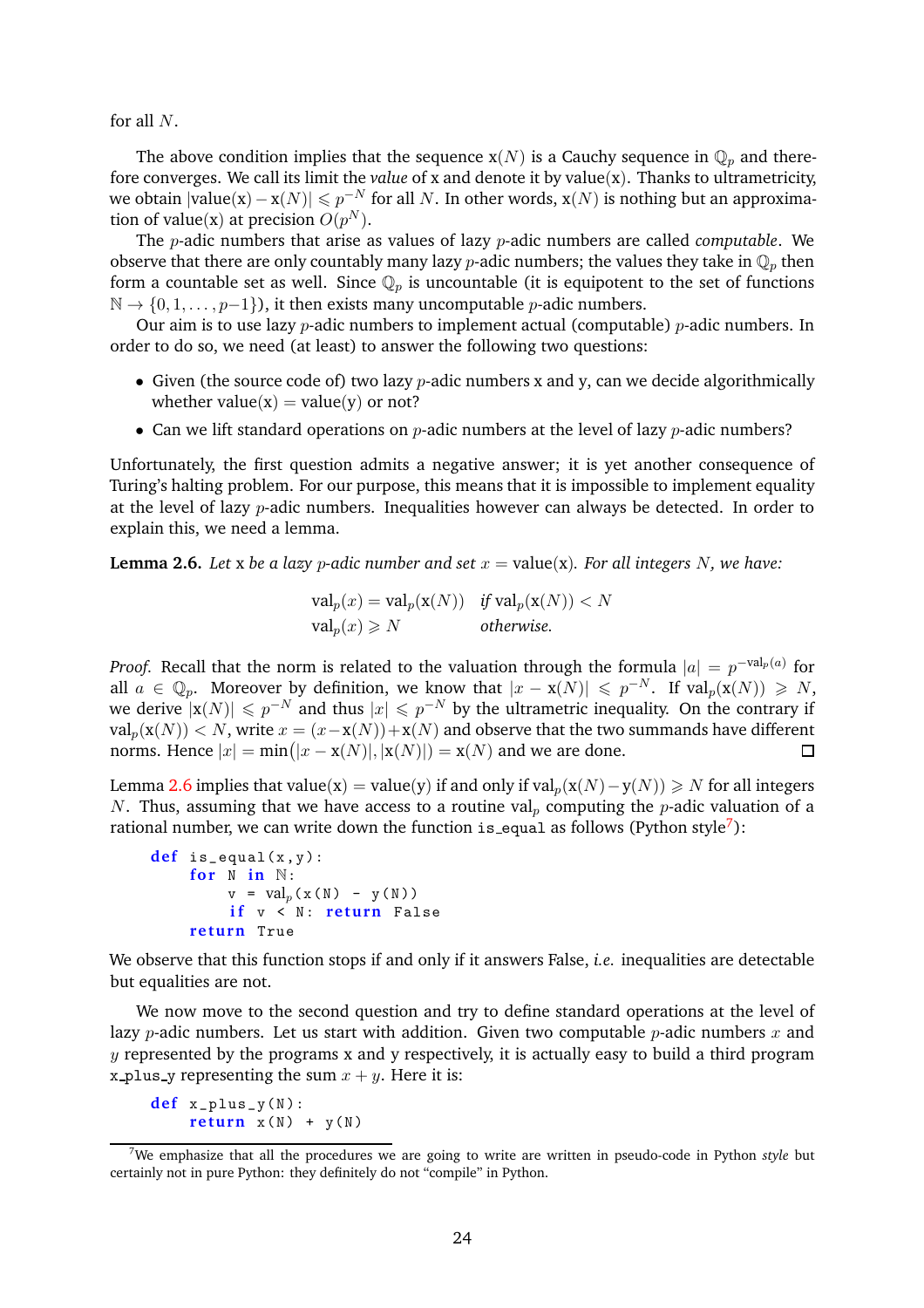The case of multiplication is a bit more subtle because of precision. Indeed going back to Eq. [\(2.3\)](#page-20-3), we see that, in order to compute the product  $xy$  at precision  $O(p^N)$ , we need to know  $x$  and  $y$  at precision  $O(p^{N-{\rm val}(y)})$  and  $O(p^{N-{\rm val}(x)})$  respectively. We thus need to compute first the valuation of  $x$  and  $y$ . Following Proposition [2.6,](#page-23-0) we write down the following procedure:

```
def val(x):
    for N in N:
        v = val_p(x(N))if v < N: return v
    return Infinity
```
However, we observe one more time that the function val can never stop; precisely it stops if and only if  $x$  does not vanish. For application to multiplication, it is nevertheless not an issue. Recall that we needed to know val $(x)$  because we wanted to compute  $y$  at precision  $O(p^{N-{\rm val}(x)}).$ But obviously computing  $y$  at higher precision will do the job as well. Hence it is in fact enough to compute an integer  $v_x$  with the guarantee that val $(x) \ge v_x$ . By Lemma [2.6,](#page-23-0) an acceptable value of  $v_x$  is min(0, val<sub>p</sub>(x(0))) (or more generally min(*i*, val<sub>p</sub>(x(*i*))) for any value of *i*). A lazy *p*-adic number whose value if  $xy$  is then given by the following program:

```
def x_mull_v(N):
    vx = min(0, val_p(x(0)))vy = min(0, val<sub>p</sub>(y(0))return x(N-vy) * y(N-vx)
```
The case of division is similar except that we cannot do the same trick for the denominator: looking at Eq. [\(2.4\)](#page-20-4), we conclude that we do not need a lower bound on the valuation of the denominator but an upper bound. This is not that surprising since we easily imagine that the division becomes more and more "difficult" when the denominator gets closer and closer to 0. Taking the argument to its limit, we notice that a program which is supposed to perform a division should be able, as a byproduct, to detect whether the divisor is zero or not. But we have already seen that the latter is impossible. We are then reduced to code the division as follows:

```
def x_div_y(N):
    vx = min(0, val<sub>p</sub>(x(0))vy = val(y) # This step might never stop
    return x(N + vy) / y(N + 2*vy - vx)
```
keeping in mind that the routine never stops when the denominator vanishes.

# **2.2.2 Relaxed arithmetic**

The algorithms we have sketched in  $\S2.2.1$  $\S2.2.1$  are very naive and inefficient. In particular, they redo many times a lot of computations. For example, consider the procedure x\_plus\_y we have designed previously and observe that if we had already computed the sum  $x + y$  at precision  $O(p^{N})$  and we now ask for the same sum  $x + y$  at precision  $O(p^{N+1})$ , the computation restarts from scratch without taking advantage of the fact that only one digit of the result remains unknown.

One option for fixing this issue consists basically in implementing a "sparse cache": we decide in advance to compute and cache the  $x(N)$ 's only for a few values of N's (typically the powers of 2) and, on the input N, we output  $X(N')$  for a "good"  $N' \geq N$ . Concretely (a weak form of) this idea is implemented by maintaining two global variables current precision[x] and current approximation [x] (attached to each lazy  $p$ -adic number x) which are always related by the equation:

```
current approximation[x] = x(current precision[x])
```
If we are asking for  $x(N)$  for some N which is not greater than current approximation [x], we output current precision [x] without launching a new computation. If, instead,  $N$  is greater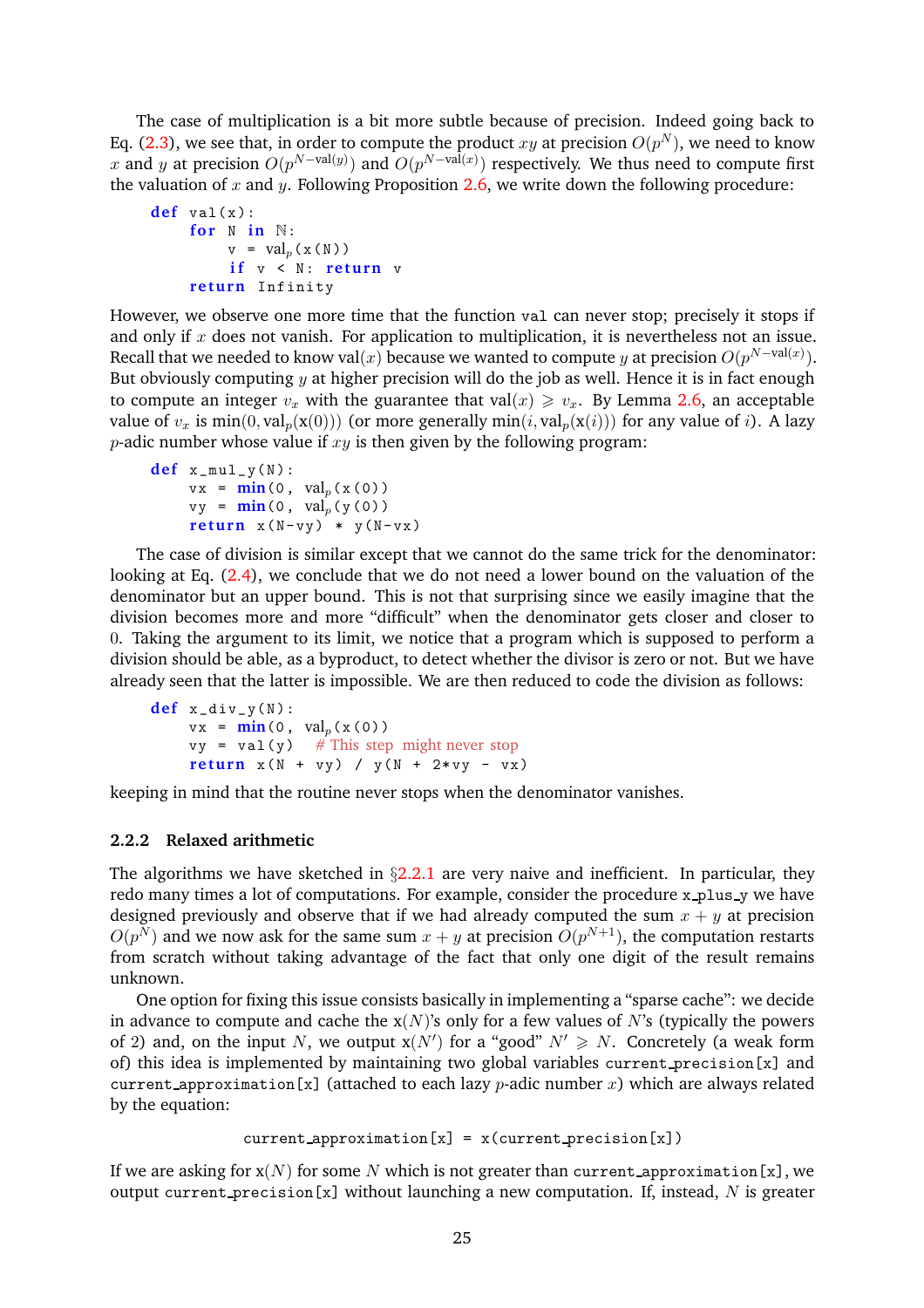than current approximation[x], we are obliged to redo the computation but we take the opportunity to double the current precision (at least). Here is the corresponding code:

```
def x_with_sparse_cache(N):
   if current_precision[x] < N:
        current_precision [x] = max(N, 2*current\_precision[x])current\_approximation[x] = x(current\_precision[x])return current_approximation [x]
```
This solution is rather satisfying but it has nevertheless several serious disadvantages: it often outputs too large results<sup>[8](#page-25-0)</sup> (because they are too accurate) and often does unnecessary computations.

Another option was developed more recently first by van der Hoeven in the context of formal power series [\[42,](#page-82-18) [43,](#page-82-19) [44\]](#page-82-20) and then by Berthomieu, Lebreton, Lecerf and van der Hoeven for padic numbers [\[7,](#page-81-15) [8,](#page-81-16) [55\]](#page-82-21). It is the so-called *relaxed arithmetic* that we are going to expose now. For simplicity we shall only cover the case of *p*-adic *integers*, *i.e.*  $\mathbb{Z}_p$ . Extending the theory to  $\mathbb{Q}_p$ is more or less straightforward but needs an additional study of the precision which makes the exposition more technical without real benefit.

#### **Data structure and addition**

The framework in which relaxed arithmetic takes place is a bit different and more sophisticated than the framework we have used until now. First of all, relaxed arithmetic does not view a  $p$ -adic number as a sequence of more and more accurate approximations but as the sequence of its digits. Moreover it needs a richer data structure in order to provide enough facilities for designing its algorithms. For this reason, it is preferable to encode  $p$ -adic numbers by classes which may handle its own internal variables and its own methods.

We first introduce the class RelaxedPAdicInteger which is an abstract class for all relaxed p-adic integers (*i.e.* relaxed p-adic integers must be all instances of a derived class of RelaxedPAdicInteger). The class RelaxedPAdicInteger is defined as follows:

```
c l a s s RelaxedPAdicInteger :
    # Variable
    digits # list of (already computed) digits
    # Virtual method
    def next (self) # compute the next digit and append it to the list
```
We insist on the fact that the method next is an internal (private) method which is not supposed to be called outside the class. Of course, although it does not appear above, we assume that the class RelaxedPAdicInteger is endowed with several additional public methods making the interface user-friendly. For instance if x is a relaxed  $p$ -adic integer inheriting from RelaxedPAdicInteger, we shall often use the construction  $x[N]$  to access to the N-th digit of x. In pure Python, this functionality can be implemented by adding to the class a method \_getitem\_written as follows:

```
def __getitem__(self, N):
    n = len(self.digtits) # Index of the first uncomputed digit
    while n \leq N+1: \# We compute the digits until the position N
         self.next()
         n + = 1return self.digits [N] # We return the N-th digit
```
In order to highlight the flexibility of the construction, let us explain as a warm-up how addition is implemented in this framework. One actually just follows the schoolbook algorithm: the *n*-th digit of a sum is obtained by adding the *n*-th digit of the summands plus possibly a carry.

<span id="page-25-0"></span> ${}^8$ Of course it is always possible to reduce the result modulo  $p^N$  but this extra operation has a non-negligible cost.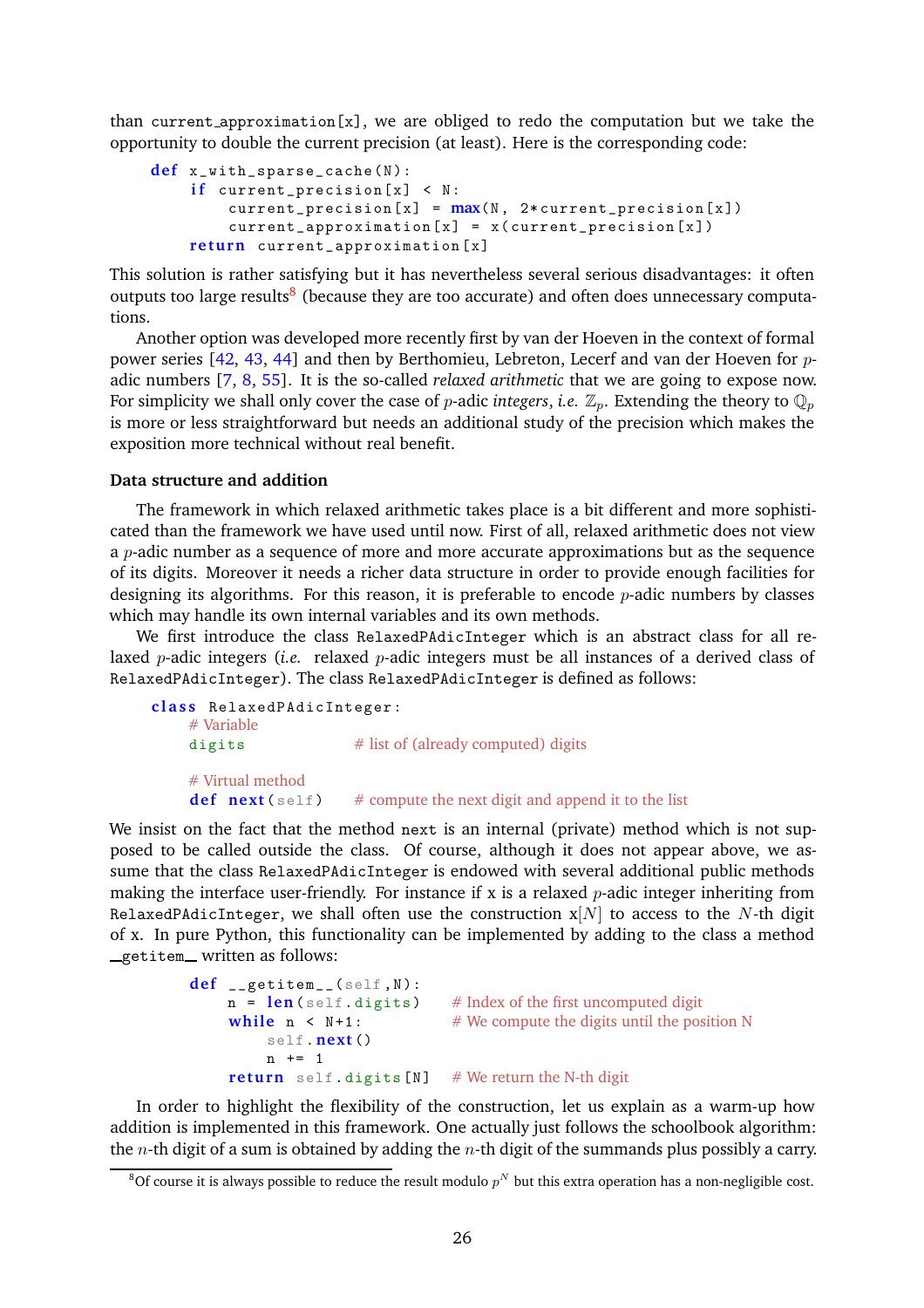We add an additional local variable to the class in order to store the current carry and end up with the following implementation:

```
c l a s s x_plus_y( RelaxedPAdicInteger ):
    # Additional variable
    c\texttt{array} # variable for storing the current carry
     def next (self): # compute the next digit and append it to the list
          n = len(selt.digits) # index of the first uncomputed digit
          s = x[n] + y[n] + self.carry # perform the addition<br>self.digits[n] = s % p # compute and store the new digitself. digits [n] = s % p
          self. carry = s // p # update the carry
```
That's all. Although this does not appear in the pseudo-code above, the relaxed  $p$ -adic integers x and y (which are supposed to be instances of the class RelaxedPAdicInteger) should be passed as attributes to the constructor of the class.

The subtraction is performed similarly (exercise left to the reader).

#### **Multiplication**

*A priori*, multiplication can be treated in a similar fashion. Given x and  $\gamma$  two  $p$ -adic integers with digits  $x_i$ 's and  $y_j$ 's, the n-th digit of a product  $xy$  is obtained by adding the contribution of all cross products  $x_i y_j$  for  $i + j = n$  plus a possible carry. This approach leads to the following straightforward implementation:

```
class x mul v(RelaxedPAdicInteger):
    # Additional variable
    c\text{array} # variable for storing the current carry
    def next (self): # compute the next digit and append it to the list
        n = len(self.digits)s = self. carry
         for i in 0, 1, \ldots, n:
             s += x[i] * y[n-i]self.digits[n] = s % p
         self. carry = s // p
```
Nevertheless this strategy has one important defect: it does not take advantage of the fast multiplication algorithms for integers, that is, it computes the first  $N$  digits of  $xy$  in  $O(N^2\log p)$ bit operations while we would have expected only  $\tilde{O}(N \log p)$ .

The relaxed multiplication algorithm from [\[7\]](#page-81-15) fixes this drawback. The rough idea behind it is to gather digits in  $x$  and  $y$  as follows:

$$
x = x_0 + (x_1 + x_2p)p + (x_3 + x_4p + x_5p^2 + x_6p^3)p^3 + \cdots
$$
  

$$
y = y_0 + (y_1 + y_2p)p + (y_3 + y_4p + y_5p^2 + y_6p^3)p^3 + \cdots
$$

and to implement a kind of block multiplication. More precisely, we materialize the situation by a grid drawn in the half plane (see Figure [2.1\)](#page-27-0). The coordinate on the x-axis (resp. the y-axis) corresponds to the integers i's (resp. j's) that serve as indices for the positions of the digits of the *p*-adic integer x (resp. y). As for the cell  $(i, j)$ , it represents the product  $x_i y_j$ . The computation of the *n*-th digit of xy needs to know all the digits appearing on the anti-diagonal  $i + j = n$ ; we refer again to Figure [2.1](#page-27-0) where this anti-diagonal is displayed for  $n = 10$ .

We now pave the grid using larger and larger squares as follows. We pave the first row<sup>[9](#page-26-0)</sup> and the first column by squares of size 1. Once this has been done, we forget temporarily the cells that have been already paved (*i.e.* the cells lying on the first row or the first column), we group

<span id="page-26-0"></span><sup>&</sup>lt;sup>9</sup>It is of course the row corresponding to  $j = 1$  which is drawn on the bottom in Figure [2.1.](#page-27-0)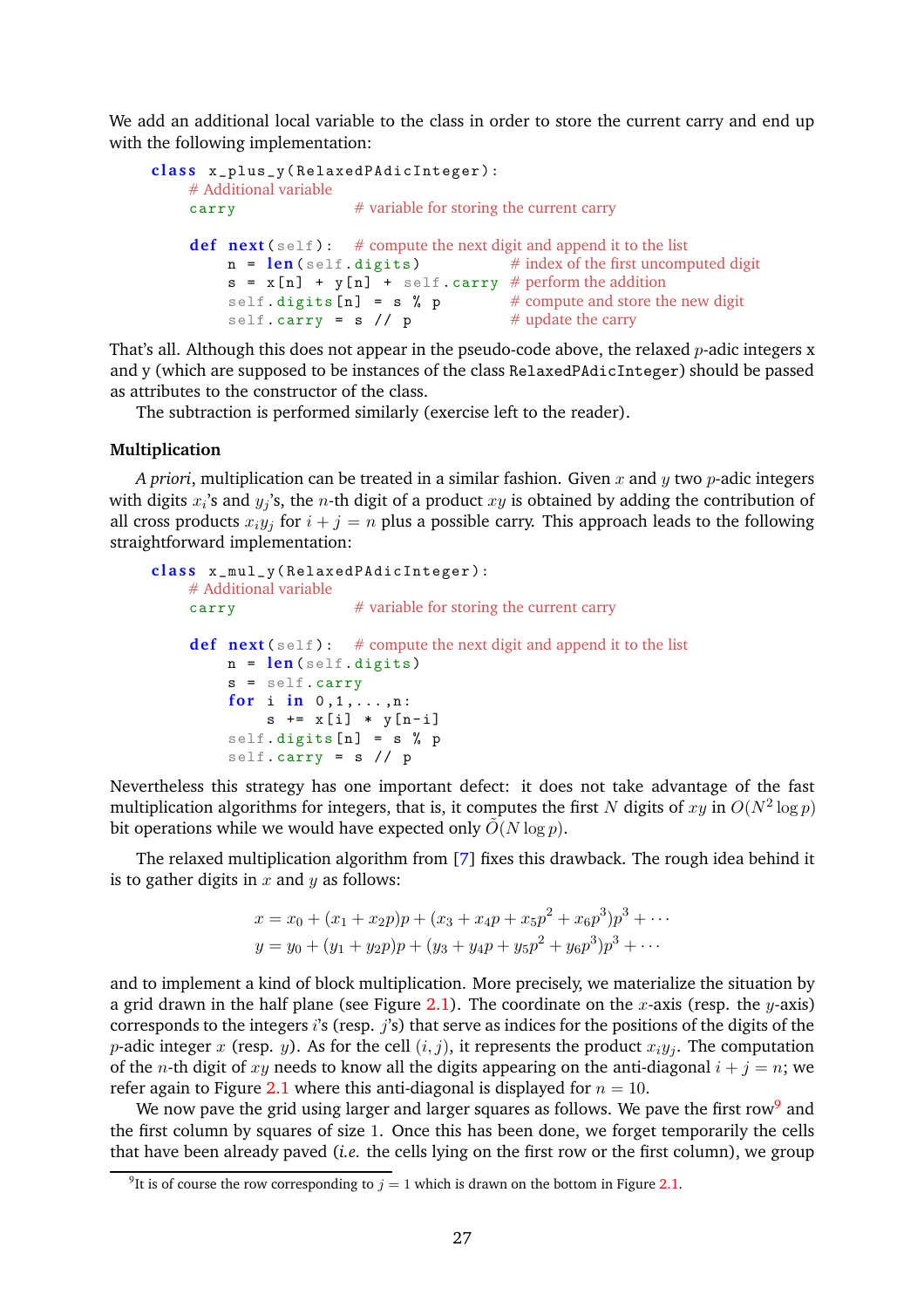

<span id="page-27-0"></span>Figure 2.1: Relaxed multiplication scheme

the two next lines and the two next columns together and we pave them with squares of size 2. We continue this process and double the size of the squares at each iteration. The obtained result is displayed on Figure [2.1.](#page-27-0) This construction exhibits the following remarkable property:

<span id="page-27-1"></span>**Lemma 2.7.** If  $(i, j)$  is a cell located on a square of size  $2^{\ell}$  of the paving, then  $2^{\ell} < i$  and  $2^{\ell} < j$ .

*Proof.* The squares of size  $2^{\ell}$  are all located by construction on the region where both coordinates *i* and *j* are greater than or equal to  $1 + 2 + 2^2 + \cdots + 2^{\ell-1} = 2^{\ell} - 1$ . The Lemma follows from this observation. this observation.

As an example, look at the cell  $(7, 3)$  on Figure [2.1;](#page-27-0) it is the bottom left corner of a square of size 4. Let us denote by  $S_{i,j}$  the square of the paving with bottom left corner located at position  $(i, j)$ . For such any  $(i, j)$ , we define:

$$
C_{i,j}(t) = (x_i + tx_{i+1} + \dots + t^{\ell}x_{i+2^{\ell}-1}) \times (y_j + ty_{j+1} + \dots + t^{\ell}y_{j+2^{\ell}-1}) \in \mathbb{Z}[t]
$$

where  $2^{\ell}$  is the size of  $S_{i,j}$  and  $t$  is a new formal variable. We are now ready to explain the concrete idea behind the relaxed multiplication algorithm. In the next procedure, when we encounter a pair  $(i, j = n-i)$  we distinguish between two cases:

- if  $(i, j)$  is the position of a cell located at the bottom left corner of square of the paving, we add the contribution of  $C_{i,j}(p)$  (instead of adding the sole contribution of  $x_i y_j$ ),
- otherwise, we do nothing (since the contribution of  $x_i y_j$  has already been taken into account previously).

Here are several several important remarks. First, by Lemma [2.7,](#page-27-1) the computation of the  $C_{i,j}(p)$ 's in the first step only requires the digits of  $x$  and  $y$  up to the position  $n$ . Second, notice that listing all the pairs  $(i, j)$  fitting into the first case is easy. Indeed, notice that  $(i, j)$  is the bottom left corner of a paving square of size  $2^{\ell}$  if and only if i and j are both congruent to  $2^{\ell} - 1$  modulo  $2^{\ell}$  and one of them is actually equal to  $2^{\ell} - 1$ . Hence, for a given nonnegative integer  $\ell$ , there exist at most two such cells  $(i, j)$  for which  $i + j = n$  and they are moreover given by explicit formulas.

At that point, one may wonder why we have introduced the polynomials  $C_{i,j}(t)$ 's instead of working only with the values  $C_{i,j}(p)$ 's. The reason is technical: this modification is needed to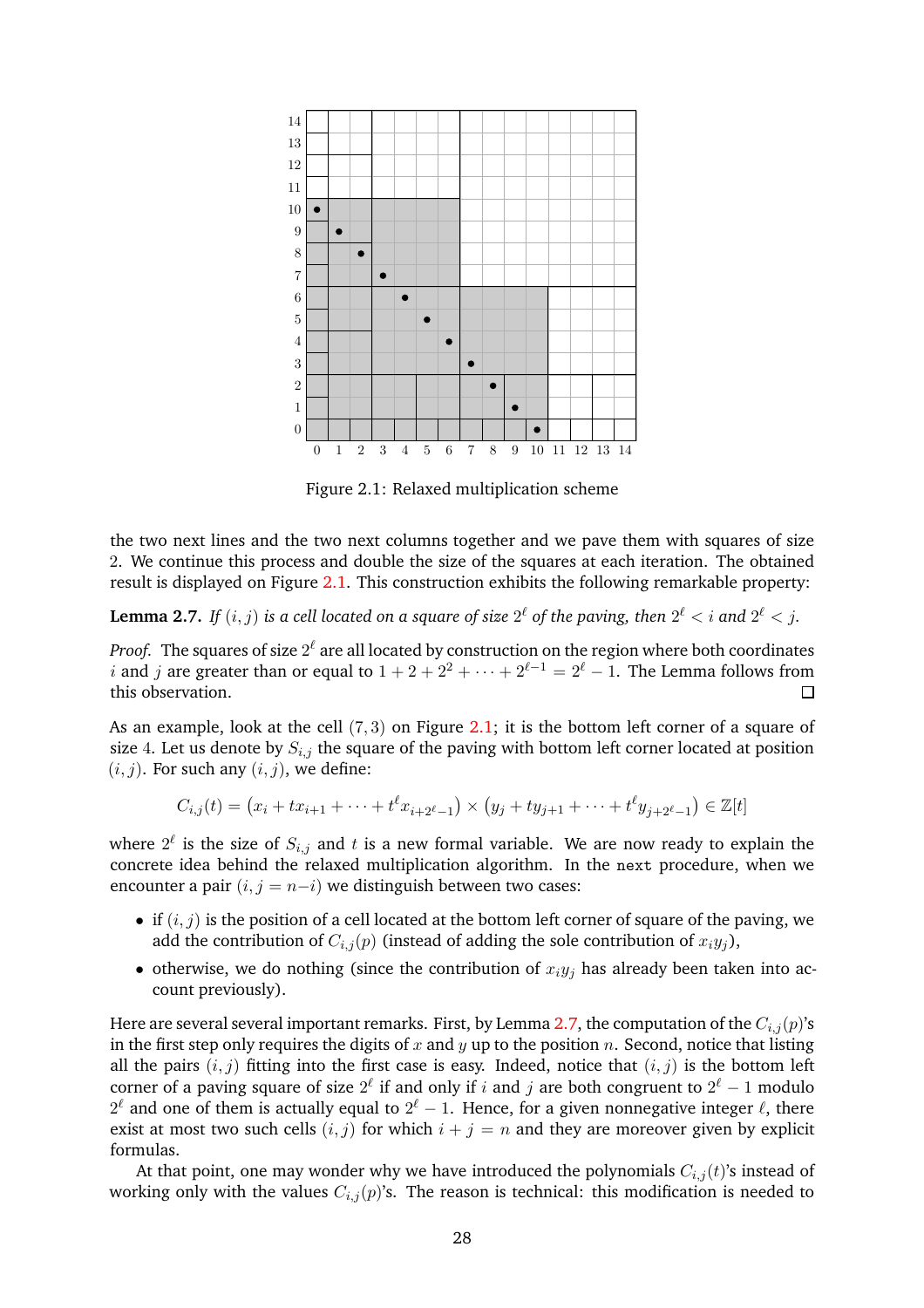```
class x_mu1_y(RelaxedPAdicInteger):
     # Additional variable
     carry \# variable in \mathbb{Z}[t] for storing the current carry
     def next (self): # compute the next digit and append it to the list
          n = len(self.digits)m = n + 2; \ell = 0; s = 0while m > 1:
                # The contribution of the first square of size 2^{\ell}s += x [2^{\hat{ }} \ell - 1, \ldots, 2^{\hat{ }} (\ell +1) - 2]* y [(m-1)*2^{\hat{i}} - 1, ..., m*2^{\hat{i}} - 2]# The contribution of the second square
                if m > 2: # Case where the two squares are indeed not the same
                      s += y [2^{\circ}\ell - 1, \ldots, 2^{\circ}(\ell + 1) - 2]* x \lfloor (m-1) * 2^{\hat{ }} \ell - 1, \ldots, m * 2^{\hat{ }} \ell - 2]i f m is odd: break
                m = m // 2
                l + = 1s += self. carry
           self.digits [n] = s(0) % p
           self. carry = (s(0) // p) + (s // t)
```
<span id="page-28-1"></span>Figure 2.2: An implementation of the relaxed multiplication

get a good control on the size of the carries<sup>[10](#page-28-0)</sup>. We will elaborate on this later (see Remark [2.8](#page-29-0)) below). By introducing the construction  $x[i, \ldots, j]$  for giving access to the polynomial

$$
x_i + x_{i+1}t + x_{i+2}t^2 + \dots + x_j t^{j-i} \in \mathbb{Z}[t]
$$

the above ideas translate into the concrete algorithm of Figure [2.2.](#page-28-1)

We now briefly sketch its complexity analysis. The first observation is that the while loop of the next method of Figure [2.2](#page-28-1) is repeated until  $\ell$  reaches the 2-adic valuation of  $n + 2$ . Writing  $v = val_2(n + 2)$ , the total complexity for the execution of the while loop therefore stays within:

$$
\sum_{\ell=0}^v \tilde{O}(2^{\ell}\log p)=\tilde{O}(2^v\log p)
$$

if we use fast algorithms for polynomial multiplication [\[33,](#page-82-16)  $\S$ 8]. Moreover at the end of the while loop, the degree of  $s$  remains bounded by  $2^v$  and its coefficients have all at most  $O(\log(np))$ binary digits. The second step, which is more technical, consists in bounding the size of the carry. The key point is to notice that after the computation of the  $(n-1)$ -st digit, the carry takes the form:

$$
c + (c_0 + c_1t + c_2t^2 + \dots + c_nt^n)
$$

where the  $c_k$ 's come from the contribution of the cells  $(i',j')$  with  $i'+j' \geq n$  that have been already discovered (*i.e.* belonging to a paving square  $S_{i,j}$  for which  $C_{i,j}(t)$  has already been computed) and  $c$  comes from the carries appearing while computing the  $t^{n-1}$ -term of the product  $(x_0 + x_1t + x_2t^2 + \cdots + x_nt^n) \times (y_0 + y_1t + y_2t^2 + \cdots + y_nt^n)$ . Once this has been noticed, we deduce that the  $c_k$ 's are all bounded from above by  $n \cdot (p-1)^2$  while:

$$
c \leqslant \frac{1}{p^n} \sum_{i'+j' \leqslant n} x_{i'} y_{j'} \leqslant np \cdot (p-1).
$$

<span id="page-28-0"></span><sup>&</sup>lt;sup>10</sup>Another option, used in [\[7\]](#page-81-15), would be to build an algorithm for performing operations on integers written in base p. This can be achieved for instance using Kronecker substitution [\[33,](#page-82-16) Corollary 8.27].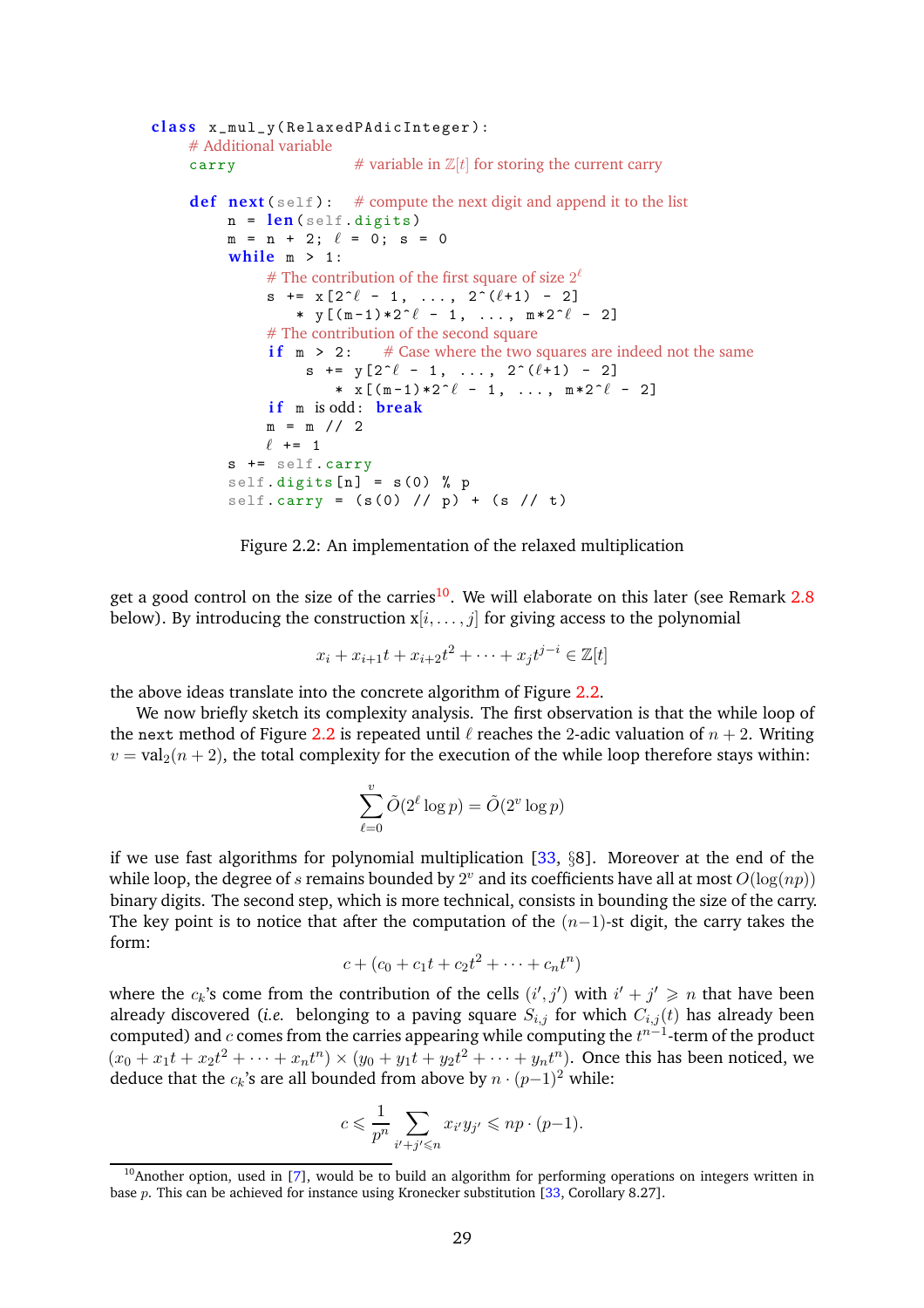<span id="page-29-0"></span>Hence the carry itself is a polynomial of degree at most  $n$  and each of its coefficients has at most  $O(log(pn))$  binary digits.

**Remark 2.8.** While the growth of the coefficients of the carry remains under control, its value at p may — and does — grow exponentially fast with respect to n. That is the reason why we had to switch to polynomials.

Noticing finally that the division by  $t$  on polynomials is free (it is just a shift of the coefficients), we find that the last three lines of the next method displayed on Figure [2.2](#page-28-1) have a cost of  $\tilde{O}(2^v \log(np))$  bit operations. The total complexity of the computation of the n-th digit then stays within  $\tilde{O}(2^v\log(np))$  bit operations as well.

Summing up all these contributions up to  $N$ , we find that the relaxed multiplication algorithm computes the first N digits of a product in  $O(N \log p)$  bit operations. We refer to [\[7\]](#page-81-15) for a more precise complexity analysis (of a slightly different version of the algorithm we have presented here).

#### **Computation of fixed points**

A quite interesting application of the relaxed approach is the possibility to define and compute very easily fixed points of contraction mappings defined over  $\mathbb{Z}_p$  (or more generally  $\mathbb{Z}_p^d$  for some d). Before going into this, we need to define the notion of *function* over relaxed *p*-adic numbers. Recall that a relaxed  $p$ -adic integer is an instance of RelaxedPAdicInteger. A function over relaxed  $p$ -adic numbers can then be defined as a class deriving from RelaxedPAdicInteger endowed with a constructor accepting x as parameter and constructing  $F(x)$ . Actually we have already seen such examples: the classes x\_plus\_y and x\_mul\_y we have designed before fit exactly in this framework. Below is yet another easy example modeling the function  $s : x \mapsto 1+px$ .

```
class S(RelaxedPAdicInteger):
    def next(self):
        n = len(self.digits)if n == 0: \text{self. digits} [0] = 1else: self.digits[n] = x[n-1]
```
**Definition 2.9.** Let F be a function defined over relaxed p-adic integers. We say that F is a *contraction* if its next method computes the *n*-th digit by making only use of the first  $n-1$  digits of x.

Concretely F is a contraction if its next method never calls  $x[i]$  for some  $i \geq n$  when n denotes (as usual) the position of the digit the next method is currently computing. For example, the function S introduced above is a contraction.

**Remark 2.10.** If F is a contraction modeling a function  $f : \mathbb{Z}_p \to \mathbb{Z}_p$ , the first n digits of  $f(x)$ depends only on the first  $n-1$  digits of x. This implies that f is a  $\frac{1}{p}$ -contraction in the usual sense:

$$
|f(x) - f(y)| \leq \frac{1}{p} \cdot |x - y|.
$$

Note that the converse is not necessarily true: it may happen that  $f$  is indeed a contraction but is modeled by the function  $F$  which misses this property.

If F is a contraction modeling a function  $f : \mathbb{Z}_p \to \mathbb{Z}_p$ , the Banach fixed point Theorem implies that f has a unique fixed point in  $\mathbb{Z}_p$ . Moreover this sequence is the limit of any sequence  $(x_n)_{n\geq 0}$  solution to the recurrence  $x_{n+1} = f(x_n)$ . This property translates immediately in the world of programs: it says that we can compute the fixed point of  $f$  just by replacing each occurrence of x by the current instance of the class (self) in the next function of  $F$ . As an example, applying this treatment to the function  $S$ , we get: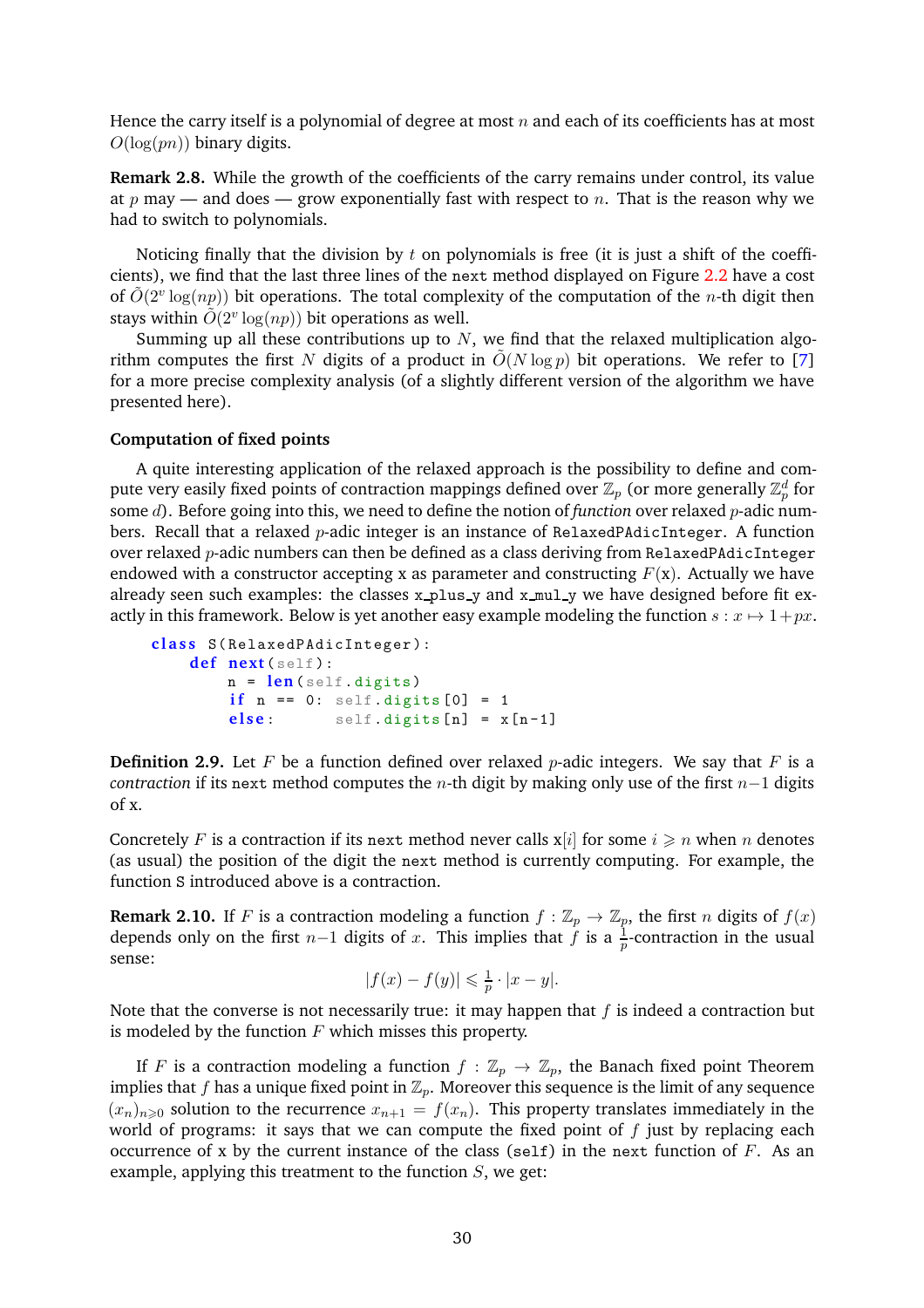```
c l a s s SFixed ( RelaxedPAdicInteger ):
    def next(self):
        n = len(self.digits)if n == 0: \text{self. digits} [0] = 1else: self.digits [n] = self [n-1]
```
which is<sup>[11](#page-30-1)</sup> a relaxed *p*-adic number representing the fixed point of *s*, namely  $\frac{1}{1-p}$ .

### **Division**

The above toy example has a real interest because it can be generalized to handle arbitrary divisions  $a \div b$  where b is invertible in  $\mathbb{Z}_p$ . We assume first that b is congruent to 1 modulo p, *i.e*  $b = 1 + pb'$  for some  $b' \in \mathbb{Z}_p$ . The assumption means that the 0-th digit of b is 1; as for the digits of b', they are those of b shifted by one position. We introduce the affine function  $f : \mathbb{Z}_p \to \mathbb{Z}_p$ defined by:

$$
f(x) = a + (1 - b)x = a - pb'x.
$$

It is a contraction which can be modeled (using relaxed multiplication and relaxed subtraction) by a contraction  $F$  defined over relaxed  $p$ -adic integers. Applying the recipe discussed above, we then build a new relaxed  $p$ -adic integer that models the unique fixed point of  $x$ , which is  $\frac{a}{1+pb'}=\frac{a}{b}$  $\frac{a}{b}$ . We have therefore computed the division of a by b in the relaxed world.

For a general b, one can proceed as follows. Let  $b_0$  be the 0-th digit of b. We compute an integer c such that  $b_0c \equiv 1 \pmod{p}$  and view c as a p-adic number. Since  $b \equiv b_0 \pmod{p}$ , we get  $bc \equiv 1 \pmod{p}$  as well. Moreover the fraction  $\frac{a}{b}$  rewrites  $\frac{a}{b} = \frac{ac}{bc}$  and we can now apply the method above. Using this techniques, a general relaxed division reduces to one inversion modulo  $p$  and two relaxed multiplication for the preparation plus one more relaxed multiplication and one relaxed subtraction for the computation of the fixed point.

#### <span id="page-30-0"></span>**2.3 Floating-point arithmetic**

The most common representation of real numbers on computers is by far floating-point arithmetic which is normalized by the IEEE 754-2008 Standard [\[47,](#page-82-13) [63\]](#page-83-7). Let us recall very briefly that the rough idea behind the floating-point arithmetic is to select a finite fixed subset  $\mathcal R$  of  $\mathbb R$ (the so-called set of *floating-point numbers*) on which we define the operators ⊕ and ⊗ which are supposed to mimic the usual addition and multiplication of reals.

In the  $p$ -adic world, this approach has an analogue which was first proposed (as far as we know) in a unpublished note by Kedlaya and Roe in 2008 [\[51\]](#page-82-23). Unfortunately it seems that it has never been implemented yet<sup>[12](#page-30-2)</sup>. The aim of the subsection is to report on Kedlaya and Roe's proposal.

#### **2.3.1 Definition of** p**-adic floating-point numbers**

The construction of  $p$ -adic floating-point numbers depends on the initial choice of three positive integers N,  $e_{\text{min}}$ ,  $e_{\text{max}}$  that we fix now until the end of §[2.3.](#page-30-0) We assume  $e_{\text{min}} < e_{\text{max}}$  and  $N \ge 1$ . The integer N is called the *precision* of the system while  $e_{\text{min}}$  and  $e_{\text{max}}$  are respectively the minimal and the maximal *exponent* of the system.

### **Definition 2.11.** A p*-adic floating-point number* is either

• a *p*-adic number  $x \in \mathbb{Q}_p$  of the shape  $p^{e_s}$  with the conditions:

<span id="page-30-3"></span>
$$
e_{\min} \leq e \leq e_{\max}
$$
;  $-\frac{p^{N}-1}{2} < s \leq \frac{p^{N}-1}{2}$ ;  $gcd(s, p) = 1$  (2.6)

<span id="page-30-1"></span> $11$ Or more precisely: "whose any instance is"

<span id="page-30-2"></span><sup>&</sup>lt;sup>12</sup>Although an implementation was very recently proposed by Roe for integration in SAGEMATH; see <https://trac.sagemath.org/ticket/20348>.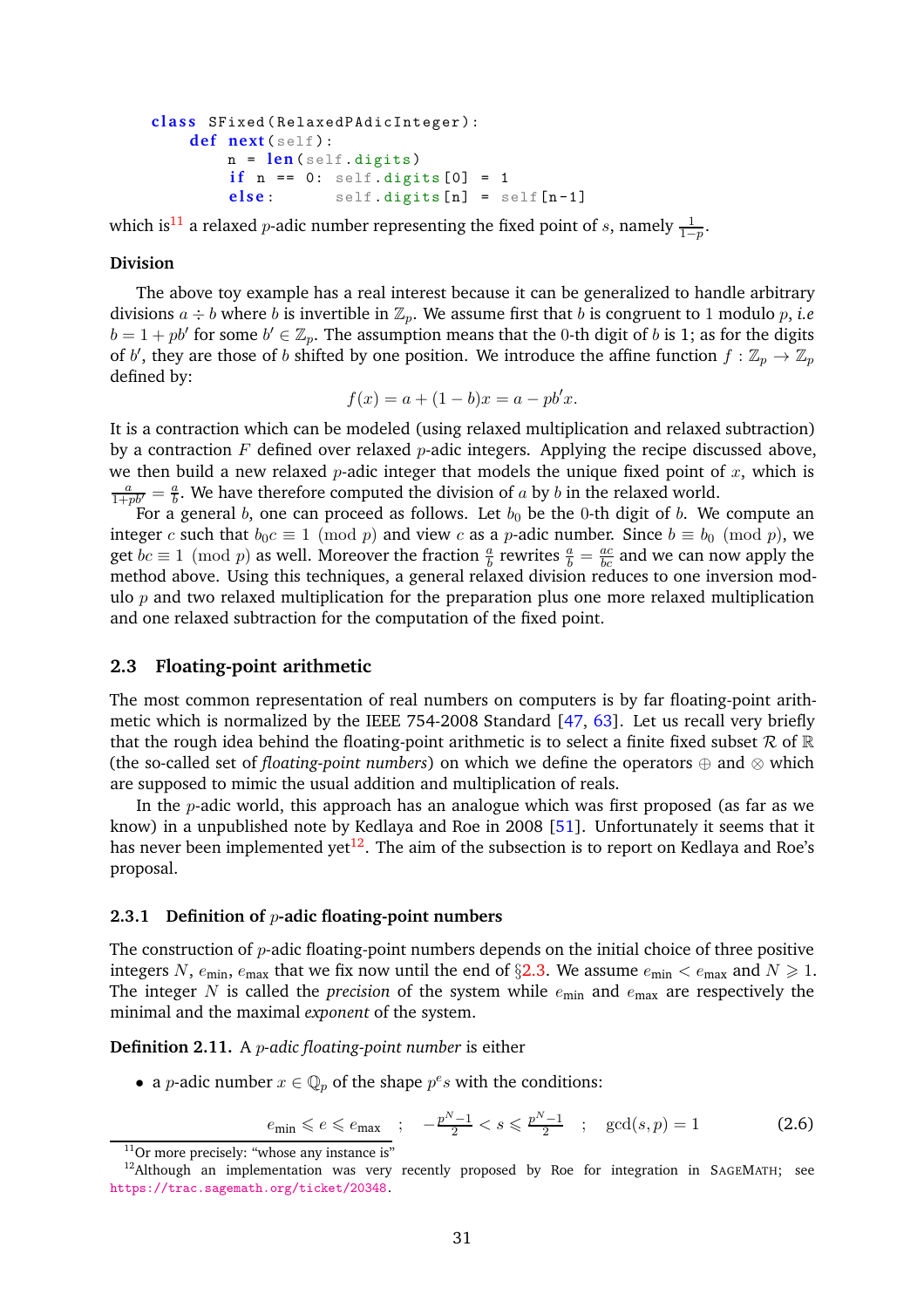- the number  $0 \in \mathbb{Q}_p$ ,
- the special symbol  $\infty$ .
- the special symbol NaN (not a number).

Note that the conditions [\(2.6\)](#page-30-3) imply that a *p*-adic floating-point number  $x \in \mathbb{Q}_p$  of the shape  $p<sup>e</sup>s$  cannot be zero and moreover that  $e$  and  $s$  are uniquely determined by  $x$ . Indeed, since  $s$ is prime with  $p$ , it cannot vanish and  $e$  has to be equal to the  $p$ -adic valuation of  $x$ . It is thus determined by x and, consequently, so is  $s = p^{-e} x$ .

**Definition 2.12.** Given a *p*-adic floating-point number x of the shape  $x = p^e s$ ,

- the integer  $e$  is called the *exponent* of  $x$ ,
- the integer s is called the *significand* (or sometimes the *mentissa*) of x.

# **Representation of** p**-adic floating-point numbers.**

We represent  $p$ -adic floating-point numbers on machine by pairs of integers as follows:

- the *p*-adic number  $p<sup>e</sup> s$  is represented by  $(e, s)$ ,
- the *p*-adic number 0 is represented by  $(e_{\text{max}}, 0)$ ,
- the symbol  $\infty$  is represented by  $(e_{\text{min}}-1, 1)$ ,
- the symbol NaN is represented by  $(e_{\text{min}}-1, 0)$ .

**Remark 2.13.** The above definitions omit several components of the IEEE standard. First, they do not include subnormal numbers. These are meant to allow for gradual underflow to zero, which is reasonable to provide when working in base 2 with relatively small e. However, for e as large as the bit length of a modern machine word (*i.e.* no less than 32), this benefit is sufficiently minor that it does not outweigh the added complexity needed to handle subnormal numbers properly. Second, the above definitions do not include signed infinities, because  $p$ -adic numbers do not have a meaningful notion of sign. For similar reasons, the comparison operators  $\langle \xi, \xi, \xi \rangle$  are not defined for *p*-adic numbers. Third, they do not provide for multiple types of NaN's. For instance, in the IEEE specification, a distinction is made between signaling NaN's (those which raise an exception upon any operation) and quiet NaN's.

For some computations, it may be useful to allow some p-adic floating-point numbers to be represented in more than one way. We thus define an operation called *normalization* on the set of pairs of integers  $(e, s)$  as follows:

- if  $e < e_{\min}$  and  $s = 0$ , return  $(e_{\min} 1, 0)$  (which represents NaN);
- if  $e < e_{\min}$  and  $s \neq 0$ , return  $(e_{\min}-1, 1)$  (which represents  $\infty$ );
- if  $e > e_{\text{max}}$ , return  $(e_{\text{max}}, 0) = 0$  (which represents 0);
- if  $e_{\text{min}} \leq e \leq e_{\text{max}}$  and  $s = 0$ , return  $(e_{\text{max}}, 0) = 0$ ;
- if  $e_{\min} \leq e \leq e_{\max}$  and  $s \neq 0$ , let  $k \in \{0, \ldots, m-1\}$  be the largest integer such that  $p^k$ divides s and return the normalization of  $(e + k, s')$  where s' is the unique integer such that  $-\frac{p^{N}-1}{2} < s' \leqslant \frac{p^{N}-1}{2}$  $\frac{y-1}{2}$  and  $s' \equiv p^{-k}m \pmod{p^N}$ .

For many operations, it is safe to leave an unnormalized pair  $(e, s)$  as long as  $s \neq 0$  and  $e_{\min} \leq$  $e \le e_{\text{max}} - \text{val}_p(s)$  since  $p^e s$  is then guaranteed to equal the value of the normalization of  $(e, s)$ . However, one should normalize before testing for equality.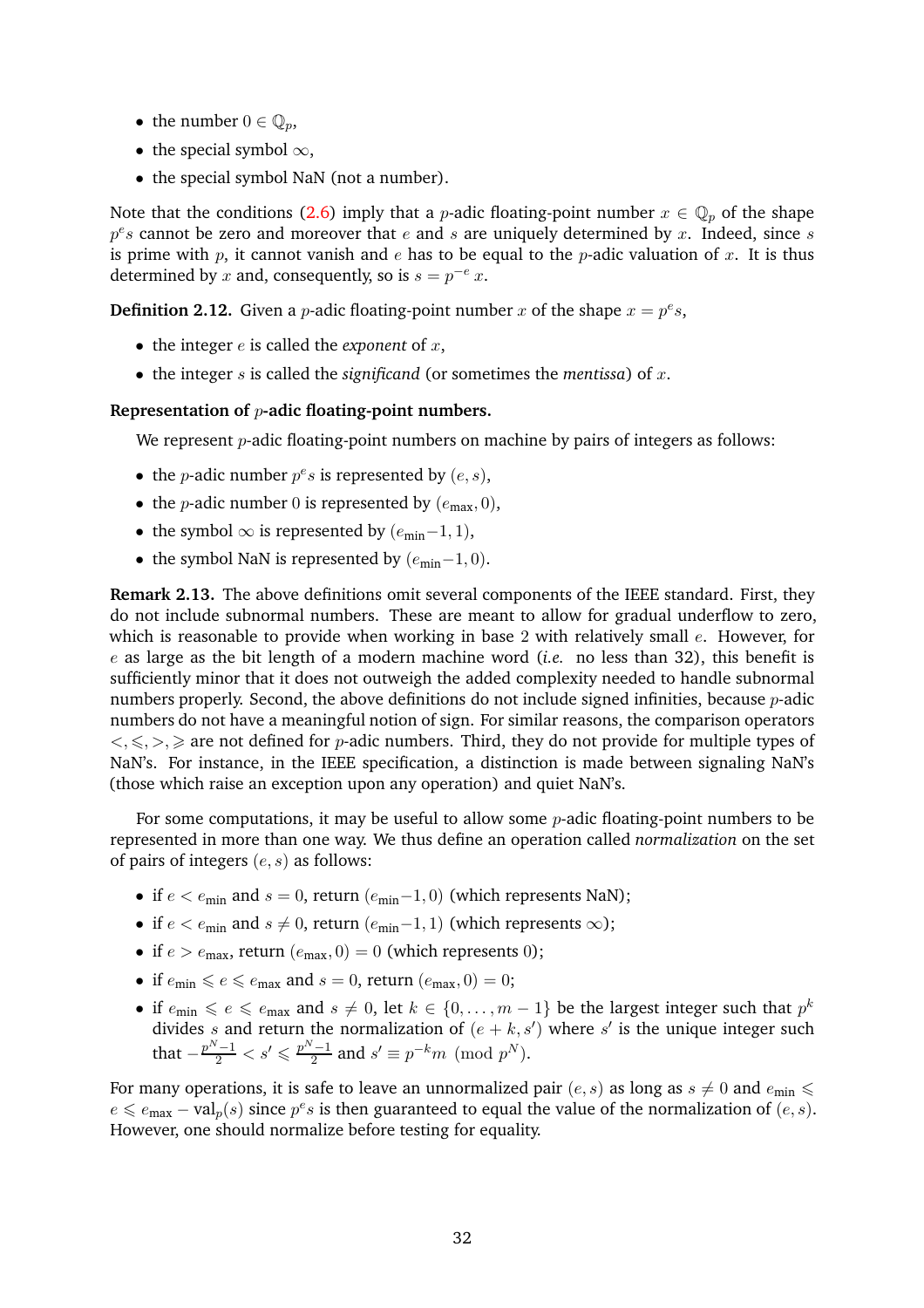#### **2.3.2 Operations on** p**-adic floats**

Let  $\mathbb{Q}_p^{\text{FP}}$  be the set of *p*-adic floating-point numbers. Define also  $\mathbb{Q}_p' = \mathbb{Q}_p \sqcup \{\infty, \text{NaN}\}$ . Clearly  $\mathbb{Q}_p^{\mathrm{FP}} \subset \mathbb{Q}_p'.$ 

 ${\tt Lemma~2.14.}$  *Given*  $x\in\mathbb Q_p$  *with*  $e_{\min}\leqslant {\rm val}(x)\leqslant e_{\max}$ *, there exists a unique element*  $y\in\mathbb Q_p\cap\mathbb Q_p^{\rm FP}$ *such that*  $|x-y| \leqslant |x| \cdot p^{-N}$ *.* 

*Proof.* We write  $x = p^v \cdot x_0$  where  $v = val(x)$  and  $x_0$  is invertible in  $\mathbb{Z}_p$ . Set  $e = v$  and let s be the unique integer of the range  $\left(-\frac{p^{N}-1}{2}\right)$  $\frac{p^{N}-1}{2}$ ,  $\frac{p^{N}-1}{2}$  $\left[\frac{2}{2}\right]$  which is congruent to  $x_0$  modulo  $p^N$ . Define  $y = p^e s$ ; it is a p-adic floating-point number by the assumptions of the Lemma. Moreover:

$$
|x - y| = p^{-v} \cdot |x_0 - s| \leqslant p^{-v - N} = |x| \cdot p^{-N}.
$$

The existence is proved.

As for uniqueness, remark first that  $y = 0$  cannot do the job. Assume now that  $y' = p^{e'} s'$  is a  $p$ -adic floating-point number written in normalized form which satisfies the required inequality. First notice that  $e' = v$  necessarily. Indeed, from  $e' > v$ , we would deduce  $|x-y'| = |x| > |x| \cdot p^{-N}$ . Similarly from  $e_i < v$ , we would get  $|x - y'| = p^{-e_1} > |x|$ . Consequently  $|x - y'| = |x| \cdot |x_0 - s'|$ and our assumption on  $y'$  translates to the congruence  $x_0 \equiv s' \pmod{p^N}$ . Therefore we derive  $s \equiv s' \pmod{p^N}$  and then  $s = s'$  since both s and s' have to lie in the interval  $\left(-\frac{p^N-1}{2}\right)$  $\frac{p^{N}-1}{2}$ ,  $\frac{p^{N}-1}{2}$  $\frac{-1}{2}$ . Hence  $y = y'$  and we are done.

**Definition 2.15.** The *rounding function* is the function  $o: \mathbb{Q}_p' \to \mathbb{Q}_p^{\text{FP}}$  defined as follows:

- if  $x \in \{\infty, \text{NaN}\},\$  then  $o(x) = x$ ;
- if  $x \in \mathbb{Q}_p$  and val $(x) < e_{\min}$ , then  $o(x) = \infty$  (*overflow*);
- if  $x \in \mathbb{Q}_p$  and val $(x) > e_{\text{max}}$ , then  $o(x) = 0$  (*underflow*);
- if  $x \in \mathbb{Q}_p$  and  $e_{\min} \leq \text{val}(x) \leq e_{\max}$ , then  $o(x)$  is the unique element of  $\mathbb{Q}_p^{\text{FP}}$  such that  $|x - o(x)| \leqslant |x| \cdot p^{-N}.$

**Remark 2.16.** We emphasize that overflow (resp. underflow) occurs when e is small (resp. large) which is the exact opposite of the real case. This is *not* a typo; the reason behind that is just that, in the  $p\text{-}\text{adic world},\,p^N$  goes to  $0$  when  $N$  goes to  $+\infty.$ 

**Remark 2.17.** Note that the uniqueness in the last case means that there is no analogue of the notion of a rounding mode in real arithmetic.

Given any *k*-ary function  $f : (\mathbb{Q}_p')^k \to \mathbb{Q}_p'$ , we define its *compliant approximation*  $f_{\text{FP}}$ :  $(\mathbb{Q}_p^{\mathrm{FP}})^k \to \mathbb{Q}_p^{\mathrm{FP}}$  by:

$$
f_{\text{FP}}(x_1,\ldots,x_k)=o(f(x_1,\ldots,x_k)).
$$

We are now in position to specify the four basic arithmetic operations (addition, subtraction, multiplication, division) on  $\mathbb{Q}_p^{\text{FP}}.$  In order to do so, we need first to extend them on  $\mathbb{Q}_p'.$  Let us agree to set (here  $\div$  stands for the division operator):

| $\forall x \in \mathbb{Q}_p',$                                            | $x \pm$ NaN = NaN $\pm x =$ NaN                         |
|---------------------------------------------------------------------------|---------------------------------------------------------|
| $\forall x \in \mathbb{Q}_p^{\prime} \backslash {\text{NaN}},$            | $x \pm \infty = \infty \pm x = \infty$                  |
| $\forall x \in \mathbb{Q}_p',$                                            | $x \times$ NaN = NaN $\times x =$ NaN                   |
| $\forall x \in \mathbb{Q}_p^{\prime} \backslash \{0, \text{NaN}\},\$      | $x\times\infty=\infty\times x=\infty$                   |
|                                                                           | $0 \times \infty = \infty \times 0 =$ NaN               |
| $\forall x \in \mathbb{Q}_p',$                                            | $x \div$ NaN = NaN $\div x$ = NaN                       |
| $\forall x \in \mathbb{Q}_p^{\prime} \backslash \{0, \text{NaN}\},\$      | $x \div 0 = \infty$ , $0 \div 0 = \text{NaN}$           |
| $\forall x \in \mathbb{Q}_p^{\prime} \backslash \{\infty, \text{NaN}\},\$ | $x \div \infty = 0$ , $\infty \div \infty = \text{NaN}$ |
|                                                                           |                                                         |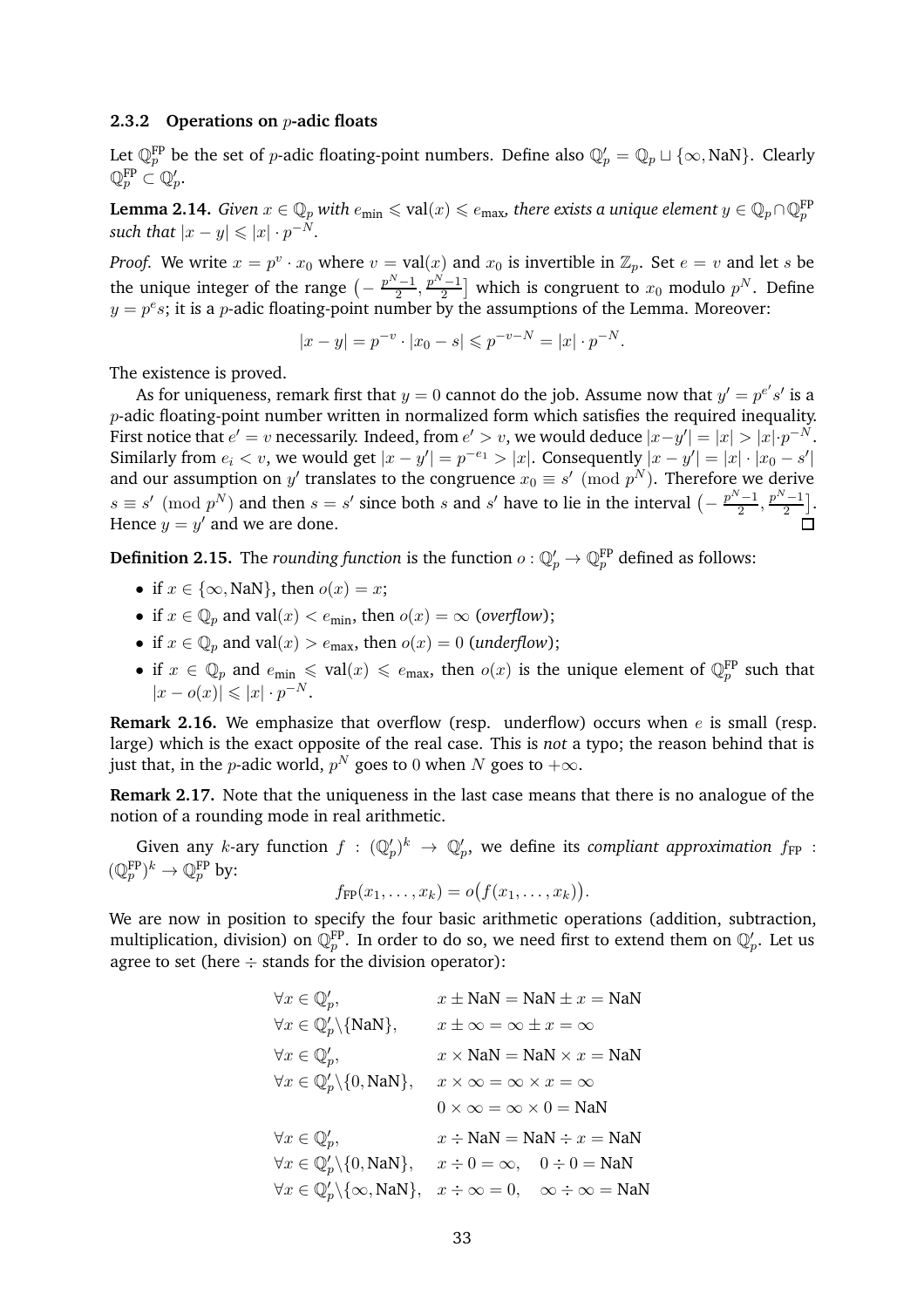Addition, subtraction, multiplication and division on floating-point  $p$ -adic numbers are, by definition, the operations  $+_{FP}$ ,  $-_{FP}$ ,  $\times_{FP}$  and  $\div_{FP}$  respectively.

Let us examine concretely how the computation goes at the level of  $p$ -adic floating-point numbers. We start with multiplication with is the easiest operator to handle. The formula we derive immediately from the definition is:

$$
(p^{e_1}s_1) \times_{\text{FP}} (p^{e_2}s_2) = p^{e_1+e_2} \cdot (s_1s_2 \mod p^N) \text{ if } e_1+e_2 \le e_{\text{max}}
$$
  
= 0 \totherwise

where  $a$  mod  $p^N$  is the unique representation of  $a$  modulo  $p^N$  lying in the interval  $\left(-\frac{p^N-1}{2}\right)$  $\frac{p^{N}-1}{2}, \frac{p^{N}-1}{2}$  $\frac{-1}{2}$ . We emphasize moreover that if  $\left(e_1, s_1\right)$  and  $\left(e_2, s_2\right)$  are both written in normalized form then so is  $(e_1+e_2,s_1s_2 \bmod{p^N})$  (under the assumption  $e_1+e_2 \leqslant e_{\max}$ ). Indeed the product of two numbers which are coprime to  $p$  is coprime to  $p$  as well. The case of the division is similar:

$$
(p^{e_1}s_1) \div_{\text{FP}} (p^{e_2}s_2) = p^{e_1-e_2} \cdot (s_1s_2^{-1} \bmod p^N) \text{ if } e_1 - e_2 \ge e_{\text{min}}
$$
  
=  $\infty$  otherwise.

The cases of addition and subtraction are more subtle because they can introduce cancellations of the rightmost digits. When  $e_1 \neq e_2$ , this cannot happen and the formula writes as follows:

$$
(p^{e_1}s_1) + \text{FP} (p^{e_2}s_2) = p^{e_1} \cdot (s_1 + p^{e_2 - e_1}s_2 \text{ mod } p^N) \text{ if } e_1 < e_2
$$
  
=  $p^{e_2} \cdot (p^{e_1 - e_2}s_1 + s_2 \text{ mod } p^N)$  if  $e_2 < e_1$ .

On the contrary, when  $e_1 = e_2$ , the naive formula  $(p^e s_1) +_{FP} (p^e s_2) = p^e \cdot (s_1 + s_2 \mod p^N)$  might fail because  $s_1 + s_2$  can have a huge valuation. Instead we introduce  $v = val_p(s_1 + s_2)$  and the correct formula writes:

$$
(pes1) +FP (pes2) = pe+v \cdot (\frac{s_1+s_2}{p^v} \mod p^N) \text{ if } v \le e_{\text{max}} - e
$$
  
= 0 \text{ otherwise.

As an alternative, we may prefer using non-normalized representations of  $p$ -adic floating-point numbers; it is indeed an option but it requires to be *very* careful with underflows.

# <span id="page-33-0"></span>**2.4 Comparison between paradigms**

We have just presented three quite different ways of thinking of  $p$ -adic numbers from the computational point of view. Of course, each of them has its own advantages and disadvantages regarding flexibility, rapidity, accuracy, *etc.* In this subsection we compare them, trying as much as possible to support our arguments with many examples.

#### **2.4.1 Zealous arithmetic VS. lazy/relaxed arithmetic**

The main difference between zealous and lazy/relaxed arithmetic is certainly that they are designed for different uses! In the zealous perspective, the inputs are given with a certain precision which is supposed to be fixed once for all: one can imagine for instance that the inputs come from measures<sup>[13](#page-33-1)</sup> or that computing them requires a lot of effort and is then not an option. So the precision on the inputs is immutable and the goal of zealous arithmetic is to propagate the precision to the output (trying to be as sharp as possible).

On the other hand, the point of view of lazy/relaxed arithmetic is the exact opposite: instead of fixing the precision on the inputs, we fix a *target* precision and we propagate it back to the inputs. Indeed suppose, as an easy example, that we have to evaluate the product  $xy$ . In the

<span id="page-33-1"></span><sup>&</sup>lt;sup>13</sup>Through I have to confess that I have never seen a relevant physical  $p$ -adic measure yet.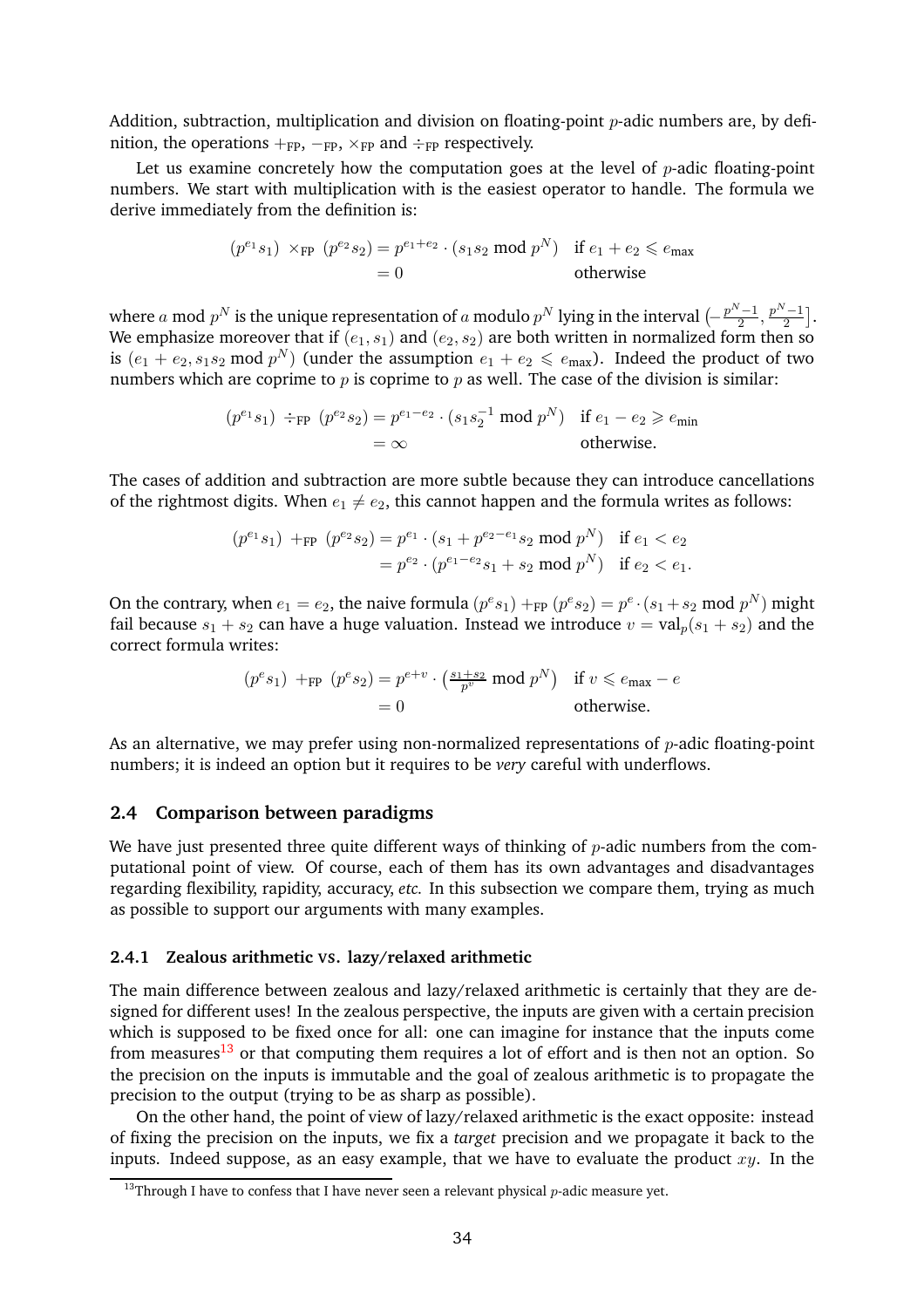lazy/relaxed world, this is done by creating and returning the program x mul y *without running it*. The execution (*i.e.* the actual computation of the product) is postponed until somebody asks for the value of  $xy$  at a certain precision  $O(p^N)$  (through the call x\_mul\_y[N]). At that moment, the program runs and infers the needed precision on the inputs  $x$  and  $y$ .

Except maybe in very particular situations, the point of view of lazy/relaxed arithmetic is certainly much closer to the needs of the mathematician. Indeed, it is quite rare to have to work with *p*-adic numbers that do not come from a previous computation. Mathematicians are more relaxed than zealous!

Apart from that, still regarding precision, the zealous and the lazy/relaxed approaches are both based on the arithmetic of intervals and, for this reason, they exhibit similar behaviors in the following sense. Assume that we are given a certain function  $f : \mathbb{Z}_p \to \mathbb{Z}_p$  to be evaluated and define the two numbers  $\ell_1$  and  $\ell_2$  (depending *a priori* on extra parameters) as follows:

- when we ask for the value of  $f(a + O(p^N))$ , the zealous approach answers  $b + O(p^{N-\ell_1})$ (loss of  $\ell_1$  digits of precision),
- when we ask for the value of  $f(a)$  at precision  $O(p^N)$ , the lazy/relaxed technique requires the computation of *a* at precision  $O(p^{N+\ell_2})$ .

It turns out that  $\ell_1$  and  $\ell_2$  do not very much depend neither on  $a$ , nor on  $N$ . Moreover they are almost equal<sup>[14](#page-34-0)</sup>. On the other hand, we underline that this value  $\ell_1 \approx \ell_2$  is very dependent on the function  $f$  and even on the algorithm we use for the evaluation. We will present and discuss this last remark in §[2.4.3](#page-36-0) below.

The lazy/relaxed arithmetic has nevertheless several more or less annoying disadvantages. First of all, it is certainly more difficult to implement efficiently (although the implementation in MATHEMAGIX [\[45\]](#page-82-22) is very well polished and quite competitive; we refer to [\[7\]](#page-81-15) for timings). It is also supposed to be a bit slower; for instance, the relaxed multiplication looses asymptotically a factor  $\log N$  (for the precision  $O(p^N)$ ) compared to the zealous approach. Another more serious issue is memory. Indeed the relaxed arithmetic needs to keep stored all intermediate results by design. As an easy toy example, let us have a quick look at the following function

```
def nth_term(n)u = afor i in 1, 2, ..., n:
        u = f(u)return u
```
that computes the *n*-th term of a recursive sequence defined by its initial value  $u_0 = a$  and the recurrence  $u_{i+1} = f(u_i)$ . Here a and f are given data. In zealous arithmetic, the above implementation requires to store only one single value of the sequence  $(u_i)_{i\geq 0}$  at the same time (assuming that we can rely on a good garbage collector); indeed at the  $i$ -th iteration of the loop, the value of  $u_i$  is computed and stored in the variable  $\mathfrak u$  while the previous value of  $\mathfrak u,$ *i.e.* the value of  $u_{i-1}$ , is destroyed. On the other hand, in relaxed arithmetic, the variable representing  $u_i$  stores the definition of  $u_i$ , including then the value of  $u_{i-1}.$  The relaxed  $p$ -adic number returns by the function  $nth\_term$  is then a huge structure in which all the relaxed  $p$ -adic numbers  $u_1, u_2, \ldots, u_n$  have to appear. When we will then ask for the computation of the first N digits of  $u_n$ , the relaxed machinery will start to work and compute — and store — the values of all the  $u_i$ 's at the desired precision. This is the price to pay in order to be able to compute one more digit of  $u_n$  without having to redo many calculations.

<span id="page-34-0"></span><sup>&</sup>lt;sup>14</sup>We refer to §[3.2.1](#page-52-1) for a clarification of this statement based on a theoretical study (which is itself based on the theory of *p*-adic precision we shall develop in  $\S 3.1$ ).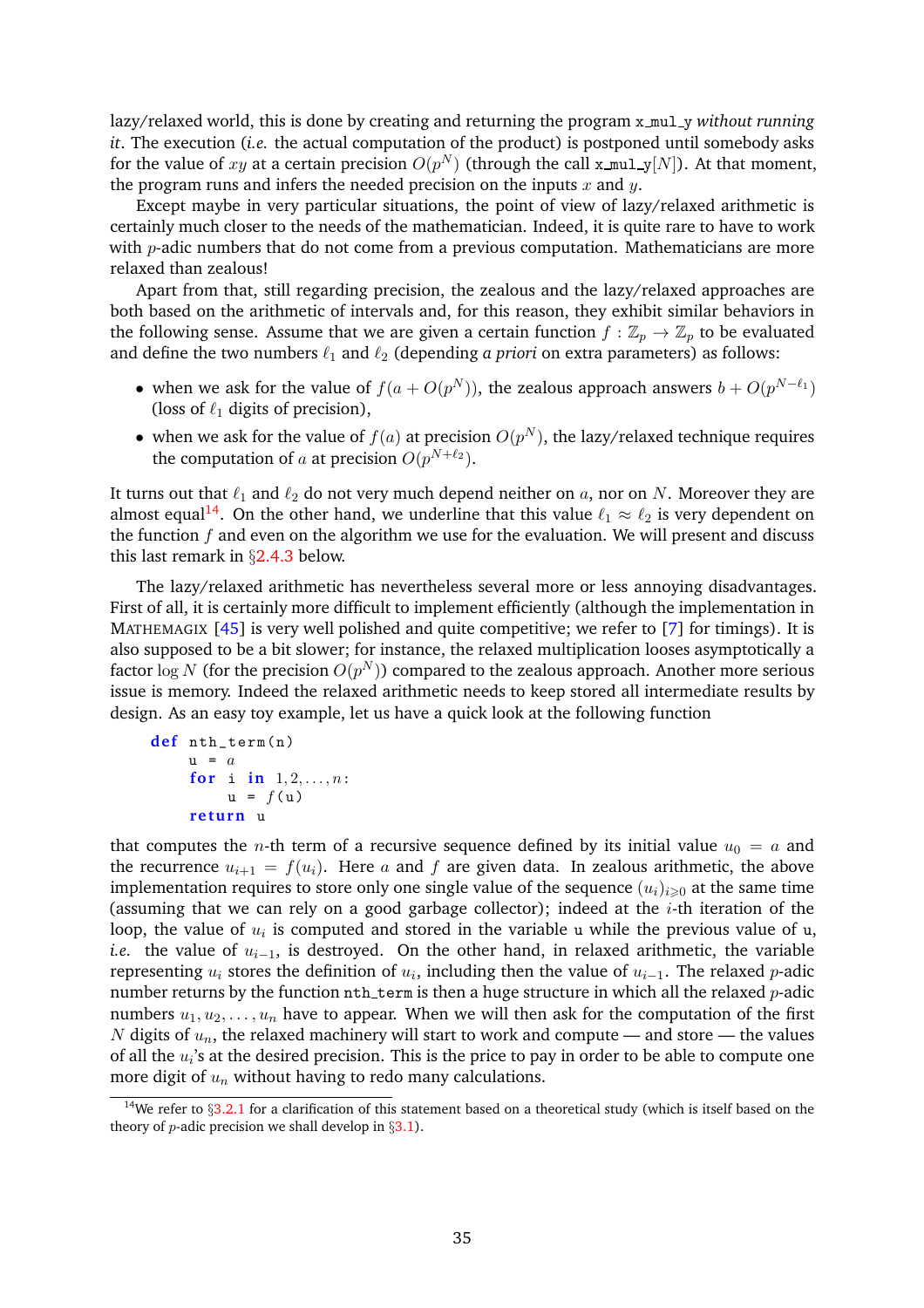#### **2.4.2 Interval arithmetic VS. floating-point arithmetic**

 $p$ -adic floating-point arithmetic has a very serious limitation for its use in mathematics: the results it outputs are *not proved* and even often wrong! Precisely, the most significand digits of the output are very likely to be correct while the least significand digits are very likely to be incorrect... and we have *a priori* no way to know which digits are correct and which ones are not. On the other hand, at least in the real setting, interval arithmetic is known for its tendency to yield pessimistic enclosures. What about the  $p$ -adic case? At first, one might have expected that ultrametricity may help. Indeed ultrametricity seems to tell that rounding errors do not accumulate as it does in the real world. Unfortunately this simple rationale is too naive: in practice, p-adic interval arithmetic does overestimate the losses of precision exactly as real interval arithmetic does.

The causes are multiple and complex but some of them can be isolated. The first source of loss of precision comes from the situation where we add two  $p$ -adic numbers known at different precision (*e.g.* two p-adic numbers of different sizes). As a toy example, consider the function  $f: \mathbb{Z}_p^2 \to \mathbb{Z}_p^2$  mapping  $(x, y)$  to  $(x + y, x - y)$  (it is a similarity in the *p*-adic plane) and suppose that we want to evaluate  $f \circ f$  on the entry  $x = 1 + O(p^2)$ ,  $y = 1 + O(p^{20})$ . We then code the following function:

$$
\begin{array}{c}\n\text{def } F(x,y): \\
\text{return } x+y, x-y\n\end{array}
$$

and call  $F(F(x, y))$ . Let us have a look at precision. According to Proposition [2.3,](#page-20-0) the first call F(x, y) returns the pair  $(2 + O(p^2), O(p^2))$  and the final result is then  $(2 + O(p^2), 2 + O(p^2))$ . On the other hand, observing that  $f \circ f$  is the mapping taking  $(x, y)$  to  $(2x, 2y)$ . Using this, we end up with:

$$
f \circ f(x, y) = (2 + O(p^2), 2 + O(p^{20})) \text{ if } p > 2
$$
  
= (2 + O(2<sup>3</sup>), 2 + O(2<sup>21</sup>)) if p = 2

which is much more accurate. Interval arithmetic misses the simplification and consequently loses accuracy.

A second more subtle source of inaccuracy comes from the fact that interval arithmetic often misses *gain* of precision. A very basic example is the computation of px; written this way, the absolute precision increases by 1. However if, for some good reason<sup>[15](#page-35-0)</sup>, the product  $px$  does not appear explicitly but instead is computed by adding  $x$  to itself  $p$  times, interval arithmetic will not see the gain of precision. It turns out that similar phenomena appear for the multiplicative analogue of this example, *i.e.* the computation of  $x^p$  for  $x = a + O(p^N)$ . For simplicity assume that val $(x) = 0$  and  $N \ge 1$ . Using again Proposition [2.3,](#page-20-0) we find that zealous arithmetic leads to the result  $x^p = a^p + O(p^N)$ . However, surprisingly, this result is not optimal (regarding precision) as shown by the next lemma.

<span id="page-35-1"></span>**Lemma 2.18.** *If*  $a \equiv b \pmod{p^N}$ , *then*  $a^p \equiv b^p \pmod{p^{N+1}}$ *.* 

*Proof.* Write  $b = a + p^N c$  with  $c \in \mathbb{Z}_p$  and compute:

$$
b^{p} = (a + p^{N}c)^{p} = \sum_{i=0}^{p} {p \choose i} a^{p-i} (p^{N}c)^{i}.
$$

When  $i \geqslant 2$ , the corresponding term is divisible by  $p^{2N}$  while when  $i = 1$ , it equals  $p^{N+1}a^{p-1}c$ and is therefore apparently divisible by  $p^{N+1}$ . As a consequence  $b^p \equiv a^p \pmod{p^{N+1}}$  as claimed.  $\Box$ 

According to Lemma [2.18,](#page-35-1) the correct precision for  $x^p$  is (at least)  $O(p^{N+1})$  which is not detected by arithmetic interval. SAGEMATH [\[77\]](#page-83-13) fixes this issue by an *ad-hoc* implementation of the power

<span id="page-35-0"></span><sup>&</sup>lt;sup>15</sup>For example, imagine that all the values  $\overline{x}$ ,  $2x$ ,  $3x$ , ...,  $px$  are needed.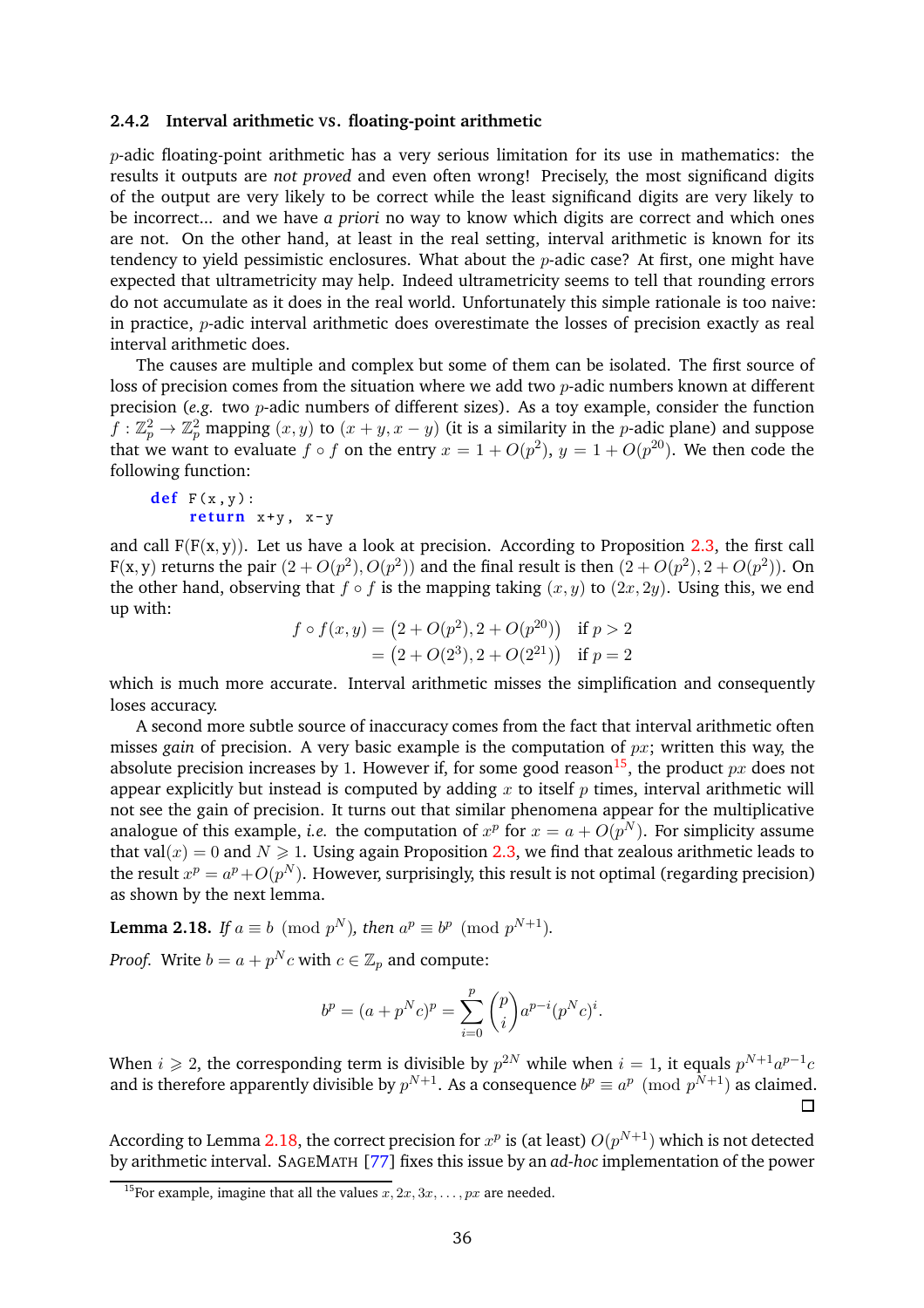function which knows about Lemma [2.18.](#page-35-0) However similar behaviors happen in quite a lot of different other situations and they of course cannot be all fixed by *ad-hoc* patches.

**Remark 2.19.** Recall that we have seen in  $\S2.1.3$  $\S2.1.3$  that the computation of square roots in  $\mathbb{Q}_2$ looses one digit of precision. It is absolutely coherent with the result above which says that the computation of squares gains one digit of precision.

As a conclusion, a very common situation where  $p$ -adic floating-point arithmetic can be very helpful is that situation where the mathematician is experimenting, trying to understand how the new mathematical objects he has just introduced behave. At the moment, he does not really need proofs<sup>[16](#page-36-0)</sup>; he needs fast computations and plausible accuracy, exactly what *p*-adic floatingpoint arithmetic can offer.

### <span id="page-36-1"></span>**2.4.3 Comparison by everyday life examples**

We analyze many examples and compare for each of them the accuracy we get with  $p$ -adic floating-point arithmetic on the one hand and with interval arithmetic (restricting ourselves to the zealous approach for simplicity) on the other hand. Examples are picked as basic and very common primitives in linear algebra and commutative algebra.

#### **Determinant**

Our first example concerns the computation of the determinant of a square matrix with entries in  $\mathbb{Z}_n$ . In order to be as accurate as possible, we shall always use a division-free algorithm (see for instance [\[10\]](#page-81-0) or [\[48\]](#page-82-0) and the references therein for faster solutions). When M is a generic matrix there is actually not so much to say: if the entries of the matrix are given with  $N$ significand digits, the same holds for the determinant and this precision is optimal. Nonetheless, quite interesting phenomena show up for matrices having a special form. In the sequel, we will examine the case of matrices M of the form  $M = PDQ$  where  $P, Q \in GL_d(\mathbb{Z}_p)$  and D is a diagonal matrix with diagonal entries  $p^{a_1}, \ldots, p^{a_d}$ . We assume that the three matrices P, D and  $Q$  are given at precision  $O(p^N)$  for some  $N.$  Here is a concrete example (picked at random) with  $p = 2$ ,  $d = 4$  and  $N = 10$ :

$$
a_1 = 0 \quad ; \quad a_2 = 2 \quad ; \quad a_3 = 3 \quad ; \quad a_4 = 5
$$

| $P =$ | $\dots 1010001101 \dots 0110011001 \dots 1101111000 \dots 1010100100$<br>$\ldots 1011101111 \ldots 0100100111 \ldots 0000111101 \ldots 0010010001$<br>$\ldots 1011111001 \ldots 1000100011 \ldots 1100100110 \ldots 0111100011$ | $\ldots 1111100100 \ldots 0110110101 \ldots 0101011000 \ldots 1101010001$                                                                                                                                                       |  |
|-------|---------------------------------------------------------------------------------------------------------------------------------------------------------------------------------------------------------------------------------|---------------------------------------------------------------------------------------------------------------------------------------------------------------------------------------------------------------------------------|--|
| $Q =$ | $\begin{bmatrix} \ldots 1111101111 & \ldots 0111100101 & \ldots 0110101000 & \ldots 0111100000 \end{bmatrix}$<br>$\dots 0111110100$                                                                                             | $\ldots 1010110001 \ldots 0010011111 \ldots 1010010010 \ldots 1010001001$<br>$\ldots 0010010101 \ldots 0000101111 \ldots 1001100010$<br>$\dots 0101111111 \quad \dots 0101110111 \quad \dots 1110000011 \quad \dots 1110000110$ |  |

so that:

<span id="page-36-2"></span>
$$
M = \left(\begin{array}{cccc} \dots 0101110000 & \dots 0011100000 & \dots 1011001000 & \dots 0011000100 \\ \dots 1101011001 & \dots 1101000111 & \dots 0111100101 & \dots 010111011 \\ \dots 0111100011 & \dots 1011100101 & \dots 0010100110 & \dots 1111110111 \\ \dots 0000111101 & \dots 1101110011 & \dots 0011010010 & \dots 1001100001 \end{array}\right) (2.7)
$$

**Remark 2.20.** Each entry of M is known at precision  $O(2^{10})$  as well. Indeed any permutation of M by an element  $H \in 2^{10}M_4(\mathbb{Z}_2)$  can be induced by a perturbation of D by the element  $P^{-1}HQ^{-1}$  which lies in  $2^{10}M_4(\mathbb{Z}_2)$  as well because  $P$  and  $Q$  have their inverses in  $M_4(\mathbb{Z}_2)$ .

<span id="page-36-0"></span> $16$ Well, it is of course often better to have proofs... but it is maybe too early.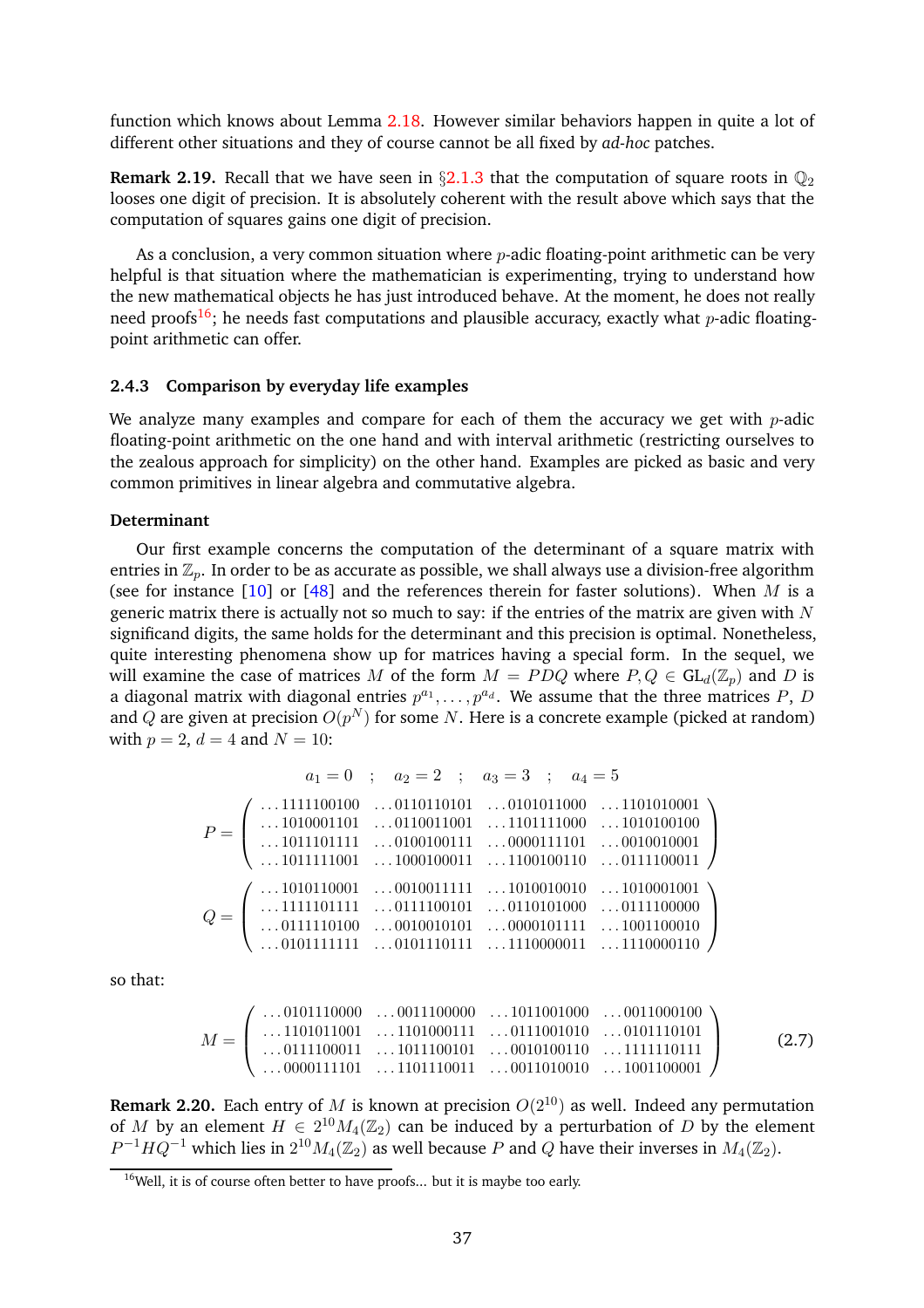Here are the values for the determinant of  $M$  computed according to the two strategies we want to compare:

> Interval (zealous) arithmetic:  $\det M = O(2^{10})$ Floating-point arithmetic:  $\det M = 2^{10} \times ... 0001001101$

We observe the interval arithmetic does not manage to decide whether  $\det M$  vanishes or not. On the other hand, the floating-point approach outputs a result with 10 significand digits by design; the point is that we do not know *a priori* whether these digits are correct or not. In our particular case, we can however answer this question by computing  $\det M$  as the product det  $P \cdot \det D \cdot \det Q = 2^{10} \det P \cdot \det Q$  using zealous arithmetic. We find this way:

$$
\det M = 2^{10} \times \dots 01101
$$

which means that the result computed by floating-point arithmetic has (at least) 5 correct digits. This is actually optimal as we shall see later in §[3.2.2.](#page-56-0)

#### **Characteristic polynomial**

We now move to the characteristic polynomial keeping first the same matrix  $M$ . Here are the results we get:

Interval (zealous) arithmetic:

 $\chi_M(X) = X^4 +$  (...0001000010)  $X^3 +$  (...1000101100)  $X^2$  $+$   $(\dots 0011100000) X +$   $(\dots 0000000000)$ 

Floating-point arithmetic:

 $\chi_M(X) = X^4 +$  (...00001000010)  $X^3 +$  (...111000101100)  $X^2$  $+$  (...110100011100000)  $X + (2^{10} \times ... 0001001101)$ 

where, in the second case, the correct digits are written in purple<sup>[17](#page-37-0)</sup>. We observe again that, although the computation is not proved mathematically, the floating-point arithmetic outputs more accurate results. As we shall see later (see  $\S 3.2.2$ ) the accuracy it gives is even optimal for this particular example.

We consider now the matrix  $N = I_4 + M$  where  $I_4$  is the identity matrix of size 4. The computation of  $\chi_N$  leads to the following results:

Interval (zealous) arithmetic:

 $\chi_N(X) = X^4 + \dots$  0000111110)  $X^3 + \dots$  (... 0101101100)  $X^2$  $+$   $(\dots 0101001010) X + ( \dots 0100001011)$ 

Floating-point arithmetic:

 $\chi_N (X) = X^4 + (\ldots 00000111110) X^3 + (\ldots 000101101100) X^2$  $+$  (...10101001010)  $X +$  (...0100001011)

On that example, we remark that interval arithmetic is as accurate as floating-point arithmetic. More interesting is the evaluation of  $\chi_N$  at 1, which is nothing but the determinant of M we have already computed before. The values we get are the following:

> Interval (zealous) arithmetic:  $\chi_N(1) = O(2^{10})$ Floating-point arithmetic:  $\chi_N(1) = 0$

Although there is no surprise with interval arithmetic, we observe that floating-point arithmetic now fails to produce any correct digit.

<span id="page-37-0"></span> $17$ We decided which digits are correct simply by computing at higher precision (with zealous arithmetic in order to get a guaranteed result).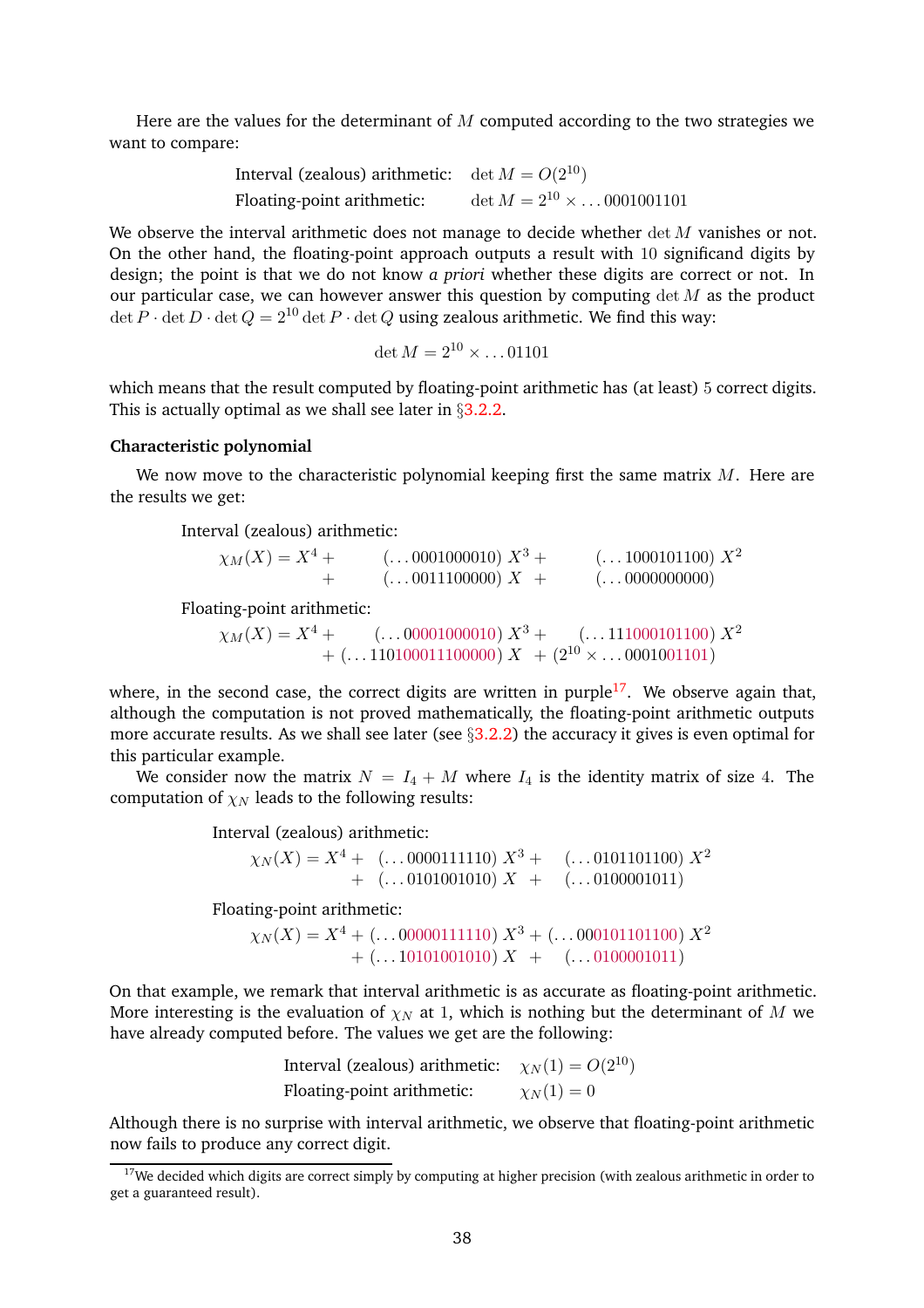### **LU factorization**

LU factorization is a classical tool in linear algebra which serves as primitives for many problems. We refer to  $\lceil 1, \S 2 \rceil$  for an introduction to the topic. Recall briefly that a LU factorization of a matrix M is a decomposition of the form  $M = LU$  where L (resp. U) is a lower triangular (resp. upper triangular) matrix. In the sequel, we require moreover that the diagonal entries of L are all equal to 1. With the normalization, one can prove that any matrix  $M$  defined over a field admits a *unique* LU factorization as soon as all its principal minors<sup>[18](#page-38-0)</sup> do not vanish.

LU factorizations can be computed using standard Gaussian elimination: starting from  $M$ , we first multiply the first column by the appropriate scalar in order to make the top left entry equal to 1 and use it as pivot to cancel all coefficients on the first line by operating on columns. We then get a matrix of the shape:

$$
\begin{pmatrix}\n1 & 0 & \cdots & 0 \\
\star & \star & \cdots & \star \\
\vdots & \vdots & & \vdots \\
\star & \star & \cdots & \star\n\end{pmatrix}
$$

and we continue this process with the submatrix obtained by deleting the first row and the first column. The matrix we get at the end is the  $L$ -part of the LU factorization of  $M$ .

We propose to explore the numerical stability of LU factorization *via* Gaussian elimination in the *p*-adic case. Let us start with an example. Consider first the same matrix  $M$  as above and write its LU factorization  $M = LU$  (one can check that its principal minors do not vanish). Performing Gaussian elimination as described above within the framework of zealous arithmetic on the one hand and within the framework of floating-point arithmetic on the other hand, we end up with the following matrices:

Interval (zealous) arithmetic:

<span id="page-38-1"></span>
$$
L = \left( \begin{array}{cccc} 1 & 0 & 0 & 0 \\ 2^{-4} \times \ldots 001111 & 1 & 0 & 0 \\ 2^{-4} \times \ldots 010101 & \ldots 100011 & 1 & 0 \\ 2^{-4} \times \ldots 001011 & \ldots 010101 & \ldots 110 & 1 \end{array} \right).
$$

Floating-point arithmetic:

$$
L = \left(\begin{array}{cccc} 1 & 0 & 0 & 0\\ 2^{-4} \times \ldots 1010001111 & 1 & 0 & 0\\ 2^{-4} \times \ldots 0110010101 & \ldots 0011100011 & 1 & 0\\ 2^{-4} \times \ldots 0101001011 & \ldots 0111010101 & 00010110110 & 1 \end{array}\right)
$$

(2.8)

As before the correct digits are displayed in purple. We remark once again that the accuracy of  $p$ -adic floating-point arithmetic is better than that of interval arithmetic (it is actually even optimal on that particular example as we shall see in  $\S 3.2.2$ ). More precisely, we note that the zealous precision is sharp on the first column but the gap increases when we are moving to the right.

**Remark 2.21.** It is somehow classical  $[46, \S1.4]$  $[46, \S1.4]$  that the entries of L and U can all be expressed as the quotient of two appropriate minors of  $M$  (Cramer-like formulas). Evaluating such expressions, it is possible to compute the LU factorization and stay sharp on precision within the zealous framework. The drawback is of course complexity since evaluating two determinants for each entry of  $L$  and  $U$  is clearly very time-consuming. A stable and efficient algorithm, combining the advantages of the two approaches, is designed in [\[16\]](#page-81-1).

<span id="page-38-0"></span><sup>&</sup>lt;sup>18</sup>Recall the *i*-th principal minor of M is the determinant of the submatrix of M obtained by selecting the first *i* rows and first i columns.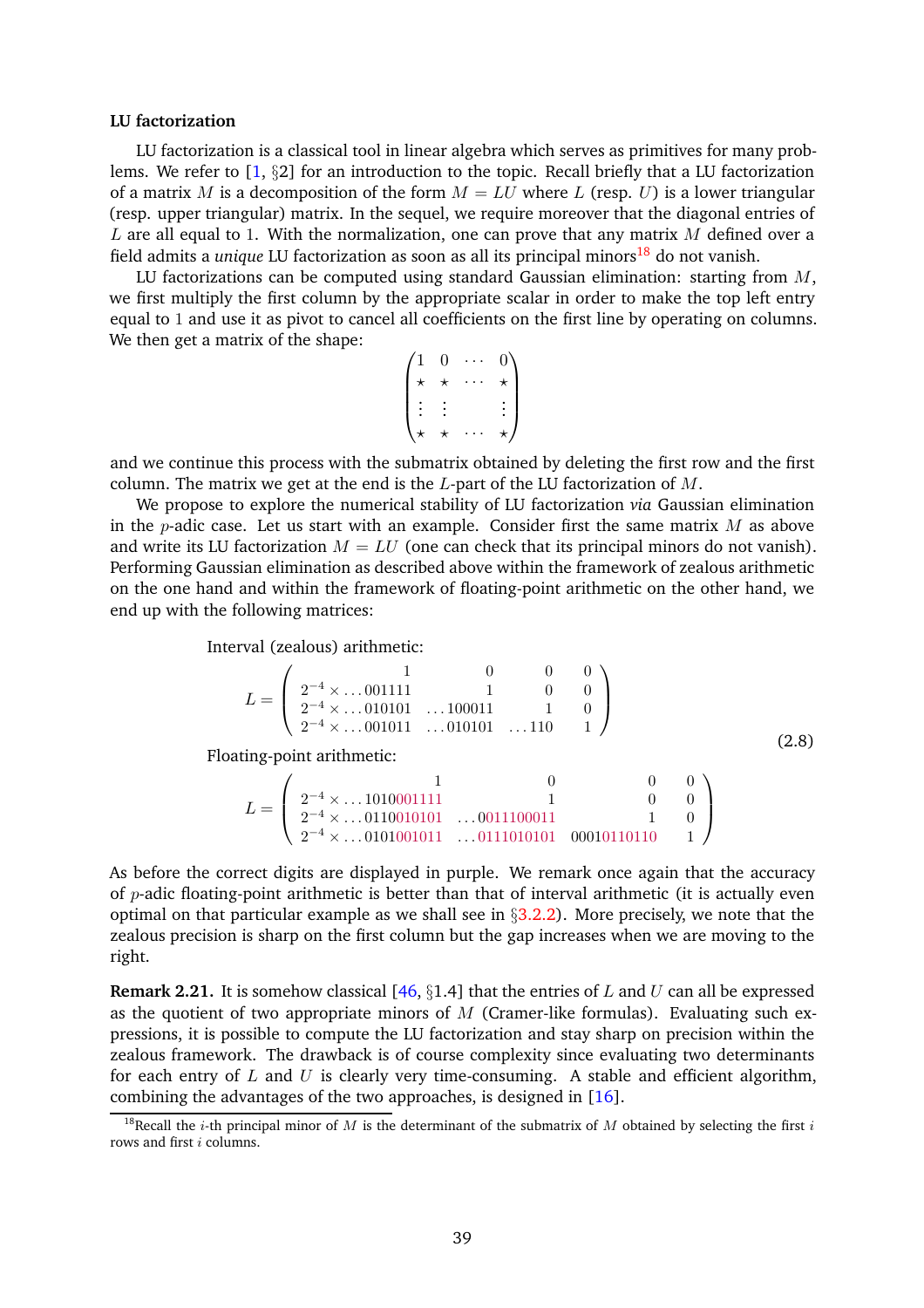### **Bezout coefficients and Euclidean algorithm ´**

We now move to polynomials and examine the computation of Bézout coefficients *via* the Euclidean algorithm. We pick at random two monic polynomials  $P$  and  $Q$  of degree 4 over  $\mathbb{Z}_2$ :

$$
P = X4 + (\dots 1101111111) X3 + (\dots 0011110011) X2 + (\dots 1001001100) X + (\dots 0010111010) Q = X4 + (\dots 0101001011) X3 + (\dots 0111001111) X2 + (\dots 0100010000) X + (\dots 1101000111)
$$

We can check that P and Q are coprime modulo p (observe that  $P + Q \equiv 1 \pmod{p}$ ); they are therefore *a fortiori* coprime in  $\mathbb{Q}_p[X]$ . By Bézout Theorem, there exist two polynomials  $U, V \in \mathbb{Z}_2[X]$  such that  $UP + VQ = 1$ . Moreover these polynomials are uniquely determined if we require deg  $U$ , deg  $V \le 3$ . Computing them with the extended Euclidean algorithm (without any kind of algorithmic optimization), we get:

Interval (zealous) arithmetic:

$$
U = \qquad (\dots 101100) \; X^3 + \qquad (\dots 101100) \; X^2 + \qquad (\dots 100) \; X + \qquad (\dots 1011) V = \qquad (\dots 010100) \; X^3 + \qquad (\dots 100100) \; X^2 + \qquad (\dots 100) \; X + \qquad (\dots 101)
$$

Floating-point arithmetic:

$$
U = (\dots 101011101100) X^3 + (\dots 111100101100) X^2
$$
  
+ (\dots 100000110100) X + (\dots 0110001011)  

$$
V = (\dots 010100010100) X^3 + (\dots 001011100100) X^2
$$
  
+ (\dots 000100111100) X + (\dots 1111100101)

Floating-point arithmetic provides again better accuracy, though far for being optimal this time. Indeed the theory of subresultants [\[82,](#page-83-0)  $64.11$  shows that the coefficients of U and V can be all expressed as quotients of some minors of the Sylvester matrix of  $(P, Q)$  by the resultant of P and Q, denoted hereafter by  $Res(P, Q)$ . From the fact that P and Q are coprime modulo p, we deduce that  $Res(P, Q)$  does not vanish modulo p. Thus val<sub>p</sub>( $Res(P, Q)$ ) = 0 and dividing by  $Res(P, Q)$  does not decrease the absolute precision according to Proposition [2.3.](#page-20-0) As a consequence, following this path and staying within the zealous framework, we can calculate the values of  $U$  and  $V$  at precision  ${\cal O}(2^{10}).$  Here is the result we get:

$$
U = (\dots 0011101100) X^3 + (\dots 0100101100) X^2 + (\dots 1101110100) X + (\dots 0010001011)
$$
  

$$
V = (\dots 1100010100) X^3 + (\dots 1011100100) X^2 + (\dots 0110111100) X + (\dots 0001100101).
$$

We observe that the latter values (in addition to being proved) are even more accurate that the result which was computed "naively" using floating-point arithmetic. The drawback is complexity since evaluating many determinants requires a lot of time. The theory of  $p$ -adic precision we are going to introduce in the next section (see  $\S$ [3](#page-41-0) and, more especially,  $\S$ [3.3.1\)](#page-69-0) provides the tools for writing a stabilized version of Euclidean algorithm that computes provably  $U$  and  $V$  at (almost) optimal precision. We refer to [\[17\]](#page-81-2) for more details (the material developed in  $\S 3$  $\S 3$  is necessary to read this reference).

## **Polynomial evaluation and interpolation**

Polynomial evaluation and polynomial interpolation are very classical and useful primitives involved in many algorithms in symbolic computation. In this last paragraph, we examine how they behave from the point of view of precision. We focus on a very basic (but already very instructive) example. We consider the following two procedures: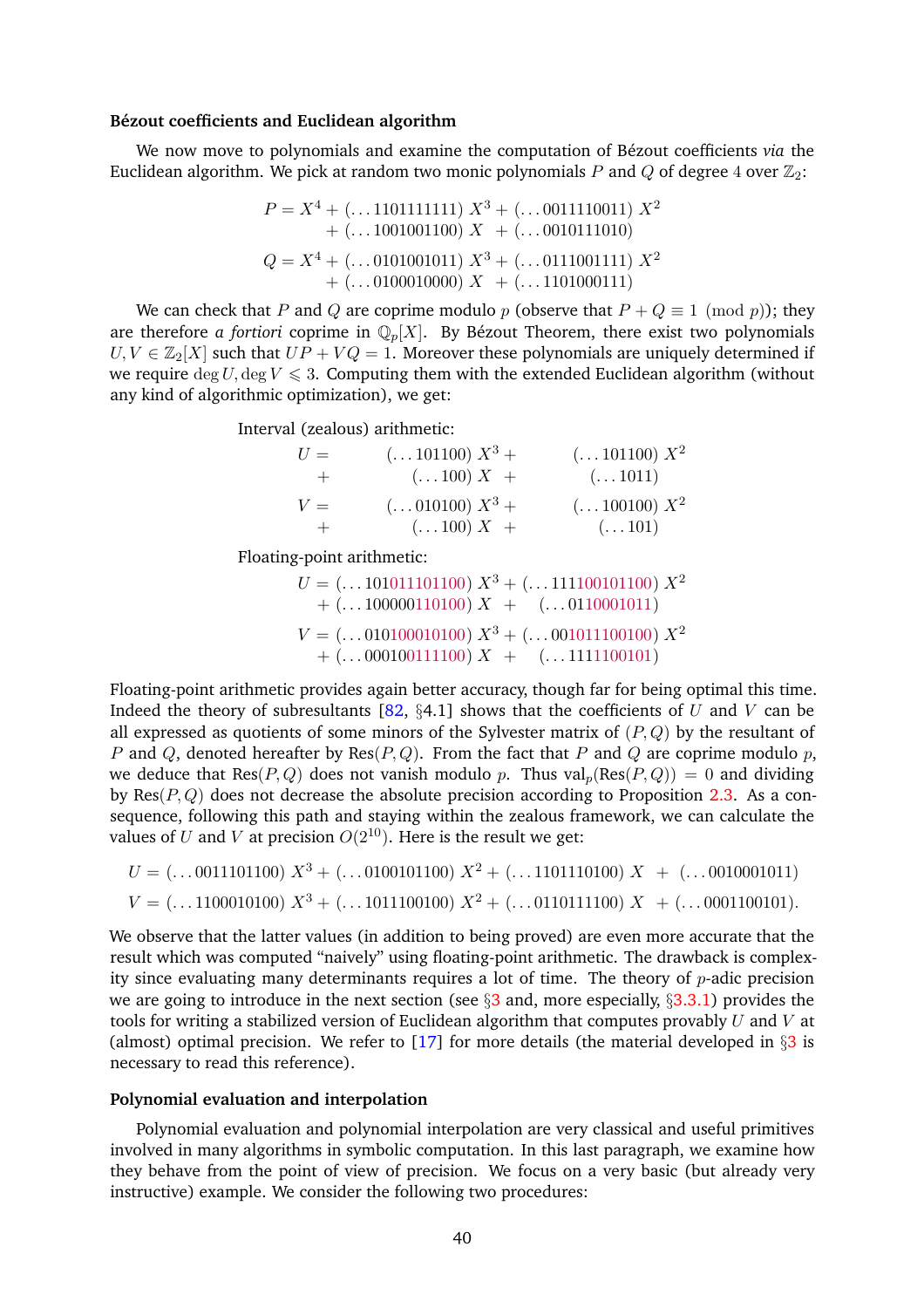- evaluation: it takes as input a polynomial  $P \in \mathbb{Q}_p[X]$  of degree at most d and outputs  $P(0), P(1), \ldots, P(d);$
- interpolation: it takes as input a list of values  $y_0, \ldots, y_d \in \mathbb{Q}_p$  and returns the interpolation polynomial  $P \in \mathbb{Q}_p[X]$  of degree at most d such that  $P(i) = y_i$  for  $i \in \{0, 1, \ldots, d\}$ .

Algorithms (and notably fast algorithms) for these tasks abound in the literature (see for instance  $[33, §10]$  $[33, §10]$ ). For our propose, we choose naive algorithms: we implement evaluation by evaluating separately the  $P(i)$ 's (using Hörner scheme say) and we implement interpolation using the method of divided differences [\[41,](#page-82-3) §2]. Under our assumptions (interpolation at the first integers), it turns out that it takes a particularly simple form that we make explicit now.

Define the *difference operator*  $\Delta$  on  $\mathbb{Q}_p[X]$  by  $\Delta A(X) = A(X+1) - A(X)$ . The values taken by A at the integers are related to the values  $\Delta^n A(0)$  by a simple closed formula, as shown by the next lemma.

<span id="page-40-0"></span>**Lemma 2.22.** *For all polynomials*  $A \in \mathbb{Q}_p[X]$  *of degree at most d, we have:* 

$$
A(X) = \sum_{n=0}^{d} \Delta^{n} A(0) \cdot \binom{X}{n} \quad \text{where} \quad \binom{X}{n} = \frac{X(X-1)\cdots(X-n+1)}{n!}.
$$

*Proof.* We proceed by induction on d. When  $d = 0$ , the lemma is trivial. We assume now that it holds for all polynomials A of degree at most d and consider a polynomial  $A \in \mathbb{Q}_p[X]$  with  $\deg A = d+1$ . We define  $B(X) = \sum_{n=0}^{d} \Delta^n A(0) \cdot {X \choose n}$ . Remarking that  $\Delta {X \choose n} = {X \choose n-1}$  for all positive integers  $n$ , we derive:

$$
\Delta B(X) = \sum_{n=1}^{d} \Delta^{n} A(0) \cdot {X \choose n-1} = \sum_{n=0}^{d-1} \Delta^{n+1} A(0) \cdot {X \choose n}.
$$

From the induction hypothesis, we deduce  $\Delta B = \Delta A$  (since  $\Delta A$  has degree at most d). Furthermore, going back to the definition of B, we find  $A(0) = B(0)$ . All together, these two relations imply  $A = B$  and the induction goes.  $\Box$ 

**Remark 2.23.** Lemma [2.22](#page-40-0) extends by continuity to all continuous functions f on  $\mathbb{Z}_p$ . In this generality, it states that any continuous function  $f : \mathbb{Z}_p \to \mathbb{Z}_p$  can be uniquely written as a convergent series of the shape:

$$
f(x) = \sum_{n=0}^{\infty} a_n \cdot \binom{x}{n}
$$

where the  $a_n$ 's lie in  $\mathbb{Z}_p$  and converge to 0 when i goes to infinity. The  $a_n$ 's are moreover uniquely determined: we have  $a_n = \Delta^n f(0)$ . They are called the *Mahler coefficients* of f. We refer to [\[60\]](#page-83-1) for much more details on this topic.

From Lemma [2.22,](#page-40-0) we easily derive an algorithm for our interpolation problem. Given  $y_0, \ldots, y_d$ , we define the "divided" differences  $y_{n,i}$  for  $0 \leq i \leq n \leq d$  by (decreasing) induction on *n* by  $y_{d,i} = y_i$  and  $y_{n-1,i} = y_{n,i+1} - y_{n,i}$ . These quantities can be easily computed. Moreover, thanks to Lemma  $2.22$ , the interpolation polynomial  $P$  we are looking for writes  $P(X) = \sum_{n=0}^{d} y_{n,0} {x \choose n}$  $\binom{x}{n}$ . This provides an algorithm for computing the interpolation polynomial.

Let us now try to apply successively evaluation and interpolation taking as input a random polynomial P of degree  $d = 8$  with coefficients in  $\mathbb{Z}_p$  (for  $p = 2$  as usual):

$$
P = (\dots 0111001110) X^8 + (\dots 0101010001) X^7 + (\dots 1000001100) X^6
$$
  
+ (\dots 1010001101) X<sup>5</sup> + (\dots 1111000100) X<sup>4</sup> + (\dots 0011101101) X<sup>3</sup>  
+ (\dots 1010010111) X<sup>2</sup> + (\dots 0011011010) X + (\dots 0001011110)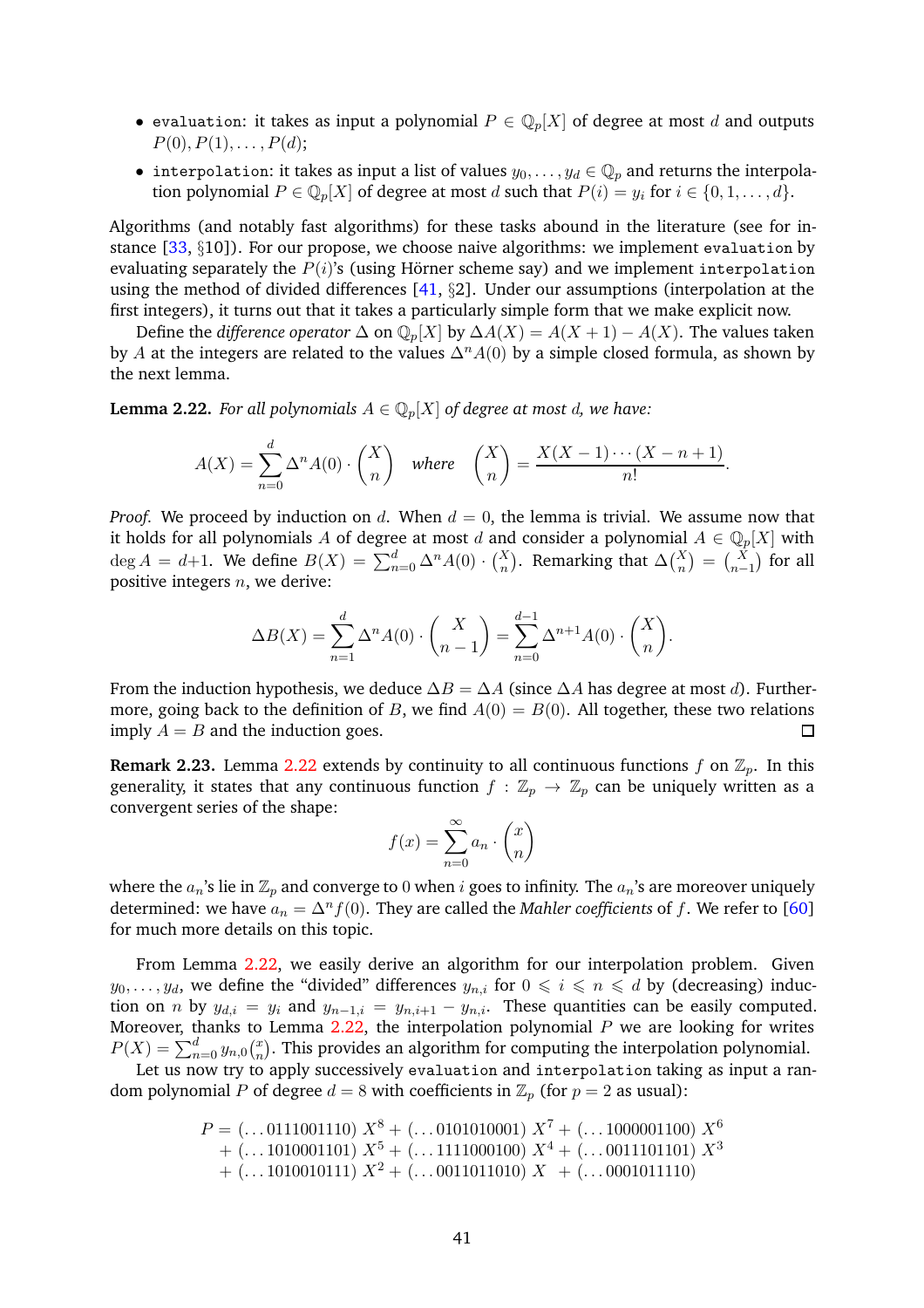| 1111111111 <b>port</b> <i>nominal</i> . |                                                                                                                                                                                            |                                                                                                                                                                                                                                                                                                                                                                                                                                                                                                                                                                                                                                                                                                 |                                                                                                                                                           |                                                                                                                                                           |
|-----------------------------------------|--------------------------------------------------------------------------------------------------------------------------------------------------------------------------------------------|-------------------------------------------------------------------------------------------------------------------------------------------------------------------------------------------------------------------------------------------------------------------------------------------------------------------------------------------------------------------------------------------------------------------------------------------------------------------------------------------------------------------------------------------------------------------------------------------------------------------------------------------------------------------------------------------------|-----------------------------------------------------------------------------------------------------------------------------------------------------------|-----------------------------------------------------------------------------------------------------------------------------------------------------------|
| $+$<br>$+$<br>$+$<br>$+$                | $\ldots$ 0101101001) $X^{19}$ +<br>$\ldots$ 0011100111) $X^{15}$ +<br>$\left(\dots 0100000100\right) X^{11} +$<br>$\left( \ldots 0100010001 \right) X^7 +$<br>$\ldots$ 0100000001) $X^3$ + | $\ldots$ 1101000011) $X^{18}$ +<br>$\ldots$ 0110101110) $X^{14}$ +<br>$\left(\dots 0000110000\right) X^{10} +$<br>$(\ldots 0101010000) X^6 +$<br>$\ldots$ 1000010010) $X^2$ +                                                                                                                                                                                                                                                                                                                                                                                                                                                                                                                   | $\ldots$ 0011001110) $X^{17}$ +<br>$\ldots$ 0111111001) $X^{13}$ +<br>$\ldots$ 1110101010) $X^9$ +<br>$\ldots$ 0111101111) $X^5$ +<br>$(00001000000) X +$ | $(\dots 1001011010) X^{16}$<br>$\ldots$ 1011010111) $X^{12}$<br>$(\ldots 1111101100) X^8$<br>$\left(\dots 1100010011\right) X^4$<br>$(\ldots 0001111110)$ |
|                                         | Interval (zealous) arithmetic:                                                                                                                                                             |                                                                                                                                                                                                                                                                                                                                                                                                                                                                                                                                                                                                                                                                                                 |                                                                                                                                                           |                                                                                                                                                           |
| $+$<br>$+$<br>$+$<br>$+$                | $O(2^{-6}) X^{19} +$<br>$O(2^{-6}) X^{15} +$<br>$O(2^{-6}) X^{11} +$<br>$O(2^{-4}) X^7 +$<br>$(\ldots 1) X^3 +$                                                                            | $O(2^{-6}) X^{18} +$<br>$O(2^{-6}) X^{14} +$<br>$O(2^{-6}) X^{10} +$<br>$O(2^{-3}) X^6 +$<br>$(\ldots 010) X^2 +$                                                                                                                                                                                                                                                                                                                                                                                                                                                                                                                                                                               | $O(2^{-6}) X^{17} +$<br>$O(2^{-6}) X^{13} +$<br>$O(2^{-6}) X^9 +$<br>$O(2^{-2}) X^5 +$<br>$( \dots 100000) X +$                                           | $O(2^{-5}) X^{16}$<br>$O(2^{-5}) X^{12}$<br>$O(2^{-5}) X^8$<br>$O(2^{-1}) X^4$<br>(0001111110)                                                            |
|                                         | Floating-point arithmetic:                                                                                                                                                                 |                                                                                                                                                                                                                                                                                                                                                                                                                                                                                                                                                                                                                                                                                                 |                                                                                                                                                           |                                                                                                                                                           |
|                                         |                                                                                                                                                                                            | $(2^{-3} \times  1110011011) X^{19} + (2^{-5} \times  0000000011) X^{18} + (2^{-3} \times  0001011111) X^{17} + (2^{-5} \times  1100111101) X^{16}$<br>$\ldots$ 11111100110) $X^{15} + (2^{-4} \times \ldots 0110100011) X^{14} + (2^{-2} \times \ldots 000010011) X^{13} + (2^{-4} \times \ldots 1010001101) X^{12}$<br>$+ (2^{-3} \times  0010000011) X^{11} + (2^{-5} \times  0100101111) X^{10} + (2^{-3} \times  0000110011) X^9 + (2^{-5} \times  1010101001) X^8$<br>$+(2^{-2} \times  0010000101) X^7 + (2^{-2} \times  1101100111) X^6 +$ (1101101111) $X^5 + (2^{-1} \times  0011100111) X^4$<br>$+$ (0101110101) $X^3$ + (11011101010) $X^2$ + (000000001100000) $X$ + (00001111110) |                                                                                                                                                           |                                                                                                                                                           |

<span id="page-41-1"></span>Figure 2.3: Evaluation and re-interpolation of a polynomial of degree 19 over  $\mathbb{Z}_2$ 

The results we get are:

Initial polynomial:

Interval (zealous) arithmetic:

|     | $\ldots$ 110) $X^8$ +   | $(\ldots 001) X^7 +$           | $(\ldots 100) X^6$  |
|-----|-------------------------|--------------------------------|---------------------|
| $+$ | $\ldots$ 101) $X^5$ +   | $\ldots$ 100) $X^4$ +          | $(\ldots 1101) X^3$ |
| $+$ | $\ldots$ 10111) $X^2$ + | $( 1011010) X + ( 0001011110)$ |                     |

Floating-point arithmetic:

```
(\dots 00001001110) X^8 + (\dots 1011010001) X^7 + (\dots 001010001100) X^6+ (...0010001101) X^5 + (...000011000100) X^4 + (...01011011101) X^3+ (\dots 0010010111) X^2 + (\dots 11011011010) X + (\dots 00001011110)
```
The result computed by floating-point arithmetic is again a bit more accurate. However this observation is not valid anymore where the degree  $d$  gets larger. Figure [2.3](#page-41-1) shows an example with a polynomial (picked at random) of degree  $d = 19$ . We see that almost all digits are incorrect, many coefficients have negative valuations, *etc.* For this problem, floating-point arithmetic is then not well suited.

One may wonder whether another algorithm, specially designed for stability, would lead to better results. Unfortunately, the answer is negative: we shall see later (in  $\S 3.2.2$ ) that the problem of polynomial evaluation and interpolation is *very* ill-conditioned in the p-adic setting, so that numerical methods are ineffective.

# <span id="page-41-0"></span>**3 The art of tracking** p**-adic precision**

In many examples presented in §[2.4.3,](#page-36-1) we have often recognized similar behaviors: interval arithmetic often overestimates the losses of precision while floating-point arithmetic provides more accurate — but unproved — results. Understanding precisely the origin of these phenomena is a quite stimulating question (that has been widely studied in the real setting).

Recently Caruso, Roe and Vaccon [\[18\]](#page-81-3) proposed a general theory for dealing with precision in the  $p$ -adic setting and this way provided powerful tools for attacking the aforementioned question. Their rough idea was to develop an analogue of interval arithmetic in higher dimensions. In other words, instead of attaching a precision  $O(p^N)$  to each  $p$ -adic variable, they group variables and attach to the collection of all of them a *unique global* precision datum materialized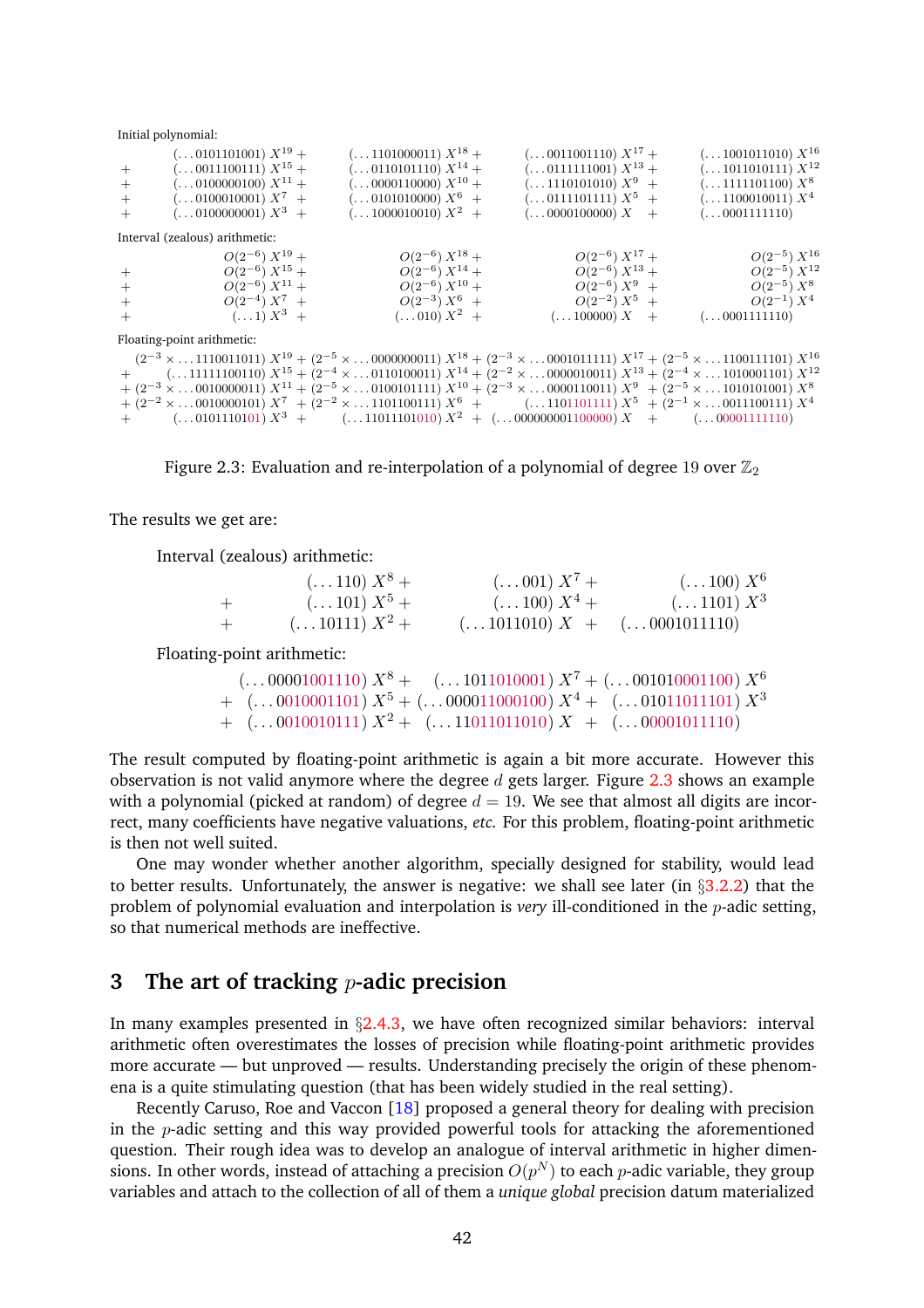by an "ellipsoid" in some normed  $p$ -adic vector space. The magic of ultrametricity then operates: ellipsoids are rather easy to deal with and behave very well with respect to tracking of precision.

In this section, we report on Caruso, Roe and Vaccon's work.  $\S 3.1$  $\S 3.1$  is dedicated to the foundations of their theory; it is mostly of mathematical nature and deals with  $p$ -adic analysis in several variables. It culminates with the statement (and the proof) of the precision Lemma (The-orem [3.16\)](#page-50-0). Some first applications are discussed in  $\S 3.2$  $\S 3.2$  where the precision Lemma is used for finding the maximal precision one can expect in many concrete situations. Finally we propose in §[3.3](#page-69-1) general methods for reaching this optimal precision and apply them in concrete cases.

## <span id="page-42-0"></span>**3.1 Foundations of the theory of** p**-adic precision**

The aforementioned theory of *p*-adic precision is based on a single result of *p*-adic analysis the so-called *precision Lemma* — controlling how ellipsoids transform under mappings of class  $C^1$ . In fact the terminology "ellipsoid" is not quite appropriate to the p-adic setting (though very suggestive for the comparison with the real setting) because vector spaces over  $\mathbb{Q}_p$  are not equipped with some  $L^2$ -norm. Mathematicians then prefer using the term "lattice" because, as we shall see below, the *p*-adic lattices behave like usual  $\mathbb{Z}$ -lattices in R-vector spaces.

This subsection is organized as follows. We first introduce the notion of  $p$ -adic lattice  $({\S3.1.1-3.1.2})$  $({\S3.1.1-3.1.2})$  $({\S3.1.1-3.1.2})$  together with the necessary material of *p*-adic analysis ( $\S3.1.3$ ). After this preparation,  $\S 3.1.4$  $\S 3.1.4$  is devoted to the precision Lemma: we state it and prove it. Applications to *p*-adic precision will be discussed in the next subsections (§[3.2](#page-52-0) and §[3.3\)](#page-69-1).

### <span id="page-42-1"></span>**3.1.1 Lattices in finite-dimensional** p**-adic vector spaces**

Let E be a finite-dimensional vector space over  $\mathbb{Q}_p$ . A (ultrametric) *norm* on E is a mapping  $\Vert \cdot \Vert_{E}: E \to \mathbb{R}^{+}$  satisfying the usual requirements:

- (i)  $||x||_E = 0$  if and only if  $x = 0$ ;
- <span id="page-42-2"></span>(ii)  $\|\lambda x\|_E = |\lambda| \cdot \|x\|_E;$
- (iii)  $||x + y||_E \le \max(||x||_E, ||y||_E).$

Here x and y refer to elements of E while  $\lambda$  refers to a scalar in  $\mathbb{Q}_p$ . We notice that, without further assumption, one can prove that equality holds in [\(iii\)](#page-42-2) as soon as  $||x||_E \neq ||y||_E$ : all triangles are isosceles in all normed  $p$ -adic vector spaces! Indeed, by symmetry, we may assume  $||x||_E < ||y||_E$ . Now we remark that from  $||x + y||_E < ||y||_E$ , we would deduce:

$$
||y||_E \le \max(||x+y||_E, ||-x||_E) = \max(||x+y||_E, ||x||_E) < ||y||_E
$$

which is a contradiction. Our assumption was then absurd, meaning that  $||x + y||_E = ||y||_E$ .

Given a real number r, we let  $B_E(r)$  denote the closed ball in E of centre 0 and radius r, *i.e.*:

$$
B_E(r) = \{ x \in E \text{ s.t. } ||x||_E \leqslant r \}.
$$

It is worth remarking that  $B_E(r)$  is a module over  $\mathbb{Z}_p$ . Indeed, on the one hand, multiplying by a scalar in  $\mathbb{Z}_p$  does not increase the norm (since elements of  $\mathbb{Z}_p$  have norm at most 1) and, on the other hand, the ultrametric triangular inequality implies that  $E$  is stable under addition. Balls in  $p$ -adic vector spaces have then two faces: one is analytic and one is algebraic. Being able to switch between these two points of view is often very powerful.

The very basic (but still very important) example of a normed  $\mathbb{Q}_p$ -vector space is  $\mathbb{Q}_p^d$  itself endowed with the infinite norm defined by  $\|(x_1, x_2, \ldots, x_d)\|_{\infty} = \max(|x_1|, |x_2|, \ldots, |x_d|)$  for  $x_1,\ldots,x_d\in\mathbb{Q}_p.$  The unit ball of  $\left(\mathbb{Q}_p^d,\|\cdot\|_\infty\right)$  is  $\mathbb{Z}_p^d$  and, more generally,  $B_{\mathbb{Q}_p^d}(r)=p^n\mathbb{Z}_p^d$  where  $n$  is the unique relative integer defined by  $p^{-n} \leqslant r < p^{-(n-1)}.$  We notice that they are indeed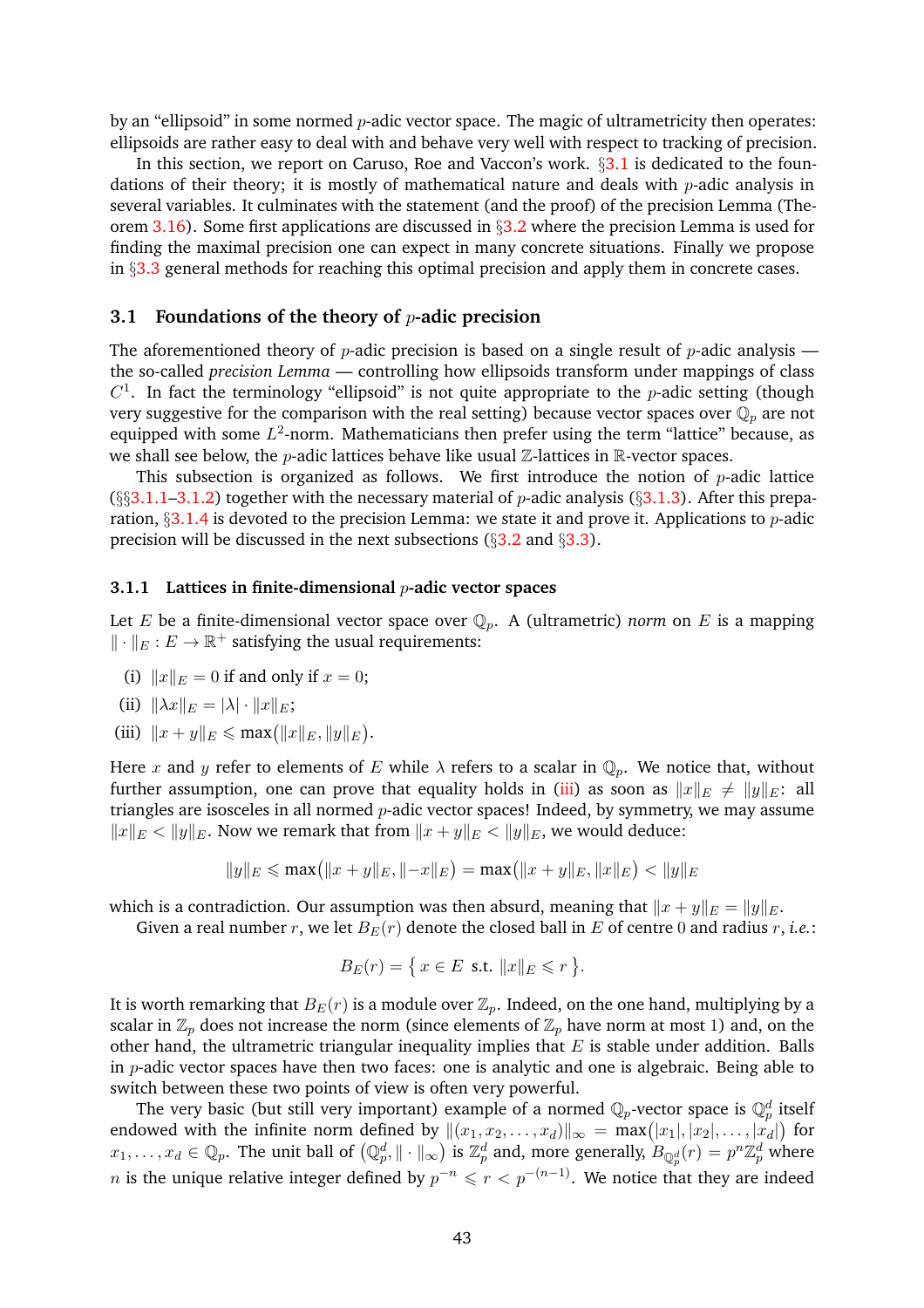

<span id="page-43-1"></span>Figure 3.1: Picture of a lattice in the ultrametric world

 $\mathbb{Z}_p$ -modules. Other standard norms over  $\mathbb{R}^d$  do not have a direct  $p$ -adic analogue since they violate the ultrametric triangular inequality.

<span id="page-43-3"></span>The general notion of lattice is modeled on balls:

**Definition 3.1.** Let E be a finite-dimensional vector space over  $\mathbb{Q}_p$ . A *lattice* in E is a subset of E of the form  $B_E(1)$  for some p-adic norm on E.

Remark that if H is a lattice in E and a is a non zero scalar in  $\mathbb{Q}_p$ , then aH is a lattice in E as well. Indeed if H is the closed unit ball for some norm  $\|\cdot\|_E$ , then  $aH$  is the closed unit ball for 1  $\frac{1}{|a|}\|\cdot\|_E.$  More generally, if  $H\subset E$  is a lattice and  $f:E\to E$  is a bijective linear transformation, then  $f(H)$  is also a lattice. A consequence of Proposition [3.3](#page-43-0) below is that all lattices take the form  $f(H_0)$  where  $H_0$  is a fixed lattice and f vary in GL(E).

Lattices might be thought of as "ellipsoids" centered at 0. They form a class of special neighborhoods of 0 that we will use afterwards to model the precision (see  $\S$ [3.3\)](#page-69-1). From this perspective, they will appear as the natural generalization to higher dimension of the notion of bounded interval (centered at 0) of  $\mathbb{Q}_p$  we have introduced in §[1.1.5](#page-7-0) and already widely used in §[2.1](#page-19-0) to model precision in zealous arithmetic.

Figure [3.1](#page-43-1) shows a possible picture of a lattice drawn in the  $p$ -adic plane  $\mathbb{Q}_p^2$  (endowed with the infinite norm). Nevertheless, we need of course to be very careful with such representations because the topology of  $\mathbb{Q}_p$  has nothing to do with the topology of the paper sheet (or the screen). In particular, it is quite difficult to reflect ultrametricity.

<span id="page-43-2"></span>Here is another purely algebraic definition of lattices which justifies the wording (compare with the case of  $\mathbb{Z}$ -lattice in  $\mathbb{R}$ -vector spaces).

**Definition 3.2.** Let E be a finite-dimensional vector space over  $\mathbb{Q}_p$ . A *lattice* in E is a  $\mathbb{Z}_p$ -module generated by a basis of E over  $\mathbb{Q}_p$ .

The fact that a lattice in the sense of Definition [3.2](#page-43-2) is a lattice in the sense of Definition [3.1](#page-43-3) is rather easy: if  $(e_1,\ldots,e_d)$  is a basis of  $E$  over  $\mathbb{Q}_p,$  the  $\mathbb{Z}_p$ -span of the  $e_i$ 's is the closed unit ball for the norm  $\|\cdot\|_E$  defined by:

$$
\|\lambda_1 e_i + \cdots + \lambda_d e_d\|_E = \max(|\lambda_1|, \ldots, |\lambda_d|).
$$

<span id="page-43-0"></span>As for the converse, it follows from the next proposition.

**Proposition 3.3.** Let E be a d-dimensional normed vector space over  $\mathbb{Q}_p$ . There exists a basis  $(e_1,\ldots,e_d)$  of  $E$  over  $\mathbb{Q}_p$  such that  $B_E(1)$  is the  $\mathbb{Z}_p$ -module generated by the  $e_i$ 's.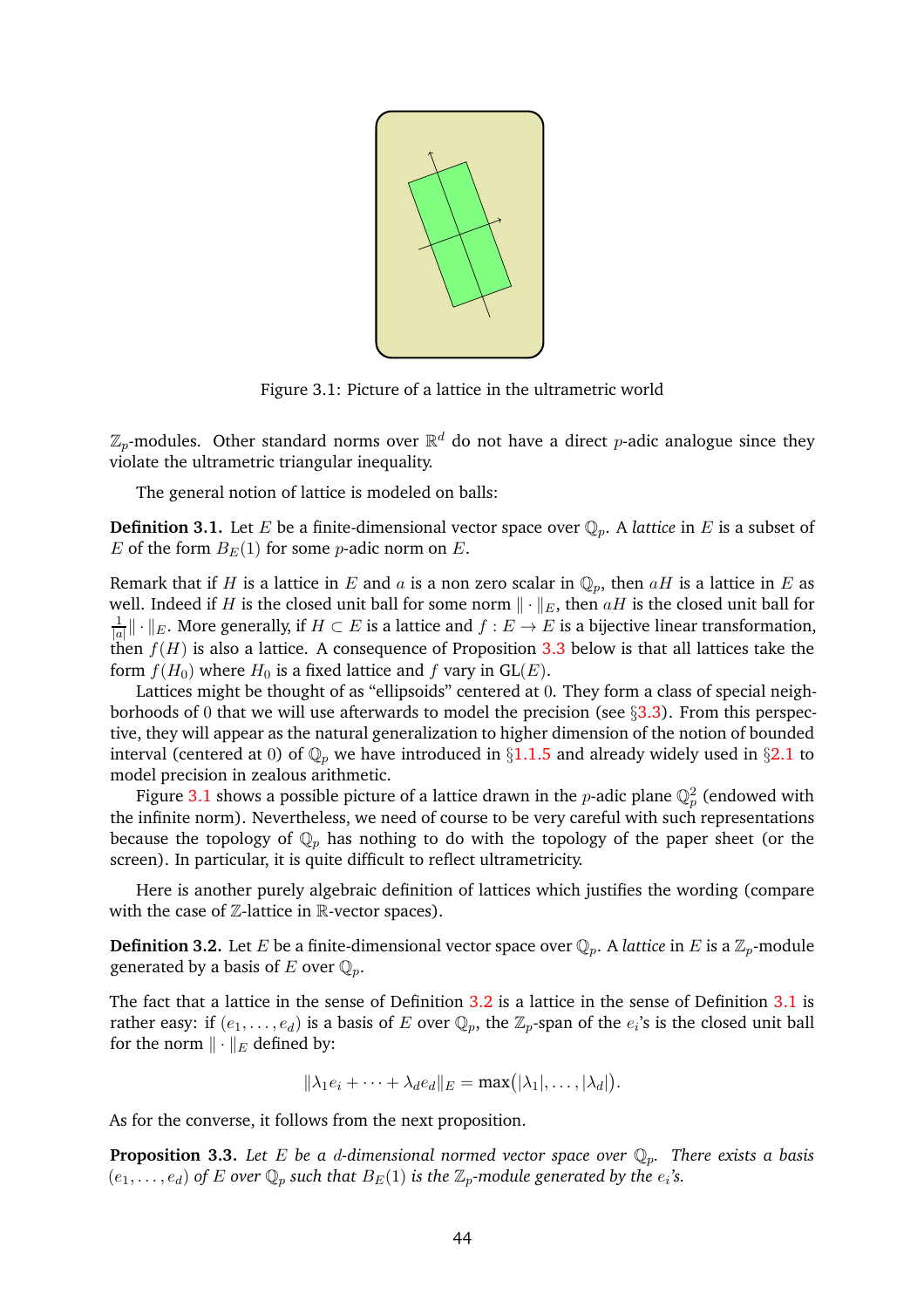*Proof.* Set  $L = B_E(1)$ . We have already seen that L is a module over  $\mathbb{Z}_p$ ; thus the quotient  $L/pL$ makes sense and is a vector space over  $\mathbb{F}_p = \mathbb{Z}/p\mathbb{Z}$ . Consider  $(\bar{e}_i)_{i \in I}$  a basis of  $L/pL$ . (We shall see later that  $L/pL$  is finite dimensional of dimension d over  $\mathbb{F}_p$  but, for now, we do not know this and we do not assume anything on the set I indexing the basis.) For all  $i \in I$ , consider  $e_i \in L$  which reduces to  $\bar{e}_i$  modulo p.

We first claim that the family  $(e_i)_{i\in I}$  (where  $e_i$  is considered as an element of  $E$ ) is free over  $\mathbb{Q}_p$ . Indeed consider a relation of the form  $\sum_{i\in I}\lambda_ie_i=0$  with  $\lambda_i\in\mathbb{Q}_p$  and  $\lambda_i=0$  for almost all *i*. Assume by contradiction that this relation is non trivial. Then  $v = \min_i \text{val}_p(\lambda_i)$  is finite. Up to multiplying the  $\lambda_i$ 's by  $p^{-v}$ , we may assume that  $\lambda_i\in\mathbb{Z}_p$  for all  $i\in I$  and that there exists at least one index *i* for which  $\lambda_i$  does not reduce to 0 modulo p. Now reducing our dependency relation modulo p, we get  $\sum_{i\in I}\bar{\lambda}_i\bar{e}_i=0$  where  $\bar{\lambda}_i\in \mathbb{F}_{p}$  is the class of  $\lambda_i$  modulo p. Since the family  $(\bar{e}_i)_{i\in I}$  is free over  $\bar{\mathbb{F}}_p$  by construction, we derive  $\bar{\lambda}_i=0$  which contradicts our assumption.

It follows from the freedom of the  $e_i$ 's that  $I$  is finite of cardinality at most  $d$ . Let us then write  $I = \{1, 2, ..., d'\}$  with  $d' \le d$ . We now prove that  $(e_1, ..., e_{d'})$  generates L over  $\mathbb{Z}_p$ . Let then  $x \in L$ . Using that the  $\bar{e}_i$ 's generate  $L/pL$ , we find p-adic integers  $\lambda_{i,1}$   $(0 \leq i \leq d')$  such that:

<span id="page-44-0"></span>
$$
x \equiv \lambda_{1,1}e_1 + \lambda_{2,1}e_2 + \dots + \lambda_{d',1}e_{d'} \pmod{pL}
$$
  
i.e.  $x = \lambda_{1,1}e_1 + \lambda_{2,1}e_2 + \dots + \lambda_{d',1}e_{d'} + px_1$  (3.1)

for some  $x_1 \in L$ . Applying the same reasoning to  $x_1$  and re-injecting in Eq. [\(3.1\)](#page-44-0), we end up with an equality of the form  $x = \lambda_{1,2}e_1 + \lambda_{2,2}e_2 + \cdots + \lambda_{d',2}e_{d'} + px_2$  with  $x_2 \in L$  and  $\lambda_{i,2} \equiv \lambda_{i,1}$ (mod p) for all *i*. Continuing this process we construct d' sequences  $(\lambda_{i,n})_{n\geq 0}$  with the property that

$$
x \equiv \lambda_{1,n} e_1 + \lambda_{2,n} e_2 + \dots + \lambda_{d',n} e_{d'} \pmod{p^n L}
$$

and  $\lambda_{i,n+1} \equiv \lambda_{i,n} \pmod{p^n}$  for all n and i. The latter congruence shows that, for all i, the sequence  $(\lambda_{i,n})_{n\geq 0}$  is Cauchy and then converges to some  $\lambda_i \in \mathbb{Z}_p$ . Passing to the limit, we find that these  $\lambda_i$ 's furthermore satisfy  $x = \lambda_1 e_1 + \cdots + \lambda_{d'} e_{d'}$ .

It now remains to prove that the  $e_i$ 's generate  $E$  over  $\mathbb{Q}_p.$  For this, remark that any vector  $x \in E$  can be written as  $x = p^v y$  with  $||y||_E \le 1$ , *i.e.*  $y \in B_E(1)$ . By what we have done before, we know that  $y$  can be written as a linear combination of the  $e_i$ 's. Hence the same holds for  $\mathcal{X}$ .  $\Box$ 

**Remark 3.4.** Proposition [3.3](#page-43-0) is a particular case of Nakayama's Lemma (which is a classical result of commutative algebra). We refer to [\[28\]](#page-81-4) for a general introduction to commutative algebra including an exposition of Nakayama's Lemma in a much more general context.

Proposition [3.3](#page-43-0) has other important consequences. It shows for instance that the inclusion of a lattice  $H$  in the ambient space  $E$  is homeomorphic to the inclusion of  $\mathbb{Z}_p^d$  in  $\mathbb{Q}_p^d$  (where  $d$  is the dimension of  $E$ ). In particular lattices are all open and compact at the same time.

<span id="page-44-1"></span>Three other consequences are enumerated in the next corollary.

**Corollary 3.5.** *(i) All finite dimension normed vector spaces over*  $\mathbb{Q}_p$  *are complete.* 

- *(ii)* All norms over a given finite dimension vector space over  $\mathbb{Q}_p$  are equivalent.
- *(iii) All linear applications between finite dimensional vector spaces over*  $\mathbb{Q}_p$  *are continuous.*

*Proof.* Let E be a finite dimension normal vector space over  $\mathbb{Q}_p$ . Use Proposition [3.3](#page-43-0) to pick a basis  $e_1, \ldots, e_d$  of E whose  $\mathbb{Z}_p$ -span is  $B_E(1)$ . We claim that an element  $x \in E$  lies in the ball  $B_E(p^{-n})$  if and only if all its coordinates on the basis  $(e_1,\ldots,e_d)$  are divisible by  $p^n.$  Indeed the latter assertion implies easily the former by factoring out  $p^n$ . Conversely, let  $x \in B_E(p^{-n})$ . Then  $p^{-n}x$  has norm at most 1 and thus can be written as  $p^{-n}x = \lambda_1 e_1 + \cdots + \lambda_d e_d$  with  $\lambda_i \in \mathbb{Z}_p$  for all *i*. Multiplying by  $p^n$  on both side and identifying coefficients, we get the claim.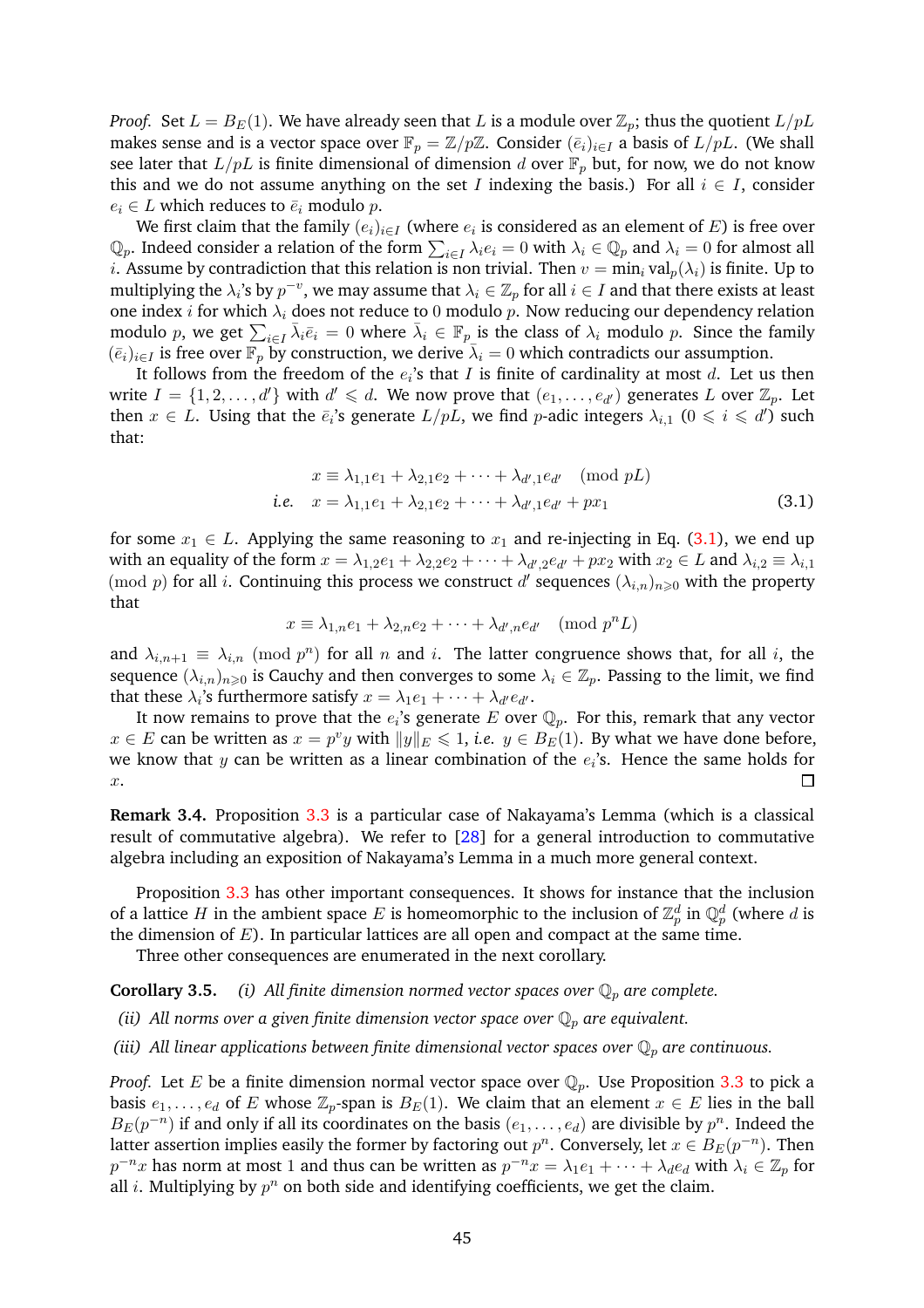Let  $(x_n)_{n\geq 0}$  be a Cauchy sequence with values in E. For all n, write  $x_n = \lambda_{n,1}e_1 + \cdots + \lambda_{n,d}e_d$ with  $\lambda_{n,i} \in \mathbb{Q}_p$ . It follows from the result we have proved in the previous paragraph that the sequences  $(\lambda_{n,i})_{n\geq 0}$  are Cauchy for all *i*. They thus converge and hence so does  $(x_n)_{n\geq 0}$ . This proves (i).

The two other assertions are easy (after Proposition [3.3\)](#page-43-0) and left to the reader.

 $\Box$ 

## <span id="page-45-0"></span>**3.1.2 Computation with lattices**

The algebraic side of lattices provides the tools for representing and manipulating  $p$ -adic lattices on computers (at least if the underlying vector space  $E$  is reasonable) in a quite similar fashion as usual integral lattices are represented and manipulated *via* integral matrices.

For simplicity, let us expose the theory in the case where  $E=\mathbb{Q}_p^d$  (endowed with the infinite norm). We then represent a lattice  $H \subset E$  by the matrix whose row vectors form a basis of L (in the sense of Definition [3.2\)](#page-43-2). Equivalently, we can take the matrix, in the canonical basis, of the linear transformation  $f$  mentioned just above Definition [3.1.](#page-43-3)

For example, if  $d = 4$  and H is generated by the vectors:

| $e_1 = ( \dots 0101110000, \dots 0011100000, \dots 1011001000, \dots 0011000100)$ |  |
|-----------------------------------------------------------------------------------|--|
| $e_2 = ( \dots 1101011001, \dots 1101000111, \dots 0111001010, \dots 0101110101)$ |  |
| $e_3 = ( \dots 0111100011, \dots 1011100101, \dots 0010100110, \dots 1111110111)$ |  |
| $e_4 = ( \dots 0000111101, \dots 1101110011, \dots 0011010010, \dots 1001100001)$ |  |

we build the matrix

<span id="page-45-2"></span>
$$
M = \begin{pmatrix} \dots 0101110000 & \dots 0011100000 & \dots 1011001000 & \dots 0011000100 \\ \dots 1101011001 & \dots 1101000111 & \dots 0111001010 & \dots 010111011 \\ \dots 0111100011 & \dots 101110010 & \dots 0010100110 & \dots 1111110111 \\ \dots 0000111101 & \dots 1101110011 & \dots 0011010010 & \dots 1001100001 \end{pmatrix}
$$
(3.2)

**Remark 3.6.** By convention, our vectors will always be row vectors.

<span id="page-45-1"></span>The matrix  $M$  we obtain this way is rather nice but we can further simplify it using Hermite reduction [\[23,](#page-81-5)  $\S 2.4$ ]. In the *p*-adic setting, Hermite reduction takes the following form.

**Theorem 3.7** (*p*-adic Hermite normal form). *Any matrix*  $M \in GL_d(\mathbb{Q}_p)$  *can be uniquely written as a product*  $M = UA$  *where*  $U \in GL_d(\mathbb{Z}_p)$  *and A has the shape:* 

| $n^{n_1}$ | $a_{1,2}$                |               | $a_{1,d}$   |
|-----------|--------------------------|---------------|-------------|
|           | n <sub>2</sub><br>$\eta$ |               |             |
|           |                          |               |             |
|           |                          | $n^{n_{d-1}}$ | $a_{d-1,d}$ |
|           |                          |               | $n^{nd}$    |

where the  $n_i$ 's are relative integers and the  $a_{i,j}$ 's are rational numbers of the form  $a_{i,j}=\frac{b_{i,j}}{n^{v_{i,j}}}$  $\frac{v_{i,j}}{p^{v_{i,j}}}$  with  $0 \leq b_{i,j} < p^{n_j + v_{i,j}}.$ 

*The matrix* A *is called the* Hermite normal form *of* M*.*

**Remark 3.8.** The left multiplication by the matrix U corresponds to operations on the rows of M, that are operations on the vectors  $e_i$ . The invertibility of U over  $\mathbb{Z}_p$  ensures that the row vectors of A continue to generate the lattice H we have started with.

The proof of Theorem [3.7](#page-45-1) is constructive and can be done by row-echelonizing the matrix M. Instead of writing it down for a general  $M$ , let us just show how it works on the example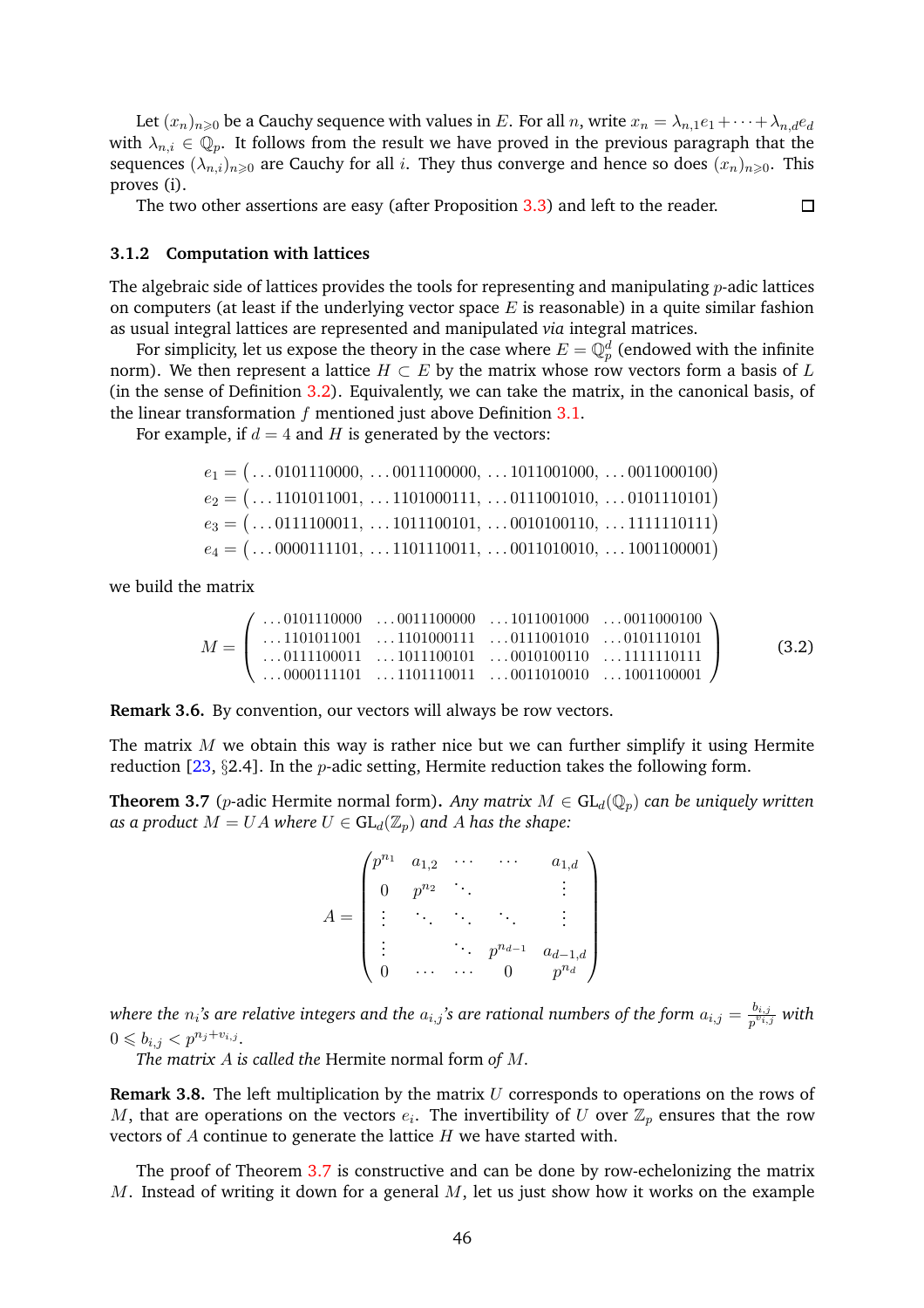[\(3.2\)](#page-45-2). We first select in the first column an entry with minimal valuation, we then move it to the top left corner by swapping rows and we normalize it so that it becomes a power of  $p$  by rescaling the first row by the appropriate invertible element of  $\mathbb{Z}_p$ . In our example, one can for instance choose the second entry of the first column. After swap and renormalization, we get:

|  |  | $1$ 1110011111 0011011010 1101111101                                      |
|--|--|---------------------------------------------------------------------------|
|  |  | $\ldots 0101110000 \ldots 0011100000 \ldots 1011001000 \ldots 0011000100$ |
|  |  | $\ldots 0111100011 \ldots 1011100101 \ldots 0010100110 \ldots 1111110111$ |
|  |  | $\ldots 0000111101 \ldots 1101110011 \ldots 0011010010 \ldots 1001100001$ |

We now use the top left entry as pivot to clear the other entries of the first column, obtaining this way the new matrix:

|  | $'1$ 1110011111 0011011010 1101111101                     |  |
|--|-----------------------------------------------------------|--|
|  | $0$ 0001010000 0101101000 0100010100                      |  |
|  | $0$ 0111101000 0101011000 1100100000                      |  |
|  | $0 \ldots 1010010000 \ldots 0011100000 \ldots 0011011000$ |  |

Remark that these row operations do not affect the  $\mathbb{Z}_p$ -span of the row vectors (*i.e.* they correspond to a transformation matrix U which lies in  $GL_d(\mathbb{Z}_p)$ ). We continue this process with the  $3 \times 3$  matrix obtained by erasing the first row and the first column. Since we have forgotten the first row, the smallest valuation of an entry of the second column is now 3 and the corresponding entry is located on the third row. We then swap the second and the third rows, rescale the (new) second row in order to put  $2<sup>3</sup>$  on the diagonal and use this value  $2<sup>3</sup>$  as pivot to cancel the remaining entries on the second column. After these operations, we find:

|            |                             | $\left(1 \dots 1110011111 \dots 0011011010 \dots 1101111101 \right)$ |
|------------|-----------------------------|----------------------------------------------------------------------|
|            | $2^3$ 0000111000 0110100000 |                                                                      |
|            | $0$ 1100111000 0011010100   |                                                                      |
| $\sqrt{0}$ |                             | $0$ 1011110000 0001011000 /                                          |

Iterating again one time this process, we arrive at:

|  | $\begin{pmatrix} 1 & \ldots 1110011111 & \ldots 0011011010 & \ldots 1101111101 \end{pmatrix}$ |                                     |                    |  |
|--|-----------------------------------------------------------------------------------------------|-------------------------------------|--------------------|--|
|  | $2^3$                                                                                         | $\dots 0000111000 \dots 0110100000$ |                    |  |
|  |                                                                                               | 23                                  | $\ldots 000001100$ |  |
|  |                                                                                               |                                     | $\dots 111110000$  |  |

Interestingly, observe that the precision on the last two entries of the last column has decreased by one digit. This is due to the fact that the pivot  $2<sup>3</sup>$  was not the element with the smallest valuation on its *row*. This loss of precision may cause troubles only when the initial matrix M is known at precision  $O(p^{N})$  with  $N\leqslant\max_{i}n_{i};$  in practice such a situation very rarely happen and will never appear in this course.

The next step of Hermite reduction is the normalization of the bottom right entry:

|  |       | $\ldots$ 1110011111 $\ldots$ 0011011010 $\ldots$ 1101111101 |                    |  |
|--|-------|-------------------------------------------------------------|--------------------|--|
|  | $2^3$ | $\ldots 0000111000 \ldots 0110100000$                       |                    |  |
|  |       | 93                                                          | $\ldots 000001100$ |  |
|  |       |                                                             |                    |  |

It remains now to clean up the upper triangular part of the matrix. For this, we proceed again column by column by using the pivots on the diagonal. Of course there is nothing to do for the first column. We now reduce the  $(1,2)$  entry modulo  $2^3$  which is the pivot located on the same column. In order to do so, we add to the first row the appropriate multiple of the second row. We obtain this way the new matrix:

|    |                     | $\dots$ 1110110010 $\dots$ 0010011101 |
|----|---------------------|---------------------------------------|
| 23 | $\ldots 0000111000$ | $\dots 0110100000$                    |
|    | ი3                  | $\ldots 000001100$                    |
|    |                     |                                       |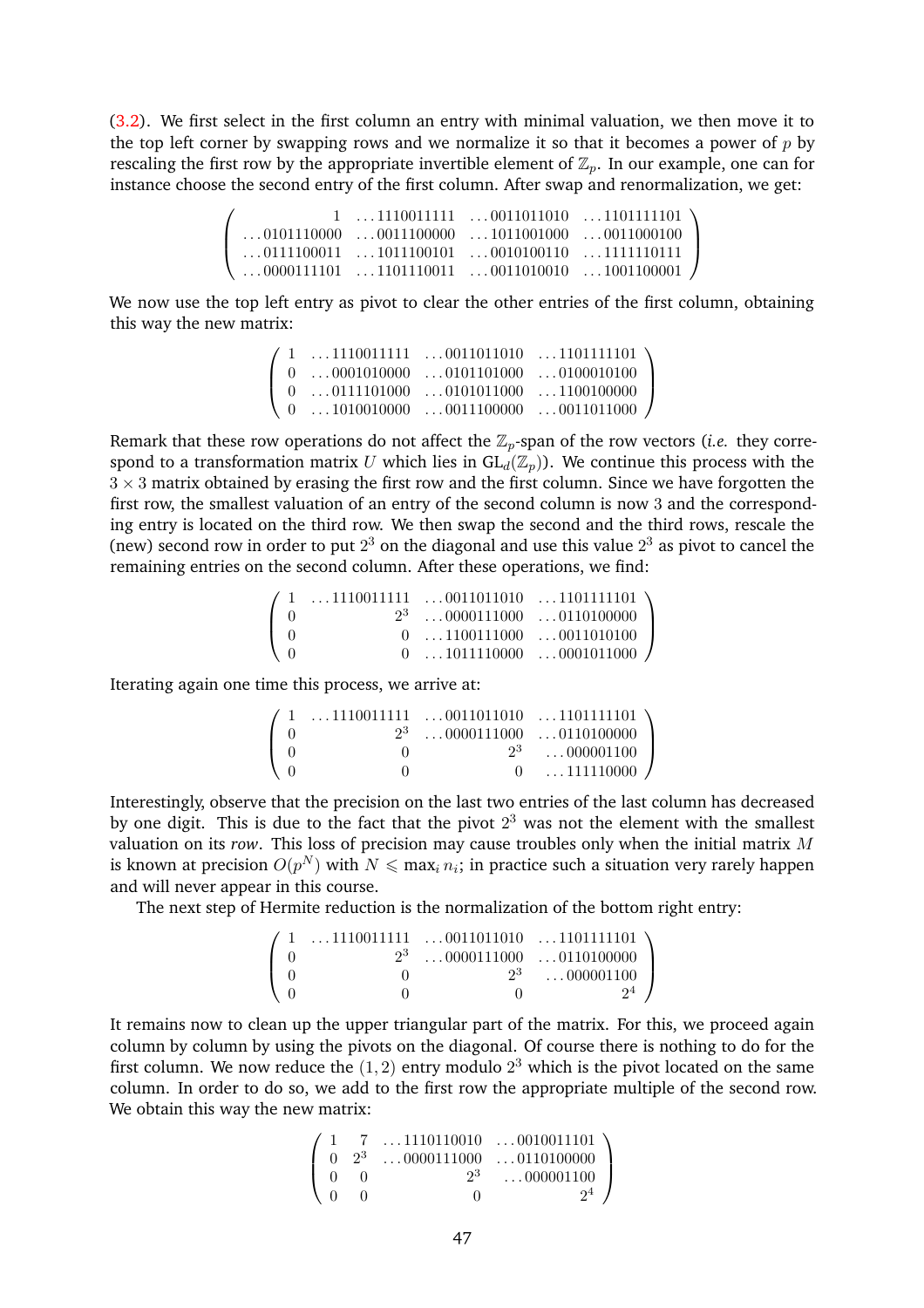We emphasize that the (1, 2) entry of the matrix is now *exact*! Repeating this procedure several times we end up finally with

$$
\left(\begin{array}{cccc} 1 & 7 & 2 & 5 \\ 0 & 2^3 & 0 & 12 \\ 0 & 0 & 2^3 & 12 \\ 0 & 0 & 0 & 2^4 \end{array}\right)
$$

which is the expected Hermite normal form.

**Remark 3.9.** The algorithmic problem of computing the Hermite normal form has been widely studied over the integers and we now know much more efficient algorithms (taking advantage of fast matrix multiplication) to solve it  $[48]$ ; these algorithms extend without trouble to the case of  $\mathbb{Z}_p$  (with the same complexity). Other algorithms specially designed for the *p*-adic setting are also available [\[16\]](#page-81-1).

Here is a remarkable corollary of Theorem [3.7](#page-45-1) (compare with Proposition [2.1\)](#page-19-1):

 ${\bf Corollary~3.10.}$   $Lattices$  in  ${\mathbb Q}_p^d$  are representable on computers by exact data.

Operations on lattices can be performed on Hermite forms without difficulty. The sum of two lattices, for example, is computed by concatenating the two corresponding Hermite matrices and re-echelonizing. In a similar fashion, one can compute the image of a lattice under a surjective<sup>[19](#page-47-1)</sup> linear mapping  $f$ : we apply  $f$  to each generator and echelonize the (possibly rectangular) matrix obtained this way.

#### <span id="page-47-0"></span>**3.1.3 A small excursion into** p**-adic analysis**

Another important ingredient we will need is the notion of differentiable functions in the  $p$ -adic world. All the material presented in this section is classical. We refer to [\[70,](#page-83-2) §I.4] and [\[25\]](#page-81-6) for a much more detailed and systematic exposition.

## **The case of univariate functions**

The notion of differentiability at a given point comes with no surprise: given an open subset  $U\subset \mathbb{Q}_p,$   $x\in U$  and a function  $f:U\to \mathbb{Q}_p,$  we say that  $f$  is differentiable at  $x$  if  $\frac{f(x)-f(y)}{x-y}$  has a limit when  $y$  tends to  $x$ . When  $f$  is differentiable at  $x$ , we define:

<span id="page-47-2"></span>
$$
f'(x) = \lim_{y \to x} \frac{f(x) - f(y)}{x - y}.
$$

Alternatively one can define the derivative using Taylor expansion: one says that  $f$  is differentiable at x is there exists  $f'(x) \in \mathbb{Q}_p$  for which:

$$
|f(y) - f(x) - (y - x)f'(x)| = o(|y - x|) \text{ for } y \to x.
$$
 (3.3)

Usual formulas for differentiating sums, products, composed functions, *etc.* extend *verbatim* to the p-adic case.

The fact that  $\mathbb{Q}_p$  is (highly) disconnected has however unpleasant consequences. For instance, the vanishing of  $f'$  on an interval does not imply the constancy of  $f$ . Indeed, consider as an example the indicator function of  $\mathbb{Z}_p$ : it is a locally constant function defined on  $\mathbb{Q}_p$ . It is then differentiable with zero derivative but it is not constant on  $\mathbb{Q}_p$ . One can cook up even worse examples. Look for instance at the function  $f : \mathbb{Z}_p \to \mathbb{Z}_p$  defined by:

$$
a_0 + a_1 p + \dots + a_n p^n + \dots \quad \mapsto \quad a_0 + a_1 p^2 + \dots + a_n p^{2n} + \dots
$$

<span id="page-47-1"></span> $19$ Surjectivity ensures that the image remains a lattice in the codomain.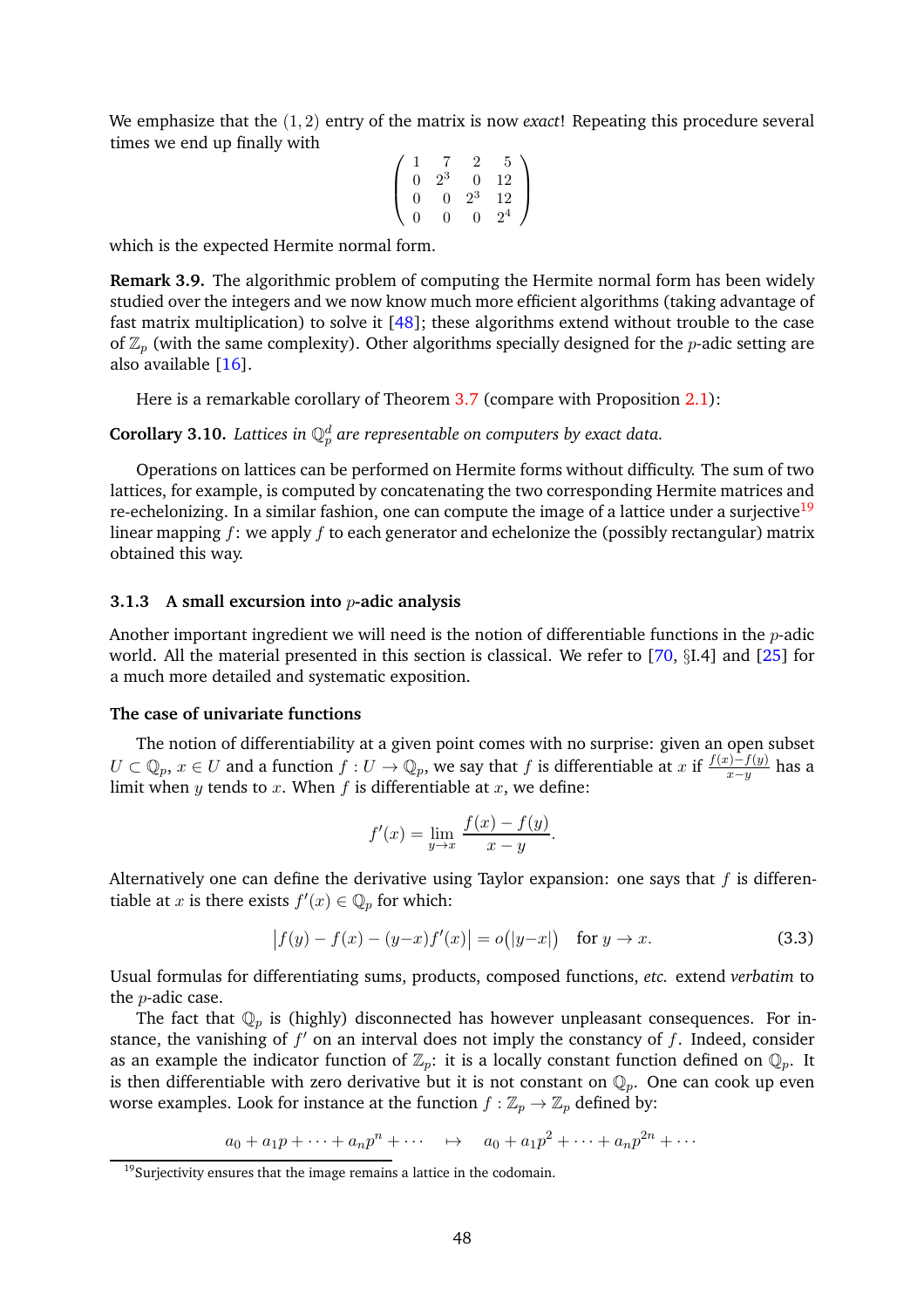where the  $a_i$ 's are the digits, *i.e.* they lie in the range  $[0, p-1]$ . A straightforward computation shows that  $|f(x)-f(y)| = |x-y|^2$ , *i.e.* f is 2-Hölder. In particular, f is differentiable everywhere and  $f'$  vanishes on  $\mathbb{Z}_p$ . Yet  $f$  is apparently injective and *a fortiori* not constant on any interval.

The notion of  $p$ -adic function of class  $C^1$  is more subtle. Indeed the notion of differentiable function with continuous derivative is of course well defined but not that interesting in the  $p$ adic setting. Precisely, this definition is too weak and encompasses many "irregular" functions. A more flexible definition is the following.

<span id="page-48-0"></span>**Definition 3.11.** Let U be an open subset of  $\mathbb{Q}_p$  and  $f: U \to \mathbb{Q}_p$  be a function. We say that f is of class  $C^1$  on  $U$  if there exists a function  $f': U \to \mathbb{Q}_p$  satisfying the following property: for all  $a \in U$  and all  $\varepsilon > 0$ , there exists a neighborhood  $U_{a,\varepsilon} \subset U$  of a on which:

<span id="page-48-1"></span>
$$
\left|f(y) - f(x) - (y - x)f'(a)\right| \leqslant \varepsilon \cdot |y - x|.\tag{3.4}
$$

Given a function  $f: U \to \mathbb{Q}_p$  of class  $C^1$  on U, it is clear that f is differentiable on U and that the function  $f'$  appearing in Definition [3.11](#page-48-0) has to be the derivative of f. Moreover  $f'$  is necessarily continuous on U. Indeed consider  $a \in U$  and  $\varepsilon > 0$ . Let  $b \in U_{a,\varepsilon}$ . The intersection  $U = U_{a,\varepsilon} \cap U_{b,\varepsilon}$  is open and not empty. It then contains at least two different points, say x and  $y$ . It follows from the definition that:

$$
\begin{aligned} \left| f(y) - f(x) - (y - x)f'(a) \right| &\leq \varepsilon \cdot |y - x| \\ \text{and} \quad \left| f(y) - f(x) - (y - x)f'(b) \right| &\leq \varepsilon \cdot |y - x|. \end{aligned}
$$

Combining these inequalities, we derive  $|f'(b) - f'(a)| \leq \varepsilon$  which proves the continuity of  $f'(a)$ at x. In the real setting, the continuity of  $f'$  implies conversely the inequality  $(3.4)^{20}$  $(3.4)^{20}$  $(3.4)^{20}$  $(3.4)^{20}$  but this implication fails in the *p*-adic world. A counter-example is given by the function  $f : \mathbb{Z}_p \to \mathbb{Q}_p$ defined by:

$$
x = a_v p^v + a_{v+1} p^{v+1} + \dots + a_{2v} p^{2v} + a_{2v+1} p^{2v+1} + \dots
$$
  
\n
$$
\mapsto f(x) = a_v p^{2v} + (a_{2v} p^{2v} + a_{2v+1} p^{2v+2} + a_{2v+2} p^{2v+4} + \dots)
$$

where the  $a_i$ 's are integers between 0 and  $p-1$  with  $a_v \neq 0$ . One checks that  $|f(x)| \leq |x|^2$  and  $|f(x) - f(y)| = \frac{|x-y|^2}{|x|^2}$  $\frac{||x-y||^2}{||x||^2}$  if  $|x-y| \le |x|^2 < 1$ . These inequalities ensure that f is differentiable on  $\mathbb{Z}_p$  and that its derivative vanishes everywhere (and thus is continuous). On the other hand when  $|x-y| = |x|^2 < 1$ , we have  $|f(x) - f(y)| = |x - y|$ , showing that f cannot be of class  $C^1$ .

<span id="page-48-3"></span>**Remark 3.12.** Alternatively, following [\[25\]](#page-81-6), one may define the notion of class  $C^1$  for a function  $f: U \to F$  by requiring the existence of a covering  $(U_i)_{i \in I}$  of U and of *continuous* real-valued functions  $\varepsilon_i : \mathbb{R}^+ \to \mathbb{R}^+$  with  $\varepsilon_i(0) = 0$  such that:

$$
\forall i \in I, \quad \forall x, y \in U_i, \quad \left| f(y) - f(x) - (y - x)f'(x) \right| \leqslant \left| y - x \right| \cdot \varepsilon_i \left( \left| y - x \right| \right) \tag{3.5}
$$

(compare with  $(3.4)$ ). In brief, a function f is of class  $C<sup>1</sup>$  when the estimation  $(3.3)$  is *locally uniform* on x. When the domain U is compact (*e.g.*  $U = \mathbb{Z}_p$ ), one can remove the word "locally", *i.e.* one can forget about the covering and just take  $I = \{ \star \}$  and  $U_{\star} = U$ .

*Proof of the equivalence between the two definitions.* Assume first that f satisfies the definition of Remark [3.12.](#page-48-3) Let  $a \in U$  and  $\varepsilon > 0$ . We have  $a \in U_i$  for some i. Let  $\delta$  be a positive real number such that  $\varepsilon_i < \varepsilon$  on the interval  $[0, \delta)$ . Define  $U_{a,\varepsilon}$  as the intersection of  $U_i$  with the open ball of centre *a* and radius  $\delta$ . On  $U_{a,\epsilon}$ , the estimation:

<span id="page-48-4"></span>
$$
\left|f(y) - f(x) - (y - x)f'(x)\right| \leq \varepsilon \cdot |y - x| \tag{3.6}
$$

<span id="page-48-2"></span><sup>&</sup>lt;sup>20</sup>Indeed, by the mean value theorem we can write  $f(y) - f(x) = (y - x)f'(g(x, y))$  for some  $g(x, y) \in [x, y]$ . Thus  $|f(y)-f(x)-(y-x)f'(a)|=|y-x|\cdot |f'(g(x,y))-f'(a)|$  and the conclusion follows from Heine–Cantor Theorem.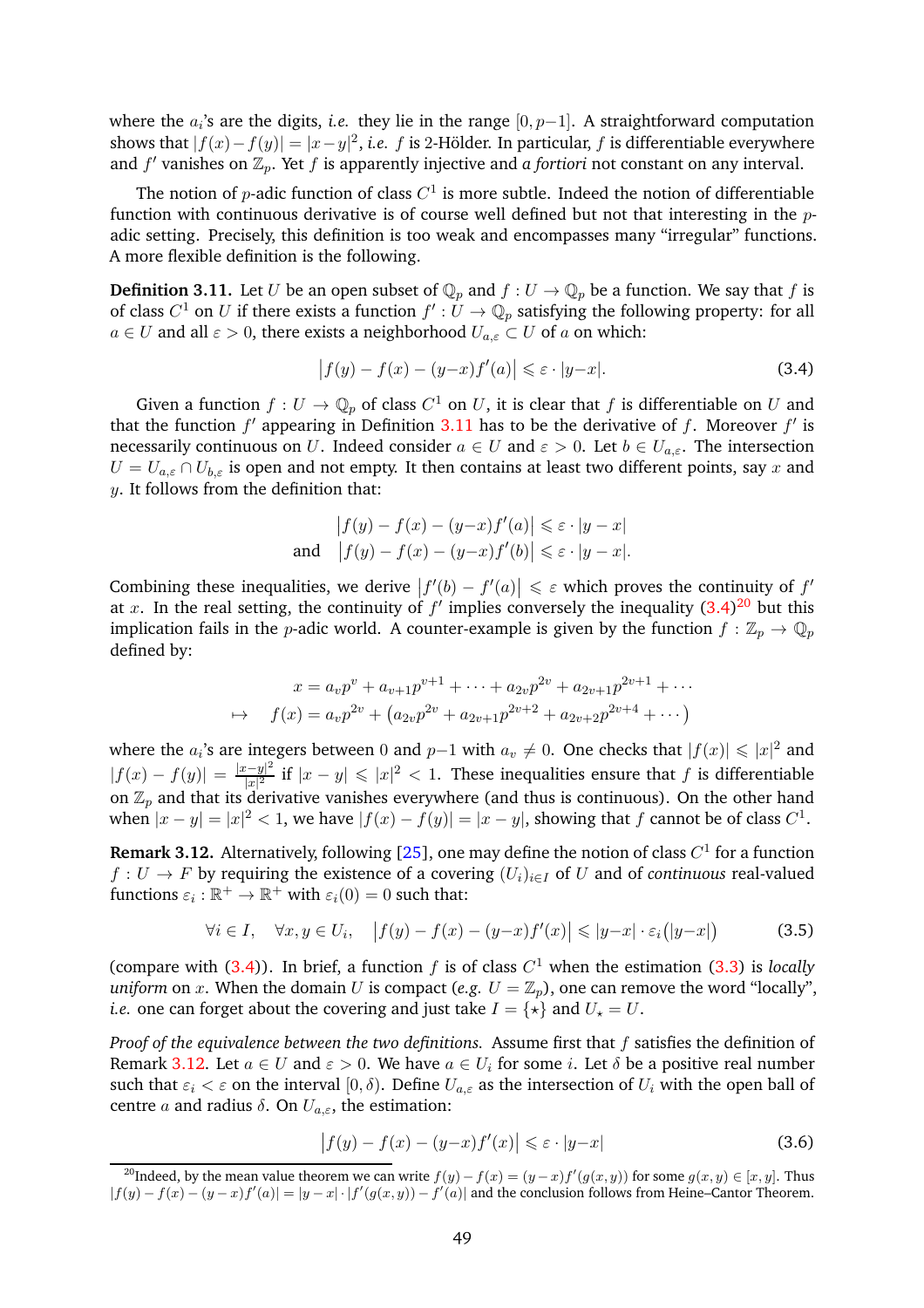holds. It remains then to relate  $f'(x)$  to  $f'(a)$ . In order to do so, we write:

$$
\begin{aligned} \left| f(x) - f(a) - (x - a)f'(a) \right| &\leq \varepsilon \cdot |x - a| \\ \left| f(a) - f(x) - (a - x)f'(x) \right| &\leq \varepsilon \cdot |a - x|. \end{aligned}
$$

Combining these inequalities, we obtain  $|f'(x) - f'(a)| \le \varepsilon$ . Re-injecting this new input in [\(3.6\)](#page-48-4), we finally get [\(3.4\)](#page-48-1) as desired.

Conversely, assume that f is of class  $C^1$  in the sense of Definition [3.11.](#page-48-0) Since the problem is local on the domain, we may assume that  $U$  is an open ball. Up to translating and rescaling f, one may further suppose without loss of generality that  $U = \mathbb{Z}_p$ . In particular, note that U is compact. We define the function  $\varepsilon$  on  $(0, \infty)$  by:

$$
\varepsilon(\delta)=\sup_{\substack{x,y\in\mathbb{Z}_p\\0<|y-x|\leqslant\delta}}\frac{|f(y)-f(x)-f'(x)(y-x)|}{|y-x|}.
$$

Compacity ensures that the supremum is finite, so that  $\varepsilon$  is well defined. We have to show that  $\varepsilon$  goes to 0 when  $\delta$  goes to 0. Let  $\varepsilon' > 0$ . By assumption, for all  $a \in \mathbb{Z}_p$ , there exists an open neighborhood  $U_{a,\varepsilon'}$  of a on which  $\frac{|f(y)-f(x)-f'(x)(y-x)|}{|y-x|} \leq \varepsilon'$ . Up to shrinking  $U_{a,\varepsilon'}$ , one may assume that  $U_{a,\varepsilon'} = a + p^{n_a} \mathbb{Z}_p$  for some positive integer  $n_a$ . Now observe that the family of all  $U_{a,\varepsilon'}$  when a varies is a covering of  $\mathbb{Z}_p$ ; by compacity, one can extract from it a finite subcovering  $(U_{a_i,\varepsilon'})_{1\leqslant i\leqslant m}$  that continues to cover  $\mathbb{Z}_p$ . If n denotes the supremum of the  $n_{a_i}$ 's  $(1\leqslant i\leqslant m)$ , we thus derive  $\varepsilon(\delta) \leq \varepsilon'$  for  $\delta \leq p^{-n}$  and we are done.  $\Box$ 

### **The case of multivariate functions**

Let E and F be two finite dimensional normed vector spaces over  $\mathbb{Q}_p$ . We denote by  $\mathcal{L}(E, F)$ the space of  $\mathbb{Q}_p$ -linear mappings from E to F. The definition of differentiability and "of class"  $C^{1}$ " is mimicked from the univariate case.

**Definition 3.13.** Let  $U$  be an open subset of  $E$ .

A function  $f: U \to F$  is *differentiable* at the point  $x \in U$  if there exists a linear mapping  $df_x \in \mathcal{L}(E, F)$  such that:

$$
||f(y) - f(x) - df_x(y-x)||_F = o(||y-x||_E)
$$
 when  $y \to x$ .

A function  $f: U \to F$  is *of class*  $C^1$  on U if there exists a function  $df: U \to \mathcal{L}(E, F)$ ,  $x \mapsto df_x$ satisfying the following property: for all  $v \in U$  and all  $\varepsilon > 0$ , there exists a neighborhood  $U_{a,\varepsilon} \subset U$  of a on which:

$$
||f(y) - f(x) - df_a(y - x)||_F \leq \varepsilon \cdot ||y - x||_E.
$$
 (3.7)

Of course, if  $f$  is of class  $C^1$  on  $U$ , it is differentiable at every point  $x\in U.$  When  $E=\mathbb{Q}_p^n$  and  $F = \mathbb{Q}_p^m$  (or more generally when E and F are equipped with distinguished bases) the matrix of the linear mapping  $df_x$  is the Jacobian matrix  $J(f)_x$  defined by:

$$
J(f)_x = \left(\frac{\partial f_j}{\partial x_i}(x)\right)_{1 \leqslant i \leqslant n, 1 \leqslant j \leqslant m}
$$

<span id="page-49-0"></span>where  $x_1, \ldots, x_n$  are the coordinates of E and  $f_1, \ldots, f_m$  are the components of f.

**Remark 3.14.** Similarly to the univariate case (see Remark [3.12\)](#page-48-3), a function  $f: U \to F$  is of class  $C^1$  if and only if there exist a covering  $(U_i)_{i\in I}$  of  $U$  and some *continuous* real-valued functions  $\varepsilon_i : \mathbb{R}^+ \to \mathbb{R}^+$  with  $\varepsilon_i(0) = 0$  such that:

$$
\forall i \in I, \quad \forall x, y \in U_i, \quad \|f(y) - f(x) - (y - x)f'(x)\|_F \le \|y - x\|_E \cdot \varepsilon_i \left(\|y - x\|_E\right). \tag{3.8}
$$

and one can just take  $I = \{ \star \}$  and  $U_{\star} = U$  when U is compact.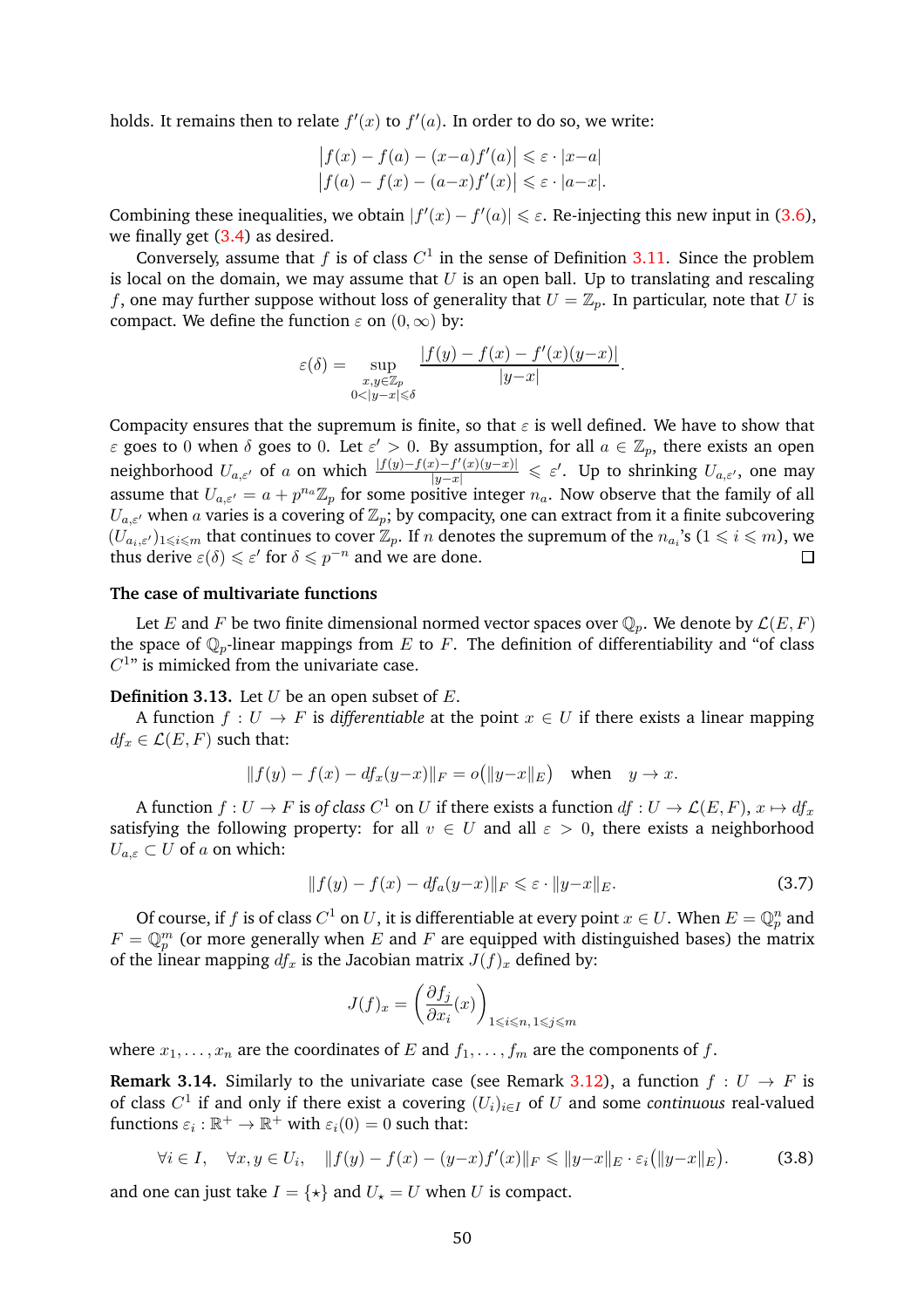#### <span id="page-50-1"></span>**3.1.4 The precision Lemma**

<span id="page-50-2"></span>The precision Lemma is a result of  $p$ -adic analysis controlling how lattices transform under sufficiently regular mappings. Before stating it, we need a definition.

**Definition 3.15.** Let E be a normed vector space over  $\mathbb{Q}_p$ . Given  $\rho \in (0,1]$  and  $r > 0$ , we say that a lattice  $H \subset E$  is  $\rho$ -rounded, r-small if  $B_E(\rho r) \subset H \subset B_E(r)$ .

When  $E=\mathbb{Q}_p^d$  (endowed with the infinite norm), one can determine  $\rho$  and  $r$  satisfying the conditions of Definition [3.15](#page-50-2) by looking at any matrix M representing the lattice H (see  $\S 3.1.2$ ). Indeed, if  $n$  is an integer for which the matrix  $p^{n}M$  has all its entries in  $\mathbb{Z}_{p}$ , the lattice  $p^{n}H$  is included in  $\mathbb{Z}_p^n = B_E(1)$ , meaning that  $H \subset B_E(p^n)$ . Similarly  $B_E(p^{-m}) \subset H$  whenever m is an integer such that  $p^mM^{-1}\in M_d(\mathbb{Z}_p).$  Therefore if  $n$  is the smallest valuation of an entry of  $M$  and  $m$  is the smallest valuation of an entry of  $M^{-1}$ , the corresponding lattice  $H$  is  $(p^{n+m})$ -bounded,  $p^n$ -small.

<span id="page-50-0"></span>**Theorem 3.16** (Precision Lemma)**.** *Let* E *and* F *be two finite-dimensional* p*-adic normed vector* spaces and let  $f: U \to F$  be a function of class  $C^1$  defined on an open subset  $U$  of  $E$ .

*Let*  $v \in U$  *be such that*  $df_v$  *is surjective. Then, for all*  $\rho \in (0,1]$ *, there exists a positive real number*  $\delta$  *such that, for any*  $r \in (0, \delta)$ *, any lattice*  $\rho$ -bounded *r*-small lattice H satisfies:

<span id="page-50-3"></span>
$$
f(v + H) = f(v) + df_v(H).
$$
 (3.9)

Unfortunately the precision Lemma is a bit technical; understanding its precise content is then probably not easy at first glance. In order to help the reader, let us say that the most important part of the precision Lemma is the conclusion, namely Eq. [\(3.9\)](#page-50-3). This equation explains how f transforms a "shifted" lattice (*i.e.* a lattice translated by some vectors) and teaches us that f transforms a shifted lattice into another shifted lattice! From people coming from the real world, this result should appear as really amazing: in the real case, the image of an ellipsoid under a function f is in general definitely *not* another ellipsoid (unless f is affine). In the p-adic case, this happens for any function  $f$  of class  $C^1$  with *surjective differential* (this assumption is important) and almost any lattice  $H$  (the assumptions on  $H$  are actually rather weak though technical). This is the magic of ultrametricity.

Below, we give the proof of the precision Lemma and discuss several extensions. We advise the reader who is more interested by applications (than by computations with  $\varepsilon$ ) to skip the end of the subsection and go directly to §[3.2,](#page-52-0) page [53.](#page-52-0)

*Proof of Theorem [3.16.](#page-50-0)* Without loss of generality, we may assume  $v = 0$  and  $f(0) = 0$ . From the surjectivity of  $df_0$ , we derive that there exists a positive constant C such that  $B_F(1) \subset$  $df_0(B_E(C))$ . Pick  $\varepsilon < \frac{\rho}{C}$ , and choose a positive real number  $\delta$  for which

<span id="page-50-4"></span>
$$
||f(b) - f(a) - df_0(b - a)||_F \leq \varepsilon \cdot ||b - a||_E
$$
\n(3.10)

on the ball  $B_E(\delta)$ . Let  $r \in (0, \delta)$ . We suppose that H is a lattice with  $B_E(\rho r) \subset H \subset B_E(r)$ . We seek to show that f maps H surjectively onto  $df_0(H)$ . We first prove that  $f(H) \subset df_0(H)$ . Suppose  $x \in H$ . Applying Eq. [\(3.10\)](#page-50-4) with  $a = 0$  and  $b = x$ , we get  $||f(x) - df_0(x)||_F \leq \varepsilon ||x||_F$ . Setting  $y = f(x) - df_0(x)$ , we have  $||y||_F \leq \varepsilon r$ . The definition of C implies that  $B_F(\varepsilon r)$  ⊂  $df_0(B_E(\rho r))$ . Thus there exists  $x' \in B_E(\rho r)$  such that  $df_0(x') = y$ . Then  $f(x) = df_0(x - x') \in$  $df_0(H)$ .

We now prove surjectivity. Let  $y \in df_0(H)$ . Let  $x_0 \in H$  be such that  $y = df_0(x_0)$ . We inductively define two sequences  $(x_n)$  and  $(z_n)$  by the following cross requirements:

- $z_n$  is an element of E satisfying  $df_0(z_n) = y f(x_n)$  and  $||z_n||_E \leq C \cdot ||y f(x_n)||_F$ , and
- $x_{n+1} = x_n + z_n$ .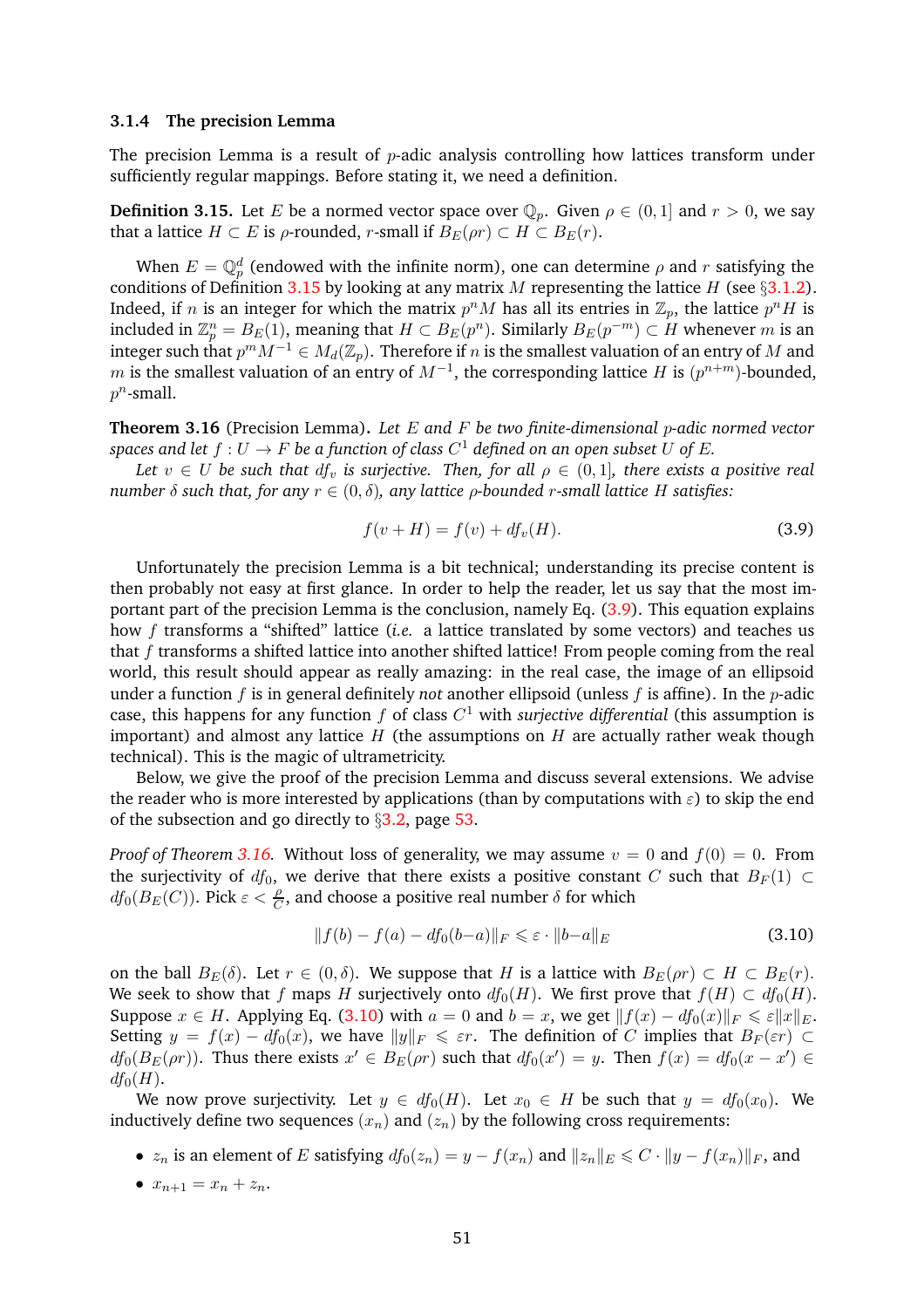For convenience, let us also define  $x_{-1} = 0$  and  $z_{-1} = x_0$ . We claim that the sequences  $(x_n)$  and  $(z_n)$  are well defined and take their values in H. We do so by induction, assuming that  $x_{n-1}$  and  $x_n$  belong to H and showing that  $z_n$  and  $x_{n+1}$  do as well. Noticing that

<span id="page-51-0"></span>
$$
y - f(x_n) = f(x_{n-1}) + df_0(z_{n-1}) - f(x_n)
$$
  
=  $f(x_{n-1}) - f(x_n) - df_0(x_{n-1} - x_n)$  (3.11)

we deduce using differentiability that  $||y - f(x_n)||_F \le \varepsilon \cdot ||x_n - x_{n-1}||_E$ . Since we are assuming that  $x_{n-1}$  and  $x_n$  lie in  $H \subset B_E(r)$ , we find  $||y - f(x_n)|| \leq \varepsilon r$ . Thus  $||z_n|| \leq C \cdot \varepsilon r < \rho r$  and then  $z_n \in H$ . From the relation  $x_{n+1} = x_n + z_n$ , we finally deduce  $x_{n+1} \in H$ .

Using  $(3.11)$  and differentiability at 0 once more, we get

$$
||y - f(x_n)|| \leq \varepsilon \cdot ||z_{n-1}|| \leq \varepsilon C \cdot ||y - f(x_{n-1})||,
$$

for all  $n > 0$ . Therefore,  $||y - f(x_n)|| = O(a^n)$  and  $||z_n|| = O(a^n)$  for  $a = \varepsilon C < \rho \le 1$ . These conditions show that  $(x_n)_{n\geq 0}$  is a Cauchy sequence, which converges since E is complete (see Corollary [3.5\)](#page-44-1). Write x for the limit of the  $x_n$ ; we have  $x \in H$  because H is closed (see again Corollary [3.5\)](#page-44-1). Moreover, f is continuous on  $H \subseteq U_{\varepsilon}$  since it is differentiable, and thus  $y = f(x)$ .  $y = f(x)$ .

For the applications we have in mind, Theorem [3.16](#page-50-0) is actually a bit too weak because it is not effective: the value of  $\delta$  is not explicit whereas we will often need it in concrete applications. In the most general case, it seems difficult to say much more about  $\delta$ . Nevertheless, there are many cases of interest where the dependence on  $\delta$  can be made explicit. The simplest such case is that of multivariate polynomials and is covered by the next proposition.

<span id="page-51-1"></span>**Proposition 3.17.** Let  $f: \mathbb{Q}_p^n \to \mathbb{Q}_p^m$  be a function whose coordinates are all multivariate polynomials with coefficients in  $\mathbb{Z}_p.$  Let  $v\in\mathbb{Z}_p^n$  such that  $df_v$  is surjective. Then Eq. [\(3.9\)](#page-50-3) holds as soon as  $H \subset B_E(r)$  and  $B_F(pr^2) \subset df_v(H)$  for some positive real number  $r$ .

**Remark 3.18.** The case where f is a multivariate polynomial with coefficients in  $\mathbb{Q}_p$  reduces to the above proposition by multiplying  $f$  by an appropriate constant. Similarly, if the point  $v$  does not lie in  $\mathbb{Z}_p^n$  but in  $\mathbb{Q}_p^n$ , we can shift and rescale the polynomial  $f$  in order to place ourselves within the scope of application of Proposition [3.17.](#page-51-1)

<span id="page-51-2"></span>The proof of Proposition [3.17](#page-51-1) is based on the following Lemma.

 ${\bf Lemma~3.19.}$  Let  $g:{\mathbb Q}_p^n\to{\mathbb Q}_p^m$  be a function whose coordinates are all multivariate polynomials *with coefficients in*  $\mathbb{Z}_p$ *. Then* 

$$
||g(b) - g(a) - dg_0(b-a)|| \le \max(||a||, ||b||) \cdot ||b-a||
$$

for all  $a, b \in \mathbb{Z}_p^n$ .

*Proof.* We may assume  $m = 1$ . By linearity, we may further assume that  $g(x_1, \ldots, x_n)$  =  $x_1^{\alpha_1} \cdots x_n^{\alpha_n}$ . If the sum of the  $\alpha_i$ 's is at most 1, the quantity  $g(b) - g(a) - dg_0(b-a)$  vanishes and the lemma is clear. Otherwise the differential  $dg_0$  vanishes and we write:

$$
g(b_1,\ldots,b_n)-g(a_1,\ldots,a_n)
$$
  
=  $(b_1^{\alpha_1}-a_1^{\alpha_1})b_2^{\alpha_2}\cdots b_n^{\alpha_n}+a_1^{\alpha_1}(b_2^{\alpha_2}-a_2^{\alpha_2})b_3^{\alpha_3}\cdots b_n^{\alpha_n}+\cdots+a_1^{\alpha_1}\cdots a_{n-1}^{\alpha_{n-1}}(a_n^{\alpha_n}-b_n^{\alpha_n}).$ 

Noting that  $b_i^{\alpha_i} - a_i^{\alpha_i} = (b_i - a_i) \sum_{k=0}^{\alpha_i - 1} b_i^k a_i^{\alpha_i - 1 - k}$  and remembering that  $\alpha_1 + \cdots + \alpha_n \geq 2$ , we get the announced result by applying the ultrametric triangular inequality.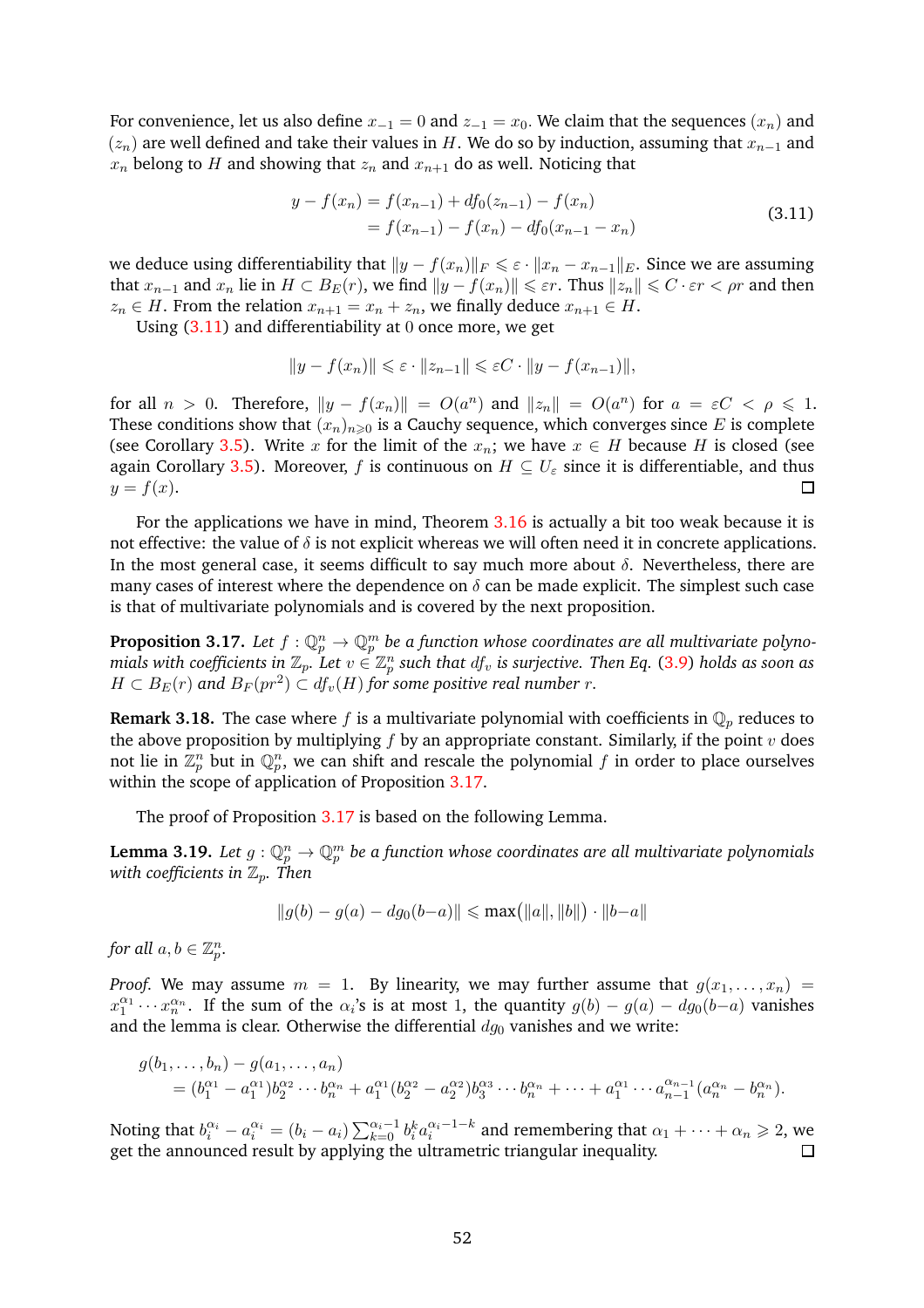*Proof of Proposition [3.17.](#page-51-1)* Let H be a lattice satisfying the assumptions of the proposition. Let *n* be the largest relative integer for which  $p^n \le r$ . Then  $B_E(r) = B_E(p^n)$  and  $B_F(p^{2n+1}) \subset$  $B_F(pr^2)$ , so that  $H \subset B_E(p^n)$  and  $B_F(p^{2n+1}) \subset df_v(H)$ .

Set  $H' = p^n H$ ; clearly H' is a lattice contained in  $B_E(1)$ . Let  $\varphi : \mathbb{Q}_p^n \to \mathbb{Q}_p^n$  be a linear mapping taking bijectively  $B_E(1)$  to  $H'$ . Consider the composite  $g = f \circ (v + \varphi)$ . From  $H' \subset$  $B_E(1)$ , we deduce that the entries of the matrix of  $\varphi$  (in the canonical basis) lie in  $\mathbb{Z}_p$ . Since moreover  $v \in \mathbb{Z}_p^n$ , we deduce that all the coordinates of g are given by multivariate polynomials with coefficients in  $\mathbb{Z}_p$ . Furthermore, we have:

$$
f(v+H) = f(v + p^{-n}H') = f(v + \varphi(B_E(p^n)) = g(B_E(p^n))
$$
  
and 
$$
f(v) + df_v(H) = f(v) + df_v \circ \varphi(B_E(p^n)) = g(0) + dg_0(B_E(p^n)).
$$

We then have to prove that  $g(B_E(p^n)) = g(0) + dg_0(B_E(p^n))$  knowing that g is a multivariate polynomial function with coefficients in  $\mathbb{Z}_p$  and  $B_F(p^{n+1}) \subset dg_0(B_E(1))$ . This can be done by following the lines of the proof of Theorem  $3.16$  and refining Eq.  $(3.10)$  by the estimation of Lemma [3.19.](#page-51-2) □

Other results concerning more general  $f$  and building on the machinery of Newton polygons are available in the literature. We refer the reader to [\[18\]](#page-81-3) for the case of locally analytic functions and to [\[19\]](#page-81-7) for the case of solutions of partial differential equations of order 1.

## <span id="page-52-0"></span>**3.2 Optimal precision and stability of algorithms**

The precision Lemma (Theorem [3.16\)](#page-50-0) provides the mathematical tools for finding the intrinsic optimal loss/gain of precision of a given problem and then for studying the stability of numerical p-adic algorithms.

#### <span id="page-52-1"></span>**3.2.1 The precision Lemma at work**

Consider an "abstract p-adic problem" encoded by a mathematical function  $\varphi : U \to F$  where U is an open subset in a finite dimensional p-adic vector space E and F is another finite dimensional *p*-adic vector space. The modelling is straightforward: the domain U is the space of inputs, the codomain F is the space of outputs and  $\varphi$  is the mapping sending an input to the expected output. Many concrete problems fit into this framework: for instance  $\varphi$  can be the function mapping a pair of p-adic numbers to their sum or their product, but it can also be the function mapping a polynomial (of a given degree) to its derivative, a matrix (of given dimensions) to its inverse, a family of multivariate polynomials (of given size and degrees) to its reduced Gröbner basis, *etc.*

In order to apply the precision Lemma, we shall assume that  $\varphi$  is of class  $C^1$ . This hypothesis is not restrictive at all in practice since in many common cases, the function  $\varphi$  has much more regularity than that: it is often obtained by composing sums, products, divisions and ifstatements so that it is locally given by multivariate rational fractions. We suppose furthermore that E and F are endowed with distinguished bases  $(e_1, \ldots, e_n)$  and  $(f_1, \ldots, f_m)$  respectively. This choice models the way the elements of  $E$  and  $F$  are represented on the computer. For instance if  $E = \mathbb{Q}_n[X]_{\leq n}$  (the vector space of polynomials of degree less than n) and polynomials are represented internally by the list of their coefficients, we will just choose the canonical basis. On the contrary, if polynomials are represented as linear combinations of the shape:

$$
\lambda_0 + \lambda_1 X + \lambda_2 X(X-1) + \dots + \lambda_{n-1} X(X-1) \cdots (X-n+2)
$$

then the distinguished basis we will choose is  $(1, X, X(X-1), \ldots, X(X-1) \cdots (X-n+2)).$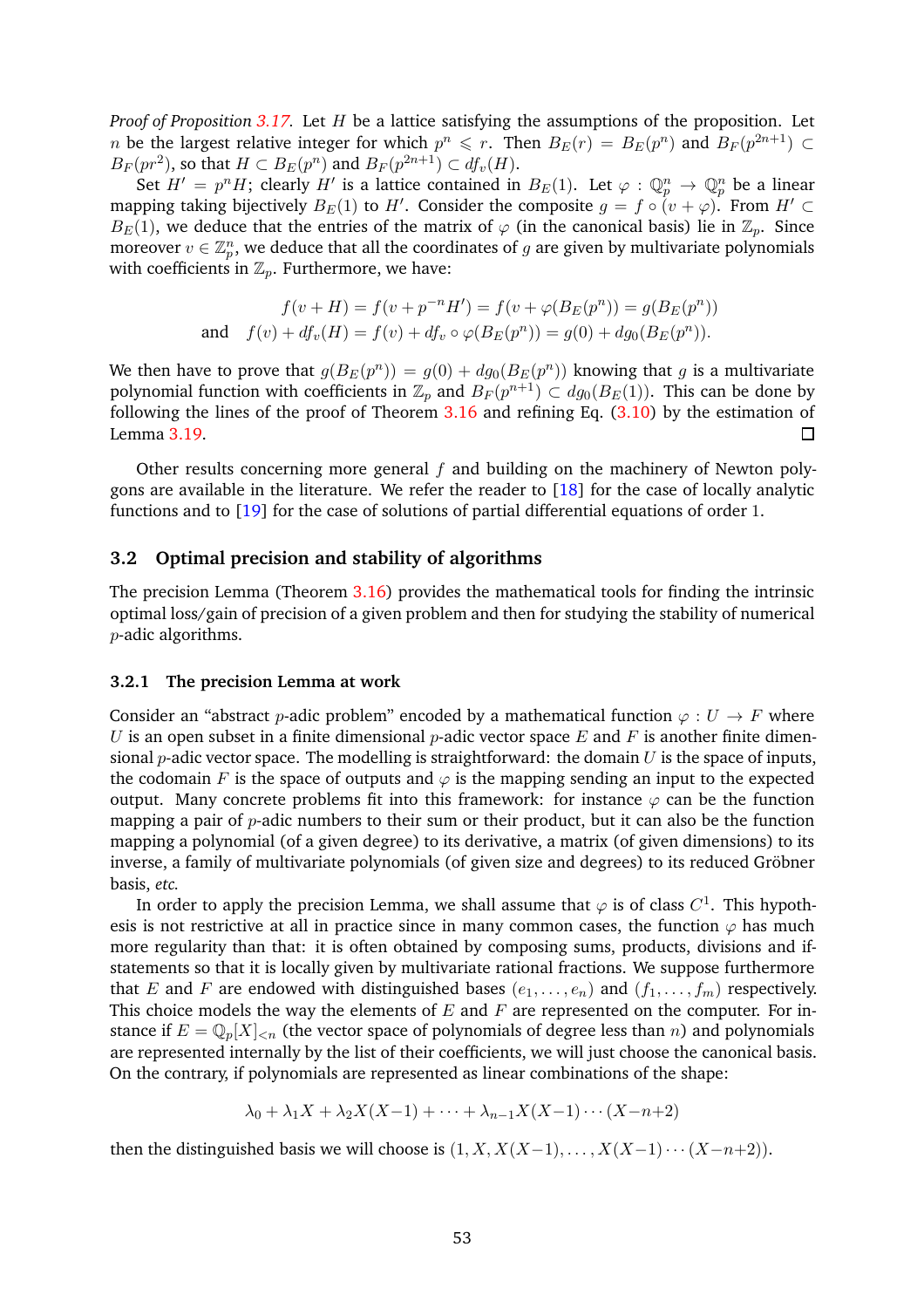#### **Context of zealous arithmetic**

Recall that, in the zealous point of view,  $p$ -adic numbers are modeled by intervals of the form  $a+O(p^N).$  As a consequence the input of the problem we are studying will not be an actual element of  $U$  but a quantity of the form:

$$
(a_1 + O(p^{N_1})) \cdot e_1 + (a_2 + O(p^{N_2})) \cdot e_2 + \cdots + (a_n + O(p^{N_n})) \cdot e_n
$$

which can be rewritten as the shifted lattice  $v + H$  with:

$$
v = a_1e_1 + a_2e_2 + \dots + a_ne_n
$$
  
\n
$$
H = \text{Span}_{\mathbb{Z}_p}(p^{N_1}e_1, p^{N_2}e_2, \dots, p^{N_n}e_n).
$$

Similarly the output takes the form:

$$
(b_1 + O(p^{M_1})) \cdot f_1 + (b_2 + O(p^{M_2})) \cdot f_2 + \cdots + (b_m + O(p^{M_m})) \cdot f_m
$$

where the  $b_j$ 's are the coordinates of  $\varphi(v)$  and then do not depend (fortunately) on the algorithm we are using to evaluate  $\varphi$ . On the other hand, the  $M_j$ 's may — and do — depend on it. The question we address here can be formulated as follows: what is the maximal value one can expect for the  $M_i$ 's? In other words: what is the optimal precision one can expect on the output (in terms of the initial precision we had on the inputs)?

The precision Lemma provides a satisfying answer to this question. Indeed, for  $j \in \{1, \ldots, m\}$ , let  $pr_{F,j}: F \to \mathbb{Q}_p$  be the linear mapping taking a vector to its j-th coordinate (in the distinguished basis  $(f_1, \ldots, f_m)$  we have fixed once for all). From the precision Lemma applied to the composite  $\varphi_j = \operatorname{pr}_{F,j} \circ \varphi$ , we get:

<span id="page-53-0"></span>
$$
\varphi_j(v+H) = \varphi_j(v) + d\varphi_{j,v}(H) = b_j + d\varphi_{j,v}(H)
$$
\n(3.12)

as soon as  $d\varphi_{j,v}$  is surjective (and H satisfies some additional mild assumptions that we will ignore for now). Under these assumptions, Eq.  $(3.12)$  holds and the equality signs in it show that the optimal precision  $O(p^{M_j})$  we were looking for is nothing but  $d\varphi_{j,v}(H)$ ; note that the latter is a lattice in  $\mathbb{Q}_p$  and then necessarily takes the form  $p^{M_j}\mathbb{Z}_p = O(p^{M_j})$  for some relative integer  $M_j$ . Note moreover that the surjectivity of  $d\varphi_{j,v}$  is equivalent to its non-vanishing (since  $d\varphi_{j,v}$  takes its value in a one-dimensional vector space). Furthermore, by the chain rule, we have  $d\varphi_{j,v} = \operatorname{pr}_{F,j} \circ d\varphi_v$  because  $\operatorname{pr}_{F,j}$  is linear and then agrees with its differential at any point.

Finding the optimal precision  $O(p^{M_j})$  can then be done along the following lines: we first compute the Jacobian matrix  $J(\varphi)_v$  of  $\varphi$  at the point v and form the product:

<span id="page-53-1"></span>
$$
A = \begin{pmatrix} p^{N_1} & & \\ & \ddots & \\ & & p^{N_n} \end{pmatrix} \cdot J(\varphi)_v \tag{3.13}
$$

whose rows generate  $d\varphi_{j,v}(H)$ . The integer  $M_j$  appears then as the smallest valuation of an entry of the  $j$ -th column of A (unless this column vanishes in which case the precision Lemma cannot be applied). Of course, the computation of the Jacobian matrix can be boring and/or timeconsuming; we shall see however in  $\S 3.2.2$  $\S 3.2.2$  below that, in many situations, simple mathematical arguments provide closed formulas for  $J(\varphi)_v$ , avoiding this way their direct computation.

*The notion of diffused digits of precision.* One important remark is that the lattice:

$$
H' = \operatorname{Span}_{\mathbb{Z}_p}(p^{M_1}f_1, p^{M_2}f_2, \cdots, p^{M_m}e_m) \subset F
$$

(for the  $M_i$ 's we have constructed) does satisfy  $f(v + H) \subset f(v) + H'$  but does *not* satisfy  $f(v+H) = f(v) + H'$  in general. In other words, although we cannot expect more correct digits on each component of the output separately, the precision on the output is globally not optimal. Below is a very simple example illustrating this point.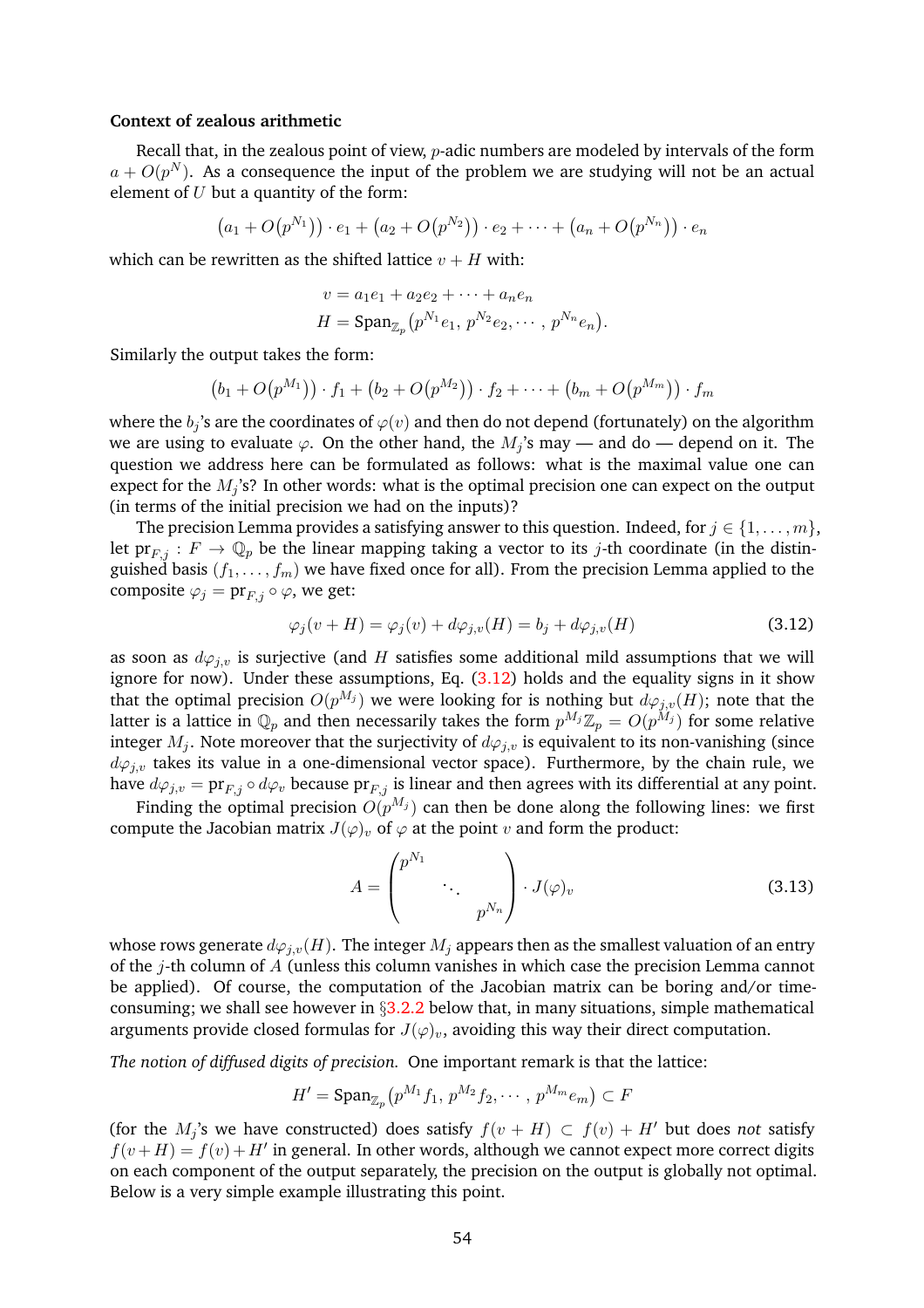**Example.** Assume that we want to evaluate an affine polynomial at the two points 0 and  $p$ . The function  $\varphi$  modeling this problem is:

$$
\varphi : \mathbb{Q}_p[X] \leq 1 \to \mathbb{Q}_p^2
$$
,  $P(X) = aX + b \mapsto (P(0), P(p)) = (b, ap+b)$ .

It is a linear function so its Jacobian is easy to compute. We find  $J(\varphi)=\begin{pmatrix} 0 & p \ 1 & 1 \end{pmatrix}$ . We assume furthermore that the inputs  $a$  and  $b$  are both given at precision  $O(p^N)$ . We then find that the optimal precision on  $P(0)$  and  $P(p)$  is  $O(p^N)$  as well. Nevertheless the determinant of  $J(\varphi)$  is apparently p; hence  $J(\varphi)$  is not invertible in  $M_2(\mathbb{Z}_p)$  and its row vectors generate a lattice which is strictly smaller than  $\mathbb{Z}_p^2$ . What does happen concretely? The main observation is that the difference  $P(p) - P(0) = ap$  can be computed at precision  $O(p^{N+1})$  because of the multiplication by p. There is thus one more digit that we know but this digit is "diffused" between  $P(0)$  and  $P(p)$  and only appears when we look at the difference.

The phenomenon enlighten in the above example is quite general: *we cannot in general reach the optimal precision by just giving individual precision on each coordinate of the output (we say that some digits of precision are diffused over several coordinates)... but this becomes always*<sup>[21](#page-54-0)</sup> *possible after a suitable base change (which recombines the diffused digits of precision into actual digits).* In order to make this sentence more precise, we first formulate a rigorous definition concerning the diffusion of the digits of precision.

<span id="page-54-2"></span>**Definition 3.20.** Let F be a finite dimensional vector space over  $\mathbb{Q}_p$  with basis  $(f_1, \ldots, f_m)$ .

We say that a lattice  $H$  is diagonal with respect to  $(f_1,\ldots,f_m)$  if it has the shape  $H=\mathrm{Span}_{\Z_p}\big(p^{\nu_1}f_1,\ldots,p^{\nu_m}f_m\big)$ for some relative integers  $\nu_1, \ldots, \nu_m$ .

The *number of diffused digits* (with respect to  $(f_1, \ldots, f_m)$ ) of a given lattice H is the logarithm in base  $p$  of the index of  $H$  in the smallest diagonal lattice containing  $H$ .

Roughly speaking, the number of diffused digits of a lattice  $H$  with respect to the basis  $(f_1, \ldots, f_m)$  quantifies the quality of the basis for expressing the precision encoded by H: if H has no diffused digit, it is represented by a diagonal matrix and the precision splits properly into each coordinate. On the contrary, if  $H$  has diffused digits, writing the precision in the system of coordinates associated with  $(f_1, \ldots, f_m)$  leads to non optimal results. We remark furthermore that there always exists a basis in which the number of diffused digits of a given lattice  $H$  is zero: it suffices to take a basis whose  $\mathbb{Z}_p$ -span is H (such a basis always exists by Proposition [3.3\)](#page-43-0).

Before going further, let us emphasize that, given a set of generators of  $H$ , it is not difficult to compute effectively its number of diffused digits of precision. Indeed, let  $M$  be a matrix whose row vectors span  $H$ . Pick in addition a diagonal lattice  $H' = \text{Span}_{\mathbb{Z}_p}\big(p^{\nu_1}f_1,\ldots,p^{\nu_m}f_m\big)$ with  $H \subset H'$ . By projecting on the j-th coordinate we see that  $\nu_j$  is at least the smallest valuation  $v_i$  of an entry of the j-th column of M. Conversely, one easily checks that the diagonal lattice  $\mathrm{Span}_{\mathbb{Z}_p}\big(p^{v_1}f_1,\ldots,p^{v_m}f_m\big)$  contains  $H.$  Thus the smallest diagonal matrix containing  $H$  is  $\text{Span}_{\mathbb{Z}_p}(p^{v_1}f_1,\ldots,p^{v_m}f_m).$  It follows that the number of diffused digits of precision of  $H$  with respect to the basis  $(f_1, \ldots, f_m)$  is given by:

<span id="page-54-1"></span>
$$
(v_1 + v_2 + \dots + v_m) - val_p(\det M). \tag{3.14}
$$

If M is in Hermite normal form (see  $\S3.1.2$ ) this quantity vanishes if and only if M is indeed diagonal.

We now go back to our initial question: we want to analyze the optimal precision for the computation of  $\varphi(v)$  for  $v$  is given at precision  $H = \text{Span}_{\mathbb{Z}_p}\big(p^{N_1}e_1, \, p^{N_2}e_2, \cdots, \, p^{N_n}e_n\big).$  The

<span id="page-54-0"></span> $^{21}$ At least when the precision Lemma applies...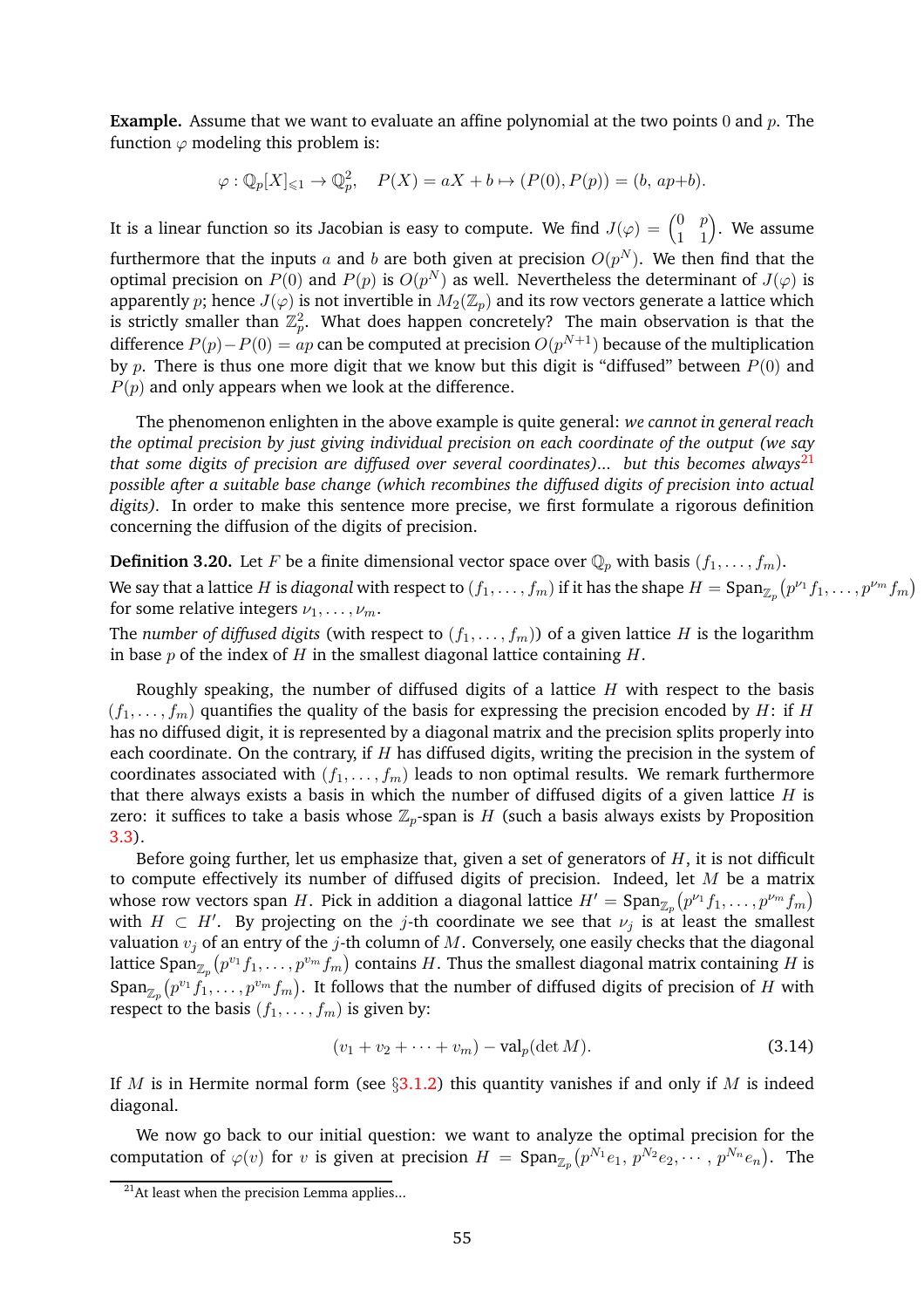precision Lemma applied with  $\varphi$  itself (assuming that the hypotheses of the precision Lemma are fulfilled of course) yields the equality:

$$
\varphi(v+H) = \varphi(v) + d\varphi_v(H).
$$

The number of diffused digits of precision resulting from the computation of  $\varphi(v)$  is then the number of diffused digits of the lattice  $d\varphi_v(H)$ . If we are working in the basis  $(f_1, \ldots, f_n)$ , this number can be large, meaning that writing down the precision in this basis can be weak. However, if we are allowing a change of basis on the codomain, we can always reduce the number of diffused digits to 0; in such a basis, the precision can be made optimal!

### **Context of lazy/relaxed arithmetic**

As we have explained in  $\S 2.4.1$ , the point of view of lazy/relaxed arithmetic differs from the zealous one on the following point: instead of fixing the precision on the input and propagating it to the outputs, it fixes a target precision and infers from it the precision needed on the inputs. Of course, in order to save time and memory, we would like to avoid the computation of unnecessary digits. Regarding precision, the question then becomes: what is the minimal number of digits we have to compute on the inputs in order to ensure a correct output at the requested precision?

This question translates into our precision language as follows: we fix some relative integers  $M_1, \ldots, M_m$  and look for relative integers  $N_1, \ldots, N_n$  for which:

<span id="page-55-0"></span>
$$
\varphi(v+H) \subset \varphi(v) + H'
$$
\n(3.15)

with  $H=\text{Span}_{\mathbb{Z}_p}\big(p^{N_1}f_1,\ldots,p^{N_n}e_n\big)$  (the unknown) and  $H'=\text{Span}_{\mathbb{Z}_p}\big(p^{M_1}f_1,\ldots,p^{M_m}f_m\big).$  Assuming that the precision Lemma applies for  $\varphi$  and H, Eq. [\(3.15\)](#page-55-0) is equivalent to  $d\varphi_v(H) \subset H'$ , *i.e.*  $H \subset d\varphi_v^{-1}(H')$ . The problem then reduces to find the largest diagonal lattice sitting in  $d\varphi_v^{-1}(H').$ 

The comparison with the zealous situation is instructive: in the zealous case, one had the lattice  $d\varphi_v(H_{\text{Zeal}})$  and we were looking for the smallest diagonal lattice containing it. The problem is now "reversed" and can actually be related to the zealous problem using duality. Before going further, we need to recall basic facts about duality and lattices.

Given  $V$  a finite dimensional  $\mathbb{Q}_p$ -vector space, we define its  $dual$   $V^\star$  as the space of  $\mathbb{Q}_p$ -linear forms on V. We recall that there is a canonical isomorphism between V and its bidual  $V^{\star\star}$ ; it maps an element  $x \in V$  to the linear form taking  $\ell \in V^*$  to  $\ell(x)$ . We recall also that each basis  $(v_1, \ldots, v_d)$  of V has a dual basis  $(v_1^*, \ldots, v_d^*)$  defined by  $v_j^*(v_i) = 1$  if  $i = j$  and  $v_j^*(v_i) = 0$ otherwise.

If  $L \subset V$  is any  $\mathbb{Z}_p$ -module, its dual  $L^*$  is defined by as the subset of  $V^*$  consisting of linear forms  $\ell: V \to \mathbb{Q}_p$  for which  $\ell(L) \subset \mathbb{Z}_p$ . Clearly  $L^*$  is a sub- $\mathbb{Z}_p$ -module of  $V^*$ . One can check that the construction  $L \mapsto L^*$  is involutive (*i.e.*  $L^{**} = L$ ), order-reversing (*i.e.* if  $L_1 \subset L_2$  then  $L_2^{\star} \subset L_1^{\star}$ ) and preserves diagonal lattices (*i.e.* if L is a diagonal lattice with respect to some basis then  $L^*$  is a diagonal lattice with respect to the dual basis).

<span id="page-55-1"></span>**Remark 3.21.** If L is a lattice, so is  $L^*$ . More precisely, if  $(v_1, \ldots, v_d)$  is a basis of V and M is a square matrix whose rows span L (with respect to the above basis), it is easily checked that  $L^*$ is spanned by the rows of  $^tM^{-1}$  (with respect to the dual basis). On the contrary if  $L$  does not generate  $V$  as a  $\mathbb{Q}_p$ -vector space, the dual space  $L^\star$  contains a  $\mathbb{Q}_p$ -line; conversely if  $L$  contains a  $\mathbb{Q}_p$ -line then  $L^\star$  does not generate  $V^\star$  over  $\mathbb{Q}_p.$ 

Applying the above formalism to our situation, we find that the condition  $H \subset d\varphi_v^{-1}(H')$ we want to ensure is equivalent to  $d\varphi_v^{-1}(H')^* \subset H^*$ . Our problem then reduces to finding the smallest diagonal lattice containing  $d\varphi_v^{-1}(H')^\star$ . By the analysis we have done in the zealous context, the integer  $N_i$  we are looking for then appears as the smallest valuation of an entry of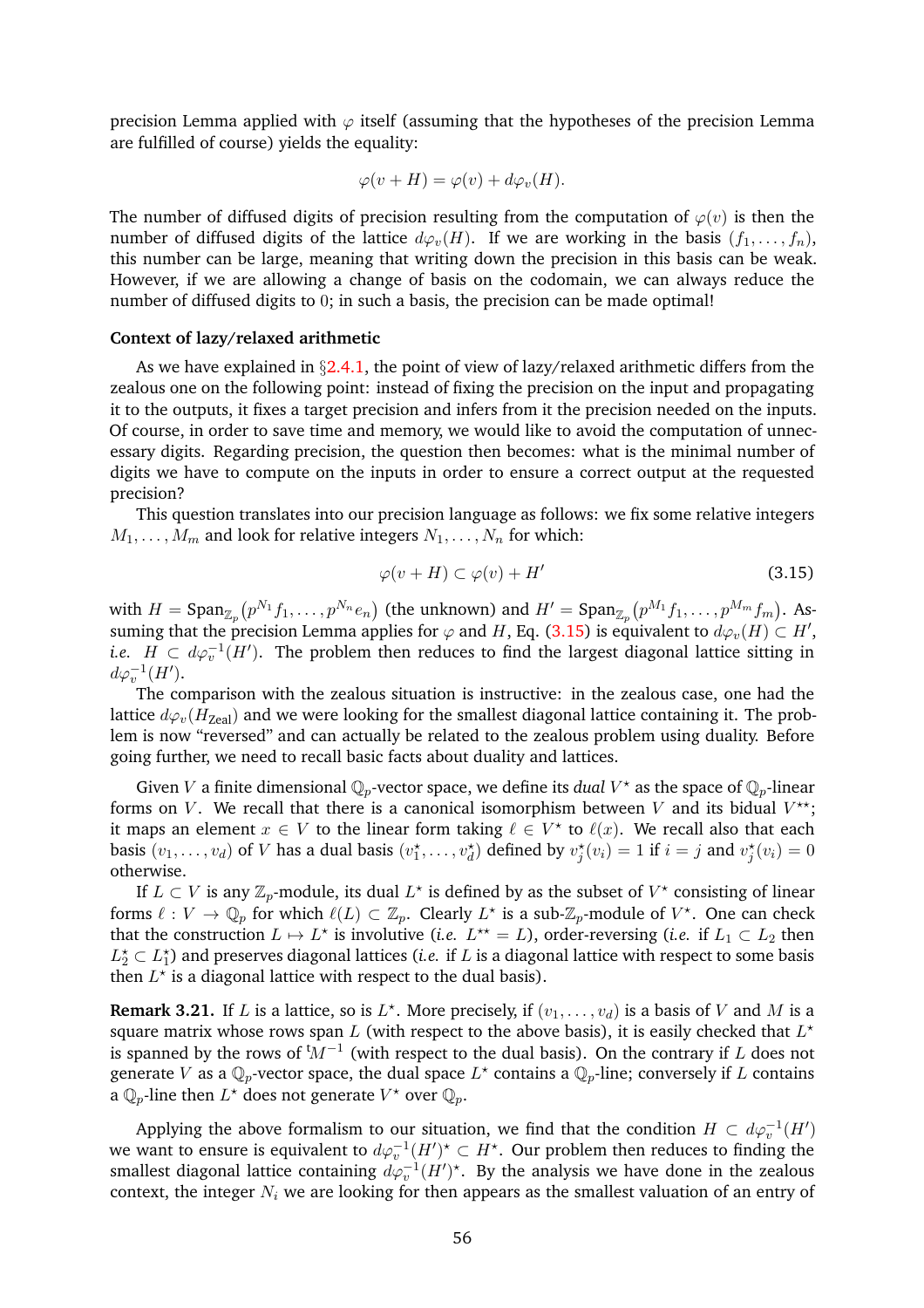$i$ -th column of a matrix whose rows span the space  $d\varphi_v^{-1}(H')^\star$  (with respect to the dual basis  $(e_1^*, \ldots, e_n^*)$ ). Computing  $d\varphi_v^{-1}(H')^*$  using Remark [3.21](#page-55-1) (and taking care of the possible kernel of  $d\varphi_v$ ), we finally find that  $N_i$  is the opposite of the smallest valuation of an entry of the  $i$ -th *row* of the matrix:

$$
J(\varphi)_v \cdot \begin{pmatrix} p^{-M_1} & & \\ & \ddots & \\ & & p^{-M_m} \end{pmatrix}
$$

where  $J(\varphi)_v$  is the Jacobian matrix of  $\varphi$  at v (compare with [\(3.13\)](#page-53-1)).

## <span id="page-56-0"></span>**3.2.2 Everyday life examples revisited**

We revisit the examples of  $\S2.4.3$  $\S2.4.3$  in light of the theory of p-adic precision.

### **The** p**-power map**

As a training example, let us first examine the computation of the  $p$ -power map (though technically it was not treated in  $\S 2.4.3$  $\S 2.4.3$  but at the end of  $\S 2.4.2$ ). Recall that we have seen that raising an invertible *p*-adic integer x at the power p gains one digit of precision: if x is given at precision  $O(p^N)$ , one can compute  $x^p$  at precision  $O(p^{N+1})$ .

We introduce the function  $\varphi : \mathbb{Q}_p \to \mathbb{Q}_p$  taking x to  $x^p$ . It is apparently of class  $C^1$  and its differential at  $x$  is the multiplication by  $\varphi'(x)=px^{p-1}.$  The Jacobian matrix of  $\varphi$  at  $x$  is then the 1 × 1 matrix whose unique entry is  $px^{p-1}$ . By the results of §[3.2.1](#page-52-1) (see particularly Eq. [\(3.12\)](#page-53-0)), the optimal precision on  $x^p$  is the valuation of

$$
(px^{p-1}) \times p^N = p^{N+1}x^{p-1}.
$$

We recover this way the exponent  $N+1$  thanks to the factor p which appears in the Jacobian. Unlike Lemma [2.18,](#page-35-0) the method we have just applied here teaches us in addition that the exponent  $N+1$  cannot be improved.

### **Determinant**

We take here  $\varphi = \det : M_d(\mathbb{Q}_p) \to \mathbb{Q}_p$ . We endow  $M_d(\mathbb{Q}_p)$  with its canonical basis and let  $x_{i,j}$ denote the corresponding coordinate functions: for  $A \in M_d(\mathbb{Z}_p)$ ,  $x_{i,j}(A)$  is the  $(i, j)$  entry of A. Fix temporarily a pair  $(i, j)$ . Expanding the determinant according to the *i*-th row, we find that  $\varphi$  is an affine function of  $x_{i,j}$  whose linear term is  $(-1)^{i+j}x_{i,j}$  · det  $G_{i,j}$  where  $G_{i,j}$  is the matrix obtained from the "generic" matrix  $G = (x_{i,j})_{1 \leq i,j \leq d}$  by erasing the *i*-th row and the *j*-th column. Therefore  $\frac{\partial \varphi}{\partial x_{i,j}}=(-1)^{i+j}\det G_{i,j}.$  Evaluating this identity at some matrix  $M\in M_d(\mathbb Q_p),$  we get the well-known formula:

<span id="page-56-2"></span>
$$
\frac{\partial \varphi}{\partial x_{i,j}}(M) = (-1)^{i+j} \det M_{i,j}
$$
\n(3.16)

where  $M_{i,j}$  is the matrix obtained from  $M$  by erasing the *i*-th row and the *j*-th column. The Jacobian matrix of  $\varphi$  at M is then the column matrix (whose rows are indexed by the pairs  $(i, j)$ for  $1 \le i, j \le d$ ) with entries  $(-1)^{i+j}$  det  $M_{i,j}$ . According to the results of §[3.2.1](#page-52-1) (see especially Eq. [\(3.12\)](#page-53-0)), the optimal precision for  $\det M$ , when the  $(i, j)$  entry of M is given at precision  $O(p^{N_{i,j}})$ , is:

<span id="page-56-1"></span>
$$
O(p^{N'})
$$
 for  $N' = \min_{i,j} (N_{i,j} + \text{val}(M_{i,j})).$  (3.17)

Remember of course that this conclusion is only valid when the assumptions of the precision Lemma are all fulfilled. Nonetheless, relying on Proposition [3.17](#page-51-1) (after having noticed that the determinant is a multivariate polynomial function), we can further write down explicit sufficient conditions for this to hold. These conditions take a particularly simple form when all the entries of M are given at the *same* precision  $O(p^N)$ : in this case, we find that the precision [\(3.17\)](#page-56-1) is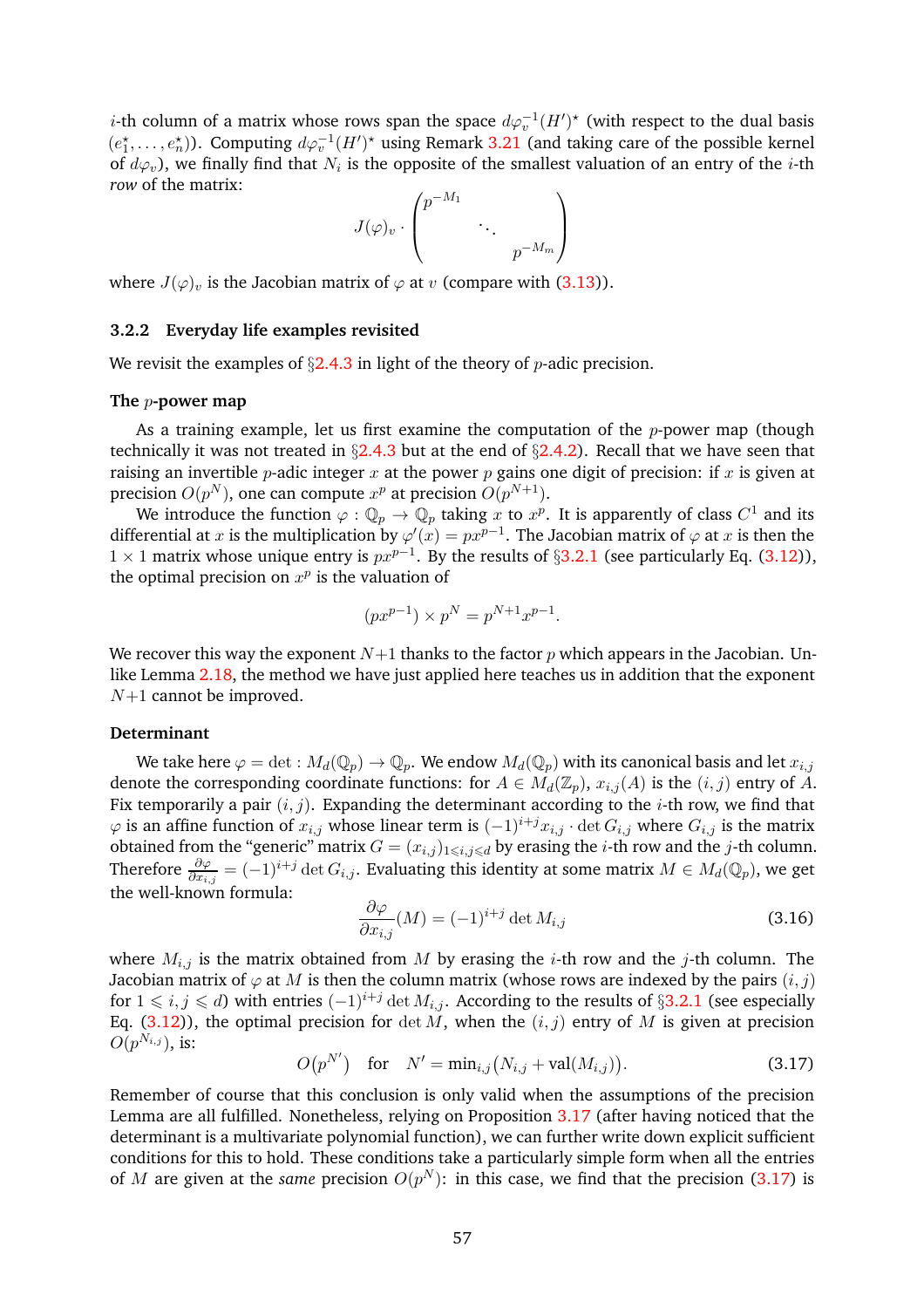indeed the optimal precision as soon as  $N' > \text{val}(\det M)$ , *i.e.* as soon as it is possible to ensure that  $\det M$  does not vanish.

The general result above applies in particular to the matrix  $M$  considered as a running example in  $\S 2.4.3$  $\S 2.4.3$  (see Eq.  $(2.7)$ ):

<span id="page-57-1"></span>
$$
M = \left(\begin{array}{cccc} \dots 0101110000 & \dots 0011100000 & \dots 1011001000 & \dots 0011000100 \\ \dots 1101011001 & \dots 1101000111 & \dots 0111001010 & \dots 010111011 \\ \dots 0111100011 & \dots 101110010 & \dots 0010100110 & \dots 1111110111 \\ \dots 0000111101 & \dots 1101110011 & \dots 0011010010 & \dots 1001100001 \end{array}\right) \in M_4(\mathbb{Z}_2).
$$
 (3.18)

Recall that all the entries of M were given at the same precision  $O(2^{10})$ . A simple computation (using zealous arithmetic) shows that the comatrix of  $M$  (*i.e.* the matrix whose  $(i, j)$  entry is  $(-1)^{i+j}$  det  $M_{i,j}$ ) is:

$$
\text{Comatrix}(M) = \left(\begin{array}{ccc} \dots 1111000000 & \dots 0001100000 & \dots 1101000000 & \dots 1001100000 \\ \dots 0111000000 & \dots 0011100000 & \dots 1001000000 & \dots 1011100000 \\ \dots 0111000000 & \dots 0001100000 & \dots 0111000000 & \dots 0011100000 \\ \dots 1010000000 & \dots 0111000000 & \dots 111000000 & \dots 0011000000 \end{array}\right)
$$

We observe that the minimal valuation of its entries is 5 (it is reached on the second column), meaning that the optimal precision on det M is  $O(2^{15})$ . Coming back to §[2.4.3,](#page-36-1) we see that the interval floating-point arithmetic reached this accuracy whereas zealous interval arithmetic missed many digits (without further help).

*Computation of determinants with optimal precision.* It is worth remarking that one can design a simple algorithm that computes the determinant of a  $p$ -adic matrix at the optimal precision *within the framework of zealous arithmetic* when the coefficients of the input matrix are all given at the same precision  $O(p^{N}).$  This algorithm is based on a variation of the Smith normal form that we state now.

**Proposition 3.22.** *Any matrix*  $M \in M_d(\mathbb{Q}_p)$  *admits a factorization of the following form:* 

<span id="page-57-0"></span>
$$
M = P \cdot \begin{pmatrix} a_1 & & \\ & \ddots & \\ & & a_d \end{pmatrix} \cdot Q \tag{3.19}
$$

*where* P and Q are have determinant  $\pm 1$ , the matrix in the middle is diagonal and its diagonal *entries satisfy*  $val(a_1) \leq \cdots \leq val(a_d)$ .

The factorization [\(3.19\)](#page-57-0) is quite interesting for us for two reasons. First of all, it reveals the smallest valuation of an entry of the comatrix of  $M$ : it is

<span id="page-57-2"></span>
$$
v = val(a_1) + val(a_2) + \dots + val(a_{d-1}).
$$
\n(3.20)

Indeed, taking exterior powers, one proves the entries of Comatrix $(M)$  and Comatrix $(P^{-1}MQ^{-1})$ span the same  $\mathbb{Z}_p$ -submodule of  $\mathbb{Q}_p$ . Moreover, since  $P^{-1}MQ^{-1}$  is diagonal, its comatrix is easily computed; we find:

$$
\text{Comatrix}(P^{-1}MQ^{-1}) = \begin{pmatrix} b_1 & & \\ & \ddots & \\ & & b_d \end{pmatrix} \quad \text{with} \quad b_i = a_1 \cdots a_{i-1} a_{i+1} \cdots a_d
$$

(recall that Comatrix(A) =  $\det A \cdot A^{-1}$  if A is invertible) and we are done. The direct consequence of this calculation is the following: if the entries of M are all given at precision  $O(p^N)$ , the optimal precision on  $\det M$  is  $O(p^{N+v})$  (assuming  $v < N$ ).

The second decisive advantage of the factorization [\(3.19\)](#page-57-0) is that it can be computed without any loss of precision. The underlying algorithm basically follows the lines of the Hermite reduction we have presented in  $\S 3.1.2$ , except on the three following points: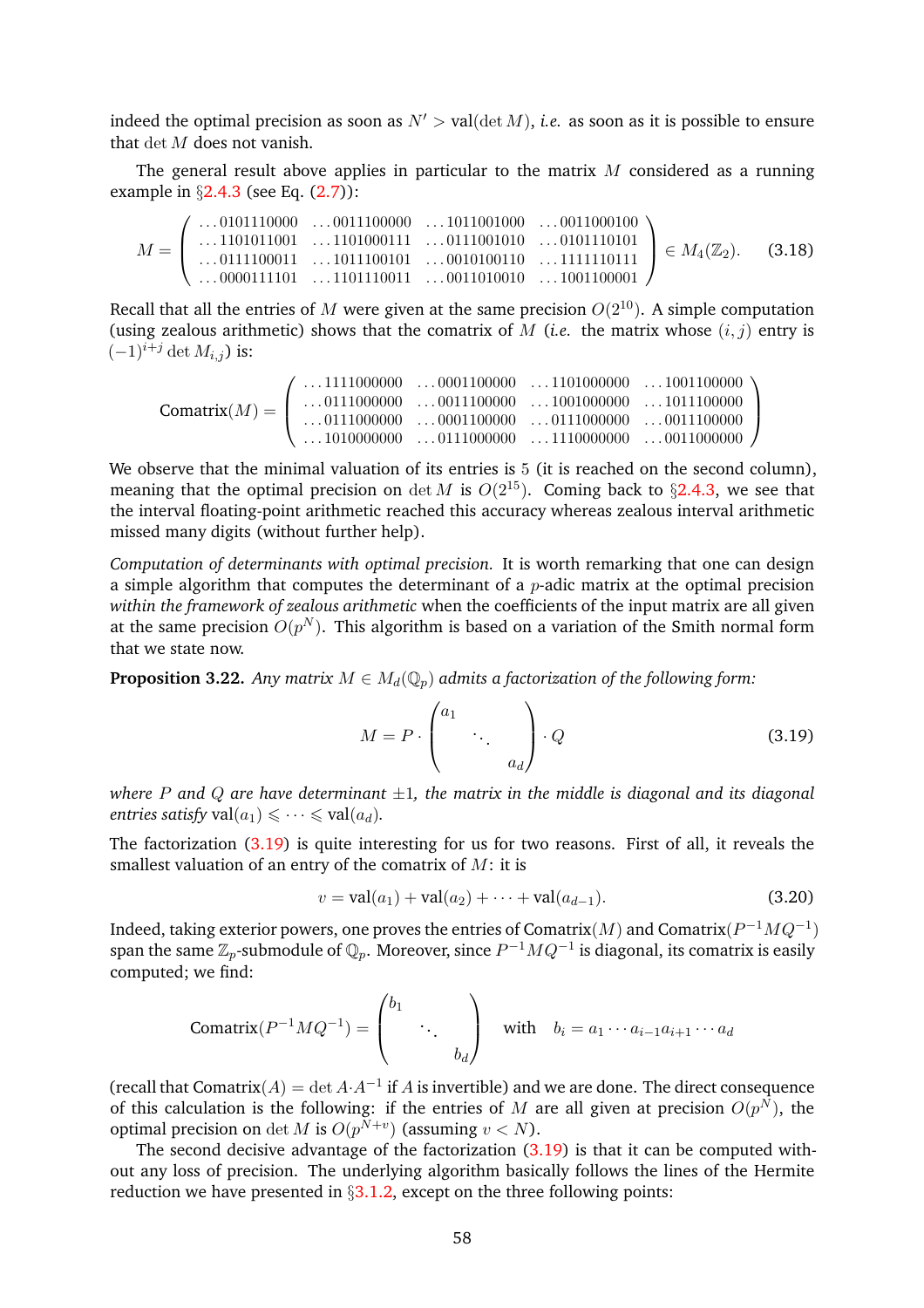- instead of choosing the pivot as an entry of smallest valuation on the working column, we choose as an entry of smallest valuation on the whole matrix,
- we do not only clear the entries behind the pivot but also the entries located on the right of the pivot,
- in order to keep the transformation matrices of determinant  $\pm 1$ , we do not rescale rows.

For example, starting with our favorite matrix M (see Eq.  $(3.18)$  above), we first select the  $(2, 1)$ entry (which has valuation 0), we put it on the top left corner and use it as pivot to clear the entries on the first row and the first column. Doing so, we obtain the intermediate form:

| $\dots 1101011001$ |  |                                                           |
|--------------------|--|-----------------------------------------------------------|
|                    |  | $0 \ldots 0001010000 \ldots 0101101000 \ldots 0100010100$ |
|                    |  | $0$ 0111101000 0101011000 1100100000                      |
|                    |  |                                                           |

and we retain that we have swapped two rows, implying that the determinant of the above matrix is the opposite to the determinant of  $M$ . We now select the  $(2, 4)$  entry (which as valuation 2) and continue the reduction:

| $\dots$ 1101011001 |                     |                                       |                                         |
|--------------------|---------------------|---------------------------------------|-----------------------------------------|
|                    | $\ldots 0100010100$ |                                       |                                         |
|                    |                     |                                       | $0 \ldots 0100011000 \ldots 0101101000$ |
|                    |                     | $\ldots 0000110000 \ldots 0000110000$ |                                         |

We observe that we have not lost any precision in this step (all the entries of the matrix above are known at precision  $O(2^{10})$ ), and this even if our pivot had positive valuation. It is actually a general phenomenon due to the fact that we always choose the pivot of smallest valuation. Continuing this process, we end up with the matrix:

| $\dots$ 1101011001 |                    |                    |                       |
|--------------------|--------------------|--------------------|-----------------------|
|                    | $\dots 0100010100$ |                    |                       |
|                    |                    | $\dots 0100011000$ |                       |
|                    |                    |                    | $0 \ldots 1101100000$ |

Now multiplying the diagonal entries, we find  $\det M = 2^{10} \times ...01101$  with precision  $O(2^{15})!$ 

For a general  $M$ , the same precision analysis works. Indeed, when the entries of  $M$  are all given at precision  $O(p^{N}),$  the reduction algorithm we have sketched above outputs a diagonal matrix whose determinant is the same as the one of M and whose diagonal entries  $a_1, \ldots, a_d$ are all known at precision  $O(p^{N}).$  By Proposition  ${\bf 2.3}$  ${\bf 2.3}$  ${\bf 2.3}$  (see also Remark  ${\bf 2.4}$ ), zealous arithmetic can compute the product  $a_1 a_2 \cdots a_d$  at precision  $O(p^{N+w})$  with

$$
w = \text{val}(a_1) + \cdots + \text{val}(a_d) - \text{max}_i \text{val}(a_i).
$$

We then recover the optimal precision given by Eq.  $(3.20)$ .

#### **Characteristic polynomial**

The case of characteristic polynomials has many similarities with that of determinants. We introduce the function  $\varphi : M_d(\mathbb{Q}_p) \to \mathbb{Q}_p[X]_{< d}$  that maps a matrix M to  $\varphi(M) = \det(XI_d M$ ) –  $X^d$  where  $I_d$  is the identity matrix of size d. The renormalization (consisting in subtracting  $X^{d}$ ) is harmless but needed in order to ensure that  $\varphi$  takes its values in a vector space (and not an affine space) and has a surjective differential almost everywhere. The partial derivatives of  $\varphi$  are:

$$
\frac{\partial \varphi}{\partial x_{i,j}}(M) = (-1)^{i+j} \cdot \det(XI_d - M)_{i,j}
$$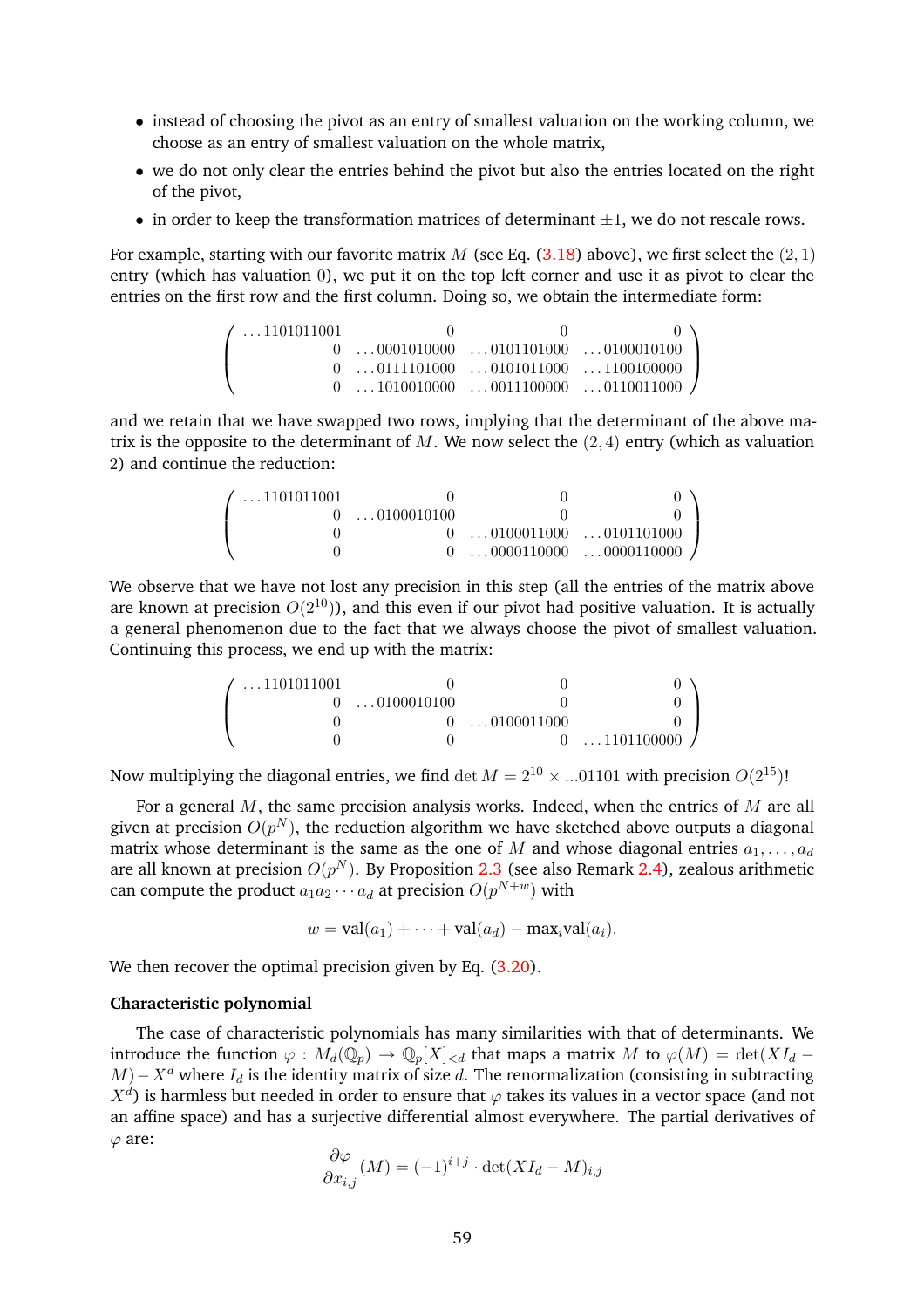| (i, j) | $X^3$ | $X^2$               | X                   |                       |         | $X^3$ | $X^2$ | X         |                  |
|--------|-------|---------------------|---------------------|-----------------------|---------|-------|-------|-----------|------------------|
| (1, 1) |       | $\dots0110110010$   | $\dots 01111111000$ | $\ldots 0001000000$   |         |       | 0     | $\Omega$  | $\theta$         |
| (1, 2) | 0     | $\ldots 0011100000$ | $\ldots$ 1011010100 | $\dots$ 1110100000    |         |       |       | $\theta$  | $\overline{0}$   |
| (1, 3) | 0     | $\dots$ 1011001000  | $\dots 1001001000$  | $\ldots$ 0011000000   |         |       |       | $2^2$     | $\boldsymbol{0}$ |
| (1, 4) | 0     | $\ldots 0011000100$ | $\dots$ 1111100100  | $\dots 0110100000$    |         |       |       |           | 2 <sup>5</sup>   |
| (2,1)  | 0     | $\dots$ 1101011001  | $\ldots$ 1010010000 | $\ldots 1001000000$   |         |       |       | $\cup$    | $\theta$         |
| (2, 2) |       | $\dots$ 1110001001  | $\ldots 1001001100$ | $\ldots 1100100000$   |         |       |       | 0         | $\bigcap$        |
| (2,3)  | 0     | $\ldots$ 0111001010 | $\dots$ 0110011000  | $\ldots$ 0111000000   | Hermite |       |       | 0         | $\bigcap$        |
| (2,4)  | 0     | $\ldots$ 0101110101 | $\ldots$ 0111111100 | $\ldots 0100100000$   |         |       |       | 0         | $\bigcap$        |
| (3,1)  | 0     | $\dots 0111100011$  | $\dots$ 1010000000  | $\dots1001000000$     |         |       |       |           | $\bigcap$        |
| (3, 2) | 0     | $\dots$ 1011100101  | $\dots$ 1110100000  | $\ldots$ 1110100000   |         |       |       |           | $\bigcap$        |
| (3, 3) |       | $\ldots 0011101000$ | $\dots$ 1001000100  | $\ldots 1001000000$   |         |       |       |           | $\bigcap$        |
| (3, 4) | 0     | $\dots$ 1111110111  | $\dots$ 1111100100  | $\dots$ 1100100000    |         |       |       | 0         | $\theta$         |
| (4, 1) | 0     | $\ldots$ 0000111101 | $\ldots$ 0010111000 | $\ldots$ 0110000000   |         |       |       | 0         | $\theta$         |
| (4, 2) | 0     | $\dots$ 1101110011  | $\dots$ 1101011000  | $\ldots 1001000000$   |         |       |       | 0         | $\theta$         |
| (4, 3) | 0     | $\dots$ 0011010010  | $\ldots$ 1101001000 | $\ldots 0010000000$   |         |       |       | $\bigcap$ | $\theta$         |
| (4, 4) |       | $\dots1010100011$   | $\dots 0111010000$  | $\ldots 1101000000$ , |         |       |       |           |                  |

<span id="page-59-0"></span>Figure 3.2: The Jacobian of the characteristic polynomial at M

where  $(XI_d - M)_{i,j}$  is the matrix obtained from  $XI_d - M$  by deleting the *i*-th row and the *j*-th column (compare with Eq. [\(3.16\)](#page-56-2)). The Jacobian matrix  $J(\varphi)_M$  of  $\varphi$  at M is then a matrix with  $d^2$  rows, indexed by pairs  $(i, j)$  with  $1 \leq i, j \leq d$ , and d columns whose row with index  $(i, j)$ contains the coefficients of the polynomial  $(-1)^{i+j} \cdot \det(XI_d - M)_{i,j}$ . Using again the results of §[3.2.1,](#page-52-1) the optimal precision on each coefficient of the characteristic polynomial of  $M$  can be read off from  $J(\varphi)_M$ .

Let us explore further our running example: the matrix  $M$  given by Eq. [\(3.18\)](#page-57-1) whose entries are all known at precision  $O(2^{10})$ . A direct computation leads to the Jacobian matrix displayed on the left of Figure [3.2.](#page-59-0) We observe that the minimal valuation of an entry of the column of  $X^j$ is 0, 0, 2 and 5 when  $i$  is 3, 2, 1 and 0 respectively. Consequently the optimal precision on the coefficients of  $X^3$ ,  $X^2$ ,  $X$  and on the constant coefficient are  $O(2^{10})$ ,  $O(2^{10})$ ,  $O(2^{12})$  and  $O(2^{15})$ respectively. Coming back to §[2.4.3,](#page-36-1) we notice that floating-point arithmetic found all the correct digits. We observe moreover that the Hermite normal form of the Jacobian matrix (shown on the right on Figure [3.2\)](#page-59-0) is diagonal. There is therefore no diffused digit of precision for this example; in other words the precision written as  $O(p^{10})X^3 + O(p^{10})X^2 + O(p^{12})X + O(p^{15})$  is sharp.

**Remark 3.23.** Making more extensive tests, we conclude that *p*-adic floating point arithemtic was pretty lucky with the above example: in general, it indeed sometimes finds all (or almost all) relevant digits but it may also sometimes not be more accurate than zealous arithmetic. We refer to [\[20\]](#page-81-8) for precise statistics thereupon.

Let us now have a look at the matrix  $N = I_4 + M$ . Playing the same game as before, we obtain the Jacobian matrix displayed on the left of Figure [3.3.](#page-60-0) Each column of this matrix contains an entry of valuation zero. The optimal precision on each individual coefficient of the characteristic polynomial of  $N$  is then no more than  $O(p^{10}).$  However the Hermite reduced form of the Jacobian is now no longer diagonal, meaning that diffused digits of precision do appear. One can moreover count them using Eq. [\(3.14\)](#page-54-1) (applied to the Hermite normal form of the Jacobian): we find 7. This means that the precision

$$
O(p^{10})X^3 + O(p^{10})X^2 + O(p^{10})X + O(p^{10})
$$

is not sharp; more precisely, after a suitable base change on  $\mathbb{Q}_p[X]_{< d}$ , it should be possible to visualize seven more digits. Given that  $\chi_N(X) = \chi_M(X-1)$ , this base change is of course the one which is induced by the change of variable  $X \mapsto X-1$ .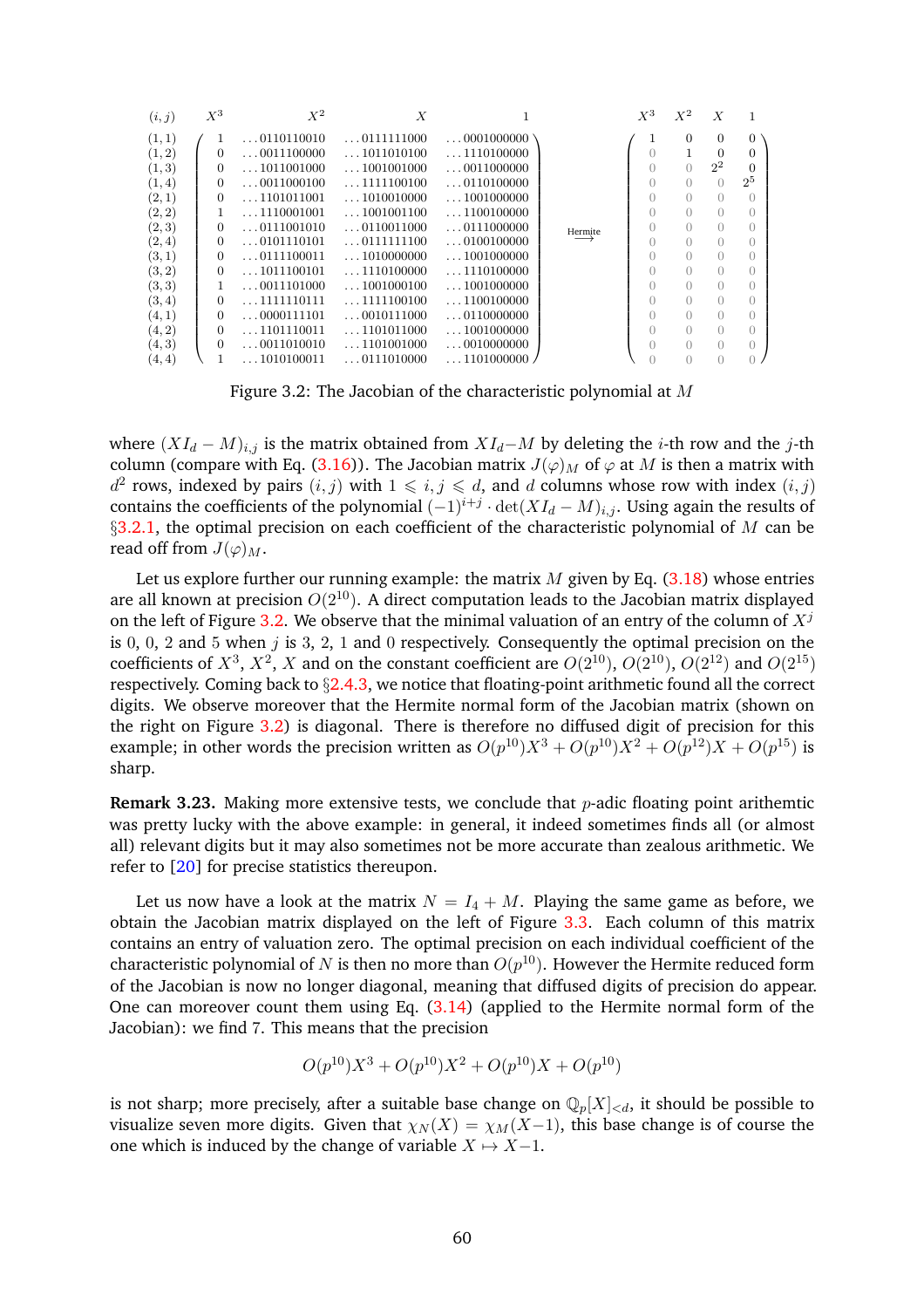| (i, j) | $X^3$          | $X^2$               | X                   |                     |         | $X^3$     | $X^2$    | Х              |                |
|--------|----------------|---------------------|---------------------|---------------------|---------|-----------|----------|----------------|----------------|
| (1, 1) |                | $\ldots 0110101111$ | $\dots$ 1010010111  | $\dots$ 1111111001  |         |           | $\Omega$ |                | 30             |
| (1, 2) | $\overline{0}$ | $\ldots$ 0011100000 | $\ldots$ 0100010100 | $\ldots$ 0110101100 |         |           |          | $\overline{2}$ | 29             |
| (1, 3) | $\overline{0}$ | $\ldots$ 1011001000 | $\ldots 0010111000$ | $\ldots$ 0101000000 |         |           |          | $2^2$          | 28             |
| (1, 4) | $\overline{0}$ | $\ldots 0011000100$ | $\ldots 1001011100$ | $\ldots 1010000000$ |         | $\bigcap$ |          |                | 2 <sup>5</sup> |
| (2,1)  | $\overline{0}$ | $\dots$ 1101011001  | $\ldots$ 1111011110 | $\dots$ 1100001001  |         | $\bigcap$ |          | $\bigcap$      | $\theta$       |
| (2, 2) |                | $\dots$ 1110000110  | $\dots$ 1100111101  | $\ldots$ 0001011100 |         | $\bigcap$ |          | $\bigcap$      | $\bigcap$      |
| (2,3)  | $\overline{0}$ | $\ldots$ 0111001010 | $\ldots 1000000100$ | $\ldots$ 0111110010 | Hermite | $\bigcap$ |          | $\bigcap$      | $\bigcap$      |
| (2, 4) | $\overline{0}$ | $\ldots$ 0101110101 | $\ldots$ 1100010010 | $\ldots$ 0010011001 |         | $\bigcap$ |          | $\cup$         | $\bigcap$      |
| (3,1)  | $\overline{0}$ | $\ldots$ 0111100011 | $\dots$ 1010111010  | $\ldots$ 0110100011 |         | $\bigcap$ |          | $\cup$         | $\bigcap$      |
| (3, 2) | 0              | $\dots$ 1011100101  | $\ldots$ 0111010110 | $\ldots$ 1011100101 |         | $\bigcap$ |          | $\bigcap$      | $\bigcap$      |
| (3, 3) |                | $\ldots 0011100101$ | $\ldots 0001110111$ | $\ldots$ 0011100011 |         |           |          | 0              | $\bigcap$      |
| (3, 4) | $\overline{0}$ | 1111110111          | $\dots$ 1111110110  | $\dots$ 1100110011  |         |           |          |                | $\theta$       |
| (4,1)  | $\overline{0}$ | $\ldots$ 0000111101 | $\ldots$ 0000111110 | $\ldots$ 0100000101 |         | $\bigcap$ |          | 0              | $\theta$       |
| (4, 2) | $\overline{0}$ | $\dots$ 1101110011  | $\ldots$ 0001110010 | $\dots$ 1001011011  |         | $\bigcap$ |          | $\bigcap$      | $\theta$       |
| (4,3)  | 0              | $\ldots$ 0011010010 | $\dots 0110100100$  | $\ldots 1000001010$ |         | $\bigcap$ |          | $\bigcap$      | $\theta$       |
| (4, 4) |                | $\ldots 1010100000$ | $\ldots 0010001101$ | $\ldots 0000010010$ |         |           |          |                |                |

<span id="page-60-0"></span>Figure 3.3: The Jacobian of the characteristic polynomial at  $I_4+M$ 

#### **LU factorization**

Given a positive integer d, define  $L_d(\mathbb{Z}_p)$  as the subspace of  $M_d(\mathbb{Z}_p)$  consisting of lower triangular matrices with zero diagonal. Similarly let  $U_d(\mathbb{Z}_p)$  be the subspace space of  $M_d(\mathbb{Z}_p)$ consisting of upper triangular matrices. Clearly  $L_d(\mathbb{Z}_p)$  and  $U_d(\mathbb{Z}_p)$  are p-adic vector spaces of respective dimensions  $\frac{d(d-1)}{2}$  and  $\frac{d(d+1)}{2}$ . Let U be the open subset of  $M_d(\mathbb{Z}_p)$  defined by the non-vanishing of all principal minors. We define two mappings:

$$
\varphi: \mathcal{U} \to L_d(\mathbb{Z}_p), \ M \mapsto L - I_d \quad \text{and} \quad \psi: \mathcal{U} \to L_d(\mathbb{Z}_p), \ M \mapsto U
$$

where  $M = LU$  is the (unique) LU factorization of M. In order to compute the differentials of  $\varphi$  and  $\psi^{22}$  $\psi^{22}$  $\psi^{22}$ , we simply differentiate the defining relation  $M = L U$ . We get this way the relation  $dM = dL \cdot U + L \cdot dU$ . We rewrite it as:

$$
L^{-1} \cdot dM \cdot U^{-1} = (L^{-1} \cdot dL) + (dU \cdot U^{-1})
$$

and observe that the first summand of the right hand side is strictly lower triangular whereas the second summand of upper triangular. We therefore derive  $dL = L \cdot \text{Lo}(L^{-1} \cdot dM \cdot U^{-1})$  and  $dU = \text{Up}\big(L^{-1} \cdot dM \cdot U^{-1}\big) \cdot U$  where Lo (resp. Up) is the projection on the first factor (resp. on the second factor) of the decomposition  $M_d(\mathbb{Z}_p) = L_d(\mathbb{Z}_p) \oplus U_d(\mathbb{Z}_p)$ . The differentials of  $\varphi$  and  $\psi$  at  $M \in \mathcal{U}$  are then given by the linear mappings:

$$
d\varphi_M: M_d(\mathbb{Z}_p) \to L_d(\mathbb{Z}_p), \quad dM \mapsto L \cdot \text{Lo}\big(L^{-1} \cdot dM \cdot U^{-1}\big)
$$
  

$$
d\psi_M: M_d(\mathbb{Z}_p) \to U_d(\mathbb{Z}_p), \quad dM \mapsto \text{Up}\big(L^{-1} \cdot dM \cdot U^{-1}\big) \cdot U
$$

where  $L$  and  $U$  are the "L-part" and the "U-part" of the LU factorization of  $M$  respectively.

As an example, take again the matrix M given by Eq. [\(3.18\)](#page-57-1). The Jacobian matrix of  $\varphi$  at this point is the matrix displayed on Figure [3.4.](#page-61-0) Looking at the minimal valuation of the entries of  $J(\varphi)_M$  column by column, we find the optimal precision for each entry of the matrix L (defined as the L-part  $L$  of the LU factorization of  $M$ ):

<span id="page-60-2"></span>
$$
\begin{pmatrix}\n- & - & - & - \\
O(2^2) & - & - & - \\
O(2^2) & O(2^9) & - & - \\
O(2^2) & O(2^{10}) & O(2^7) & -\n\end{pmatrix}
$$
\n(3.21)

<span id="page-60-1"></span><sup>&</sup>lt;sup>22</sup>These two functions are indeed differentiable. One can prove this by noticing for instance that the entries of  $L$ and U are given by explicit multivariate rational fractions  $[46, §1.4]$  $[46, §1.4]$ .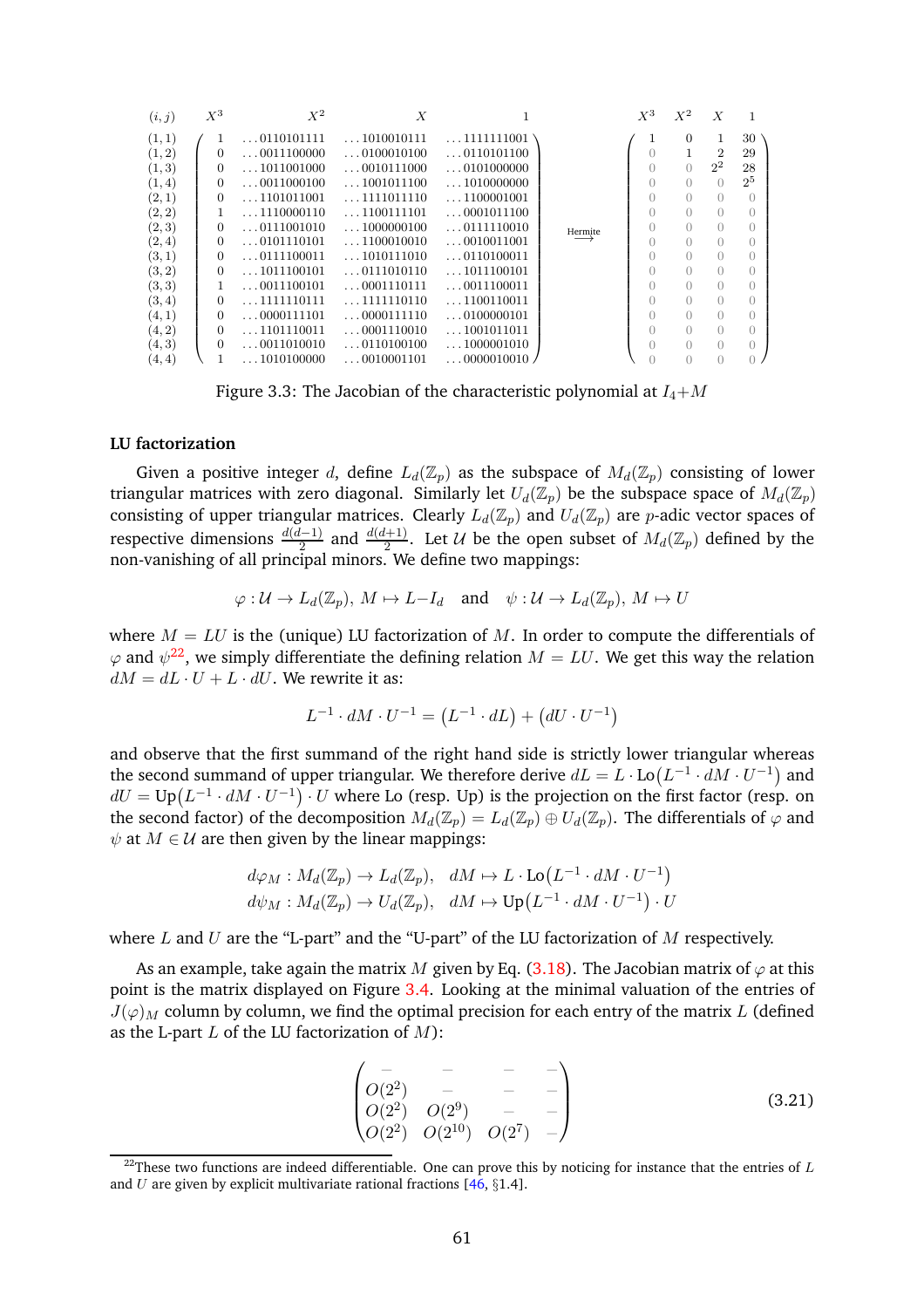

<span id="page-61-0"></span>Figure 3.4: The Jacobian of the L-part of the LU factorization at  $M$ 

(we recall that the entries of M were all initially given at precision  $O(2^{10})$ ). Comparing with the numerical results obtained in  $\S2.4.3$  $\S2.4.3$  (see Eq. [\(2.8\)](#page-38-1)), we see that floating-point arithmetic, one more time, found all the relevant digits.

A closer look at Figure [3.4](#page-61-0) shows that the lattice  $d\varphi_M(2^{10}M_4(\mathbb{Z}_2)) = 2^{10} \cdot d\varphi_M(M_4(\mathbb{Z}_2))$  has exactly 9 diffused digits (apply Eq. [\(3.14\)](#page-54-1)). The precision [\(3.21\)](#page-60-2) is then globally not optimal although it is on each entry separately. For example, if  $\ell_{i,j}$  denotes the  $(i, j)$  entry of L, the linear combination  $\ell_{3,2} - 11 \cdot \ell_{3,1}$  can be known at precision  $O(2^6)$  although  $\ell_{3,2}$  and  $\ell_{3,1}$  cannot be known at higher precision than  $O(2^2)$ . It is remarkable that floating-point arithmetic actually "saw" these diffused digits; indeed, taking the values computed in floating-point arithmetic for  $\ell_{3,2}$  and  $\ell_{3,1}$ , we compute:

$$
\ell_{3,2}-11 \cdot \ell_{3,1} = \ldots 0000010111.
$$

<span id="page-61-2"></span>It turns out that the last six digits of the latter value are correct!

**Remark 3.24.** For a general input  $d \times d$  matrix M whose principal minors have valuation  $v_1, \ldots, v_d$ , we expect that zealous arithmetic looses about  $\Omega(v_1 + \cdots + v_d)$  significant digits (for the computation of the LU factorization of  $M$  using standard Gaussian elimination) while floating-point arithmetics looses only  $O(max(v_1, \ldots, v_d))$  significant digits. If M is picked at random in the space  $M_d(\mathbb{Z}_p)$  (equipped with its natural Haar measure), the former is  $O(\frac{d}{p_-})$  $\frac{d}{p-1}$ ) on average while the second is  $O(\log_n d)$  on average [\[16\]](#page-81-1).

### **Bezout coefficients ´**

We now move to commutative algebra. We address the question of the computation of the Bézout coefficients of two monic polynomials of degree  $d$  which are supposed to be coprime. Let U be the subset of  $\mathbb{Q}_p[X]_{< d} \times \mathbb{Q}_p[X]_{< d}$  consisting of pairs  $(\tilde{P}, \tilde{Q})$  for which  $P = X^d + \tilde{P}$  and  $Q = X^d + \tilde{Q}$  are coprime. Observe that U is defined by the non-vanishing of some resultant and so is open. We introduce the function:

$$
\varphi: \quad \mathcal{U} \quad \longrightarrow \quad \mathbb{Q}_p[X]_{< d} \times \mathbb{Q}_p[X]_{< d}
$$
\n
$$
(\tilde{P}, \tilde{Q}) \quad \mapsto \quad (U, V) \quad \text{s.t.} \quad UP + VQ = 1
$$

for  $P = X^d + \tilde{P}$  and  $Q = X^d + \tilde{Q}$ . (Note that U and V are uniquely determined thanks to the conditions on the degree.) Once again, the differential of  $\varphi$  can be easily computed by differentiating the defining relation  $UP + VQ = 1$ ; indeed doing so, we immediately get:

<span id="page-61-1"></span>
$$
(dU \cdot P) + (dV \cdot Q) = dR \tag{3.22}
$$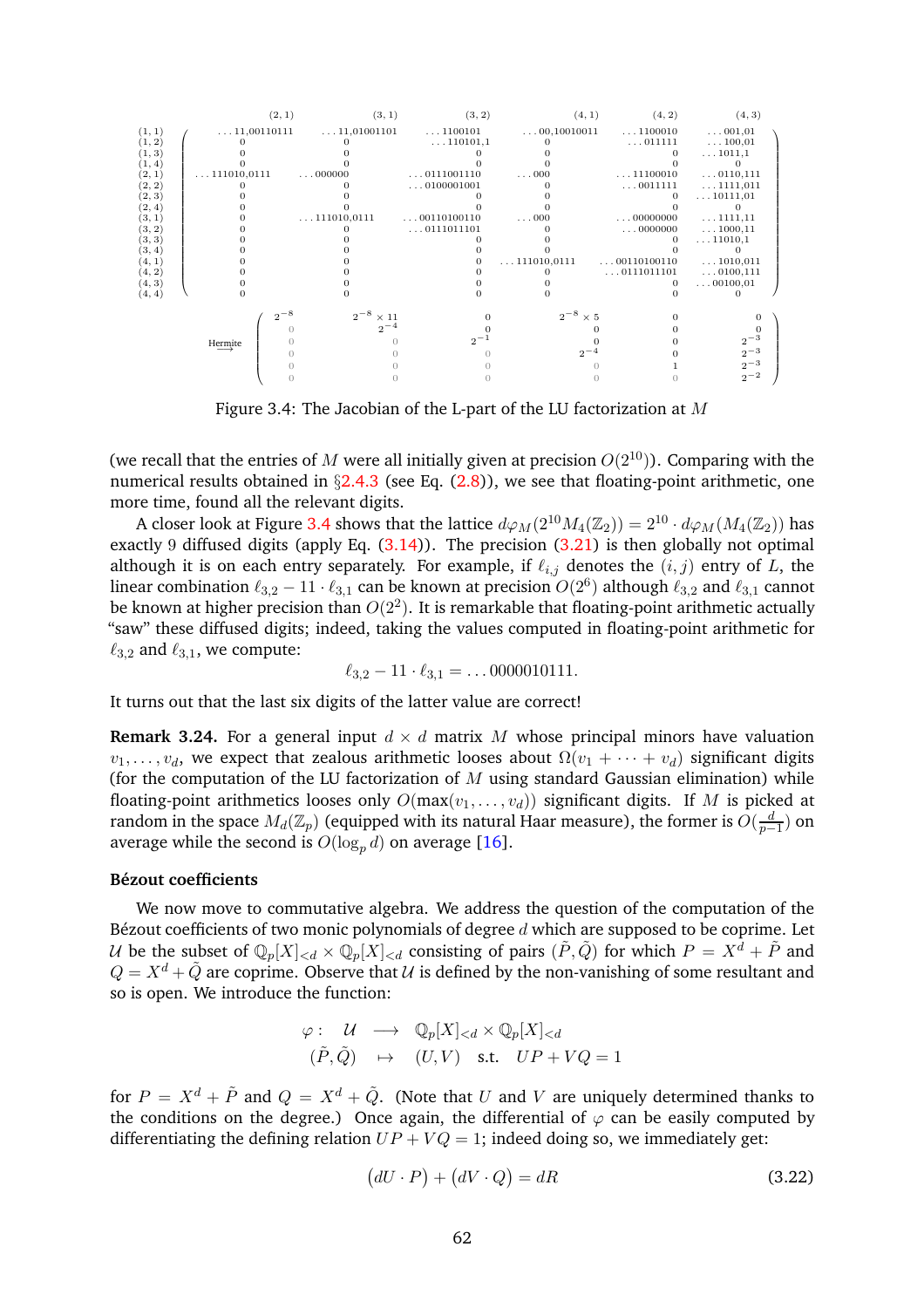| dU         |                  |                  |                  |                  | dV               |                  |                  |                  |  |
|------------|------------------|------------------|------------------|------------------|------------------|------------------|------------------|------------------|--|
| (dP, dQ)   | $X^3$            | $X^2$            |                  |                  | $X^3$            | $X^2$            |                  |                  |  |
| $(X^3,0)$  | $\dots$ 0100111  | $\ldots$ 0001000 | $\ldots 1000000$ | $\ldots 1010000$ | $\dots$ 1011001  | $\dots$ 0100000  | $\ldots 1000000$ | $\ldots$ 0100000 |  |
| $(X^2,0)$  | $\ldots 1010000$ | $\ldots$ 0010111 | $\ldots$ 0111000 | $\ldots 1000000$ | $\ldots$ 0110000 | $\dots$ 0101001  | $\ldots$ 0110000 | $\ldots$ 0000000 |  |
| (X,0)      | $\ldots 1000000$ | $\ldots 0010000$ | $\dots$ 1010111  | $\ldots 0111000$ | $\ldots 1000000$ | $\ldots$ 1110000 | $\dots$ 1101001  | $\dots$ 0110000  |  |
| (1,0)      | $\dots$ 1111000  | $\dots$ 1101000  | $\ldots 0011000$ | $\ldots$ 1010111 | $\ldots$ 0001000 | $\dots$ 0111000  | $\ldots$ 0001000 | $\ldots 1001001$ |  |
| $(0, X^3)$ | $\ldots$ 1011001 | $\dots$ 1111000  | $\ldots$ 0010000 | $\dots$ 1110000  | $\ldots$ 0100111 | $\dots$ 1100000  | $\dots$ 1100000  | $\dots$ 1100000  |  |
| $(0, X^2)$ | $\dots$ 1110000  | $\ldots$ 0101001 | $\ldots$ 0001000 | $\ldots$ 0010000 | $\ldots$ 0010000 | $\ldots$ 0010111 | $\ldots$ 0010000 | $\ldots$ 0100000 |  |
| (0,X)      | $\ldots$ 0010000 | $\ldots$ 0100000 | $\ldots$ 0011001 | $\ldots$ 0001000 | $\dots$ 1110000  | $\dots$ 0100000  | $\dots$ 1100111  | $\dots 1010000$  |  |
| (0,1)      | $\ldots 1001000$ | $\dots$ 0101000  | $\dots$ 1011000  | $\ldots$ 0011001 | $\ldots$ 0111000 | $\dots$ 0111000  | $\ldots 1001000$ | $\ldots$ 0000111 |  |

<span id="page-62-0"></span>Figure 3.5: The Jacobian of the "Bézout function" at  $(P, Q)$ 

for  $dR = -U \cdot dP - V \cdot dQ$ . Eq [\(3.22\)](#page-61-1) gives  $dU \cdot P \equiv dR \pmod{Q}$  for what we derive  $dU \equiv U \cdot dR$ (mod Q). Comparing degrees we find  $dU = U \cdot dR$  mod Q. Similarly  $dV = V \cdot dR$  mod P. The differential of  $\varphi$  at a pair  $(\tilde{P}, \tilde{Q})$  is then the linear mapping:

$$
d\varphi_{(\tilde{P},\tilde{Q})}: \quad \mathbb{Q}_p[X]_{< d} \times \mathbb{Q}_p[X]_{< d} \quad \longrightarrow \quad \mathbb{Q}_p[X]_{< d} \times \mathbb{Q}_p[X]_{< d}
$$
\n
$$
(dP, dQ) \quad \mapsto \quad (dU, dV) = (U \cdot dR \text{ mod } Q, V \cdot dR \text{ mod } P)
$$
\n
$$
\text{where} \quad dR = -U \cdot dP - V \cdot dQ.
$$

It is important to note that  $d\varphi_{(\tilde{P},\tilde{Q})}$  is never injective because it maps  $(-V,U)$  to  $0.$  Consequently, it is never surjective either and one cannot apply the precision Lemma to it. The easiest way to fix this issue is to decompose  $\varphi$  as  $\varphi = (\varphi_U, \varphi_V)$  and to apply the precision Lemma to each component separately (though this option leads to less accurate results).

For the particular example we have studied in  $\S$ [2.4.3,](#page-36-1) namely:

$$
P = X4 + (\dots 1101111111) X3 + (\dots 0011110011) X2
$$
  
+ (\dots 1001001100) X + (\dots 0010111010)  

$$
Q = X4 + (\dots 0101001011) X3 + (\dots 0111001111) X2
$$
  
+ (\dots 0100010000) X + (\dots 1101000111)

the Jacobian matrix we find is shown on Figure [3.5.](#page-62-0) Each column of this matrix contains an entry of valuation zero, meaning that the optimal precision on each coefficient of U and V is  $O(2^{10})$ . Observe that it was not reached by interval arithmetic or floating-point arithmetic! Continuing our analysis, we further observe that the lattice generated by the  $dU$ -part (resp. the  $dV$ -part) of  $J(\varphi)_{(\tilde{P},\tilde{Q})}$  has no diffused digit. The precision

$$
O(2^{10})X^3 + O(2^{10})X^2 + O(2^{10})X + O(2^{10})
$$

on both U and V is then optimal (but the joint precision induced on the pair  $(U, V)$  is not).

Another option for fixing the default of surjectivity of  $d\varphi_{(P,Q)}$  is to observe that  $\varphi$  in fact takes its value in the hyperplane H of  $\mathbb{Q}_p[X]_{< d} \times \mathbb{Q}_p[X]_{< d}$  consisting of pairs of polynomials  $(P, Q)$ whose coefficients in degree  $d-1$  agree. Restricting the codomain of  $\varphi$  to H, we then obtain a well-defined mapping whose differential is almost everywhere surjective. Applying the precision Lemma, we find that the pair  $(U, V)$  has 16 diffused digits!

**Remark 3.25.** A careful study of the precision in Euclidean algorithm is presented in [\[17\]](#page-81-2): we prove in this reference that if  $P$  and  $Q$  are two monic polynomials of degree  $d$ , Euclidean algorithm executed within the framework of zealous arithmetic (resp. floating-point arithmetic) looses  $\Omega(v_0 + \cdots + v_{d-1})$  (resp.  $O(\max(v_0, \ldots, v_{d-1}))$ ) digits on each coefficient where  $v_j$  is the valuation of the  $j$ -th scalar subresultant of  $P$  and  $Q$ . Moreover, for random polynomials, we have by [\[17,](#page-81-2) Corollary 3.6]:

$$
\mathbb{E}\left[v_0 + \dots + v_{d-1}\right] \geqslant \frac{d}{p-1}
$$

$$
\mathbb{E}\left[\max(v_0, \dots, v_{d-1})\right] \leqslant \log_p d + O\left(\sqrt{\log_p d}\right).
$$

Compare this result with the case of LU factorization (see Remark [3.24\)](#page-61-2).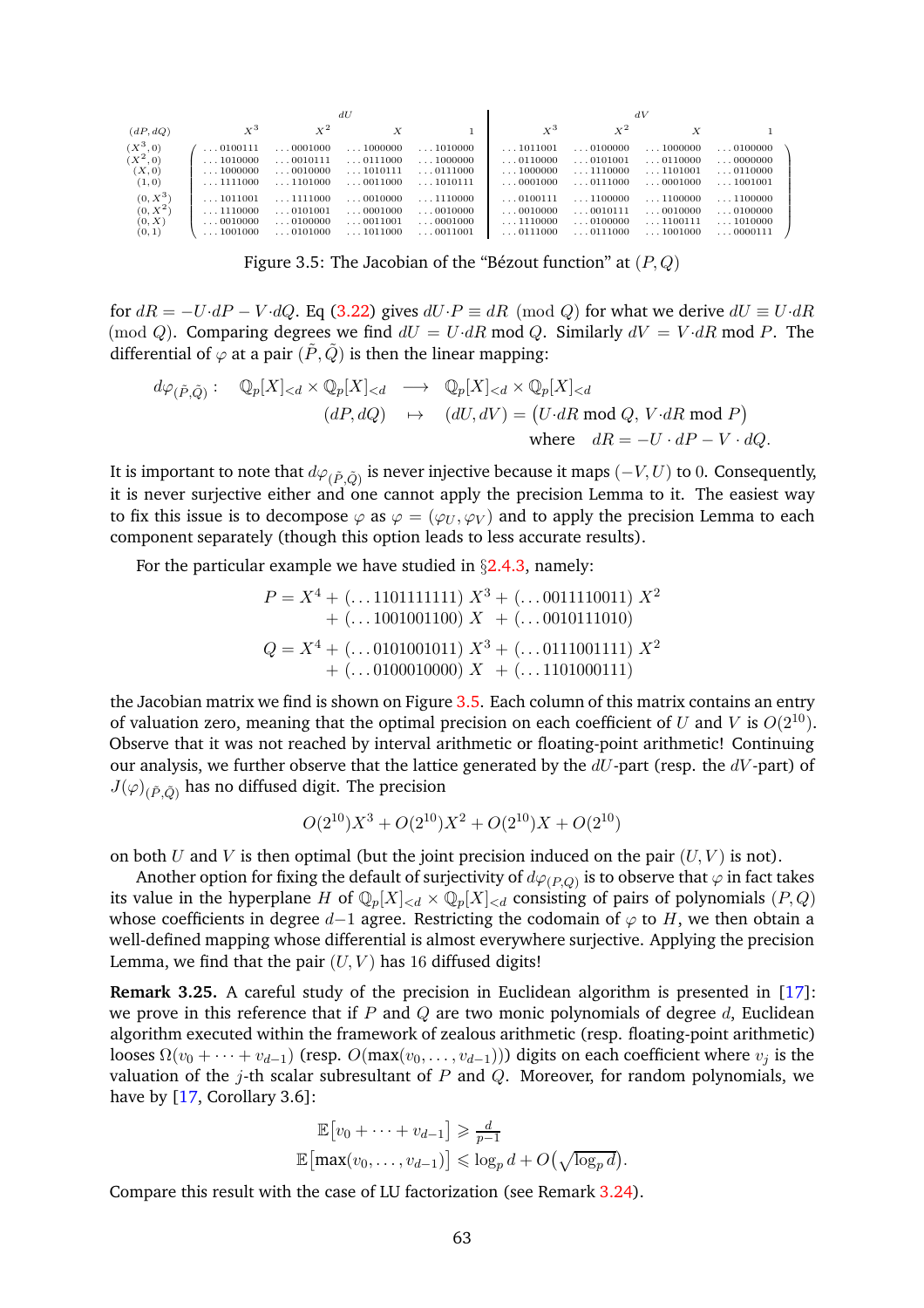#### **Polynomial evaluation and interpolation**

Recall that the last example considered in §[2.4.3](#page-36-1) was about evaluation and interpolation of polynomials: precisely, starting with a polynomial  $P \in \mathbb{Z}_p[X]$  of degree d, we first evaluated it at the points  $0, 1, \ldots, d$  and then reconstructed it by interpolation from the values  $P(0), P(1), \ldots, P(d)$ . We have observed that this problem seemed to be numerically highly unstable: for example, for  $d = 19$  and an initial polynomial P given at precision  $O(2^{10})$ , we were only able to reconstruct a few number of digits and even found not integral coefficients in many places (see Figure [2.3\)](#page-41-1). We propose here to give a theoretical explanation of this phenomenon.

Consider the function  $\varphi : \mathbb{Q}_p[X]_{\leq d} \to \mathbb{Q}_p^{d+1}, P \mapsto (P(0), P(1), \dots, P(d)).$  Note that it is linear, so that  $d\varphi_P=\varphi$  for all  $P.$  The numerical stability of our evaluation problem is governed by the lattice  $H = \varphi(p^N \mathbb{Z}_p[X]_{\leq d}) = p^N \cdot \varphi(\mathbb{Z}_p[X]_{\leq d})$  where  $O(p^N)$  is the initial precision we have on each coefficient of  $P$  (assuming for simplicity that it is the same for all coefficients). Applying  $\varphi$  to the standard basis of  $\mathbb{Z}_p[X]_{\le d}$ , we find that H is generated by the row vectors of the Vandermonde matrix:

$$
M = \begin{pmatrix} 1 & 1 & 1 & \cdots & 1 \\ 0 & 1 & 2 & \cdots & d \\ 0 & 1 & 2^2 & \cdots & d^2 \\ \vdots & \vdots & \vdots & & \vdots \\ 0 & 1 & 2^d & \cdots & d^d \end{pmatrix}.
$$

According to Eq. [\(3.14\)](#page-54-1), the number of diffused digits of H is then equal to the *p*-adic valuation of the determinant of  $M$  whose value is:

$$
\det M = \prod_{0 \le i < j \le d} (j - i) = 1! \times 2! \times \dots \times d!.
$$

In order to estimate its *p*-adic valuation, we recall the following result.

**Proposition 3.26** (Legendre's formula)**.** *For all positive integer* n*, we have:*

$$
\mathrm{val}_p(n!) = \left\lfloor \frac{n}{p} \right\rfloor + \left\lfloor \frac{n}{p^2} \right\rfloor + \cdots + \left\lfloor \frac{n}{p^k} \right\rfloor + \cdots
$$

*where*  $|\cdot|$  *is the usual floor function.* 

*Proof.* Exercise.

It follows in particular from Legendre's formula that val $_p(i!) \geqslant \frac{i}{p}-1,$  from what we derive:

$$
val_p(\det M) \ge \sum_{i=1}^d (\frac{i}{p} - 1) = \frac{d(d+1)}{2p} - d.
$$

When  $d$  is large compared to  $p$ , the number of diffused digits is much larger than the number of  $p$ adic numbers on which these diffused digits "diffuse" (which are the  $d+1$  values  $P(0), \ldots, P(d)$ ). They will then need to have an influence at high precision<sup>[23](#page-63-0)</sup>. This is why it is so difficult to get a sharp precision on the tuple  $(P(0), \ldots, P(d))$ . Concretely the *n*-th digits of the coefficients of P may influence the  $(n + \frac{d}{2n})$  $\frac{d}{2p}$ )-th digit of some linear combination of the  $P(i)$ 's and conversely the *n*-th digits of the  $P(i)$ 's may influence the  $(n - \frac{d}{2p})$ -th digits of the coefficients of  $P$ . In other words, in order to be able to recover all the coefficients of  $P$  at the initial precision  $O(p^N)$ , one should have used at least  $N + \frac{d}{2n}$  $\frac{d}{2p}$  digits of precision (in the model of floating-point arithmetic).

 $\Box$ 

<span id="page-63-0"></span><sup>&</sup>lt;sup>23</sup>Roughly speaking, if we want to dispatch n (diffused) digits between m places, we have to increase the precision by at least  $\lceil \frac{n}{m} \rceil$  digits; this is the pigeonhole principle.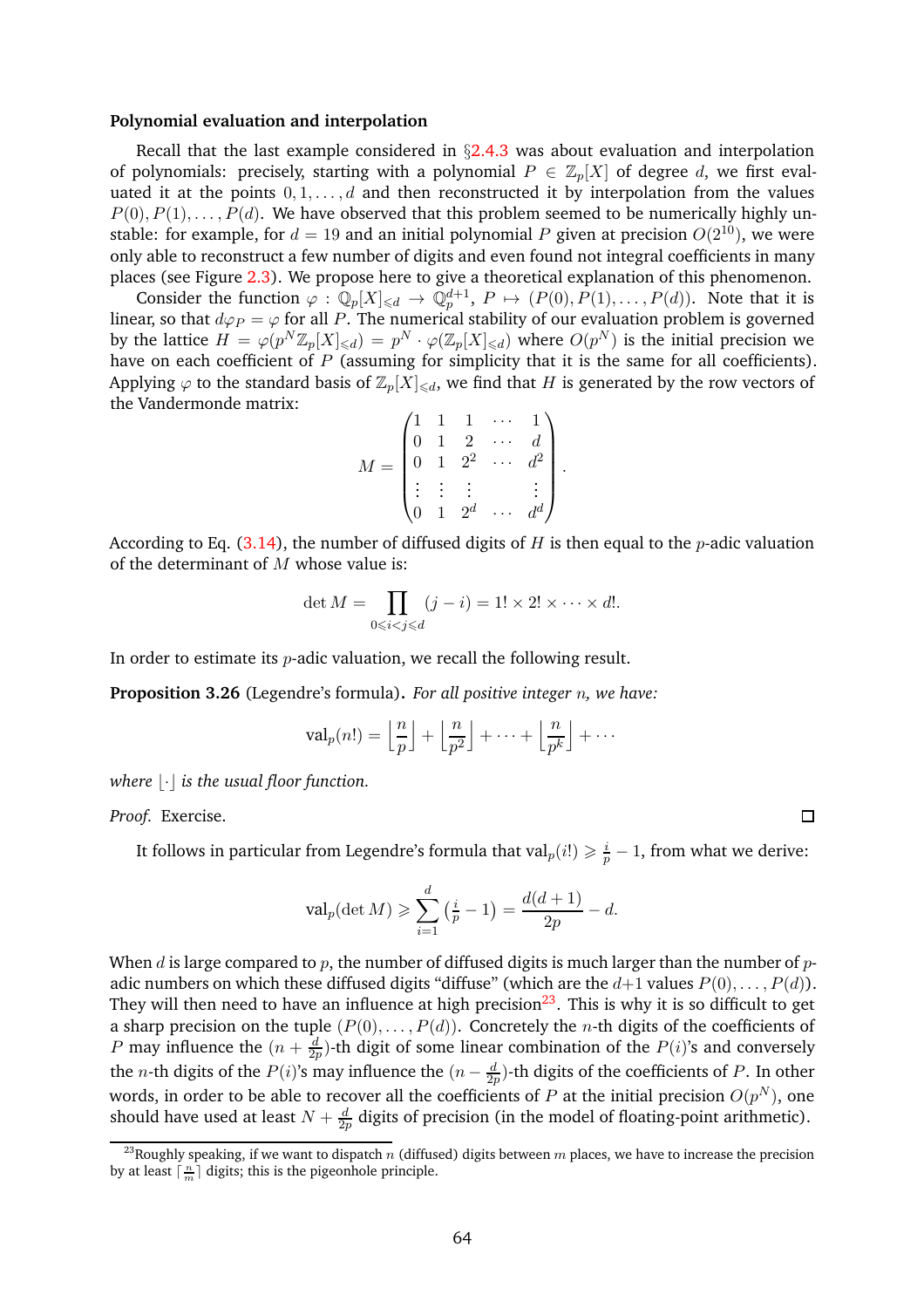*Evaluation at general points.* Until now, we have only considered evaluation at the first integers. We may wonder whether to what extend the instability we have observed above is related to this particular points. It turns out that it is totally independant and that similar behaviors show up with any set of evaluation points. Indeed, let  $a_0, \ldots, a_d$  be pairwise distinct elements of  $\mathbb{Z}_p$ and consider the function  $\varphi : \mathbb{Q}_p[X]_{\leq d} \to \mathbb{Q}_p^{d+1}$ ,  $P \mapsto (P(a_0), P(a_1), \dots, P(a_d))$ . It is linear and its Jacobian at any point is the following Vandermonde matrix:

| $a_0$              | $a_1$   | $a_2$   | $a_d$         |
|--------------------|---------|---------|---------------|
| $a_0^2$            | $a_1^2$ | $a_2^2$ | $a_d^2$       |
|                    |         |         |               |
| $a_{\mathrm{c}}^d$ | $a_1^d$ | $a_2^d$ | $a^a_{\cdot}$ |

whose determinant is  $V(a_0,\ldots,a_d)=\prod_{0\leqslant i < j \leqslant d} (a_i-a_j)$ . Thanks to Eq. [\(3.14\)](#page-54-1), the number of diffused digits of the lattice  $\varphi(p^N\mathbb{Z}_p[X]_{\leqslant d})$  is the valuation of  $V(a_0,\ldots,a_d)$ . The next lemma ensures that this number is always as large as it was in the particular case we have considered at first (*i.e.*  $a_i = i$  for all *i*).

**Lemma 3.27.** *For all*  $a_0, \ldots, a_d \in \mathbb{Z}_p$ *, we have:* 

$$
\mathrm{val}(V(a_0,\ldots,a_d))\geqslant \mathrm{val}(1!\times 2!\times\cdots\times d!).
$$

*Proof.* Given a finite subset  $A \subset \mathbb{Z}_p$ , we denote by  $\nu(A)$  the valuation of  $V(x_1, \ldots, x_n)$  where the  $x_i$ 's are the elements of A. We note that  $V(x_1,\ldots,x_n)$  depends up to a sign to the way the elements of A are enumerated but  $\nu(A)$  depends only on A. We are going to prove by induction on the cardinality *n* of *A* that  $\nu(A) \geq \text{val}(1! \times 2! \times \cdots \times (n-1)!)$ .

If A has cardinality 2, the result is obvious. Let us now consider a finite subset A of  $\mathbb{Z}_p$  of cardinality n. For  $i \in \{1, \ldots, p\}$ , let  $A_i$  be the subset of A consisting of elements which are congruent to *i* modulo *p* and write  $n_i = \text{Card } A_i$ . Define in addition  $B_i$  as the set of  $\frac{x-r}{p}$  for  $x$ varying in  $A_i$ . Clearly  $B_i$  is a subset of  $\mathbb{Z}_p$  of cardinality  $n_i$ . Moreover, we easily check that:

<span id="page-64-1"></span>
$$
\nu(A) = \sum_{i=1}^{p} \nu(A_i) = \sum_{i=1}^{p} \left( \frac{n_i (n_i - 1)}{2} + \nu(B_i) \right).
$$
 (3.23)

Define the function  $v : \mathbb{N} \to \mathbb{N}$ ,  $n \mapsto \frac{n(n-1)}{2} + val(1!) + \cdots + val((n-1)!)$ . It follows from the induction hypothesis that  $\nu(A) \geq v(n_1) + \cdots + v(n_p)$ . Observe that  $f(n+1) - f(n) = n + val(n!)$ and deduce from this that  $f(n) + f(m) \leq f(n+1) + f(m-1)$  as soon as  $m \geq n+2$ . Applying again and again this inequality and noting in addition that  $n_1 + \cdots + n_p = n$ , we end up with:

<span id="page-64-0"></span>
$$
v(n_1) + \dots + v(n_p) \geq r \cdot v(q+1) + (p-r) \cdot v(q)
$$
\n(3.24)

where q and r are the quotient and the remainder of the Euclidean division of  $n$  by  $p$  respectively. It is enough to prove that the right hand side of Eq. [\(3.24\)](#page-64-0) is equal to val(1!) + · · · + val((n−1)!).<br>This follows from Eq. (3.23) applied with the particular set  $A = \{0, 1, ..., n-1\}$ . This follows from Eq. [\(3.23\)](#page-64-1) applied with the particular set  $A = \{0, 1, \ldots, n-1\}$ .

**Remark 3.28.** The above proof shows in a similar fashion that if  $a_0, \ldots, a_d$  are integers, then  $V(a_0, \ldots, a_d)$  is divisible by  $1! \times 2! \times \cdots \times d!$ .

The conclusion of the above analysis is that the evaluation-interpolation strategy — which is used for instance in FFT — cannot be used in the  $p$ -adic setting without further care. Precisely, from this point of view, one should really think of  $\mathbb{Z}_p$  as if it were a ring of characteristic p and reuse all the techniques developed in the case of finite fields for avoiding divisions by  $p$ .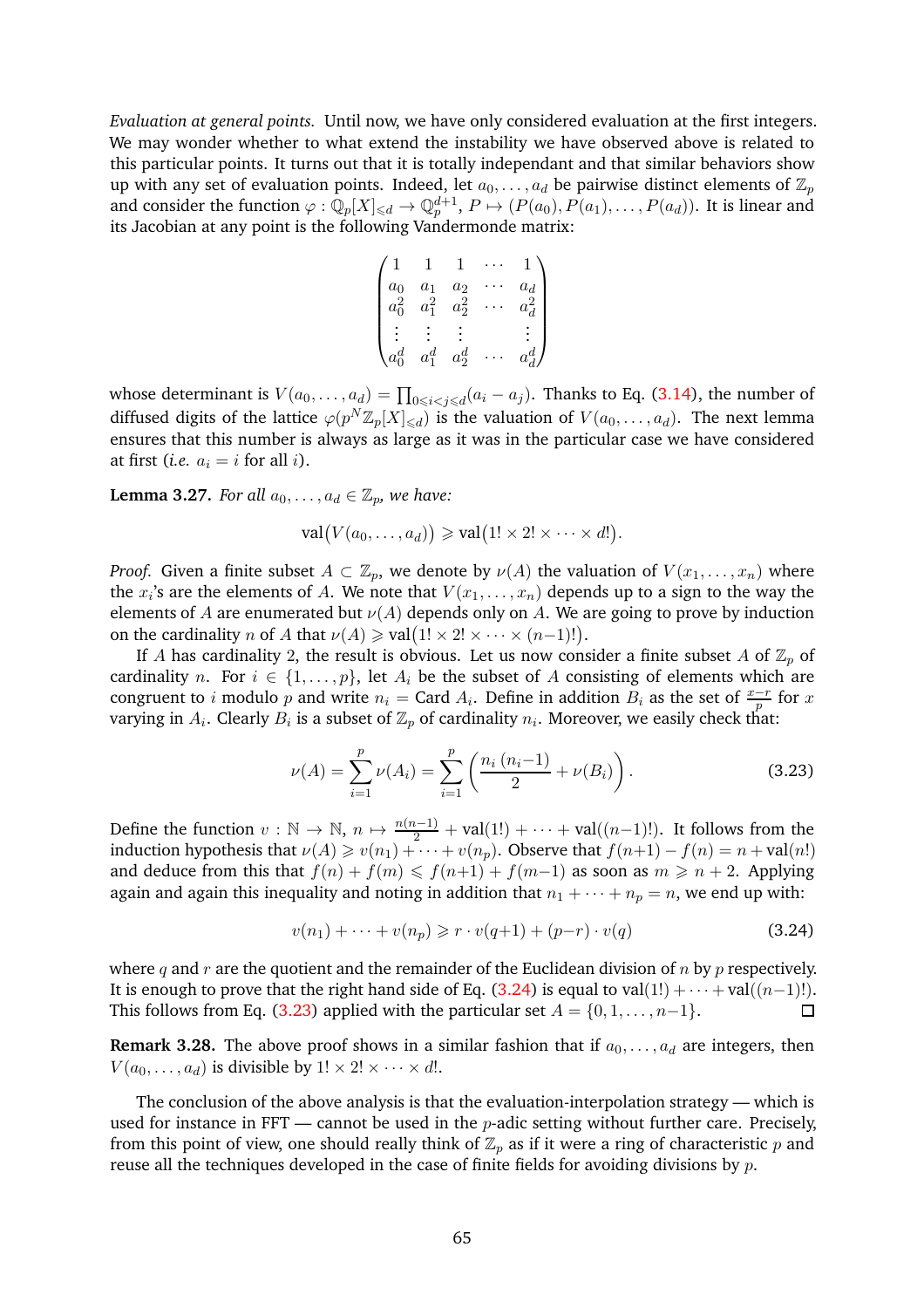#### **3.2.3 Newton iteration**

We have already seen that Hensel's Lemma is a powerful tool in the  $p$ -adic context. However, as highlighted in  $\S2.1.3$ , it may have a strange behavior regarding precision. Below we use the precision Lemma in order to study carefully this phenomenon. We also take the opportunity to extend the Newton scheme (on which Hensel's Lemma is based) to the framework of multivariate functions of class  $C^2$ .

## **Functions of class** C 2 **in the** p**-adic setting**

Recall that, given two  $\mathbb{Q}_p$ -vector spaces E and F, we denote by  $\mathcal{L}(E, F)$  the space of linear mappings from E to F. Similarly, Given three  $\mathbb{Q}_p$ -vector spaces  $E_1$ ,  $E_2$  and F, we denote by  $\mathcal{B}(E_1\times E_2, F)$  the space of bilinear functions  $E_1\times E_2 \rightarrow F$ . We recall that there exist canonical isomorphisms — the so-called *curryfication isomorphisms* — between  $\mathcal{B}(E_1 \times E_2, F)$ ,  $\mathcal{L}(E_1, \mathcal{L}(E_2, F))$  and  $\mathcal{L}(E_2, \mathcal{L}(E_1, F))$ . When  $E_1 = E_2 = E$ , we define further  $\mathcal{B}^s(E \times E)$  as the subspace of  $\mathcal{B}(E \times E, F)$  consisting of *symmetric* bilinear functions.

We recall also that when E and F are endowed with norms, the space  $\mathcal{L}(E, F)$  inherits the norm operator defined by  $||f||_{\mathcal{L}(E,F)} = \sup_{x \in B_F(1)} ||f(x)||_F$ . Similarly, we endow  $\mathcal{B}(E_1 \times E_2, F)$ with the norm  $\|\cdot\|_{\mathcal{B}(E_1\times E_2,F)}$  defined by  $\|b\|_{\mathcal{B}(E_1\times E_2,F)} = \sup_{x_1\in B_{E_1}(1), x_2\in B_{E_2}(1)} \|b(x_1,x_2)\|_F$ . The curryfication isomorphisms do preserve the norm.

<span id="page-65-0"></span>The definition of "being of class  $C^{2n}$  is inspired from the alternative definition of "being of class  $C^{1}$ " provided by Remark [3.14](#page-49-0) (see also Remark [3.12\)](#page-48-3).

**Definition 3.29.** Let E and F be two normed finite dimensional vector spaces and let U be an open subset of E. A function  $f: U \to F$  is of *class*  $C^2$  if there exist:

- a function  $df: U \to \mathcal{L}(E, F), x \mapsto df_x$
- a function  $d^2 f : U \to \mathcal{B}^s(E \times E, F)$ ,  $x \mapsto d^2 f_x$
- a covering  $(U_i)_{i \in I}$  of  $U$ , and
- for all  $i \in I$ , a *continuous* real-valued function  $\varepsilon_i : \mathbb{R}^+ \to \mathbb{R}^+$  vanishing at 0

such that, for all  $i \in I$  and all  $x, y \in U_i$ :

<span id="page-65-1"></span>
$$
||f(y) - f(x) - df_x(y - x) - \frac{1}{2}d^2 f_x(y - x, y - x)||_F \le ||y - x||_E^2 \cdot \varepsilon_i(||y - x||_E)
$$
 (3.25)

**Proposition 3.30.** *Let* E *and* F *be two normed finite dimensional vector spaces and let* U *be an*  $open$  subset of  $E$ *. Let*  $f: U \to F$  be a function of class  $C^2$ *. Then:* 

- (*i*) The function f is of class  $C^1$  on U and its differential is the function  $df$  of Definition [3.29;](#page-65-0)
- (*ii*) the function  $df$  is of class  $C^1$  on  $U$  as well and its differential is the function  $d^2f$  (viewed as a *element of*  $\mathcal{L}(E, \mathcal{L}(E, F))$ *)* of Definition [3.29.](#page-65-0)

*Proof.* We consider the data  $df$ ,  $d^2f$ ,  $U_i$ ,  $\varepsilon_i$  given by Definition [3.29.](#page-65-0) Without loss of generality, we may assume that the  $U_i$ 's are all balls and that the  $\varepsilon_i$ 's are all non-decreasing functions. By this additional assumption,  $U_i$  is compact; the function  $x \mapsto \|d^2f_x\|_{\mathcal{B}(E \times E, F)}$  is then bounded on  $U_i$  by a constant  $C_i$ . Therefore Eq. [\(3.25\)](#page-65-1) implies:

$$
|| f(y) - f(x) - df_x(y-x)||_F \le ||y-x||_E^2 \cdot \max(C_i, \varepsilon_i(||y-x||_E))
$$

for all  $x, y \in U_i$ . The first assertion of the Proposition follows.

We now prove the second assertion. We fix  $i \in I$ . Let  $x, y \in U_i$ . We set  $\delta = \|y - x\|_E$ ,

$$
\ell = df_x - df_y - d^2 f_x (y - x) \in \mathcal{L}(E, F)
$$
  
and 
$$
b = \frac{1}{2} (d^2 f_x - d^2 f_y) \in \mathcal{B}^{\mathsf{s}}(E \times E, F).
$$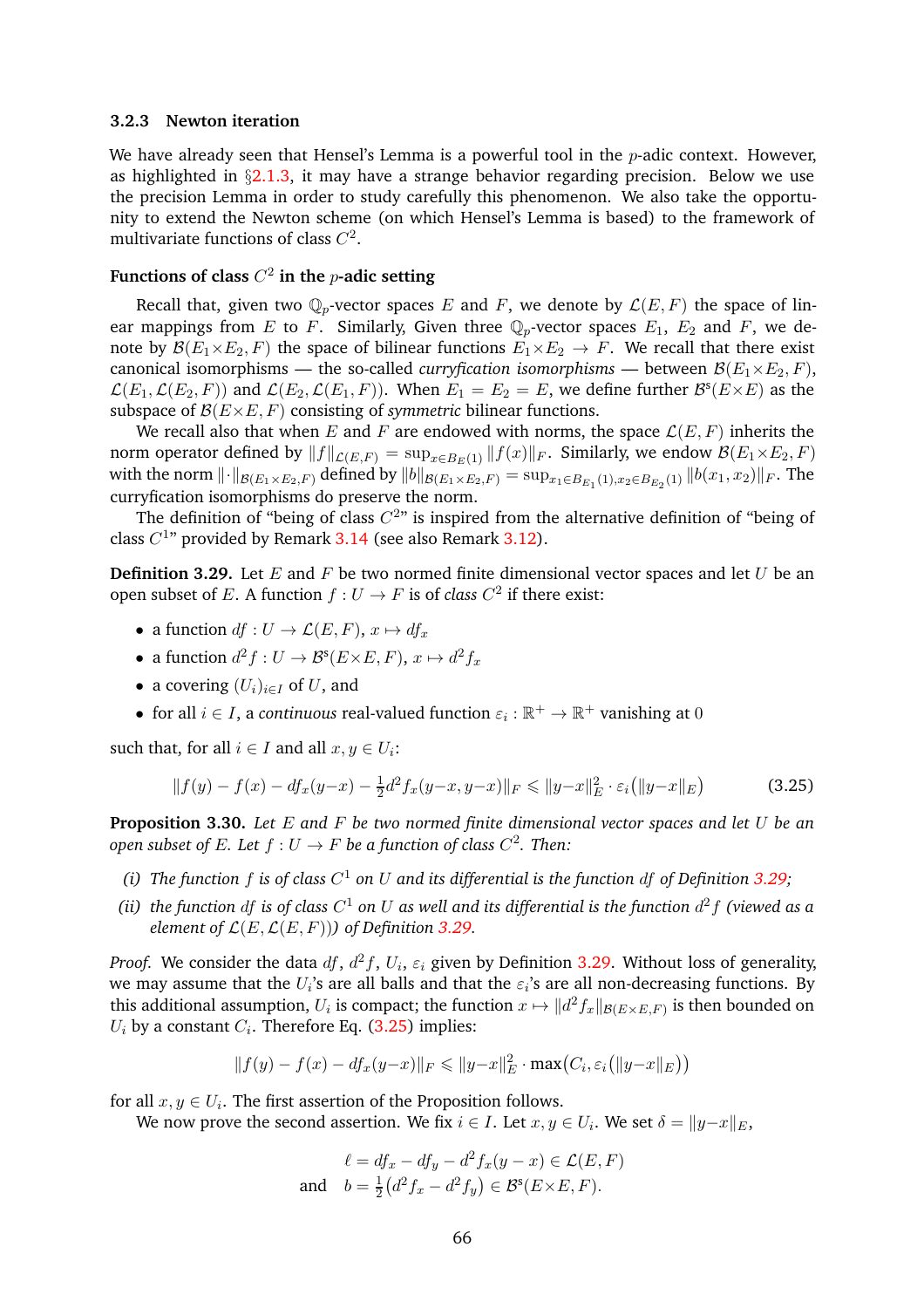Observe that, thanks to our assumption on  $U_i$  (and ultrametricity), the ball  $B_E(y, \delta)$  of centre y and radius  $\delta$  is included in  $U_i$ . For  $z \in B_E(y,\delta)$ , we define:

$$
\delta_{z,x} = f(z) - f(x) - df_x(z-x) - \frac{1}{2}d^2 f_x(z-x, z-x)
$$
  
\n
$$
\delta_{z,y} = f(z) - f(y) - df_y(z-y) - \frac{1}{2}d^2 f_y(z-y, z-y)
$$
  
\n
$$
\delta_{y,x} = f(y) - f(x) - df_x(y-x) - \frac{1}{2}d^2 f_x(y-x, y-x).
$$

By our assumptions, these three vectors have norm at most  $\delta^2 \cdot \varepsilon_i(\delta)$ . A simple computation using linearity and bilinearity yields  $\delta_{z,x} - \delta_{z,y} - \delta_{y,x} = \ell(z-y) - b(z-y, z-y)$ . Consequently, we get the estimation:

$$
\|\ell(h) - b(h, h)\|_F \leq \delta^2 \cdot \varepsilon_i(\delta)
$$

for all  $h \in E$  with  $||h||_E \le \delta$ . Applying it with  $(p+1)h$  in place of h, we find:

$$
\|\ell(h) - (p+1) \cdot b(h,h)\|_F \leq \delta^2 \cdot \varepsilon_i(\delta)
$$

and combining now the two above inequalities, we end up with  $||b(h, h)||_F \leq p\delta^2 \cdot \varepsilon_i(\delta)$  and so  $\|\ell(h)\|_F\leqslant p\delta^2\cdot\varepsilon_i(\delta)$  as well. This inequality being true for all  $h\in B_E(\alpha)$ , we derive  $\|\ell\|_{\mathcal{L}(E,F)}\leqslant$  $p^2\delta \cdot \varepsilon_i(\delta)$ . This proves the differentiability of df together with the fact that its differential is  $d^2f$ .

## Hensel's Lemma for functions of class  $C^2$

We want to develop an analogue of Hensel's Lemma (see Theorem [1.6\)](#page-9-0) for a function  $f$ :  $U \to F$  of class  $C^2$  whose domain  $U$  is an open subset of a finite dimensional p-adic vector space  $E$  and whose codomain  $F$  is another  $p$ -adic vector space of the same dimension. For simplicity, we assume further that  $U = B<sub>E</sub>(1)$  (the general case is deduced from this one by introducing coverings). Under this additional assumption, the function  $d^2f$  is bounded, *i.e.* there exists a constant C such that  $||d^2f_x||_{\mathcal{B}(E\times E,F)} \le C$  for all  $x \in B_E(1)$ . Plugging this into Eq. [\(3.25\)](#page-65-1) and possibly enlarging a bit  $C$ , we derive the two estimations:

$$
\forall x, y \in B_E(1), \quad \|f(y) - f(x) - df_x(y - x)\|_F \leq C \cdot \|y - x\|_E^2 \tag{3.26}
$$

<span id="page-66-1"></span><span id="page-66-0"></span>
$$
||df_y - df_x||_{\mathcal{L}(E,F)} \leqslant C \cdot ||y - x||_E \tag{3.27}
$$

which are the key points for making Newton iteration work. We consider a point  $v \in B_E(1)$  for which:

<span id="page-66-2"></span>
$$
df_v
$$
 is invertible and  $||f(v)||_F \cdot ||df_v^{-1}||^2_{\mathcal{L}(F,E)} < C^{-1} \le ||df_v^{-1}||_{\mathcal{L}(F,E)}$ . (3.28)

<span id="page-66-4"></span>We set  $r = \left(C \cdot \|df_{v}^{-1}\|_{\mathcal{L}(F,E)}\right)^{-1}$  and denote by  $V$  the open ball of centre  $v$  and radius  $r$ . Observe that  $r \leq 1$ , so that  $V \subset B_F(1)$ .

**Lemma 3.31.** *Under the assumptions* [\(3.26\)](#page-66-0), [\(3.27\)](#page-66-1) and [\(3.28\)](#page-66-2), the linear function  $df_x$  is invert*ible and*  $\|df_x^{-1}\|_{\mathcal{L}(F,E)} = \|df_v^{-1}\|_{\mathcal{L}(F,E)}$  *for all*  $x ∈ V$ *. Moreover, the Newton iteration mapping*  $\mathcal{N}: V \to E, x \mapsto x - df_x^{-1}(f(x))$  *takes its values in* V *and satisfies*:

<span id="page-66-3"></span>
$$
||f(\mathcal{N}(x))||_F \leq C \cdot ||df_v^{-1}||^2_{\mathcal{L}(F,E)} \cdot ||f(x)||_F^2.
$$
 (3.29)

*Proof.* Let  $x \in V$ . Set  $g = df_v - df_x$ . By the inequality [\(3.27\)](#page-66-1), we have:

$$
||g||_{\mathcal{L}(E,F)} = ||df_v - df_x||_{\mathcal{L}(E,F)} \leq C \cdot ||v - x||_E < Cr = (||df_v^{-1}||_{\mathcal{L}(F,E)})^{-1}.
$$

Write  $df_x = df_v - g = df_v \circ (id_E - df_v^{-1} \circ g)$ . The above estimation shows that the norm of  $df_v^{-1} \circ g$  is strictly less than 1. Therefore the series  $\sum_{n=0}^{\infty} (df_v^{-1} \circ g)^{\circ n}$  converges to an inverse of  $(id_E - df_v^{-1} \circ g)$ . In particular  $(id_E - df_v^{-1} \circ g)$  is invertible and so is  $df_x$ . Remark in addition that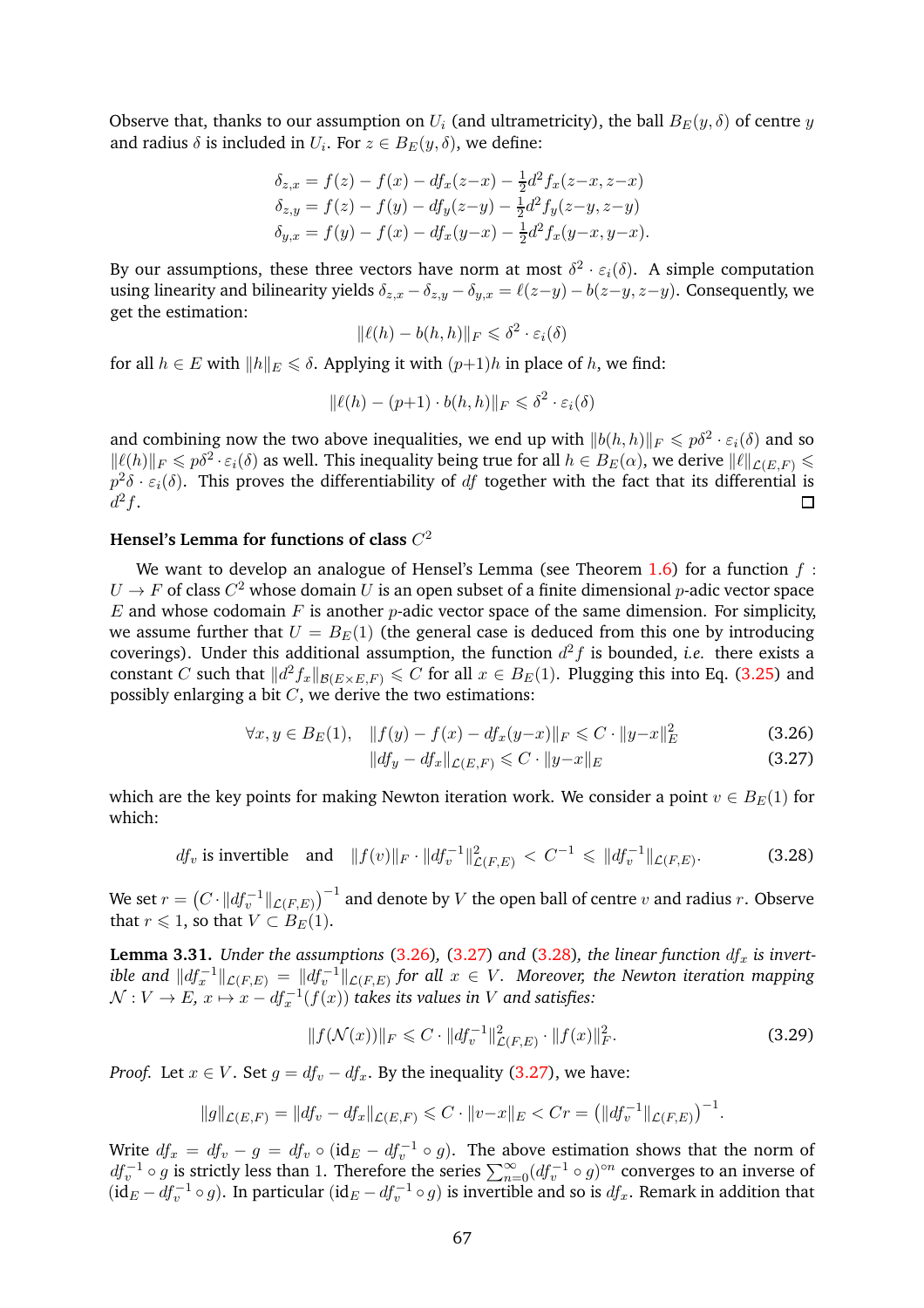the norm of  $\sum_{n=0}^{\infty} (df_v^{-1} \circ g)^{\circ n}$  is at most 1 and so  $||df_x^{-1}||_{\mathcal{L}(F,E)} \leq ||df_v^{-1}||_{\mathcal{L}(F,E)}$ . Reverting the roles of v and x, we find even better that equality does hold. Applying now  $(3.26)$ , we get:

$$
||f(v) - f(x) - df_x(v-x)||_F \leq C \cdot ||v-x||_E^2 \leq C r^2 = \frac{r}{||df_v^{-1}||_{\mathcal{L}(F,E)}^2}.
$$

Applying  $df_x^{-1}$ , we deduce  $||df_x^{-1}(f(v)) - df_x^{-1}(f(x)) - (v-x)||_F < r$ . Notice furthermore that  $||v-x||_E < r$  by assumption and  $||df_x^{-1}(f(v))||_F \le ||df_v^{-1}||_{\mathcal{L}(F,E)} \cdot ||f(v)||_F < r$ . Consequently we find  $||df_x^{-1}(f(x))||_F < r$  as well, for what we derive  $\mathcal{N}(x) \in V$ . Eq. [\(3.29\)](#page-66-3) finally follows by applying again Eq. [\(3.26\)](#page-66-0) with x and  $\mathcal{N}(x)$ .

<span id="page-67-2"></span>**Corollary 3.32** (Hensel's Lemma for function of class  $C^2$ ). Under the assumptions [\(3.26\)](#page-66-0), [\(3.27\)](#page-66-1) *and* [\(3.28\)](#page-66-2), the sequence  $(x_i)_{i\geq 0}$  *defined by the recurrence* 

$$
x_0 = v
$$
 ;  $x_{i+1} = \mathcal{N}(x_i) = x_i - df_{x_i}^{-1}(f(x_i))$ 

*is well defined and converges to*  $x_{\infty} \in V$  *such that*  $f(x_{\infty}) = 0$ . The rate of convergence is given by:

$$
||x_i - x_{\infty}||_E \leq r \cdot \left( C \cdot ||f(v)||_F \cdot ||df_v^{-1}||^2_{\mathcal{L}(F,E)} \right)^{2^i} = \frac{\left( C \cdot ||f(v)||_F \cdot ||df_v^{-1}||^2_{\mathcal{L}(F,E)} \right)^{2^i}}{C \cdot ||df_v^{-1}||_{\mathcal{L}(F,E)}}.
$$

*Moreover*  $x_{\infty}$  *is the unique solution in V to the equation*  $f(x) = 0$ *.* 

*Proof.* We define  $\rho = C \cdot \|f(v)\|_F \cdot \|df_v^{-1}\|_{\mathcal{L}(F,E)}^2$  By Lemma [\(3.31\)](#page-66-4), all the  $x_i$ 's lie in  $V$  and:

<span id="page-67-1"></span><span id="page-67-0"></span>
$$
||f(x_{i+1})||_F \leq C \cdot ||df_v^{-1}||^2_{\mathcal{L}(F,E)} \cdot ||f(x_i)||_F^2
$$
\n(3.30)

for all  $i.$  By induction, we derive  $\|f(x_i)\|_F\leqslant \left(C\cdot \|df_v^{-1}\|_{{\mathcal L}(F,E)}^2\right)^{-1}\cdot \rho^{2^i}.$  Therefore:

$$
||x_{i+1} - x_i||_E = ||df_{x_i}^{-1}(f(x_i))||_E \le ||df_v^{-1}||_{\mathcal{L}(F,E)} \cdot ||f(x_i)||_F \le r \cdot \rho^{2^i}.
$$
 (3.31)

The sequence  $(x_i)_{i\geq 0}$  is a Cauchy sequence and therefore converges to some  $x_{\infty}$  for which  $f(x_{\infty}) = 0$ . Eq. [\(3.31\)](#page-67-0) implies moreover the announced rate of convergence together with the fact that  $x_{\infty}$  belongs to V. It then only remains to prove the uniqueness of the solution to the equation  $f(x) = 0$  in V. For this, assume that  $y \in V$  satisfies  $f(y) = 0$ . Instantiating Eq. [\(3.26\)](#page-66-0) with  $x = x_{\infty}$ , we obtain  $||df_{x_{\infty}}(y-x_{\infty})||_F \leq C \cdot ||y-x_{\infty}||_E^2$ . Hence:

$$
||y-x_{\infty}||_E = ||df_{x_{\infty}}^{-1}(df_{x_{\infty}}(y-x_{\infty}))||_E \leq C \cdot ||df_{v}^{-1}||_{\mathcal{L}(F,E)} \cdot ||y-x_{\infty}||_E^2 = r^{-1} \cdot ||y-x_{\infty}||_E^2.
$$

Since moreover  $||y - x_\infty||_E$  has to be strictly less than r by our assumptions, we derive  $y = x_\infty$  and uniqueness follows. and uniqueness follows.

<span id="page-67-3"></span>**Remark 3.33.** Hensel's Lemma is stable in the sense that its conclusion remains correct for a sequence  $(x_i)_{i\geq 0}$  satisfying the weaker recurrence:

 $x_{i+1} = x_i - df_{x_i}^{-1}(f(x_i)) +$  (some small perturbation)

as soon as the perturbation is small enough to continue to ensure that the estimation [\(3.30\)](#page-67-1) holds.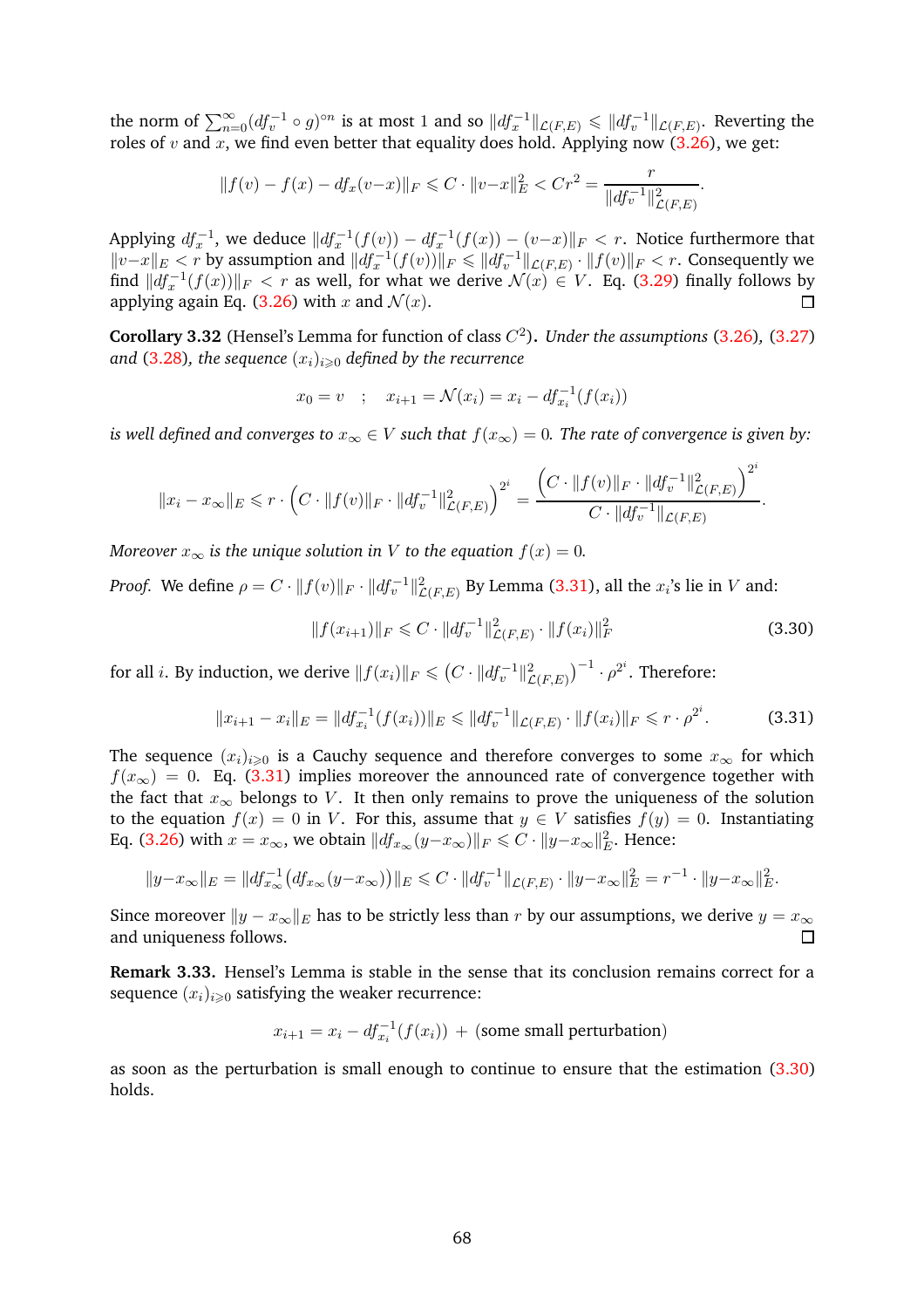#### **Precision**

In practice, the function  $f$  of which we want to find a root is often not exact but given with some uncertainty; think typically of the case where  $f$  is a polynomial (of given degree) with coefficients in  $\mathbb{Q}_p$  given at some finite precision. In order to model this, we introduce  $C^2(B_E(1),F)$ , the set of functions  $f : B_E(1) \to F$  of class  $C^2$ . We endow it with the  $C^2$ -norm defined by

$$
||f||_{C^2} = \max(||f||_{\infty}, ||df||_{\infty}, ||d^2f||_{\infty})
$$

where the infinite norm of a function is defined as usual as the supremum of the norms of its values. We consider in addition a finite dimensional subspace  $\mathcal F$  of  $C^2(B_E(1), F)$ . The uncertainty on  $f$  will be modeled by some lattice in  $\mathcal{F}$ .

We fix  $v \in B_F(1)$  together with two positive real numbers C and r. We assume  $r \le 1$ . Let V be the open ball in E of centre v and radius r; clearly  $V \subset B_E(1)$ . Let U be the open subset of *F* consisting of function *f* for which Eqs. [\(3.26\)](#page-66-0), [\(3.27\)](#page-66-1) and [\(3.28\)](#page-66-2) hold and  $||df_v^{-1}||_{\mathcal{L}(F,E)} = \frac{r}{C}$  $\frac{r}{C}$ . By Hensel's Lemma (Corollary [3.32\)](#page-67-2), any  $f \in \mathcal{U}$  has a unique zero in V. The function:

<span id="page-68-1"></span><span id="page-68-0"></span>
$$
\begin{array}{rcl}\n\mathcal{Z} : & \mathcal{U} & \longrightarrow & V \\
f & \mapsto & x \quad \text{s.t.} & x \in V \text{ and } f(x) = 0\n\end{array}
$$

is then well defined. In the idea of applying the precision Lemma, we study its differentiability.

**Lemma 3.34.** *The function*  $\mathcal Z$  *is differentiable on*  $\mathcal U$ *. Moreover, its differential at*  $f \in \mathcal U$  *is the linear*  $mapping \ d\mathcal{Z}_f: \varphi \mapsto -df^{-1}_{\mathcal{Z}(f)}(\varphi(\mathcal{Z}(f))).$ 

*Proof.* The lemma can be seen as an application of the *p*-adic implicit functions Theorem (see [\[70,](#page-83-2) Proposition 4.3]). Below, we give a direct proof avoiding it. Let  $f, g \in \mathcal{U}$ . We set  $x = \mathcal{Z}(f)$ ,  $\varphi = g - f$  and  $y = x - df_x^{-1}(\varphi(x))$ . Since  $f(x)$  vanishes, Eq. [\(3.26\)](#page-66-0) reads:

$$
||g(y) - (\mathrm{id}_E - dg_x \circ df_x^{-1})(\varphi(x))||_F \leq C \cdot ||y - x||_E^2 \leq C \cdot ||df_x^{-1}||_{\mathcal{L}(F,E)}^2 \cdot ||\varphi||_{\infty}^2. \tag{3.32}
$$

From the identity  $\mathrm{id}_E - dg_x \circ df_x^{-1} = (df_x - dg_x) \circ df_x^{-1}$ , we deduce moreover that

$$
\|\mathrm{id}_E - dg_x \circ df_x^{-1}\|_{\mathcal{L}(E,E)} \le \|df_x^{-1}\|_{\mathcal{L}(F,E)} \cdot \|df_x - dg_x\|_{\mathcal{L}(E,F)} \le \|df_x^{-1}\|_{\mathcal{L}(F,E)} \cdot \|d\varphi\|_{\infty}.\tag{3.33}
$$

Combining [\(3.32\)](#page-68-0) and [\(3.33\)](#page-68-1), we derive  $||g(y)||_F \le ||df_x^{-1}||_{\mathcal{L}(F,E)} \cdot ||\varphi||_{C^2}^2$ . Corollary [3.32](#page-67-2) then implies  $\|y-\mathcal{Z}(g)\|_E\leqslant \|df_x^{-1}\|_{\mathcal{L}(F,E)}^2\cdot\|\varphi\|_{C^2}^2=\|df_v^{-1}\|_{\mathcal{L}(F,E)}^2\cdot\|\varphi\|_{C^2}^2,$  which proves the lemma.

Applying the precision Lemma, we end up with the next corollary.

**Corollary 3.35.** *If the uncertainty on f is given by a (sufficiently rounded and small) lattice*  $H \subset U$ , *then the optimal precision on*  $x = \mathcal{Z}(f)$  *is*  $df_x^{-1} \circ ev_x(\mathcal{H})$  *where*  $ev_x : \mathcal{H} \to F$  *is the evaluation morphism at* x*.*

It is quite instructive to compare this result with the optimal precision we get after a single iteration of the Newton scheme. In order to do so, we introduce the map:

$$
\begin{array}{rcl}\nN: & \mathcal{U} \times V \quad \longrightarrow \quad V \\
(f, x) & \mapsto \quad f(x) - df_x^{-1}(f(x))\n\end{array}
$$

which is well defined thanks to Lemma [3.31.](#page-66-4) It is moreover clear that  $\mathcal N$  is differentiable since it appears as a composite of differentiable functions. A straightforward (but tedious) calculation shows that its differential at  $(f, x)$  is given by:

$$
d\mathcal{N}_{(f,x)} : (\varphi, \xi) \mapsto -df_x^{-1}(\varphi(x)) + df_x^{-1}(d^2f_x(\xi, f(x))) + df_x^{-1}(d\varphi_x(f(x))).
$$

In particular, we observe that if  $f(x) = 0$ , the last two terms vanish as well, so that the linear mapping  $dN_{(f,x)}$  does not depend on the second variable  $\xi$  and agrees with  $dZ_f$ . In the language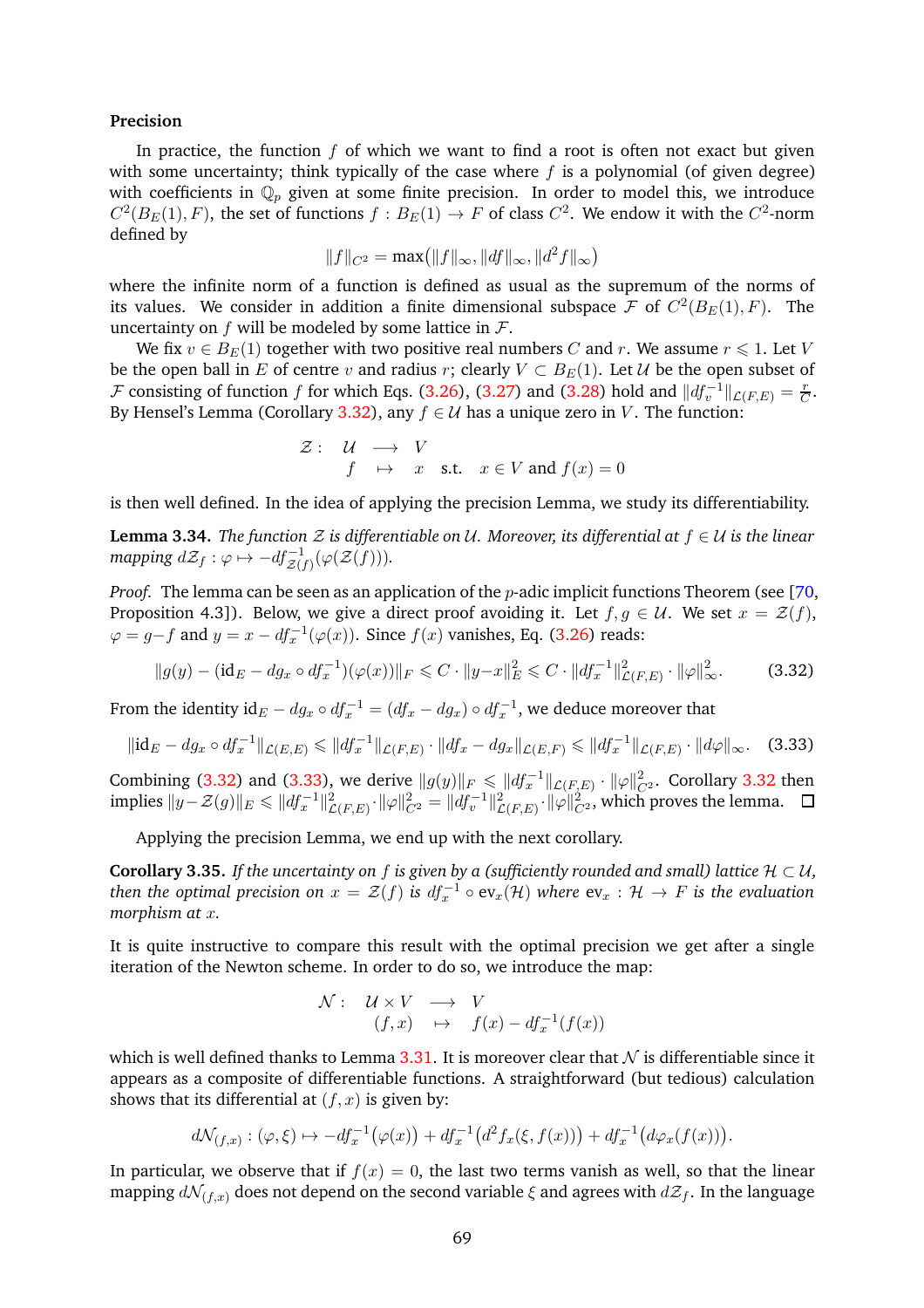of precision, this means that the optimal precision on  $\mathcal{Z}(f)$  is governed by the last iteration of the Newton scheme.

In practice, this result suggests the following strategy: *in order to compute*  $\mathcal{Z}(f)$ *, we start with some* v *satisfying the requirements of Hensel's Lemma (Corollary [3.32\)](#page-67-2), we iterate the Newton scheme* without taking care (so much) of precision *until the obtained approximation looks correct and we finally perform a last iteration reintroducing the machinery for tracking precision.* By Remark [3.33,](#page-67-3) the omission of precision tracking is harmless while the equality  $dZ_f = dN_{(f,Z(f))}$ shows (under mild assumptions on the lattice  $H$ ) that the precision we will get at the end (using the above strategy) will be very good because the loss of precision will just come from the last iteration and so will be limited.

This behavior is very well illustrated by the example of the computation of square roots detailed in §[2.1.3.](#page-21-0) (We then encourage the reader to read it and study it again in light of the discussion of this paragraph.) More recently Lairez and Vaccon applied this strategy for the computation of the solutions of  $p$ -adic differential equations with separation of variables [\[53\]](#page-82-4); they managed to improve this way a former algorithm by Lercier and Sirvent for computing isogenies between elliptic curves in positive characteristic [\[57\]](#page-82-5).

## <span id="page-69-1"></span>**3.3 Lattice-based methods for tracking precision**

Until now, we have explained how the precision Lemma can be used for finding the optimal precision and analyzing this way the stability of algorithms. It turns out that the precision Lemma is also useful for *stabilizing* algorithms, *i.e.* for producing a stable procedure by altering slightly another given procedure which might be highly unstable.

### <span id="page-69-0"></span>**3.3.1 The method of adaptive precision**

We place ourselves in the following general setting. Let Phi be a routine that computes a mathematical function  $\varphi: U \to V$  whose domain U is an open subset of a finite dimensional  $\mathbb{Q}_p$ -vector space E (*i.e.* Phi takes as input a tuple of p-adic numbers but may possibly fails for particular instances lying a closed subset) and whose codomain  $V$  is an open subset of another finite dimensional  $\mathbb{Q}_p$ -vector space (*i.e.* Phi outputs a tuple of p-adic numbers as well). We assume that f is of class  $C^1$  on  $U$ . We moreover fix an input  $x \in U$  for which the differential  $df_x$  is surjective.

**Remark 3.36.** While the  $C^1$ -assumption is usually harmless, the surjectivity assumption is often more serious. For instance, observe that it implies that the dimension of F (*i.e.* the size of the output) is not greater than the dimension of E (*i.e.* the size of the input). Clearly there exist many interesting algorithms that do not satisfy this requirement and therefore do not fit into our framework. One can always however workaround this issue as follows. We write the space of outputs F as a direct sum  $F = F_1 \oplus \cdots \oplus F_m$  and decompose the procedure Phi accordingly, *i.e.* for each *i*, we introduce the algorithm  $Phi_i$  that outputs only the *i*-th part of Phi. Clearly Phi<sub>i</sub> is modeled by the mathematical function  $\varphi_i = \text{pr}_i \circ \varphi$  where  $\text{pr}_i : F \to F_i$  is the canonical projection. As a consequence  $d\varphi_{i,x} = \text{pr}_i \circ d\varphi_x$ ; if the  $F_i$ 's are small enough, it will then be unlikely that one of them is not surjective. For instance, in the special case where the  $F_i$ 's are all lines, the writing  $F = F_1 \oplus \cdots \oplus F_m$  corresponds to the choice of a basis of F and the surjectivity of the  $d\varphi_{i,x}$ 's is equivalent to the fact that each column of the Jacobian matrix has a nonzero entry (which is clearly much weaker than requiring its surjectivity).

Our aim is to compute  $\varphi(x)$  using the procedure Phi; we would like moreover to be sharp in terms of precision and get proved results. We have seen that neither zealous arithmetic, nor floating-point arithmetic can ensure these two requirements at the same time: zealous arithmetic is usually not sharp (see  $\S2.4.3$ ,  $\S3.2.2$  $\S3.2.2$  for many examples) while floating-point arithmetic is not proved. The case of lazy/relaxed arithmetic is a bit aside but it is not quite satisfactory either. Indeed recall that in the lazy approach, we are fixing a target precision; the output of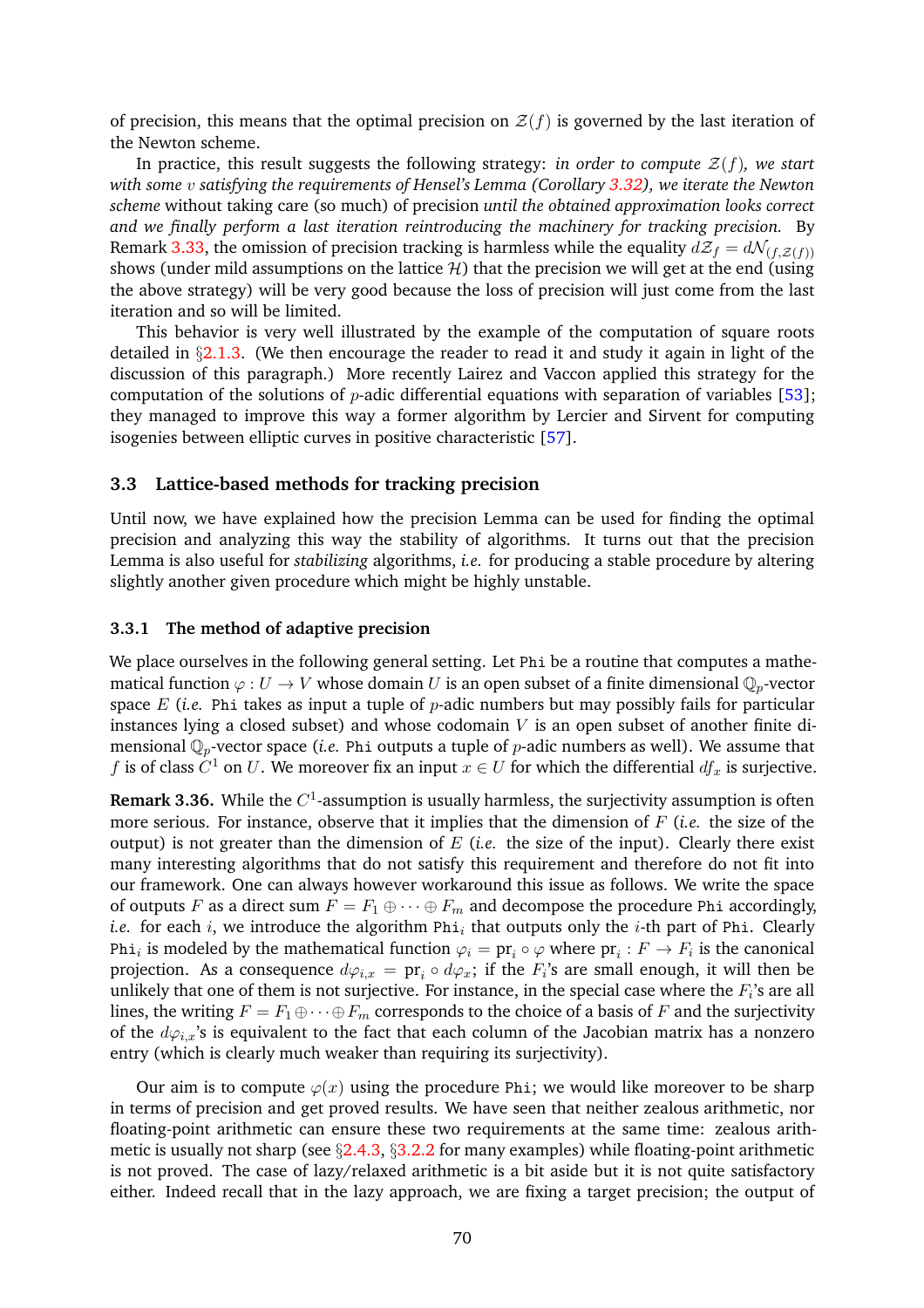Phi will then be sharp by design. The issue is elsewhere and comes from the fact that the lazy/relaxed machinery will generally compute the input  $x$  at a higher precision than needed, consuming then more resources than necessary (see §[3.2.1](#page-52-1) for a theoretical discussion about this and/or  $\S 3.3.2$  $\S 3.3.2$  below for a concrete example).

#### **Context of zealous arithmetic: precision on inputs**

We assume that the input x is given at some precision which is represented by a lattice  $H$  in E: if the *i*-th coordinate of x is given at precision  $O(p^{N_i})$ , the lattice H is the diagonal lattice

$$
H = p^{N_1} \mathbb{Z}_p \oplus p^{N_2} \mathbb{Z}_p \oplus \cdots \oplus p^{N_d} \mathbb{Z}_p \quad \text{(with } d = \dim E\text{)}
$$

(see also  $\S 3.2.1$ ). We underline nevertheless that non diagonal lattices H (corresponding to precision data with diffused digits, see Definition [3.20\)](#page-54-2) are also permitted. We assume that  $H$  is nice enough so that the precision Lemma applies, giving:

<span id="page-70-0"></span>
$$
\varphi(x+H) = \varphi(x) + d\varphi_x(H). \tag{3.34}
$$

*Separation of approximation and precision.* The formula above strongly suggests to split the computation of  $\varphi(x+H)$  into two independent parts corresponding to the two summands. Concerning precision, we have to compute the lattice  $d\varphi_x(H)$ . One option for this is to rely on automatic differentiation techniques [\[3,](#page-81-9) [64\]](#page-83-3); this approach however often leads to costly computations and really affects the complexity of our algorithm. For this reason, alternative strategies are often preferable (when available). The simplest one is probably to precompute  $d\varphi_x$  by hand (we have seen in §[3.2.2](#page-56-0) that it is tractable in many situations) and plug the obtained result into our algorithm. On the other hand, we observe that  $d\varphi_x(H)$  is a lattice in F and is therefore encoded by a dim  $F \times \dim F$  matrix, which might be quite a large object (compare with dim F which is the size of the output). Therefore, if we do not need to be *extremely* careful on precision, we could prefer replacing  $d\varphi_x(H)$  by a slightly larger lattice  $H_{\text{max}}$  which is more easily representable, *e.g.*  $H_{\text{max}}$  could be a diagonal lattice.

For now on, we assume that we have at our disposal a lattice  $H_{\text{max}}$  containing  $d\varphi_x(H)$  and we focus on the computation of the first term of Eq. [\(3.34\)](#page-70-0), that is the approximation. Since  $d\varphi_x(H)$  is stable under addition, Eq. [\(3.34\)](#page-70-0) yields  $\varphi(x+H) = y + d\varphi_x(H) \subset y + H_{\text{max}}$  for any y lying in  $\varphi(x+H)$ . Using now that  $H_{\text{max}}$  is stable under addition as well, we end up with  $\varphi(x+H) \subset y+H_{\text{max}}$  as soon as  $y \in \varphi(x+H) + H_{\text{max}}$ . To conclude, it is then enough to compute the value of *any* element of  $\varphi(x+H)$  at precision  $H_{\text{max}}$ . For doing so, we can rely on zealous arithmetic: we increase sufficiently the precision on  $x$  (picking arbitrary values for digits) so that  $\varphi(x)$  can be computed at precision at least  $H_{\text{max}}$  and we output  $\varphi(x)$  at precision  $H_{\text{max}}$ . In more conceptual terms, what we do is to choose an element  $x' \in x + H$  together with a diagonal lattice  $H' \subset H$  having the property that zealous arithmetic computes y and  $H'_{\text{Zeal}}$  such that  $f(x' + H') \subset y + H'_{\text{Zeal}}$  and  $H'_{\text{Zeal}} \subset H_{\text{max}}$ . We thus have:

$$
y \in \varphi(x' + H') + H'_{\text{Zeal}} \subset \varphi(x + H) + H_{\text{max}}
$$

as wanted (see also Figure [3.6\)](#page-71-0). These ideas lead to the following implementation:

```
def Phi_stabilized_v1(x):
     lift x at precision H'y = Phi(x) # here y is computed at precision H'_{\text{Zeal}}return y at precision H_{\text{max}}
```
The method presented above works but has a serious drawback: in practice, if often happens that the precision encoded by  $H'$  is very high, leading then to very costly computations. In the next paragraph, we explain a strategy for dealing with this issue.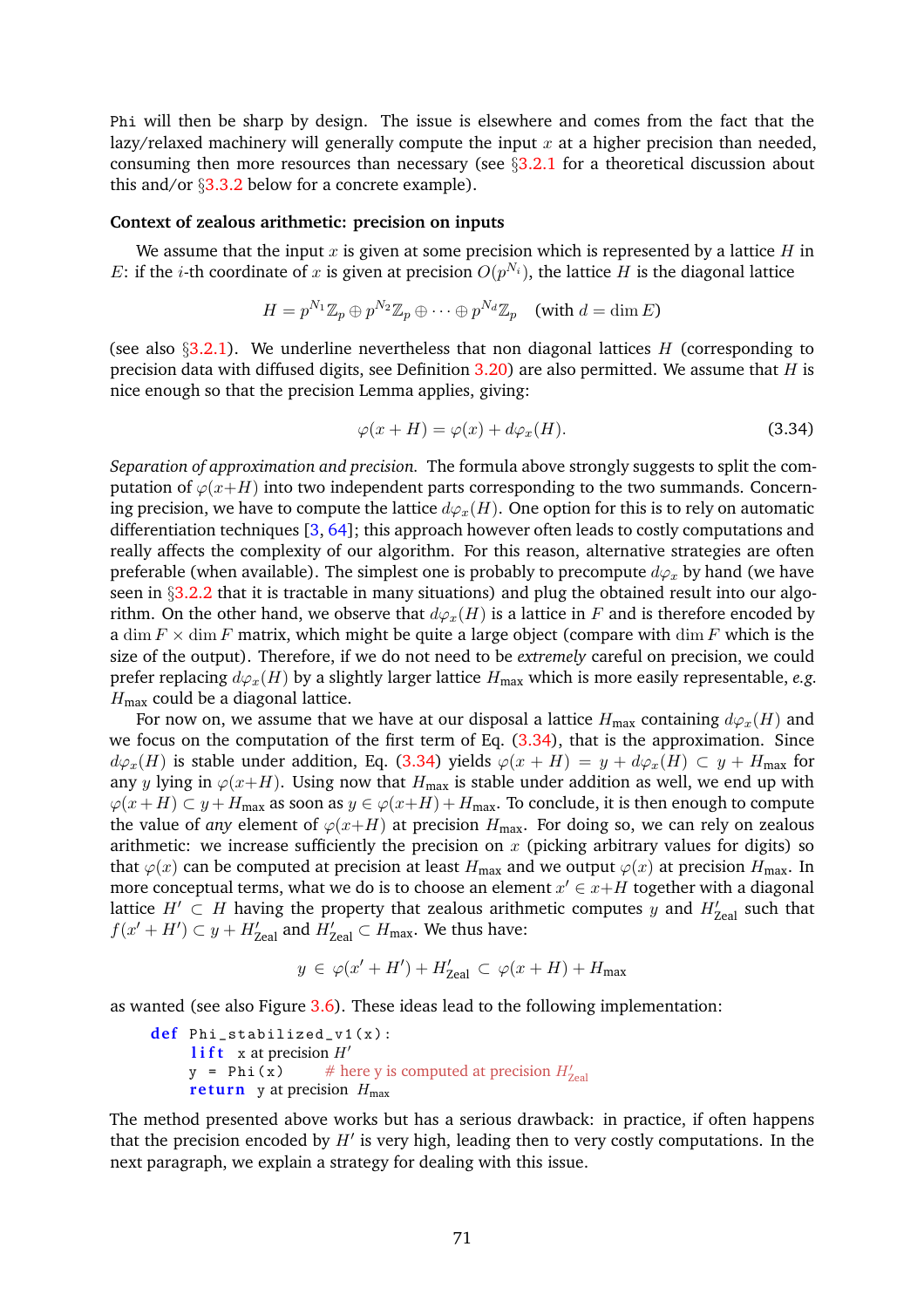

<span id="page-71-0"></span>Figure 3.6: The method of adaptive precision: first attempt

*Viewing* Phi *as a sequence of steps.* Roughly speaking, the problem with the above approach comes from the fact that the precision is tracked using interval arithmetic all along the execution of Phi. In order to avoid this, the idea consists in decomposing Phi into several steps; we then let interval arithmetic do the job of tracking precision within each individual step but we readjust the precision (using informations coming from the precision Lemma) each time we switch from one step to the next one. Concretely the readjustment is made by applying the method of the previous paragraph to each individual step.

Let us now go further into the details. As said above, we view the routine Phi as a finite sequence of steps  $\texttt{Step}_1, \ldots, \texttt{Step}_n$ . Let  $\sigma_i: U_{i-1} \to U_i$  be the mathematical function modeling the  $i$ -th step; its codomain  $U_i$  is the space of outputs of the  $i$ -th step, that is the space of "active" variables after the execution of  $i$ -th step. Mathematically, it is an open subset in a finite dimensional  $\mathbb{Q}_p$ -vector space  $E_i$ . For  $i \in \{0, ..., n\}$ , we set  $\varphi_i = \sigma_i \circ \cdots \circ \sigma_1$  and  $x_i = \varphi_i(x)$ ; they are respectively the function modeling the execution of the first  $i$  steps of Phi and the state of the memory after the execution of the *i*-th step of Phi on the input x. In what follows, we always assume that  $d\varphi_{i,x}$  is surjective $^{24}$  $^{24}$  $^{24}$  and, even more, that the precision Lemma applies with  $\varphi_i$ ,  $x$ and  $H$ , meaning that, for all  $i$ :

$$
\varphi_i(x+H) = x_i + d\varphi_{i,x}(H). \tag{3.35}
$$

We define  $H_i = d\varphi_{i,x}(H)$  and we assume that we are given a "simple" lattice  $H_{i,\text{max}}$  containing  $H_i$ . However, for the application we have in mind, this datum will not be sufficient; indeed, we shall need to be *extremely* careful with precision at intermediate levels. In order to do so without having to manipulate the "complicated" lattice  $H_i,$  we assume that we are given in addition another "simple" lattice  $H_{i,\min}$  which is *contained* in  $H_i$ . With these notations, the stabilized version of Phi takes the following schematic form:

```
def Phi_stabilized_v2(x):
       y_0 = xfor i in 1, 2, ..., n:
              l i f t yi−1
at enough precision
              \mathbf{y}_i = Ste\mathbf{p}_i(\mathbf{y}_{i-1}) # here we want \mathbf{y}_i to be computed at precision at least H_{i,\min}return \mathbf{y}_n at precision H_{n,\text{max}}
```
The locution "enough precision" in the above code means that we want to ensure that zealous arithmetics is able to compute  $y_i$  at precision  $H_{i,\text{min}}$ . Let  $H'_{i-1}$  be a lattice encoding such an

<span id="page-71-1"></span> $24$ This assumption is rather restrictive but really simplifies the discussion.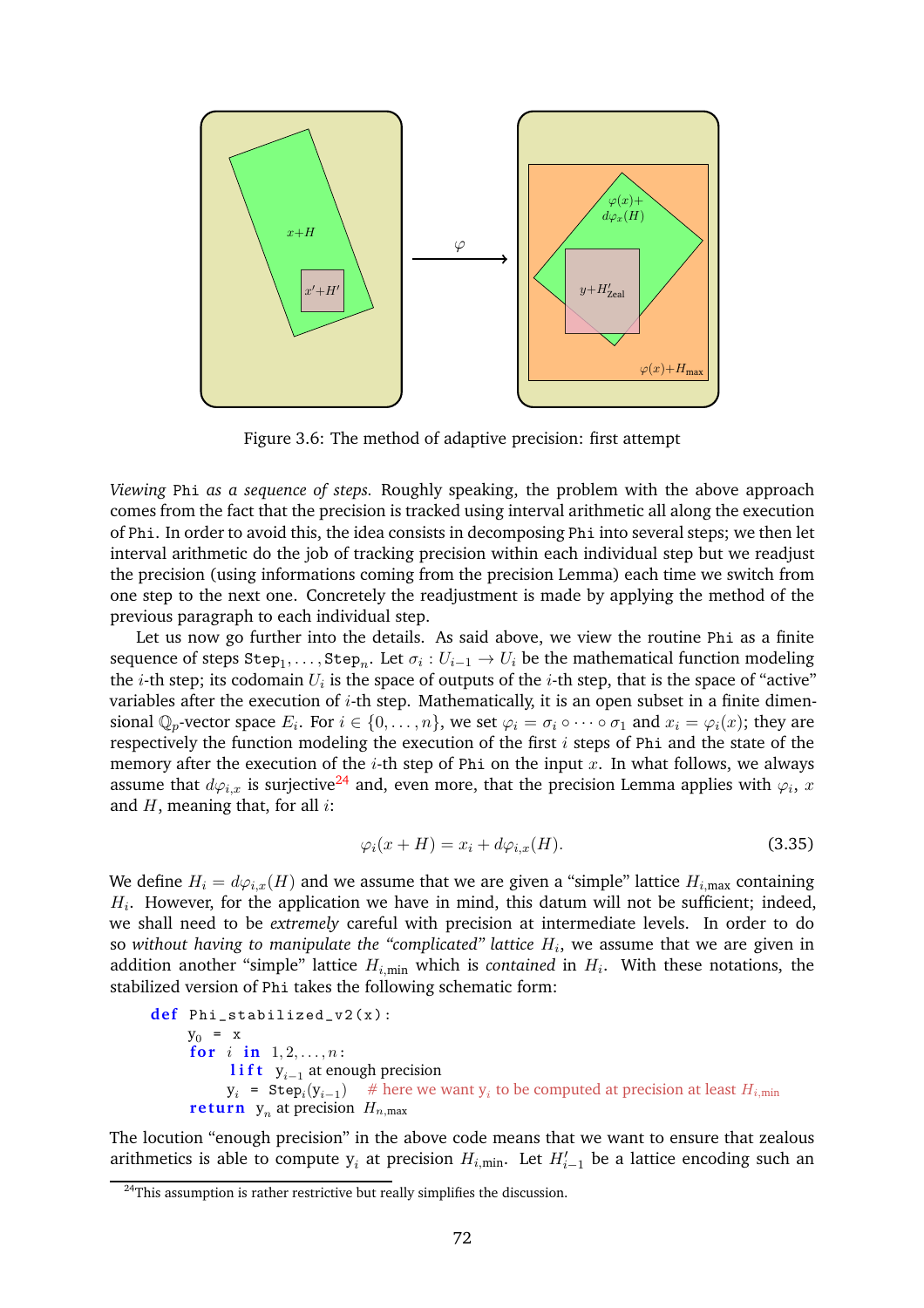

<span id="page-72-0"></span>Figure 3.7: The method of adaptive precision: second attempt

acceptable precision. Rigorously, it can be defined as follows. We set  $y_0 = x$  and for  $i \in$  $\{1,\ldots,n\}$ , we define inductively  $H'_{i-1}$ ,  $y_i$  and  $H'_{i,\text{Zeal}}$  by requiring that the routine Step<sub>i</sub> called on the input  $y_{i-1}$  given at precision  $H'_{i-1}$  computes  $y_i$  at precision  $H'_{i,\text{Zeal}}$  with  $H'_{i,\text{Zeal}} \subset H_{i,\text{min}}$ (see Figure [3.7\)](#page-72-0). Of course the value  $y_i$  we have just defined corresponds exactly to the variable  $y_i$  of the procedure Phi stabilized. The following lemma is the key for proving the correctness of the algorithm Phi\_stabilized\_v2.

<span id="page-72-2"></span>**Lemma 3.37.** *For all*  $i \in \{1, ..., n\}$ *, we have*  $y_i \in x_i + H_i$ *.* 

*Proof.* We argue by induction on i. The initialization is obvious given that  $y_0 = x = x_0$ . We now assume that  $y_{i-1} \in x_{i-1} + H_{i-1}$ . Applying  $\sigma_i$ , we derive

<span id="page-72-1"></span>
$$
\sigma_i(y_{i-1}) \in \sigma_i(x_{i-1} + H_{i-1}) = \sigma_i \circ \varphi_{i-1}(x+H) = \varphi_i(x+H) = x_i + H_i \tag{3.36}
$$

thanks to Eq. [\(3.35\)](#page-71-0) applied twice. Moreover, by construction, we know that  $\sigma_i(y_{i-1}) \in y_i$  +  $H'_{i,\text{Zeal}} \subset y_i + H_{i,\text{min}} \subset y_i + H_i$ . As a consequence the difference  $\sigma_i(y_{i-1}) - y_i$  lies in the lattice  $H_i$ ; this can be rewritten again as  $y_i \in \sigma_i(y_{i-1}) + H_i$ . Combining with Eq. [\(3.36\)](#page-72-1), we get  $y_i \in x_i + H_i$  as desired.

We derive from Lemma [3.37](#page-72-2) that  $x_n + H_n = y_n + H_n$ . Combining this equality with Eq. [\(3.35\)](#page-71-0), we obtain  $\varphi(x+H) = x_n + H_n = y_n + H_n \subset y_n + H_{\text{max},n}$ . This inclusion exactly means that Phi\_stabilized called on the input x given at precision H outputs an approximation of  $\varphi(x)$  at precision  $H_{\text{max},n}$ ; in other words, the algorithm Phi\_stabilized is correct.

The main advantage of the algorithm Phi\_stabilized\_v2 (compared to Phi\_stabilized\_v1) is that the precision encoded by the lattices  $H'_{i-1}$  are usually acceptable (compared to the precision encoded by  $H'$ ). Actual computations are then carried out at a reasonable precision and then consume moderated resources.

**Remark 3.38.** Interestingly, observe that the spirit of algorithm Phi\_stabilized\_v2 is close to the behavior of  $p$ -adic floating-point arithmetic; precisely, in  $p$ -adic floating-point arithmetic, we are decomposing Phi as a sequence of elementary steps (each of them consists of a single arithmetic operation) and the lattices  $H_{i,min}$  are chosen in such a way that the number of significand digits of each  $p$ -adic variable is kept constant. For this reason, the method of adaptive precision can be also used to derive *proofs* on the results obtained *via* p-adic floating-point arithmetic.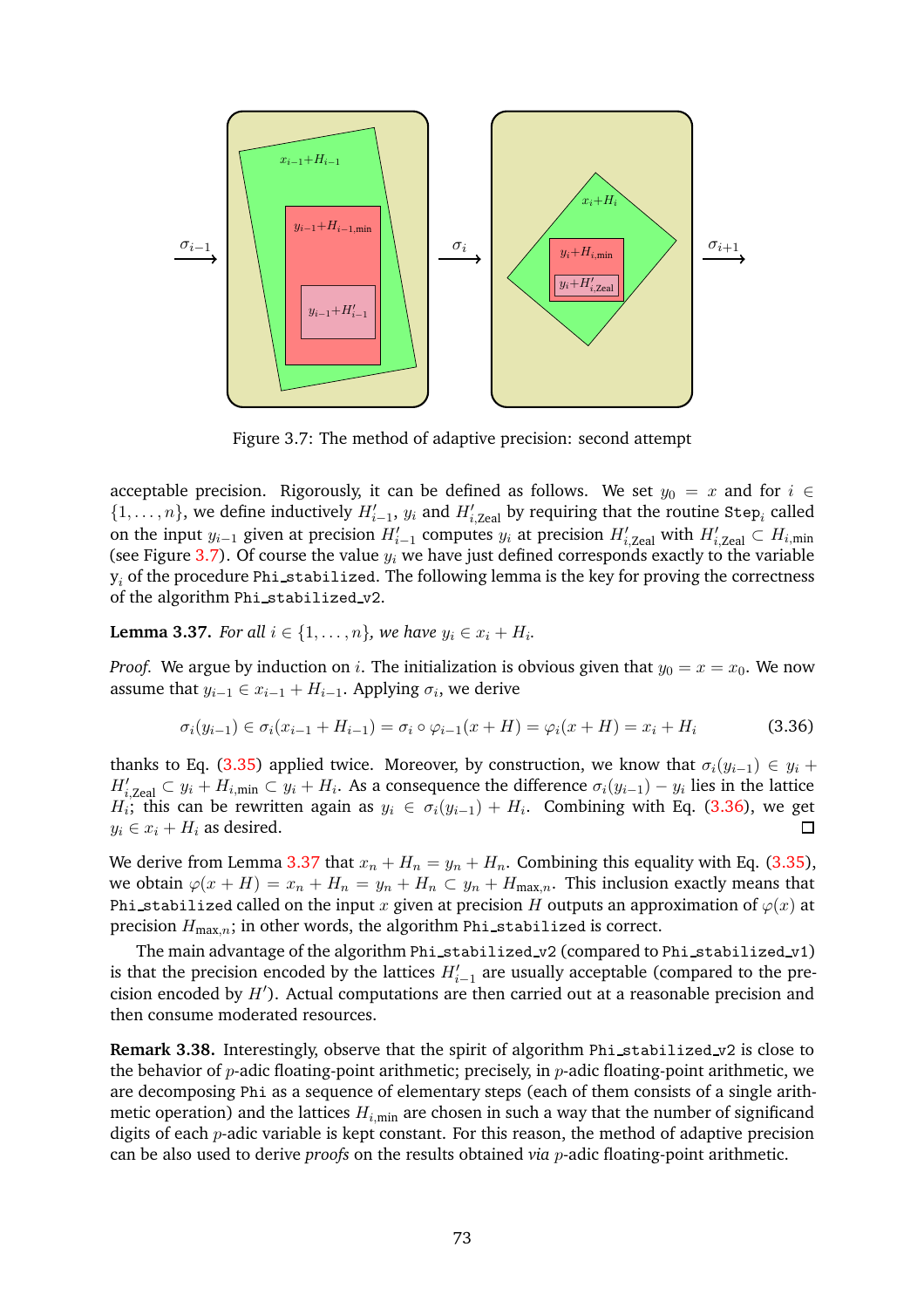### **Context of lazy/relaxed arithmetic: target precision**

We recall that the question addressed in the context of lazy/relaxed arithmetic is formulated as follows: we fix a target precision on the output and we want to avoid as much as possible the computation with unnecessary digits of the input, that are the digits that do not influence the output at the requested precision. For simplicity, it is convenient to assume that the output of Phi consists of a single p-adic number<sup>[25](#page-73-0)</sup>, that is  $F = \mathbb{Q}_p$ . The target precision is then given by a single integer N.

We recall from  $\S 3.2.1$  $\S 3.2.1$  that, if  $H'$  is a lattice in  $E$ , then the condition:

<span id="page-73-2"></span><span id="page-73-1"></span>
$$
\varphi(x + H') \subset \varphi(x) + p^N \mathbb{Z}_p \tag{3.37}
$$

ensures that the knowledge of  $x$  at precision  $H'$  is enough to compute  $\varphi(x)$  at precision  $O(p^N).$ Moreover, assuming that  $H'$  is nice enough so that the precision Lemma applies, the inclusion [\(3.37\)](#page-73-1) is equivalent to  $H' \subset d\varphi_x^{-1}(p^N \mathbb{Z}_p)$ . We draw the attention of the reader to the fact that  $d\varphi_x^{-1}(p^N\mathbb{Z}_p)$  itself is usually *not* a lattice because  $d\varphi_x^{-1}$  often has a nontrivial kernel. Anyway, the above analysis gives a theoretical answer to the question we are interested in: the unnecessary digits on the inputs are those lying in some nice enough lattice contained in  $d\varphi_x^{-1}(p^N\mathbb{Z}_p)$ .

Mimicking what we have done before in the zealous context, we can use the above result to write down a first stabilized version of Phi. Set  $H = d\varphi_x^{-1}(\mathbb{Z}_p)$  and choose a lattice  $H_{\text{min}}$ contained in  $H$ . Clearly  $p^N H_{\min}$  is a lattice contained in  $d\varphi_x^{-1}(p^N{\mathbb Z}_p).$  Moreover, examining closely the statement of the precision Lemma, we find that there exists an integer  $N_0$  such that:

$$
\varphi(x + p^N H) = \varphi(x) + p^N d\varphi_x(H) \subset \varphi(x) + p^N \mathbb{Z}_p \tag{3.38}
$$

for all  $N \ge N_0$ . The first stabilized version of Phi then can be described as follows.

**de f** Phi\_stabilized\_v1 (x ): **de f** Phi\_of\_x(N ): xapp = x(p max(N,N0)H) # Evaluation of x at precision p min(N,N0)H **r e t u r n** Phi ( xapp ) % p N **r e t u r n** Phi\_of\_x

**Remark 3.39.** In the code above, the variable x is a tuple of lazy  $p$ -adic numbers (as described in §[2.2\)](#page-22-0), not a tuple of relaxed *p*-adic numbers. Making the method of adaptive precision work within the framework of relaxed arithmetic is possible but tedious; for simplicity, we shall omit these technicalities and restrict ourselves to lazy *p*-adic numbers in this course.

The attentive reader has certainly noticed that the value  $N_0$  has appeared explicitly in the function Phi\_stabilized\_v1 above. This implies that we need to precompute it. This has to be done by hand *a priori* by explicating the constants in the precision Lemma in the special case we are considering; we do not hide that this may require some effort (through general techniques for that are available [\[18,](#page-81-0) [19\]](#page-81-1)).

Eq.  $(3.38)$  shows that the nested function Phi of x returns the correct answer. The main benefit of Phi\_stabilized\_v1 is that it asks for the computation of the input at sharp precision. Nevertheless, it carries all the computations with exact rational numbers and so still consumes a lot of resources.

In order to get rid of this disadvantage, we can follow the strategy already used with success in the zealous context: we decompose Phi into  $n$  steps Step $_1,\ldots,$ Step $_n.$  Again we call  $\sigma_i$  :  $U_{i-1}\to U_i$  the mathematical function modeling Step<sub>i</sub>. We set  $\varphi_i=\sigma_i\circ\cdots\circ\sigma_1$ ,  $x_i=\varphi_i(x)$  and introduce moreover the function  $\psi_i = \sigma_n \circ \cdots \circ \sigma_{i+1}$ . Clearly  $\varphi = \psi_i \circ \varphi_i$  for all *i*. Interestingly, observe that the relation  $d\varphi_x=d\psi_{i,x_i}$ ० $d\varphi_{i,x}$  implies that all the differentials  $d\psi_{i,x_i}$ 's are surjective without any further assumption. For each  $i \in \{0, \ldots, n\}$ , we define  $H_i = d\psi_{i,x_i}^{-1}(\mathbb{Z}_p)$  (which is generally *not* a lattice) and choose a lattice  $H_{i,\min}$  contained in  $H_i$ . The optimized form of the stabilized version of Phi then writes as follows.

<span id="page-73-0"></span> $^{25}$ This assumption is harmless since one can always reduce to this case by projection on each coordinate.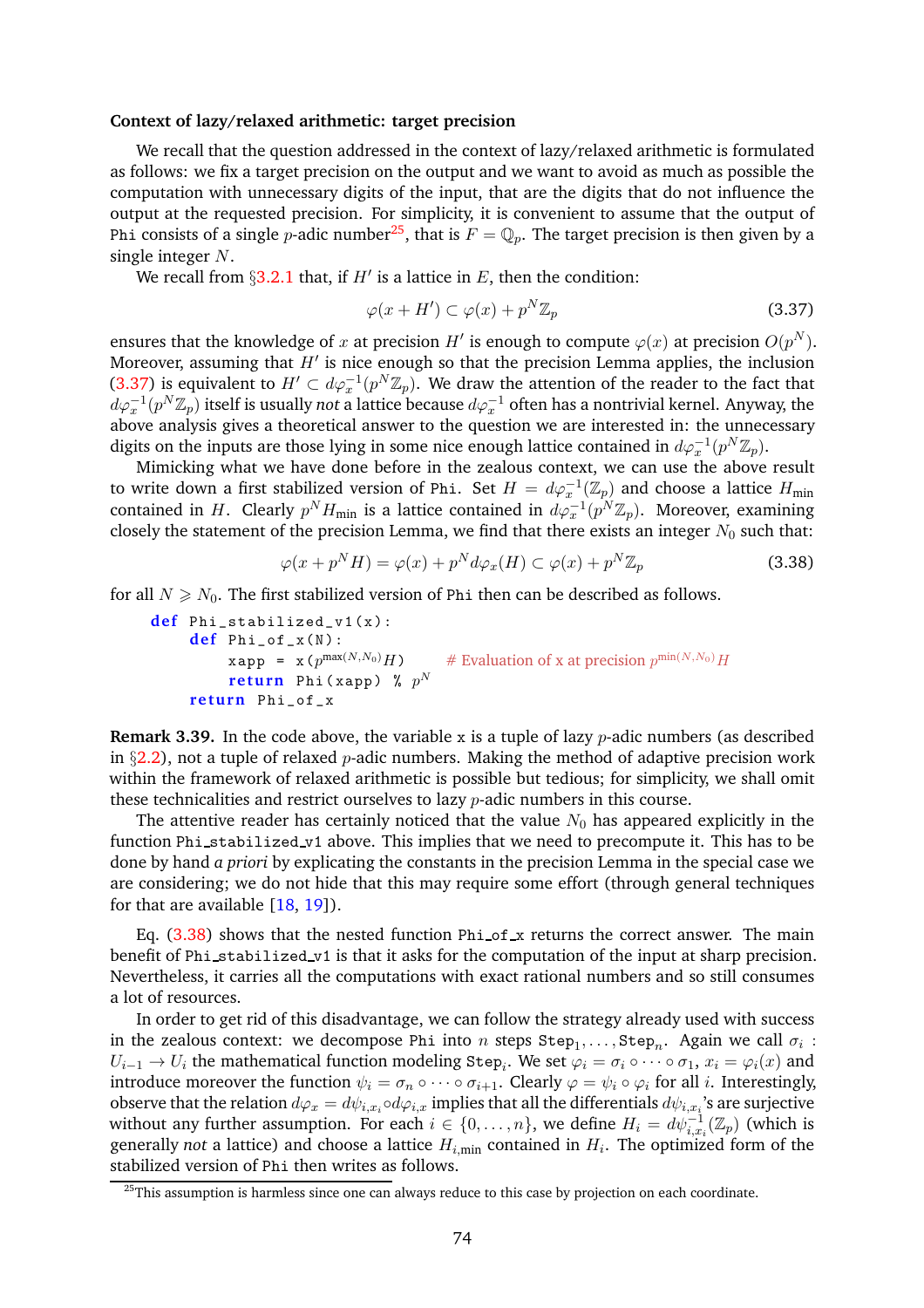```
def Phi_stabilized_v2(x):
        def Phi_of_x(N):
                \mathbf{y}_0 = \mathbf{x} ( p^N H_{0,\text{min}} ) # Evaluation of x at precision p^N H_{0,\text{min}}for i in 1, 2, ..., n:
                         \mathbf{y}_i = Ste\mathbf{p}_i(\mathbf{y}_{i-1}) % p^N H_{i,\text{min}}\mathbf{return} \ \ \mathbf{y}_n \ \ \text{\%} \ \ p^Nr e t u r n Phi_of_x
```
<span id="page-74-0"></span>Roughly speaking, the above optimization allows us to "do the modulo" after each step, avoiding then the explosion of the size of the intermediate values.

**Proposition 3.40.** *There exists an integer*  $N_0$  *(which can be made explicit with some effort) such that the nested function* Phi of x *outputs a correct answer on the inputs*  $N \ge N_0$ *.* 

**Remark 3.41.** We underline that Proposition [3.40](#page-74-0) does not assume the surjectivity of the differentials  $d\varphi_{i,x}$ ; recall that this assumption was unavoidable in the case of zealous arithmetic and appeared as a serious limitation of the method. We have to mention however that the analysis of the algorithm Phi\_stabilized\_v2 is easier under this additional hypothesis (see  $\S 3.3.2$  $\S 3.3.2$  below for a concrete example).

*Sketch of the proof of Proposition* [3.40.](#page-74-0) Given an integer N, we let  $(y_{N,i})_{0 \le i \le n}$  be a sequence such that  $y_{N,0} = x$  and  $y_{N,i} = \sigma_i(y_{N,i-1}) + p^N H_{i,\text{min}}$ . The value  $y_{N,i}$  corresponds to the value of the variable  $\mathbf{y}_i$  computed by the function <code>Phi\_of\_x</code> called on the input  $N.$  Moreover, for all fixed  $i$ , the sequence  $(y_{N,i})_{N\geqslant 0}$  converges to  $x_i$  when  $N$  goes to infinity. Since  $\psi_i$  is a function of class  $C^1$ , this implies that  $d\psi_{i,y_{N,i}}$  converges to  $d\psi_{i,x_i}$  when  $N$  goes to infinity. From this, we derive that  $d\psi_{i,y_{N,i}}(H_{i,\min})=d\psi_{i,x_i}(H_{i,\min})$  for  $N$  large enough. On the other hand, analyzing closely the proof of the precision Lemma, we find that there exists an integer  $N_0$  such that:

<span id="page-74-2"></span>
$$
\psi_i(y_{N,i} + p^N H_{i,\min}) = \psi_i(y_{N,i}) + d\psi_{i,y_{N,i}}(p^N H_{i,\min})
$$
  
=  $\psi_i(y_{N,i}) + p^N d\psi_{i,x_i}(H_{i,\min})$  (3.39)

for all *i* and all  $N \ge N_0$ . We claim that Phi<sub>of x</sub> outputs a correct answer (*i.e.* that  $y_{N,n} \equiv \varphi(x)$ (mod  $p^N$ )) whenever  $N \ge N_0$ . More precisely, we are going to prove by induction on i that  $\psi_i(y_{i,N}) \equiv \varphi(x) \pmod{p^N}$  for  $i \in \{0, 1, \dots, n\}$  and  $N \geq N_0$ . This is obvious when  $i = 0$  given that  $\psi_0 = \varphi$  and  $y_{0,N} = x$ . Let us now assume  $\psi_{i-1}(y_{i-1,N}) \equiv \varphi(x) \pmod{p^N}$ . Noting than  $\psi_i \circ \sigma_i = \psi_{i-1}$ , we derive from  $\sigma_i(y_{N,i-1}) \in y_{N,i} + p^N H_{i,\text{min}}$  that:

$$
\psi_{i-1}(y_{N,i-1}) \in \psi_i(y_{N,i} + p^N H_{i,\min}) = \psi_i(y_{N,i}) + p^N d\psi_{i,x_i}(H_{i,\min})
$$
  

$$
\subset \psi_i(y_{N,i}) + p^N \mathbb{Z}_p
$$

using Eq. [\(3.39\)](#page-74-2). Consequently  $\psi_i(y_{N,i}) \equiv \psi_{i-1}(y_{N,i-1}) \pmod{p^N}$  and we are done thanks to the induction hypothesis.  $\Box$ 

### <span id="page-74-1"></span>**3.3.2 Example: The Somos 4 sequence**

The method of adaptive precision (presented in  $\S 3.3.1$ ) has been used with success in several concrete contexts: the computation of the solutions of some  $p$ -adic differential equations [\[53\]](#page-82-0) and the computation of GCD's and Bézout coefficients *via* the usual extended Euclidean algorithm [\[17\]](#page-81-2). Below, we detail another example, initially pointed out by Buhler and Kedlaya [\[15\]](#page-81-3), which is simpler (it actually looks like a toy example) but already shows up all the interesting phenomena: it is the evaluation of the  $p$ -adic Somos 4 sequences.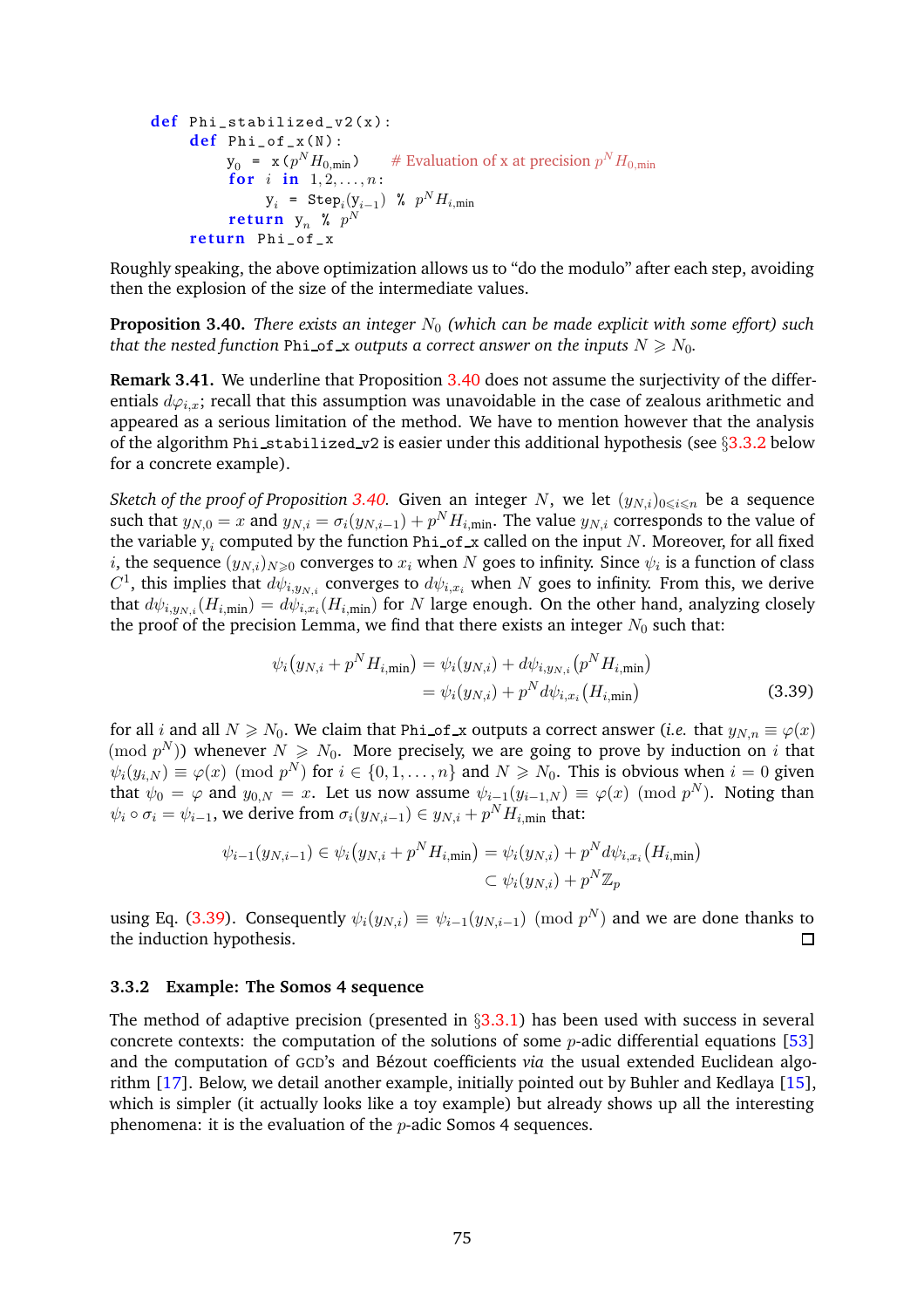$$
u_5 = \frac{1}{ab}(c^2 + bd)
$$
  
\n
$$
u_6 = \frac{1}{ab}(c^3 + bcd + ad^2)
$$
  
\n
$$
u_7 = \frac{1}{a^2bc}(bc^4 + 2b^2c^2d + ac^3d + b^3d^2 + abcd^2 + a^2d^3)
$$
  
\n
$$
u_8 = \frac{1}{a^3b^2cd}(b^2c^6 + ac^7 + 3b^3c^4d + 3abc^5d + 3b^4c^2d^2 + 3ab^2c^3d^2 + 2a^2c^4d^2 + b^5d^3 + ab^3cd^3 + 3a^2bc^2d^3 + a^2b^2d^4 + a^3cd^4)
$$
  
\n
$$
u_9 = \frac{1}{a^3b^2c^2d}(b^2c^8 + ac^9 + 4b^3c^6d + 3abc^7d + 6b^4c^4d^2 + 6ab^2c^5d^2 + 3a^2c^6d^2 + 4ab^5c^2d^3 + 7ab^3c^3d^3 + 6a^2bc^4d^3 + b^6d^4
$$
  
\n
$$
+ 3ab^4cd^4 + 5a^2b^2c^2d^4 + 3a^3c^3d^4 + 2a^2b^3d^5 + 3a^3bcd^5 + a^4d^6)
$$
  
\n
$$
u_{10} = \frac{1}{a^5b^3c^3d^2}(b^4c^{10} + 2ab^2c^{11} + a^2c^{12} + 5b^5c^8d + 11ab^3c^9d + 6a^2bc^{10}d + 10b^6c^6d^2 + 24ab^4c^7d^2 + 17a^2b^2c^8d^2 + 4a^3c^9d^2 + 10b^7c^4d^3 + 26ab^5c^5d^3 + 28a^2b^3c^6d^3 + 15a^3bc^7d^3 + 5b^8c^2d^4 + 14ab^6c^3d^4 + 27a^2b^4c^4d^4 + 24a^3b^2c^5d^4 + 6a^4c^6d^4 + b^9d^5 + 3ab^7cd^5 + 14a^2
$$

<span id="page-75-0"></span>

# **The Somos 4 sequence: definition, properties and calculations**

The Somos 4 sequences were first introduced in [\[76\]](#page-83-0) by Somos. It is a recursive sequence defined by the recurrence:

$$
u_1 = a
$$
 ;  $u_2 = b$  ;  $u_3 = c$  ;  $u_4 = d$   
 $u_{n+4} = \frac{u_{n+1}u_{n+3} + u_{n+2}^2}{u_n}$  for  $n \ge 1$ 

where  $a, b, c$  and  $d$  are given initial values. The first values of the generic Somos 4 sequence (that is the Somos 4 sequence where the initial values are left as indeterminates) are shown on Figure [3.8.](#page-75-0) We observe a quite surprising property: the denominators of the first  $u_i$ 's are all monomials. We insist on the fact that this behavior is *a priori* not expected at all. For instance the definition of  $u_9$  involves a division by  $u_5$  but a miraculous simplification occurs. This phenomenon is in fact general. Fomin and Zelevinsky proved in [\[29\]](#page-81-4) (as an application of their theory of cluster algebras) that the Somos 4 sequence exhibits the *Laurent phenomenon*: for all n, the term  $u_n$  of the generic Somos 4 sequence is a Laurent polynomial in  $a$ ,  $b$ ,  $c$ ,  $d$ , that is a polynomial in  $a, b, c, d$  and their inverses.

We address the question of the computation of the *n*-th term (for *n* large) of a Somos 4 sequence whose initial values a, b, c and d are invertible elements of  $\mathbb{Z}_p$ . At least two options are available: (1) we unroll the recurrence starting from the given initial values and (2) we precompute the n-th term of the generic Somos 4 sequence and, in a second time, we plug the values of  $a$ ,  $b$ ,  $c$  and  $d$ . Concretely, they correspond to the following codes respectively:

```
def somos_option1(a,b,c,d,n): # We assume n \geq 5x, y, z, t = a, b, c, dfor i in 1, 2, ..., n-4:
        x, y, z, t = y, z, t, (y*t + z*z)/xreturn t
def somos_option2(a,b,c,d,n): # We assume n \geq 5X, Y, Z, T = A, B, C, D # A, B, C, D are formal variables
    for i in 1, 2, ..., n-4:
        X, Y, Z, T = Y, Z, T, (Y * T + Z * Z) / Xreturn T(A=a, B=b, C=c, D=d)
```
The second option has of course a terrible complexity because the size of the terms of the generic Somos 4 sequence grows very rapidly (see Figure [3.8\)](#page-75-0). However, if we are mostly interested in numerical stability, this option is rather attractive; indeed, we deduce from the Laurent phenomenon that if the initial values  $a, b, c$  and  $d$  (which are supposed to be invertible in  $\mathbb{Z}_p$ ) are given at precision  $O(p^N)$  then all the next terms will be computed at precision  $O(p^N)$ as well. On the contrary, the first option may lead to quite important losses of precision.

The table of Figure [3.9](#page-76-0) shows the results obtained for the particular Somos 4 sequence initialized with  $a = b = c = d = 1 \in \mathbb{Z}_2$  using various methods. The first column corresponds to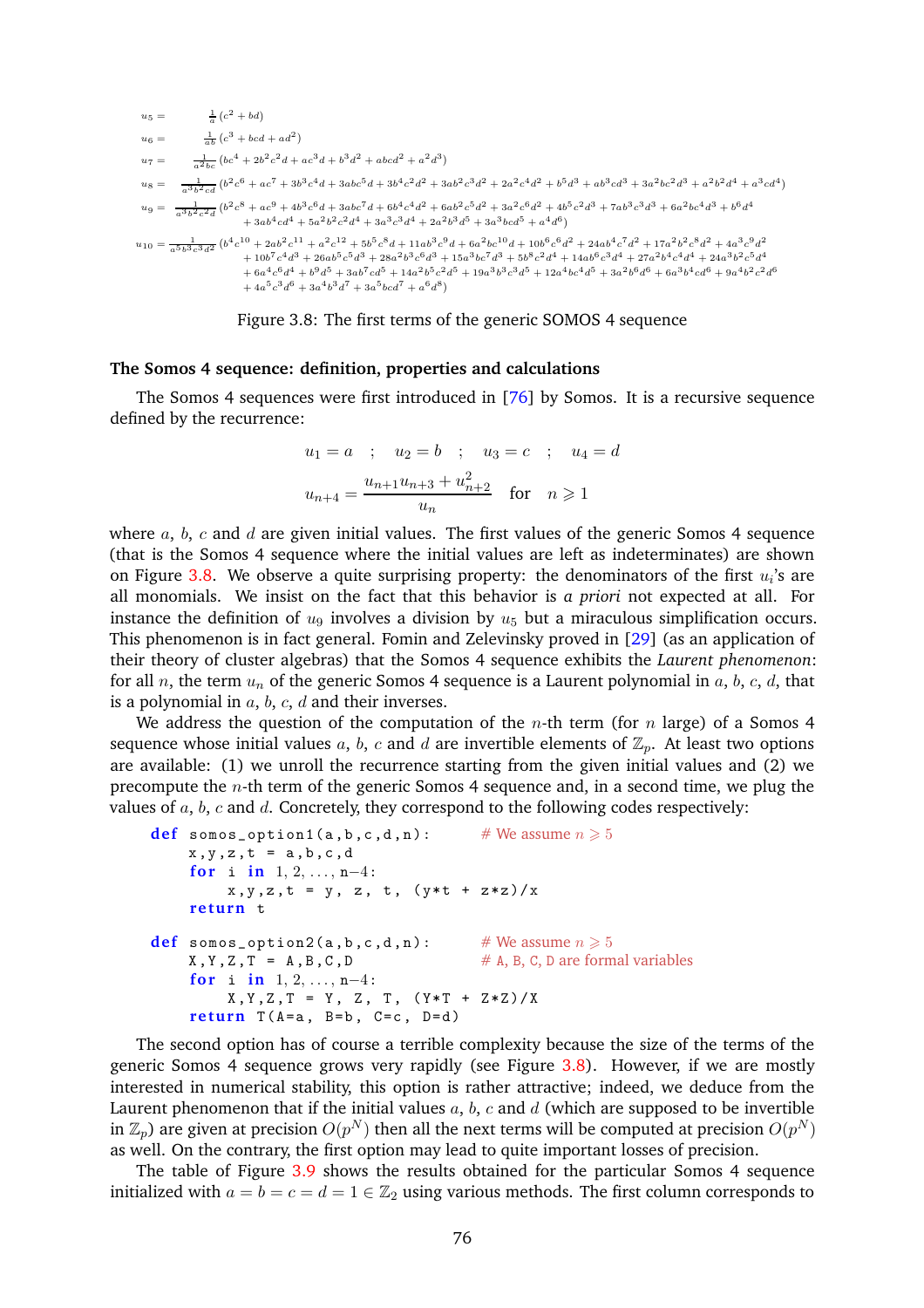|                | Laurent method       | Zealous arith.       | Float, arith.        | Relaxed arith.              |  |
|----------------|----------------------|----------------------|----------------------|-----------------------------|--|
| $u_1$          | $\ldots 0000000001$  | $\dots 00000000001$  | $\ldots 0000000001$  |                             |  |
| u <sub>2</sub> | $\ldots 0000000001$  | $\dots 00000000001$  | $\ldots 00000000001$ |                             |  |
| $u_3$          | $\ldots 0000000001$  | $\dots 00000000001$  | $\ldots 00000000001$ |                             |  |
| $u_4$          | $\ldots 0000000001$  | $\dots 00000000001$  | $\ldots 00000000001$ |                             |  |
| $u_{5}$        | $\ldots 00000000010$ | $\ldots 00000000010$ | $\ldots 0000000010$  | precision on $u_1$ :<br>10  |  |
| $u_6$          | $\ldots 0000000011$  | $\dots 00000000011$  | $\ldots 00000000011$ | precision on $u_1$ :<br>10  |  |
| $u_7$          | $\dots 00000000111$  | $\ldots 0000000111$  | $\ldots 0000000111$  | 10<br>precision on $u_1$ :  |  |
| $u_{8}$        | $\dots 0000010111$   | $\ldots 0000010111$  | $\ldots 0000010111$  | precision on $u_1$ :<br>10  |  |
| $u_{9}$        | $\ldots 0000111011$  | $\dots 000111011$    | $\ldots 0000111011$  | precision on $u_1$ :<br>-11 |  |
| $u_{10}$       | $\dots 0100111010$   | $\dots 100111010$    | $\ldots$ 10100111010 | precision on $u_1$ :<br>11  |  |
| $u_{50}$       | $\ldots 0000011010$  | $\ldots 0$           | $\ldots$ 11000011010 | precision on $u_1$ :<br>19  |  |
| $u_{54}$       | $\ldots$ 0100101001  | <b>BOOM</b>          | $\dots 1100101001$   | precision on $u_1$ :<br>20  |  |
| $u_{500}$      | $\dots$ 1111110010   |                      | $\ldots$ 01111110010 | precision on $u_1$ : 109    |  |

<span id="page-76-0"></span>Figure 3.9: The Somos 4 sequence with initial values  $1,1,1,1\in\mathbb{Z}_2$ 

|                | Laurent method       | Zealous arith.      | Float. arith.         | Relaxed arith.       |    |
|----------------|----------------------|---------------------|-----------------------|----------------------|----|
| $u_1$          | $\ldots 0000000001$  | $\ldots 0000000001$ | $\ldots 0000000001$   |                      |    |
| u <sub>2</sub> | $\ldots 0000000001$  | $\ldots 0000000001$ | $\ldots 0000000001$   |                      |    |
| $u_3$          | $\ldots 0000000001$  | $\ldots 0000000001$ | $\ldots 0000000001$   |                      |    |
| $u_4$          | $\ldots 0000000011$  | $\ldots 0000000011$ | $\ldots 0000000011$   |                      |    |
| $u_{5}$        | $\ldots 0000000100$  | $\ldots 0000000100$ | $\ldots 000000000100$ | precision on $u_1$ : | 10 |
| $u_{6}$        | $\ldots 0000001101$  | $\ldots 0000001101$ | $\ldots 0000001101$   | precision on $u_1$ : | 10 |
| $u_7$          | $\ldots 0000110111$  | $\ldots 0000110111$ | $\ldots 0000110111$   | precision on $u_1$ : | 10 |
| $u_{8}$        | $\ldots 0111010111$  | $\ldots 0111010111$ | $\ldots 0111010111$   | precision on $u_1$ : | 10 |
| $u_{9}$        | $\ldots 0111101111$  | $\dots$ 11101111    | $\dots$ 1111101111    | precision on $u_1$ : | 12 |
| $u_{10}$       | $\ldots 0000010010$  | $\ldots 00010010$   | $\ldots 11000010010$  | precision on $u_1$ : | 12 |
| $u_{11}$       | $\dots 1000111001$   | $\ldots 00111001$   | $\ldots 0000111001$   | precision on $u_1$ : | 12 |
| $u_{12}$       | $\ldots 00111111101$ | $\dots$ 11111101    | $\ldots 00111111101$  | precision on $u_1$ : | 12 |
| $u_{13}$       | $\ldots 0000110101$  | $\ldots 00110101$   | $\ldots 0000110101$   | precision on $u_1$ : | 12 |
| $u_{14}$       | $\dots 1101010011$   | $\ldots 1010011$    | $\ldots 1101010011$   | precision on $u_1$ : | 13 |
| $u_{15}$       | $\ldots 0000000000$  | $\ldots 0000000$    | $\Omega$              | precision on $u_1$ : | 13 |
| $u_{16}$       | $\ldots 0101011101$  | $\dots$ 1011101     | $\ldots 0101011101$   | precision on $u_1$ : | 13 |
| $u_{17}$       | $\dots 1001101011$   | $\dots 1101011$     | $\ldots 1001101011$   | precision on $u_1$ : | 13 |
| $u_{18}$       | $\ldots 0011110011$  | $\ldots 1110011$    | $\ldots 0011110011$   | precision on $u_1$ : | 13 |
| $u_{19}$       | $\ldots 0000000111$  | <b>BOOM</b>         | <b>BOOM</b>           | precision on $u_1$ : | 23 |

<span id="page-76-1"></span>Figure 3.10: The Somos 4 sequence with initial values  $1,1,1,3\in\mathbb{Z}_2$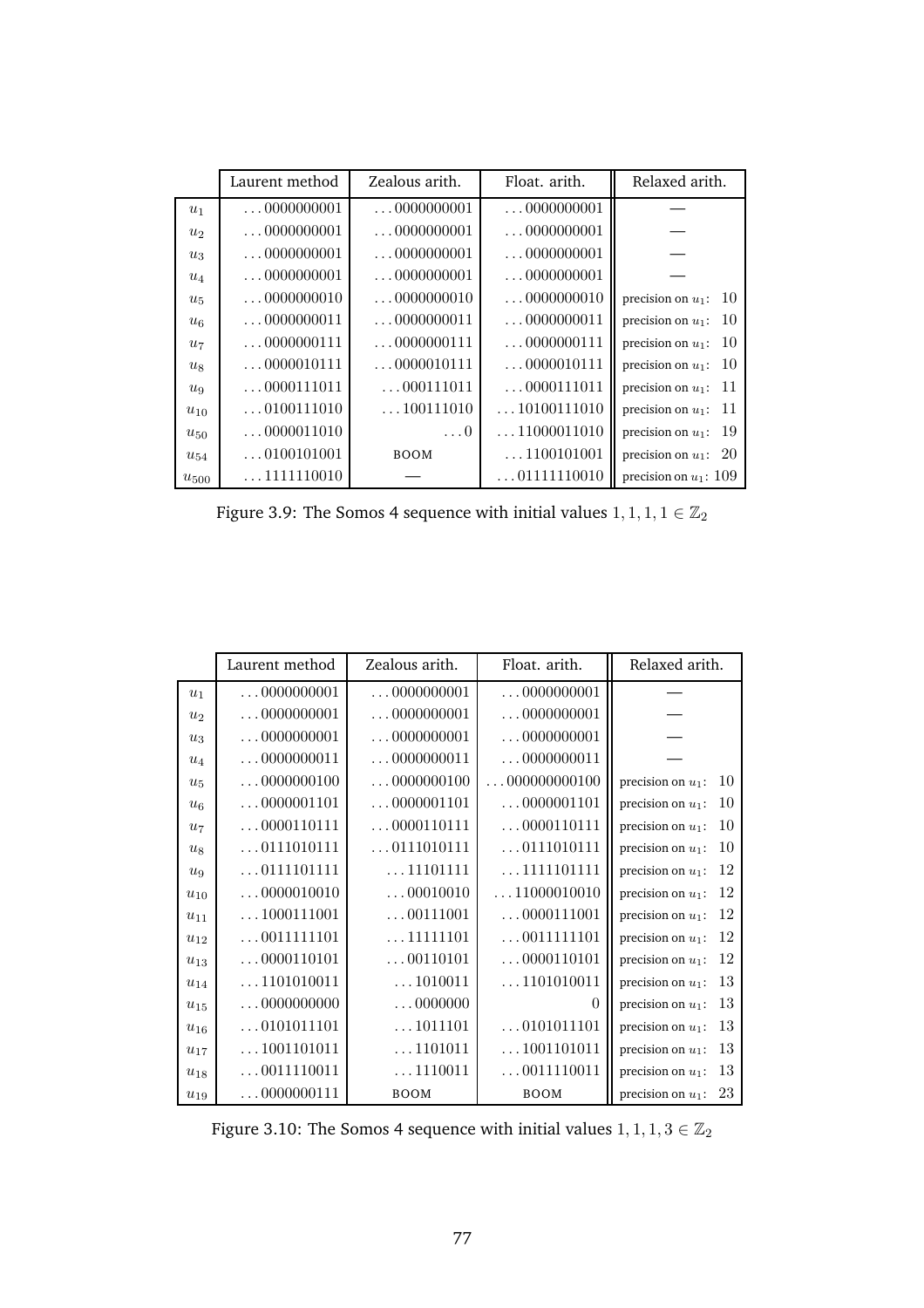the second option discussed above; as expected, no losses of precision have to be reported. On the second column (resp. the third column), we have displayed the results obtained by unrolling the recurrence using the algorithm somos option1 within the framework of zealous arithmetic (resp. p-adic floating-point arithmetic). We observe that the precision decreases rapidly in the second column. For example, one digit of precision is lost when computing  $u_9$  because of the division by  $u_5$  which has valuation 1. These losses of precision continue then regularly and, at some point, we find a value which becomes indistinguishable from 0. Dividing by it then produces an error and the computations cannot continue. The third column exhibits much better results though certain digits are still wrong (compare with the first column). Finally, the last column concerned lazy/relaxed arithmetic; it shows the number of digits of  $u_1$  that have been asked for in order to compute the term  $u_n$  at precision  $O(2^{10})$ . We observe that this number increases regularly in parallel with the losses of precision observed in the zealous context. For instance, the relaxed technology needs one more digit of precision on  $u_1$  to compute  $u_9$  while the zealous approach loses one digit of precision on  $u<sub>9</sub>$ . There phenomena have of course a common explanation: they are both due to the division by  $u_5$  which has valuation 1.

The Somos 4 sequence starting with  $(a, b, c, d) = (1, 1, 1, 3)$  is even more unstable (see Fig-ure [3.10\)](#page-76-1); indeed its 15-th term is divisible by  $2^{10}$  and so vanishes at the precision  $O(2^{10})$  we are considering. Zealous arithmetic and floating-point arithmetic are both puzzled after this underflow and crash on the computation of  $u_{19}$  (which requires a division by  $u_{15}$ ).

## **Stabilization**

We now apply the theory of adaptive precision, trying to stabilize this way the algorithm somos\_version1. The decomposition of the routine somos\_version1 into steps in straightforward: each step corresponds to an interaction of the for loop. They are all modeled by the same mathematical function:

$$
\begin{array}{rcl}\n\sigma: & \mathbb{Q}_p^4 & \longrightarrow & \mathbb{Q}_p^4 \\
(x, y, z, t) & \mapsto & \left(y, z, t, \frac{yt + z^2}{x}\right).\n\end{array}
$$

**Remark 3.42.** Of course  $\sigma$  is not defined at the points of the form  $(0, y, z, t)$ . In the sequel, it will be nevertheless more convenient to regard  $\sigma$  as a partially defined function over  ${\mathbb Q}_p^4$  (than as a well-defined function over  $\mathbb{Q}_p^\star\times \mathbb{Q}_p^3).$ 

*Differential computations.* For  $i \geq 0$ , we set  $\varphi_i = \sigma \circ \cdots \circ \sigma$  (*i* times). Clearly  $\sigma$  and the  $\varphi_i$ 's are all functions of class  $C^1$  on their domain of definition. The Jacobian matrix of  $\sigma$  at the point  $(x, y, z, t)$  is easily seen to be:

$$
J(\sigma)_{(x,y,z,t)} = \begin{pmatrix} 0 & 0 & 0 & -\frac{yt+z^2}{x^2} \\ 1 & 0 & 0 & \frac{t}{x} \\ 0 & 1 & 0 & \frac{2z}{x} \\ 0 & 0 & 1 & \frac{y}{x} \end{pmatrix}
$$

.

The computation of the Jacobian matrix of  $\varphi_i$  is more complicated. It is however remarkable that we can easily have access to its determinant. Indeed, observe that the determinant of  $J(\sigma)_{(x,y,z,t)}$ is equal to  $\frac{t'}{x}$  where  $t' = \frac{yt+z^2}{x}$  $\frac{+z^2}{x}$  is the last coordinate of  $\sigma(x, y, z, t)$ . By the chain rule, we then deduce that:

<span id="page-77-0"></span>
$$
\det J(\varphi_i)_{(a,b,c,d)} = \frac{u_5}{u_1} \cdot \frac{u_6}{u_2} \cdots \frac{u_{i+4}}{u_i} = \frac{u_{i+1} \cdot u_{i+2} \cdot u_{i+3} \cdot u_{i+4}}{u_1 \cdot u_2 \cdot u_3 \cdot u_4} = \frac{u_{i+1} \cdot u_{i+2} \cdot u_{i+3} \cdot u_{i+4}}{abcd} \tag{3.40}
$$

where the  $u_i$ 's are the terms of the Somos 4 sequence initialized by  $(u_1, u_2, u_3, u_4) = (a, b, c, d)$ . Apart from that, the matrix  $J(\varphi_i)_{(a,b,c,d)}$  has another remarkable property: if  $a, b, c, d$  are invertible in  $\mathbb{Z}_p$ , all the entries of  $J(\varphi_i)_{(a,b,c,d)}$  lie in  $\mathbb{Z}_p$ ; indeed they can be obtained alternatively as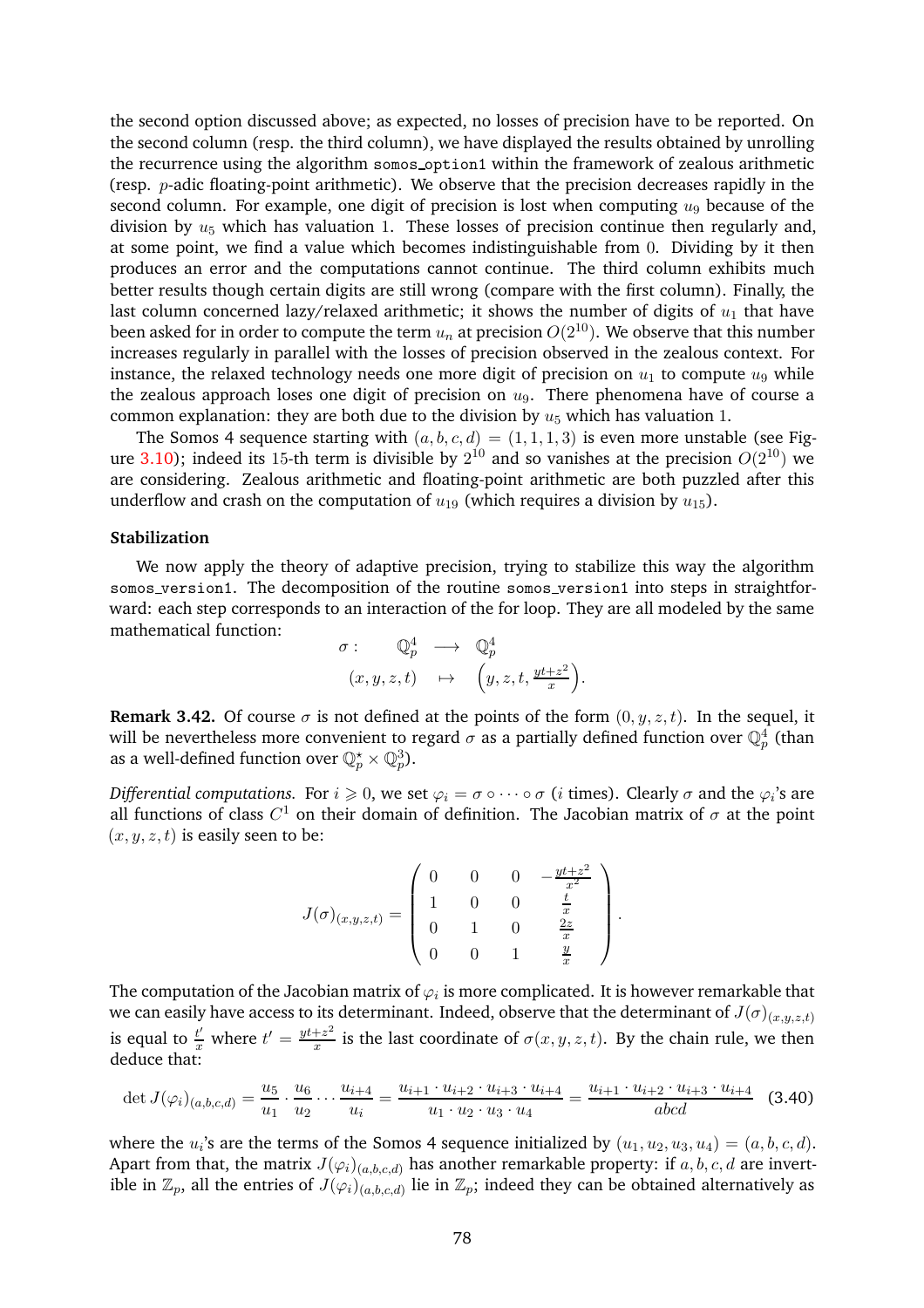the partial derivatives of the terms of the generic Somos 4 sequence in which only divisions by  $a, b, c$  and  $d$  occur. As a consequence, we derive the double inclusion:

<span id="page-78-0"></span>
$$
p^{v(i)} \cdot \mathbb{Z}_p^4 \subset d\varphi_{i,(a,b,c,d)}(\mathbb{Z}_p^4) \subset \mathbb{Z}_p^4
$$
  
with 
$$
v(i) = \text{val}(u_{i+1}) + \text{val}(u_{i+2}) + \text{val}(u_{i+3}) + \text{val}(u_{i+4})
$$
 (3.41)

<span id="page-78-1"></span>which is the key for making the method of adaptive precision work.

**Lemma 3.43.** *For all* i*, there is at most one non invertible element among four consecutive terms of the Somos 4 sequence. In particular:*

$$
v(i) = max(val(u_{i+1}), val(u_{i+2}), val(u_{i+3}), val(u_{i+4})).
$$

*Proof.* It is enough to prove that if val $(u_{i-3}) = \text{val}(u_{i-2}) = \text{val}(u_{i-1}) = 0$  and val $(u_i) > 0$ , then  $val(u_{i+1}) = val(u_{i+2}) = val(u_{i+3}) = 0$ . This can be derived easily from the defining formula of the Somos 4 sequence.  $\Box$ 

**Example.** As an instructive example, we take the values  $(a, b, c, d) = (1, 1, 1, 3)$  (given at precision  $O(2^{10})$ ) and  $i = 14$  corresponding to the annoying situation reported on Figure [3.10](#page-76-1) where a term of the Somos sequence vanishes at the working precision. An explicit computation yields:

 $J(\varphi_{14})_{(1,1,1,3)} =$  $\sqrt{ }$  $\overline{\mathcal{L}}$  $\dots 0001110110 \dots 0100010110 \dots 1110111100 \dots 0111110000$  $\dots$ 1100101001  $\dots$ 1110001010  $\dots$ 1101010100  $\dots$ 0111111101  $\dots 0001001100 \dots 0101001110 \dots 1010110101 \dots 0011101100$  $\dots 0000000111 \dots 0100100101 \dots 1011100010 \dots 0101011110$  $\setminus$  $\vert \cdot$ 

According to the results of §[3.2.1,](#page-52-0) the j-th column of this matrix (for  $1 \leq j \leq 4$ ) encodes the loss/gain of precision on the computation of  $u_{i+14}$ . Precisely, we observe that each column of  $J(\varphi_{14})_{(1,1,1,3)}$  contains an element of valuation zero, meaning that the optimal precision on  $u_{15}$ ,  $u_{16}$ ,  $u_{17}$  and  $u_{18}$  separately is  $O(2^{10})$ . In particular, we cannot decide whether  $u_{15}$  actually vanishes or does not. This sounds quite weird because we were able in any case to compute  $u_{19}$  using algorithm somos option1. The point is that the formula given the value of  $u_{19}$  has the shape  $u_{19} = \frac{\text{numerator}}{u_{15}}$  $\frac{\text{nearator}}{u_{15}}$  where the numerator is divisible by  $u_{15}$ . The approach based on the Laurent phenomenon views this simplification and is therefore able to compute  $u_{19}$  even when  $u_{15}$  vanishes!

The analysis of the optional precision on the quadruple  $(u_{15}, u_{16}, u_{17}, u_{18})$  is interesting as well. However, according to Eq. [\(3.40\)](#page-77-0), the determinant of  $J(\varphi_{14})_{(1,1,1,3)}$  vanishes at the working precision; we cannot then certify its surjectivity and it seems that we are in a deadlock. In order to go further, we increase a bit the precision on the initial values: for now on, we assume that  $a$ , b, c and d (whose values are 1, 1, 1 and 3 respectively) are given at precision  $O(2^N)$  with  $N > 10$ . The computation then shows that the determinant of  $J(\varphi_{14})_{(1,1,1,3)}$  has valuation 10. Thanks to Eq. [\(3.14\)](#page-54-0) that the quadruple  $(u_{15}, u_{16}, u_{17}, u_{18})$  has 10 diffused digits of precision. We can even be more precise by computing the Hermite normal form of  $J(\varphi_{14})_{(1,1,1,3)}$ , which is:

$$
\left(\begin{array}{cccc}\n1 & 0 & 0 & 179 \\
0 & 1 & 0 & 369 \\
0 & 0 & 1 & 818 \\
0 & 0 & 0 & 2^{10}\n\end{array}\right)
$$

meaning that the particular linear combination  $179u_{15} + 369u_{16} + 818u_{17} - u_{18}$  could in principle be determined at precision  $O(2^{N+10})$ . Using this, it becomes possible to determine  $u_{19}$  at precision  $O(2^N)$  (while a naive computation will lead to precision  $O(2^{N-10})$  because of the division by  $u_{15}$ ).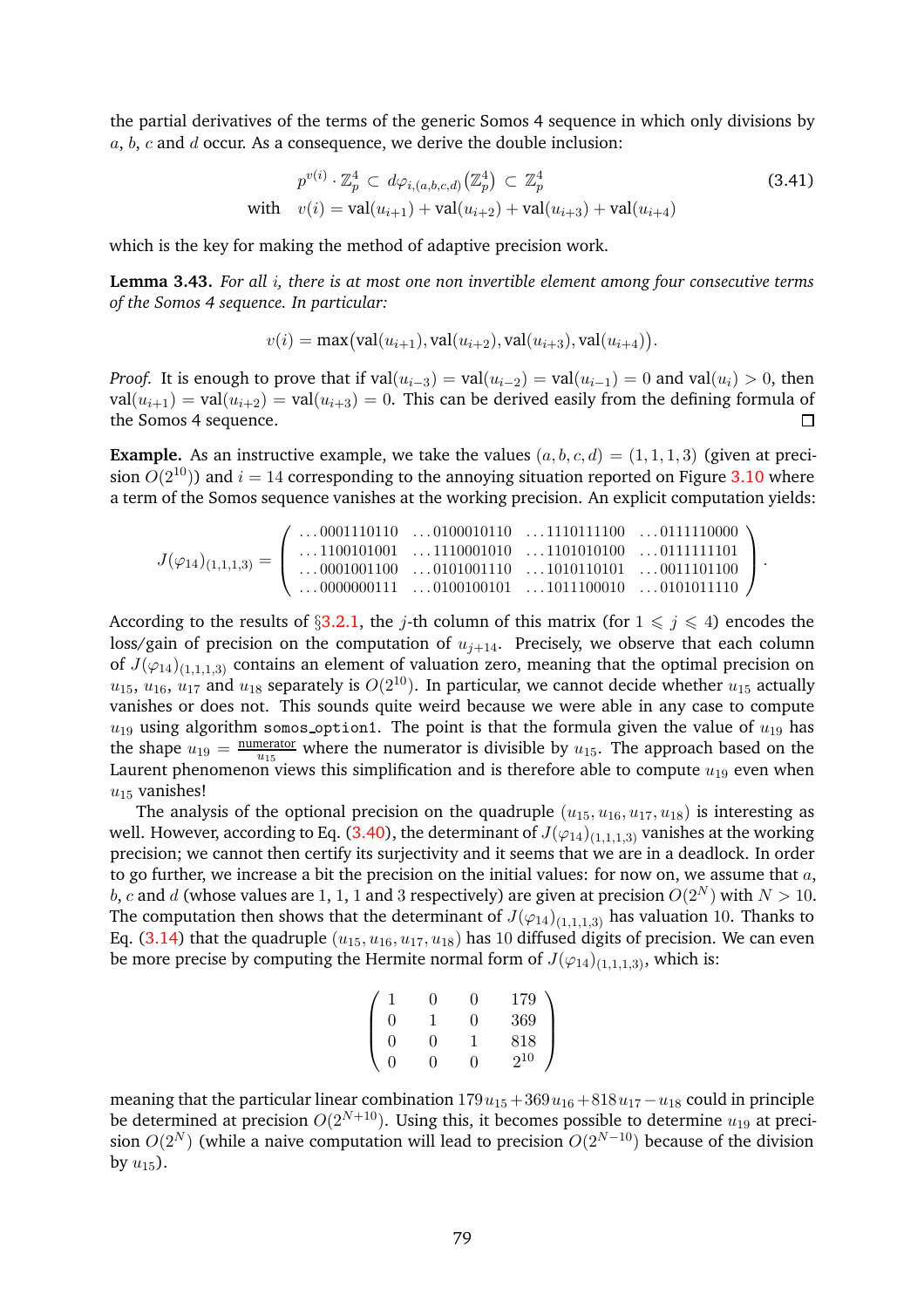*Explicit precision Lemma.* Another task we have to do in order to use the theory of adaptive precision is to make explicit the constants in the precision Lemma for the particular problem we are studying. In the case of the Somos 4 sequence, the result we need takes the following form.

<span id="page-79-3"></span>**Proposition 3.44.** *We keep the above notations and assumptions*<sup>[26](#page-79-0)</sup>*. For all*  $N > v(i)$ *, we have:* 

$$
\varphi_i\big((a,b,c,d)+p^N\mathbb{Z}_p^4\big)=(u_{i+1},u_{i+2},u_{i+3},u_{i+4})+p^N d\varphi_{i,(a,b,c,d)}(\mathbb{Z}_p^4).
$$

*Proof.* The proof is a slight generalization (to the case of multivariate *Laurent* polynomials) of Proposition [3.17.](#page-51-0) In fact, the only missing input is the generalization of Lemma [3.19](#page-51-1) to our setting. Concretely, we then just have to establish that:

$$
\|\varphi_i(v_2) - \varphi_i(v_1) - d\varphi_{i,v}(v_2 - v_1)\| \le \max\big(\|v_1 - v\|, \|v_2 - v\|\big) \cdot \|v_2 - v_1\|\big) \tag{3.42}
$$

for all integers i and all vectors  $v, v_1, v_2 \in \mathbb{Z}_p^4$  whose all coordinates are invertible. (Here  $\|\cdot\|$ ) denotes as usual the infinite norm.) For doing so, we write  $\varphi_i$  as the compositum  $\varphi_i = \tilde{\varphi}_i \circ \iota$ where  $\iota$  is the (partially defined) embedding:

<span id="page-79-2"></span>
$$
\iota: \mathbb{Q}_p^4 \to \mathbb{Q}_p^4, \quad (x, y, z, t) \mapsto (x, y, z, t, x^{-1}, y^{-1}, z^{-1}, t^{-1})
$$

and  $\tilde{\varphi}_i : \mathbb{Q}_p^8 \to \mathbb{Q}_p^4$  is a function whose each coordinate is given by a multivariate polynomial with coefficients in  $\mathbb{Z}_p$ . We set  $w = \iota(v)$ ,  $w_1 = \iota(v_1)$ ,  $w_2 = \iota(v_2)$  and compute:

$$
\varphi_i(v_2) - \varphi_i(v_1) - d\varphi_{i,v}(v_2 - v_1) = \tilde{\varphi}_i(w_2) - \tilde{\varphi}_i(w_1) - d\tilde{\varphi}_{i,w} \circ d\iota_v(v_2 - v_1) \n= \tilde{\varphi}_i(w_2) - \tilde{\varphi}_i(w_1) - d\tilde{\varphi}_{i,w}(w_2 - w_1) \n+ d\tilde{\varphi}_{i,w}(w_2 - w_1 - d\iota_v(v_2 - v_1)).
$$

From the shape of  $\tilde\varphi_i$ , we deduce that the norm of its differential  $d\tilde\varphi_{i,w}$  is at most 1. Therefore:

$$
\|\varphi_i(v_2) - \varphi_i(v_1) - d\varphi_{i,v}(v_2 - v_1)\|
$$
  
\$\leq\$ max( $\|\tilde{\varphi}_i(w_2) - \tilde{\varphi}_i(w_1) - d\tilde{\varphi}_{i,w}(w_2 - w_1)\|$ ,  $\|w_2 - w_1 - d\iota_v(v_2 - v_1)\|\)$   
\$\leq\$ max( $\|w_1 - w\| \cdot \|w_2 - w_1\|$ ,  $\|w_2 - w\| \cdot \|w_2 - w_1\|$ ,  $\|w_2 - w_1 - d\iota_v(v_2 - v_1)\|\$ ). (3.43)

the last inequality coming from Lemma [3.19](#page-51-1) applied to a shift of the function  $\tilde{\varphi}_i.$  Given three invertible elements  $x, x_1, x_2$  in  $\mathbb{Z}_p$ , we have:

$$
\left|\frac{1}{x_1} - \frac{1}{x_2} - \left(\frac{-1}{x^2}\right) \cdot (x_1 - x_2)\right| = \left|\frac{(x_1 - x_2) \cdot (x_1 x_2 - x^2)}{x^2 x_1 x_2}\right| = |x_1 - x_2| \cdot |x_1 x_2 - x^2|.
$$

Writing  $x_1x_2 - x^2 = x(x_1 - x) + x_1(x_2 - x)$  shows that  $|x_1x_2 - x^2| \le \max(|x_1 - x|, |x_2 - x|)$ . Thus:

<span id="page-79-1"></span>
$$
||w_2-w_1 - d\iota_v(v_2-v_1)|| \le ||v_2-v_1|| \cdot \max(||v_1-v||, ||v_2-v||).
$$

Finally, a straightforward computation shows that  $||w_1-w|| = ||v_1-v||$ ,  $||w_2-w|| = ||v_2-v||$  and  $||w_2-w_1|| = ||v_2-v_1||$ . Inserting these inputs into Eq. (3.43), we get Eq. (3.42) as desired. □  $||w_2-w_1|| = ||v_2-v_1||$ . Inserting these inputs into Eq. [\(3.43\)](#page-79-1), we get Eq. [\(3.42\)](#page-79-2) as desired.

*Context of zealous arithmetic.* We fix a positive integer N. We assume that the initial values a,  $b, c$  and  $d$  are given at precision  $O(p^N)$ . The corresponding lattice is  $H = p^n \mathbb{Z}_p^4$ . By Proposition [3.44,](#page-79-3) the precision Lemma applies with  $\varphi_i$ , x and H as soon as  $N > v(i)$ .

We now follow step by step the method of adaptive precision (see  $\S 3.3.1$ ). We first set  $H_i=d\varphi_{i,(a,b,c,d)}(H)=p^N\ d\varphi_{i,(a,b,c,d)}({\mathbb Z}_p^4).$  We then have to exhibit two "simple" lattices  $H_{i,\min}$ and  $H_{i,\mathrm{max}}$  that approximates  $H_i$  from below and from above respectively. The answer is given by the inclusions [\(3.41\)](#page-78-0): we take  $H_{i,{\rm min}}=p^{N+v(i)}\mathbb{Z}_p^4$  and  $H_{i,{\rm max}}=p^N\mathbb{Z}_p^4.$  Concerning the lattice

<span id="page-79-0"></span><sup>&</sup>lt;sup>26</sup>In particular, we continue to assume that the initial values a, b, c and d are invertible in  $\mathbb{Z}_p$ .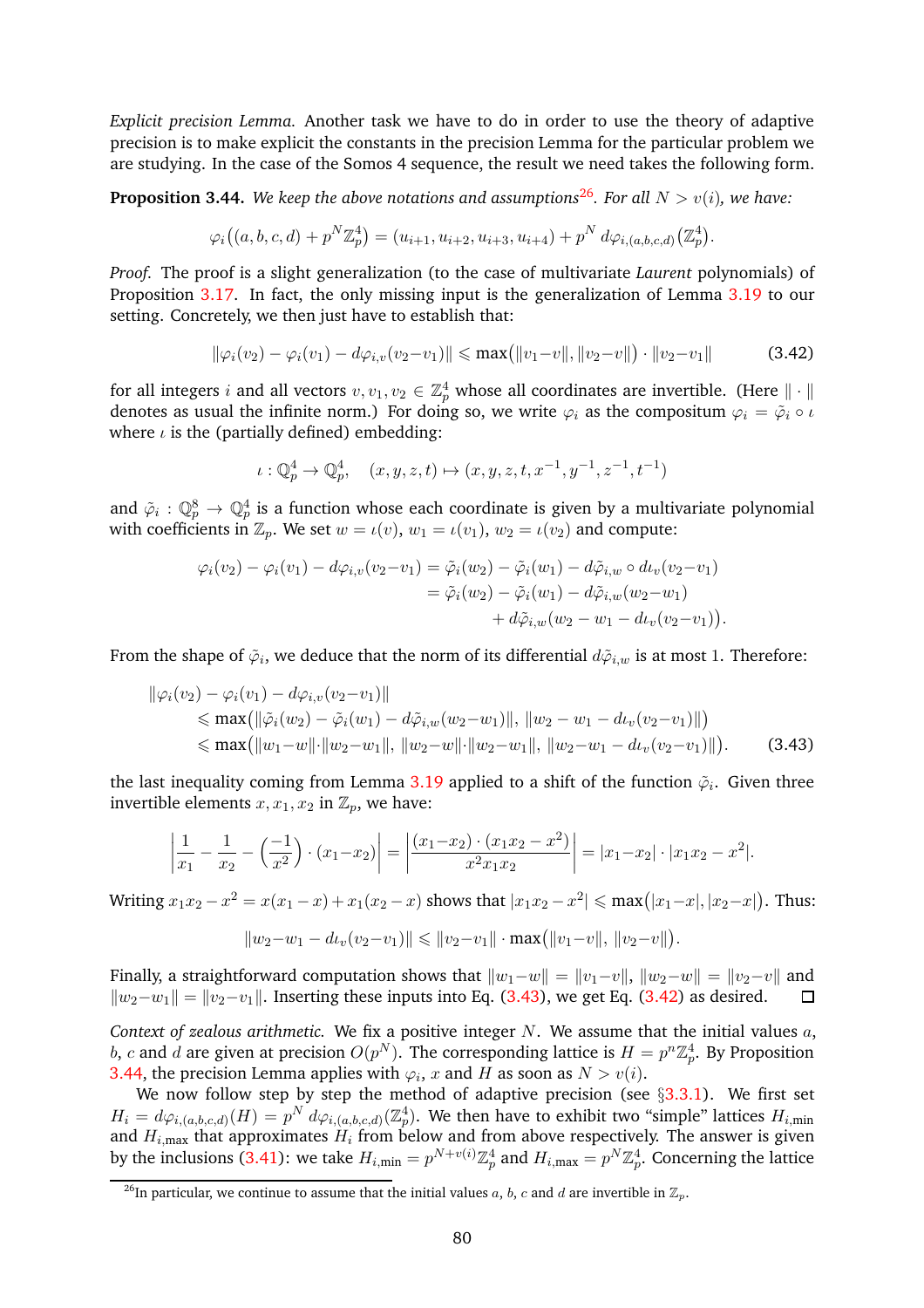$H'_{i-1}$ , it can be any lattice for which the following requirement holds: if the quadruple  $(x, y, z, t)$ is known at precision  $H'_{i-1}$ , then zealous arithmetic is able to compute  $\sigma(x,y,z,t)$  at precision  $H'_{i,\min} = p^{N+v(i)}\mathbb{Z}_p^4.$  Since the division by  $x$  induces a loss of precision of at most val $(x)$  digits, we can safely take  $H'_{i-1}=p^{N+v(i)+\mathrm{val}(u_i)}\mathbb{Z}_p^4.$  Instantiating the routine <code>Phi\_stabilized\_v2</code> (page  $72)$ to our setting, we end up with the following stabilized version of the procedure somos option1.

```
def somos_stabilized(a,b,c,d,n):
     # We assume n \ge 5# a, b, c, d are units in \mathbb{Z}_p given at precision O(p^N)x, y, z, t = a, b, c, dfor i in 1, 2, ..., n-4:<br>u = (y*t + z*z)/x# Precomputation at small precision
          v = val_n(y) + val_n(z) + val_n(t) + val_n(u)if v \ge N: raise PrecisionError
           lift x, y, z, t at precision O(p^{N+v+val_p(x)})x, y, z, t = y, z, t, (y*t + z*z)/xreturn t at precision O(p^N)
```
This algorithm always returns a correct answer at precision  $O(p^N).$  It might fail — and then it raises an error  $-$  if the precision on the entries is not sufficient; by Lemma [3.43,](#page-78-1) this occurs exactly when one term of the Somos 4 sequence we are computing is indistinguishable from 0. One possible solution in that case is to increase arbitrarily the precision on  $a, b, c$  and  $d,$  rerun the algorithm and finally truncate the obtained result back to precision  $O(p^N).$ 

*Context of lazy/relaxed arithmetic.* The literal translation to the lazy world of the stabilized algorithm we have designed just above is:

```
def somos stabilized (a,b,c,d,n):
    # We assume n \ge 5# a,b,c,d are lazy invertible p-adic numbers
     def nth_term(N):
          x, y, z, t = a(N), b(N), c(N), d(N)for i in 1, 2, ..., n-4:
               u = (y * t + z * z) / xv = val_n(y) + val_n(z) + val_n(t) + val_n(u)if v \ge N: raise PrecisionError
               x, y, z, t = y % p^{N+v}, z % p^{N+v}, t % p^{N+v}, u % p^{N+v}\textbf{return} t % p^{\texttt{N}}return nth_term
```
**Remark 3.45.** Instead of raising an error if N is too small, it is more clever to rerun the computation at higher precision. We can implement this idea simply by replacing the statement "raise PrecisionError" by "return ntn\_term(2\*N)" in the code above.

The correctness of this algorithm is proved similarly to the case of zealous arithmetic by applying the precision Lemma to the function  $\varphi_i$  (see Proposition [3.44\)](#page-79-3). We notice, in particular, that we do not need here Proposition [3.40;](#page-74-0) this is nice because making explicit the constant  $N_0$  of Proposition [3.40](#page-74-0) is tedious. This simplification is due to the fact that the differential  $d\varphi_{i,(a,b,c,d)}$ is surjective (actually even bijective).

# **References**

- [1] Jounaïdi Abdeljaoued and Henri Lombardi. *Méthodes matricielles, introduction à la complexité alg´ebrique*. Springer Verlag, Berlin, Heidelberg (2004)
- [2] Yvette Amice. *Les nombres p-adiques*. PUF (1975)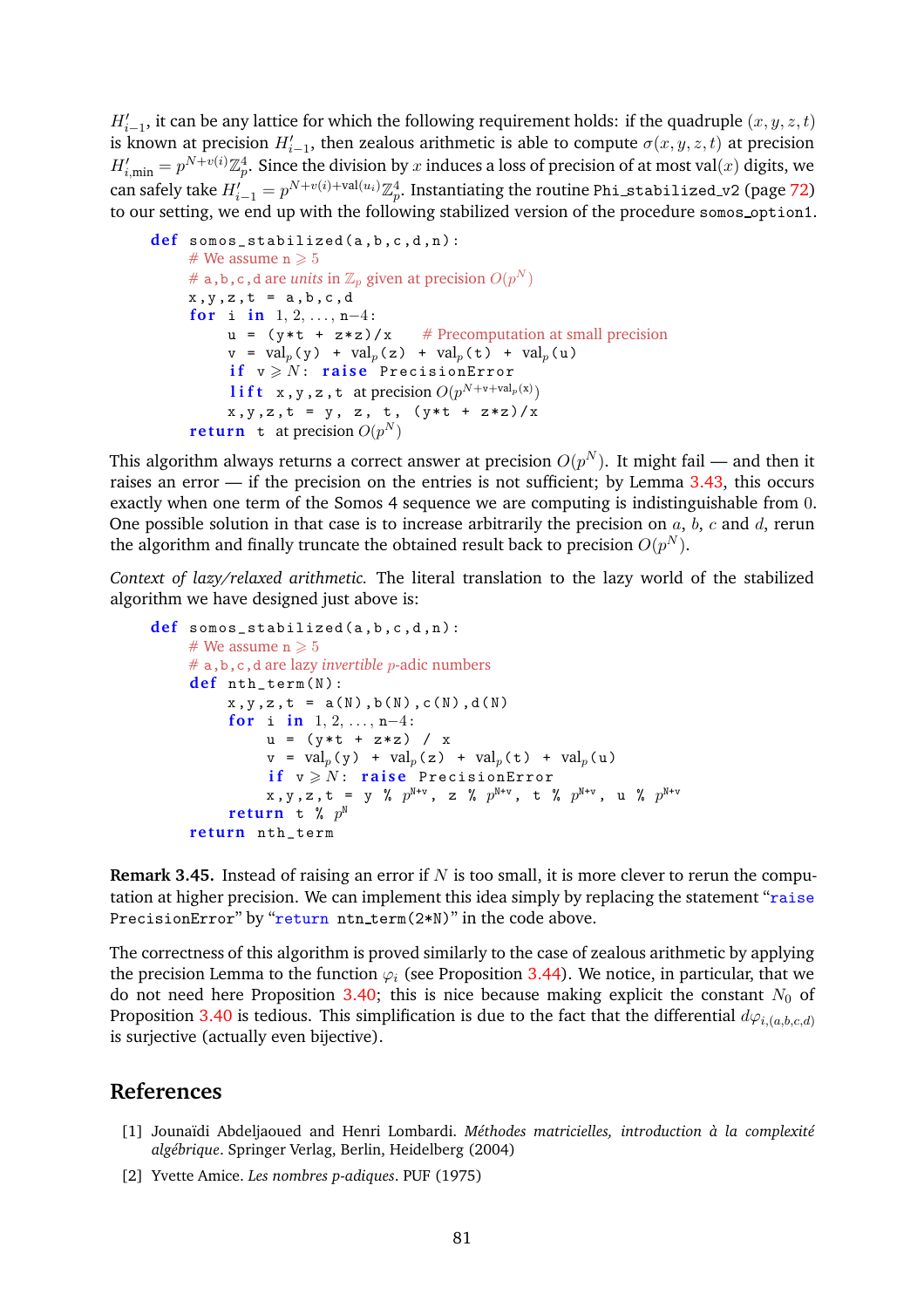- [3] Micheal Bartholomew-Biggs, Steven Brown, Bruce Christianson and Laurence Dixon. *Automatic differentiation of algorithms*. Journal of Comp. and App. Math. **124** (2000), 171–190
- [4] Christian Batut, Karim Belabas, Dominique Benardi, Henri Cohen and Michel Olivier. *User's guide to PARI-GP*. (1985–2013).
- [5] Laurent Berger. *La correspondance de Langlands locale* p*-adique pour* GL2(Qp). Ast´erisque **339** (2011), 157–180
- [6] Pierre Berthelot and Arthur Ogus. *Notes on Crystalline Cohomology*. Princeton University Press (1978)
- [7] Jérémy Berthomieu, Joris van der Hoeven, and Grégoire Lecerf. *Relaxed algorithms for p-adic numbers*. J. Number Theor. Bordeaux **23** (2011), 541–577
- [8] J´er´emy Berthomieu and Romain Lebreton. *Relaxed* p*-adic Hensel lifting for algebraic systems*. In ISSAC'12 (2012), 59–66
- [9] Bhargav Bhatt. *What is... a Perfectoid Space?* Notices of the Amer. Math. Soc. **61** (2014), 1082–1084
- [10] Richard Bird. *A simple division-free algorithm for computing determinants*. Information Processing Letters **111** (2011), 1072–1074
- [11] Wieb Bosma, John Cannon, and Catherine Payoust. *The Magma algebra system. I. The user language.* J. Symbolic Comput. **24** (1997), 235–265
- [12] Alin Bostan, Frédéric Chyzak, Grégoire Lecerf, Bruno Salvy and Éric Schost. *Differential equations for algebraic functions*. In ISSAC'07 (2007), 25–32
- [13] Alin Bostan, Laureano González-Vega, Hervé Perdry and Éric Schost. *From Newton sums to coefficients: complexity issues in characteristic* p. In *MEGA'05* (2005)
- <span id="page-81-3"></span>[14] Olivier Brinon and Brian Conrad. *CMI Summer School notes on p-adic Hodge theory*. Available at <http://math.stanford.edu/~conrad/papers/notes.pdf> (2009)
- [15] Joe Buhler and Kiran Kedlaya. *Condensation of determinants and the Robbins phenomenon*. Microsoft Research Summer Number Theory Day, Redmond (2012), available at <http://kskedlaya.org/slides/microsoft2012.pdf>
- <span id="page-81-2"></span>[16] Xavier Caruso. *Random matrices over a DVR and LU factorization*. J. Symbolic Comput. **71** (2015), 98–123
- <span id="page-81-0"></span>[17] Xavier Caruso. *Numerical stability of Euclidean algorithm over ultrametric fields*. to appear at J. Number Theor. Bordeaux
- <span id="page-81-1"></span>[18] Xavier Caruso, David Roe and Tristan Vaccon. *Tracking* p*-adic precision*. LMS J. Comp. and Math. **17** (2014), 274–294
- [19] Xavier Caruso, David Roe and Tristan Vaccon. p*-adic stability in linear algebra*. In ISSAC'15 (2015)
- [20] Xavier Caruso, David Roe and Tristan Vaccon. *Characteristic polynomials of* p*-adic matrices*. In preparation
- [21] Man-Duen Choi. *Tricks or treats with the Hilbert matrix.*, Amer. Math. Monthly (1983), 301–312
- [22] John Coates. *On* p*-adic* L*-functions*. Ast´erisque **177** (1989), 33–59
- [23] Henri Cohen, *A course in computational algebraic number theory*, Springer Verlag, Berlin (1993)
- [24] Pierre Colmez. *Integration sur les vari´et´es* p*-adiques*. Ast´erisque **248** (1998)
- [25] Pierre Colmez, *Fonctions d'une variable* p*-adique*, Ast´erisque **330** (2010), 13–59
- [26] Marc Daumas, Jean-Michel Muller et al. *Qualit´e des Calculs sur Ordinateur*. Masson, Paris (1997)
- [27] Roberto Dvornicich and Carlo Traverso. *Newton symmetric functions and the arithmetic of algebraically closed fields*. In AAECC-5, LNCS **356**, Springer, Berlin (1989), 216–224
- <span id="page-81-4"></span>[28] David Eisenbud. *Commutative Algebra: with a view toward algebraic geometry*. Springer Science & Business Media **150** (1995)
- [29] Sergey Fomin and Andrei Zelevinsky. *The Laurent phenomenon*. Advances in Applied Math. **28** (2002), 119–144
- [30] Martin Fürer. *Faster integer multiplication*. SIAM J. Comput. 39 (2009), 979-1005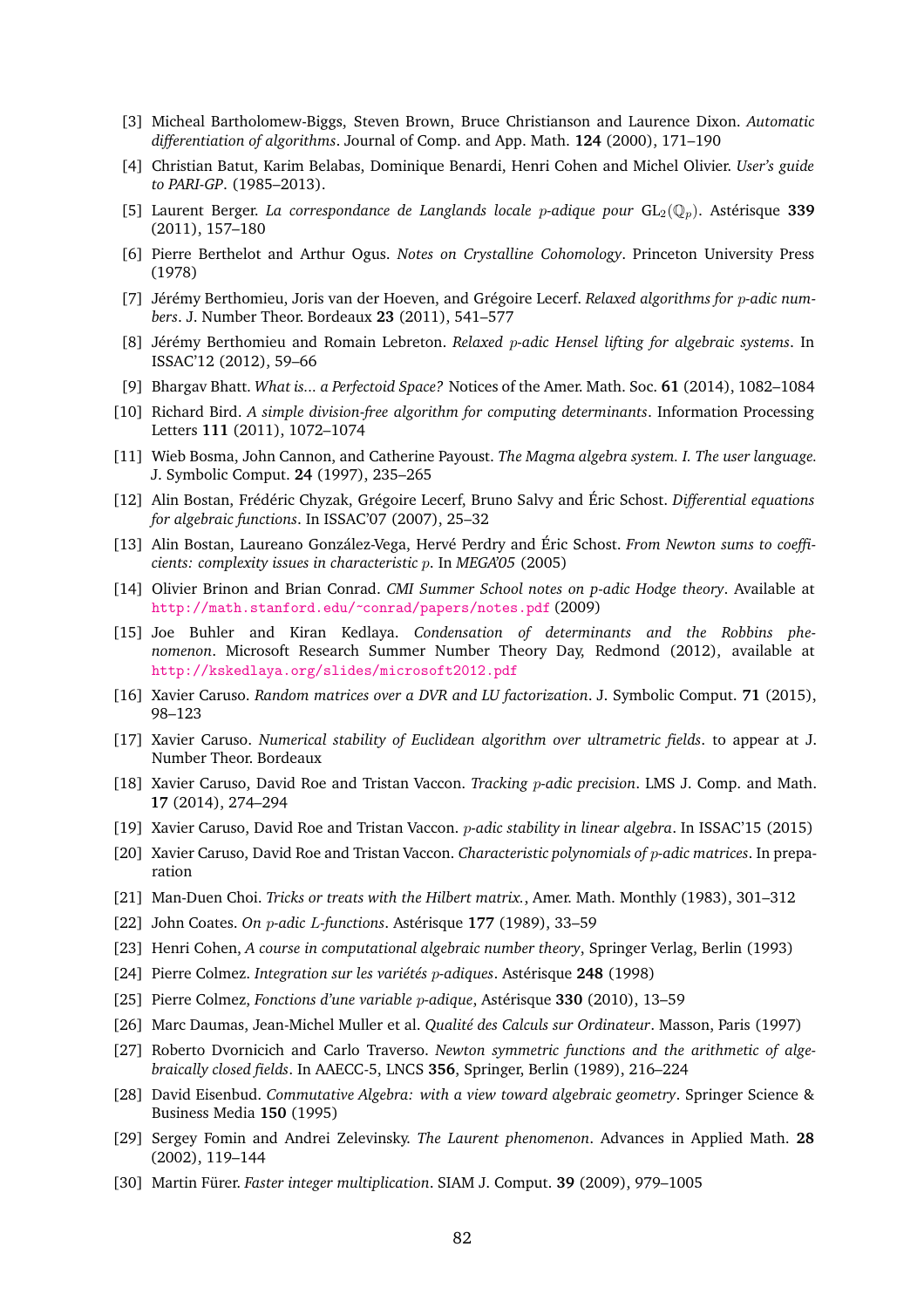- [31] Alexander Grothendieck et al. *S´eminaire de g´eom´etrie alg´ebrique du Bois-Marie*. (1971–1977)
- [32] Pierrick Gaudry, Thomas Houtmann, Annegret Weng, Christophe Ritzenthaler and David Kohel. *The* 2*-adic CM method for genus* 2 *curves with application to cryptography*. In Asiacrypt 2006, LNCS 4284, 114–129
- [33] Joachim von zur Gathen and Jürgen Gerhard. *Modern Computer Algebra*. Cambridge University Press, Cambridge (2003)
- [34] Fernando Gouvˆea. *Arithmetic of* p*-adic modular forms*. Lecture Notes in Math. **1304**, Springer-Verlag, Berlin, New-York (1988)
- [35] Fernando Gouvêa. *p-adic Numbers: An Introduction*. Springer (1997)
- [36] Kurt Hensel. Über eine neue Begründung der Theorie der algebraischen Zahlen. Jahresbericht der Deutschen Mathematiker-Vereinigung **6** (1897), 83–88
- [37] James Hafner and Kevin McCurley. *Asymptotically fast triangularization of matrices over rings*. SIAM Journal of Comp. **20** (1991), 1068–1083
- [38] David Harari. *Zéro-cycles et points rationnels sur les fibrations en variétés rationnellement connexes (d'après Harpaz et Wittenberg).* Séminaire Bourbaki, Exp. 1096, Astérisque **380** (2016), 231–262
- [39] Yonatan Harpaz and Olivier Wittenberg. *On the fibration method for zero-cycles and rational points*. Ann. of Math. **183** (2016), 229–295.
- [40] David Harvey, Joris van der Hoeven and Grégoire Lecerf. *Even faster integer multiplication*. J. Complexity **36** (2015), 1–30
- [41] Francis Hilbebrand. *Introduction to Numerical Analysis*. McGraw-Hill, New York (1956)
- [42] Joris van der Hoeven. *Lazy multiplication of formal power series*. In ISSAC'97 (1997), 17–20
- [43] Joris van der Hoeven. *Relax, but don't be too lazy*. J. Symbolic Comput. **34** (2002), 479–542
- [44] Joris van der Hoeven. *New algorithms for relaxed multiplication*. J. Symbolic Comput. **42** (2007), 792–802
- [45] Joris van der Hoeven, Grégoire Lecerf and Bernard Mourrain *The Mathemagix Language*, 2002– 2012
- [46] Alston Householder, *The Theory of Matrices in Numerical Analysis*. (1975)
- [47] IEEE Computer Society. *IEEE Standard for Floating-Point Arithmetic, IEEE Standard 754-2008*. IEEE Computer Society, New York (2008)
- [48] Erich Kaltofen and Gilles Villard. *On the complexity of computing determinants*. Comp. Complexity **13** (2005), 91–130
- [49] Kiran Kedlaya. *Counting points on hyperelliptic curves using Monsky–Washnitzer cohomology*. J. Ramanujan Math. Soc. **16** (2001), 323–338
- [50] Kiran Kedlaya. p*-adic Differential Equations*. Cambridge University Press (2010)
- [51] Kiran Kedlaya and David Roe. *Two specifications for* p*-adic floating-point arithmetic: a Sage enhancement proposal*. Personal communication
- <span id="page-82-0"></span>[52] Neal Koblitz. p*-adic Numbers,* p*-adic Analysis, and Zeta-Functions*. Graduate Texts in Math. **58**, Berlin, New York, Springer-Verlag (1984)
- [53] Pierre Lairez and Tristan Vaccon, *On* p*-adic differential equations with separation of variables*. In ISSAC'16 (2016)
- [54] Alan Lauder. *Deformation theory and the computation of zeta functions*. Proc. London Math. Soc. **88** (2004), 565–602
- [55] Romain Lebreton. *Relaxed Hensel lifting of triangular sets*. In MEGA'13 (2013)
- [56] Arjen Lenstra, Hendrik Lenstra and László Lovász. *Factoring polynomials with rational coefficients*. Math. Ann. **261** (1982), 515–534
- [57] Reynald Lercier and Thomas Sirvent. *On Elkies subgroups of* ℓ*-torsion points in elliptic curves defined over a finite field*. J. Number Theor. Bordeaux **20** (2008), 783–797
- [58] Bernard Le Stum. *Rigid cohomology*. Cambridge University Press (2007)